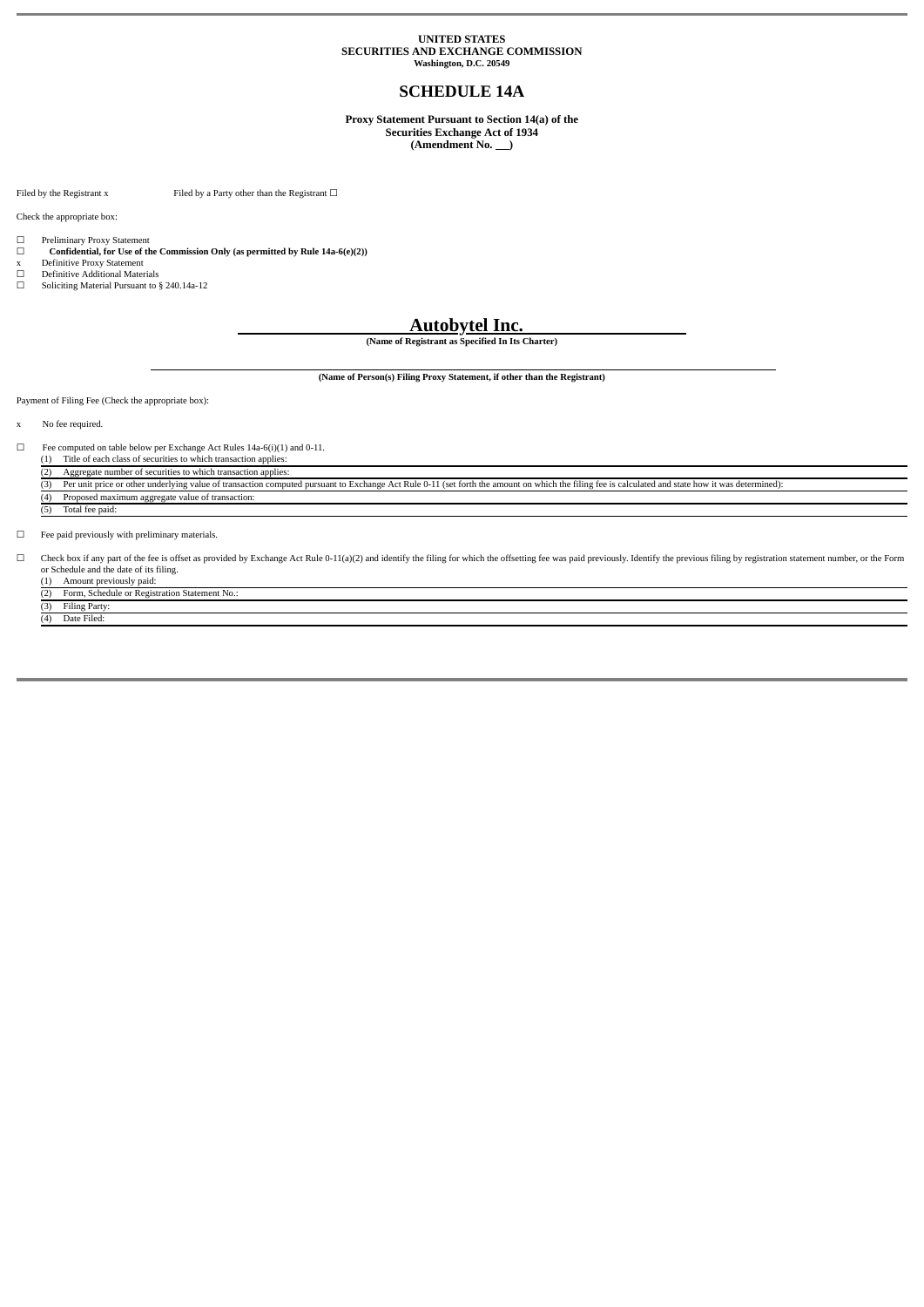

### Dear Fellow Stockholders:

2010 was a pivotal year for Autobytel, as we continued key refinements to our core businesses, completed the acquisition of Cyber Ventures and Autotropolis, and better positioned the company as a whole to benefit from, and compete within, an improving U.S. automotive market. As we strategically capitalize on the automotive industry's recovery and our newly enhanced resources, we stand firmly committed to provide innovative marketplace soluti

#### **Changing the Game**

We are very pleased with the integration and immediate contributions that we have derived from Cyber Ventures and Autotropolis since the September 2010 acquisition. As a result, we are now self-generating the majority of o purchase requests through Autobytel's network of websites. In fact, internally-generated purchase request volume has grown by 240% comparing the 4th quarter of 2010 to the 4<sup>th</sup> quarter of 2009. We have also benefitted fro helped to drive improved demand from our customers.

Internally-generated purchase requests reduce our cost of sales, thus boosting our gross margin. From 2009 to 2010, internally-generated purchase requests rose from 11% of total requests to 46% on a 7% increase in the numb

#### **Becoming "Your Lifetime Automotive Advisor" TM**

Because the Internet continues to serve as a vibrant and useful medium for automotive consumers, regardless of where they are in the ownership lifecycle, from purchase to maintenance to resale, we believe we have an opport upon our heritage and uniquely position our brand among today's and tomorrow's consumers. With approximately 12 million average monthly page-views across our network of consumer-facing websites and the level of our click-t

To build upon our position as a trusted source for rich automotive content and comparison shopping tools, we are nearing completion of a best-in-class redesign of our flagship site, Autobytel.com. Our site will incorporate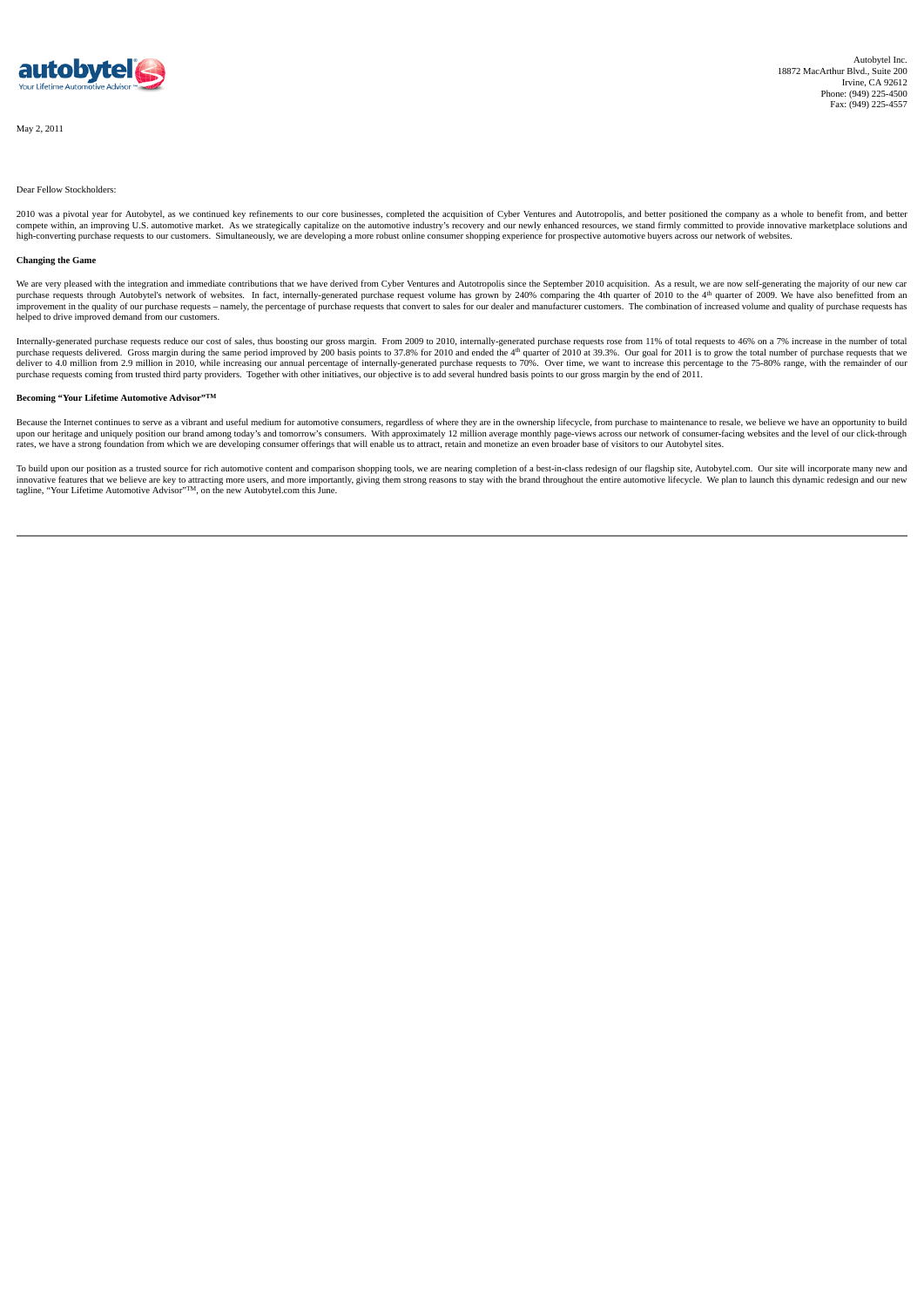As evidence of our commitment to deliver on the Lifetime Automotive Advisor proposition, we recently added a feature called My Garage<sup>å</sup>, made possible through an alliance with DriverSide, the industry's leading online veh ownership site in which we invested \$1.0 million during 2010. My Garage<sup>s</sup> offers consumers unique access to personalized advice on a wide variety of car ownership subjects, such as insurance, financing, parts and accessor every three to five years when they are actively in the market to purchase or lease their next vehicle. We believe the Lifetime Automotive Advisor strategy will strengthen our brand equity with consumers and create attract monetization opportunities as well.

# **Benefiting from a Recovering Industry**

The auto industry has been making steady improvement after several challenging years. In a February 2011 presentation, J.D. Power and Associates estimated that U.S. light vehicle sales will grow approximately 5.7% on ave gasoline prices and recent announcements by both Japanese and domestic auto manufacturers regarding production delays resulting from the earthquake in Japan and its aftermath.

Growth in our OEM and other wholesale programs was strong for 2010, and we now deliver more purchase requests to OEMs and other third-parties in the automotive lead distribution industry than we do to dealers, even as our solid foundation from which to deliver new, customer focused products and services.

We have continued to see rapid adoption of our industry-first products such as WebLeads+TM, which helps increase purchase request volume through a dealer's website, and iControl by AutobytelTM, which gives dealers flexibil configuring their mix of online purchase requests to reflect real-time inventory and other macro/local market activities. Products like these are representative of the innovative thinking for which Autobytel is known and a generate longer-term relationships with our key constituents.

# **Generating Additional Growth and High Margin Opportunities**

In addition to making progress in our core automotive purchase request business and with our consumer-facing websites, there are several opportunities on the horizon. For example, a new, recently developed portfolio of dat understand automotive consumers and more effectively plan and optimize marketing investments.

The launch of our DealershipJobs.com website during the February 2010 National Automobile Dealer Association convention in San Francisco gave the industry its first comprehensive dealership employment portal to help attrac quality employees. With more than 5,000 automotive jobs now posted on this website, and plans for added functionality in the coming months, our plan is to generate advertising and other revenues from the site as traffic co grow.

Over the past two years, the slump in the automotive market and the subsequent volatility of OEM marketing budgets drove a negative impact on advertising revenues. In addition, as we strategically eliminated poor quality t advertising revenues. Specifically, as the market for OEM Internet advertising picks up, we have continued to see strong click-through rates for our advertisers, which along with our commitment to grow page-views, should b sustainable growth for our advertising products and services.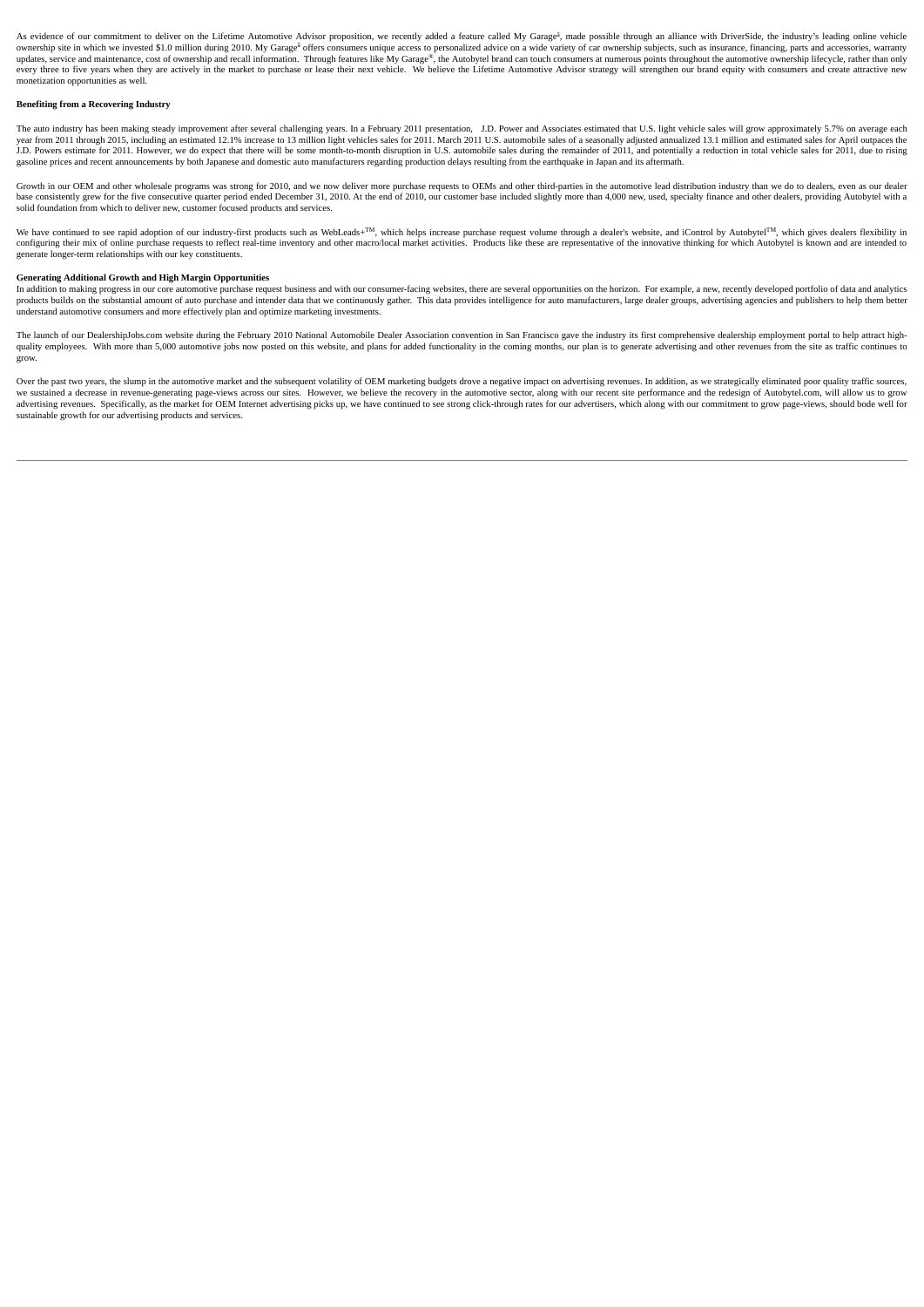#### **Driving Future Success**

After successfully realigning our business, we believe Autobytel is now well positioned to participate meaningfully in further consolidation of our market segment and in the anticipated continued automotive market turnarou automotive purchase request business has been re-invigorated, Autobytel.com is undergoing a major upgrade, margins have improved, and we are focused on multiple new revenue opportunities.

On behalf of Autobytel's Board and our dedicated employees, many thanks to our stockholders, OEM and dealer customers, partners, and consumers for your continued support and loyalty.

Sincerely,

Jeffrey H. Coats President and Chief Executive Officer

This letter contains forward-looking statements. These statements are based on our current expectations, assumptions, estimates and projections about our business and our industry, and involve known and unknown risks, unce and other factors that may cause our or our industry's results, levels of activity, performance or achievement to be materially different from any future results, levels of activity, performance or achievements expressed o negative of those terms or other similar expressions, identify forward-looking statements. Our actual results and the timing of events may differ significantly from those discussed in the forward-looking statements as a re factors, risks and uncertainties, we caution against placing undue reliance on forward-looking statements. Except to the extent as may be required by law, we undertake no obligation to update any forward-looking statement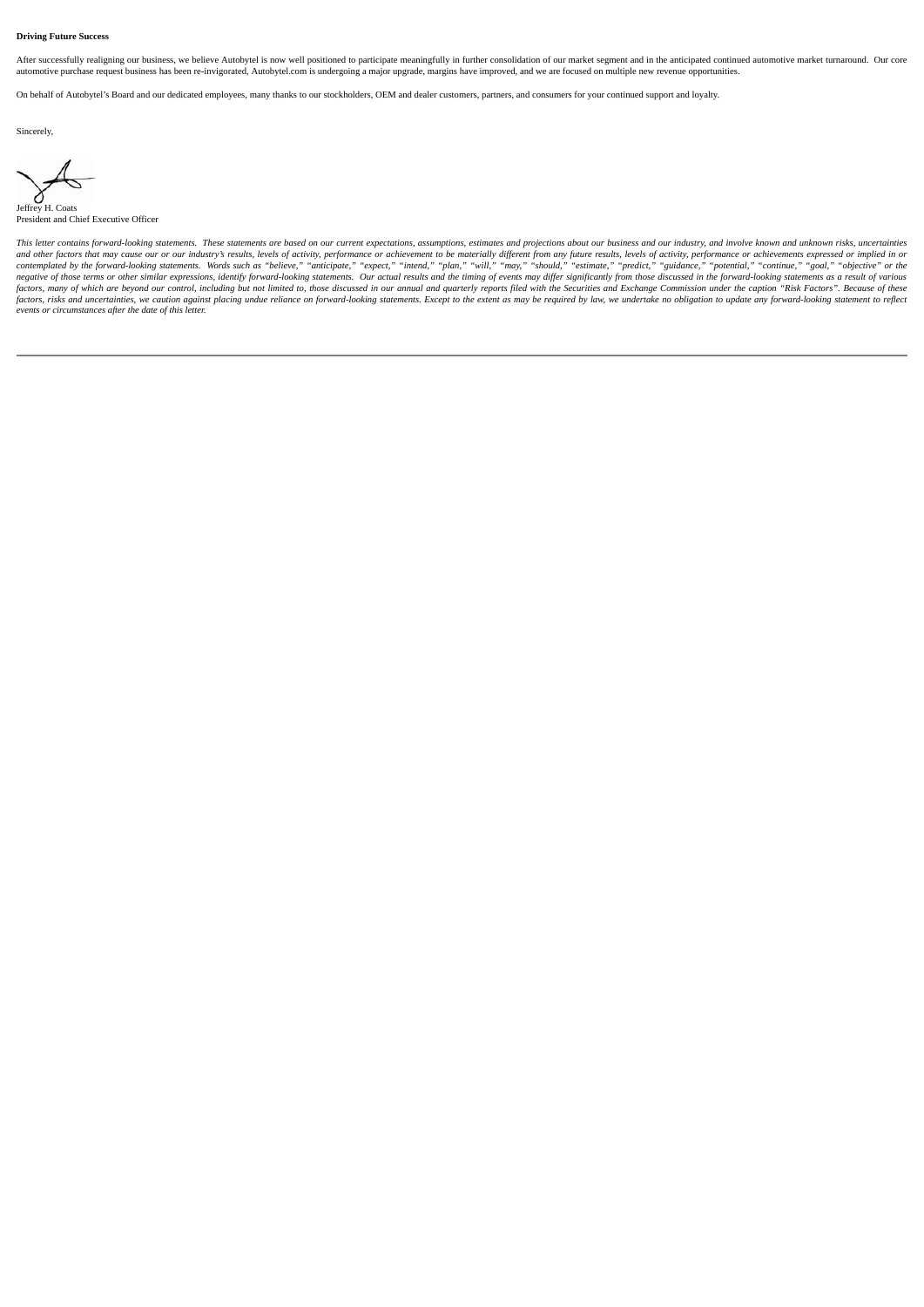## **AUTOBYTEL INC.**

# **NOTICE OF ANNUAL MEETING OF STOCKHOLDERS**

# **To Be Held on June 23, 2011**

#### **TO OUR STOCKHOLDERS:**

NOTICE IS HEREBY GIVEN that the Annual Meeting of Stockholders ("Annual Meeting") of Autobytel Inc., a Delaware corporation ("Autobytel" or "Company"), will be held at the Hilton Irvine/Orange County Airport,<br>18800 MacArth

1. To elect two Class I Directors;

- 2. To approve the Autobytel Inc. Tax Benefit Preservation Plan;
- 3. To ratify the appointment by the Company's Audit Committee of Ernst & Young LLP as our independent registered public accounting firm for 2011; and
- 4. To transact such other business as may properly come before the Annual Meeting and any adjournment or postponement thereof.
- At the Annual Meeting, the Board of Directors intends to present Jeffrey H. Coats and Jeffrey M. Stibel as nominees for election to the Board of Directors.

The Board of Directors has fixed the close of business on April 27, 2011 as the record date for the determination of the holders of Common Stock entitled to notice of and to vote at the Annual Meeting.

A list of stockholders entitled to vote at the Annual Meeting will be open for examination by any stockholder for any purpose germane to the meeting during ordinary business hours for a period of ten days prior to the Annu

The Company is enclosing a copy of the Company's Annual Report on Form 10-K for the fiscal year ended December 31, 2010.

PLEASE READ CAREFULLY THE ACCOMPANYING PROXY STATEMENT. AUTOBYTEL INVITES ALL STOCKHOLDERS TO ATTEND THE ANNUAL MEETING. TO ENSURE THAT YOUR SHARES WILL BE VOTED AT THE ANNUAL MEETING, PLEASE COMPLETE, DATE AND SIGN THE ENCLOSED PROXY CARD AND RETURN IT PROMPTLY IN THE ENCLOSED ENVELOPE. IF YOU ATTEND THE ANNUAL MEETING, YOU MAY VOTE YOUR SHARES IN PERSON EVEN IF YOU HAVE PREVIOUSLY SUBMITTED A PROXY CARD.

By Order of the Board of Directors

Jeffrey H. Coats *President and Chief Executive Officer*

Irvine, California May 2, 2011

**IMPORTANT**

VOUR VOTE IS IMPORTANT WHETHER OR NOT VOU EXPECT TO ATTEND THE ANNUAL MEETING PLEASE COMPLETE SIGN AND DATE THE ENCLOSED PROXY CARD AND PROMPTLY RETURN IT IN THE ENVELOPE PROVIDED TO AUTOBYTEL'S TRANSFER AGENT AT ATTENTION: PROXY SERVICES, C/O COMPUTERSHARE INVESTOR SERVICES, P. O. BOX 43102, PROVIDENCE, RI<br>02940-5068, TO BE RECEIVED NO LATER THAN JUNE 22, 2011. I **COOPERATION IN MAILING IN YOUR PROXY CARD PROMPTLY.**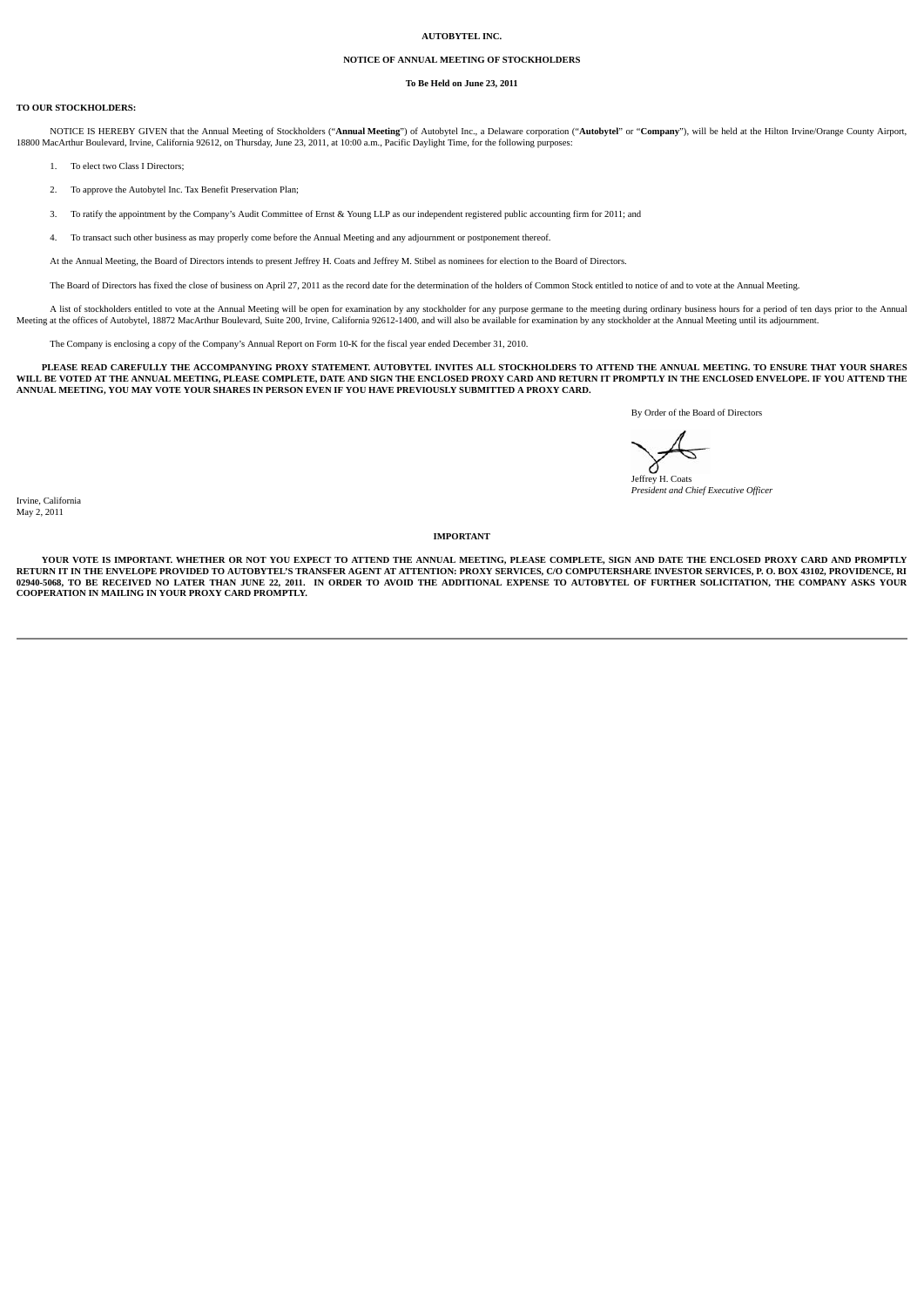# **PROXY STATEMENT**

**Autobytel Inc. 18872 MacArthur Boulevard, Suite 200 Irvine, California 92612-1400**

## **ANNUAL MEETING To Be Held on June 23, 2011**

# **THE MEETING**

THE ENCLOSED PROXY IS SOLICITED BY AND ON BEHALF OF THE BOARD OF DIRECTORS OF AUTOBYTEL INC., A DELAWARE CORPORATION ("AUTOBYTEL" OR "COMPANY"), FOR USE AT AUTOBYTELIS 2011 ANNUAL MEETING OF STOCKHOLDERS ("ANNUAL MEETING") COUNTY AIRPORT, 18800 MACARTHUR BLVD., IRVINE, CALIFORNIA 92612-1400, AND AT ANY AND ALL ADJOURNMENTS OR POSTPONEMENTS THEREOF, FOR THE PURPOSES SET FORTH IN THE<br>ACCOMPANYING NOTICE OF ANNUAL MEETING OF STOCKHOLDERS.

This Proxy Statement of Autobytel is being mailed on or about May 11, 2011 to each stockholder of record as of the close of business on April 27, 2011.

#### **Record Date and Outstanding Shares**

Autobytel's Board of Directors has fixed the close of business on April 27, 2011 as the record date for the Annual Meeting ("Record Date"). Only holders of record of Autobytel's Common Stock at the close of business on the Record Date are entitled to notice of and to vote at the Annual Meeting. As of the close of business on the Record Date, there were 46,040,645 shares of Common Stock outstanding and entitled to vote.

#### **Quorum and Vote Required**

Quorum. The holders of record of a majority in voting power of the shares of stock of the Company issued and outstanding and entitled to be voted on any matter, present in person or by proxy, will constitute a quorum for t transaction of business at the Annual Meeting or any adjournment thereof.

Vote Required. Holders of Autobytel Common Stock are entitled to one vote for each share held as of the Record Date on all matters to be voted on. The Company's Bylaws provide that except as otherwise provided in the Company's Certificate of Incorporation, in the Bylaws, the rules or regulations of any stock exchange applicable to the Company or by applicable law or regulation, all matters will be decided by the vote of a majority in v the shares present in person or by proxy and entitled to vote at the Annual Meeting and on the matter. In the election of directors, the Bylaws provide that the persons receiving the greatest number of ovtes, up to the num then to be elected, will be the persons elected.

Abstentions. Any abstention will be counted for purposes of determining a quorum, but will have the same effect as a vote AGAINST any proposal considered at the Annual Meeting required to be decided by a vote of a majority of the nominee's election.

Broker Discretionary Voting. If your shares are held by a broker, your broker will ask you how you want your shares to be voted at the Annual Meeting. If you give your broker instructions, your broker should vote your shar accordance with your instructions. If you do not hold your shares of record in your own name and you do not provide the broker or other person holding your shares of record with voting instructions, the broker may vote you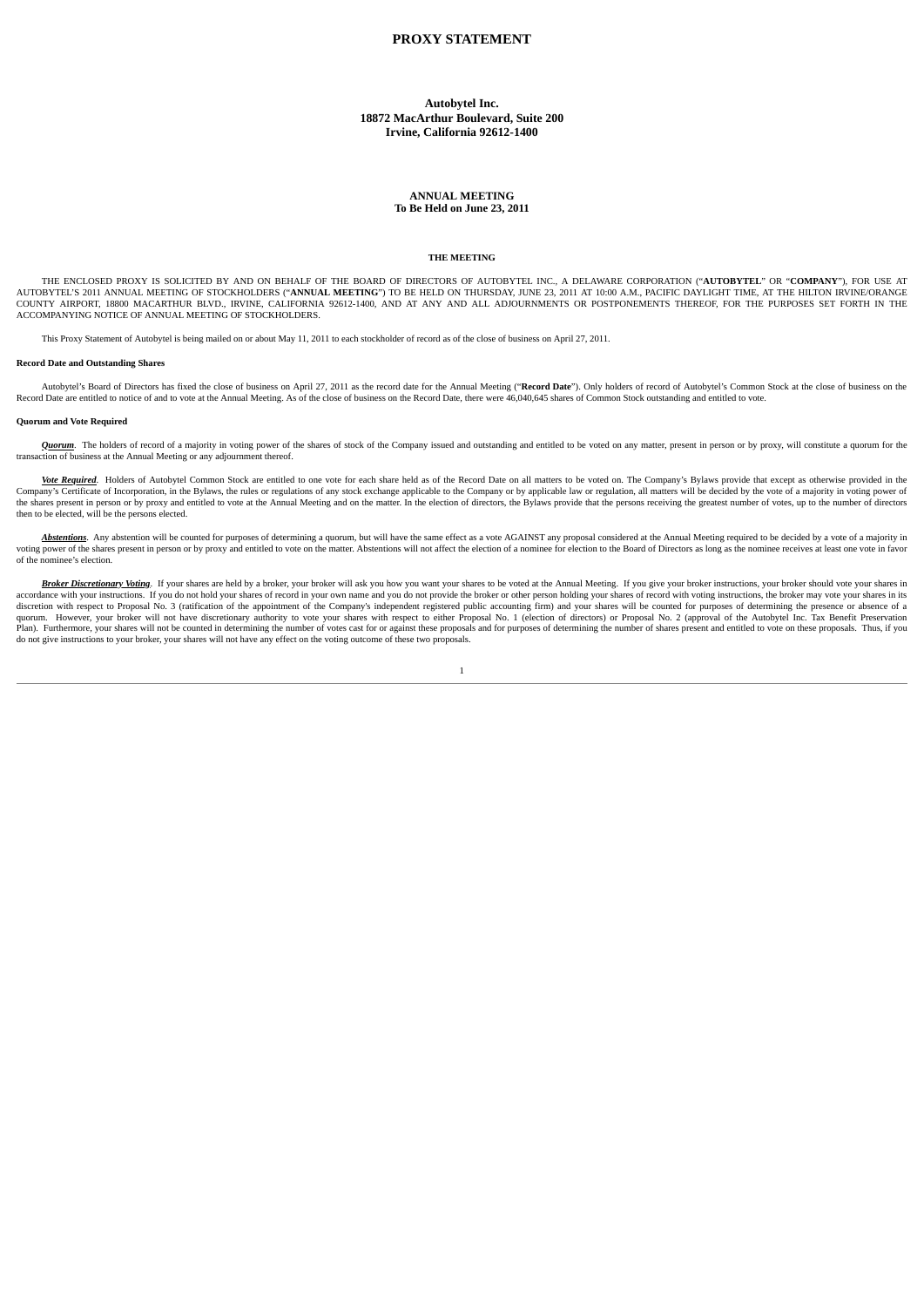#### **Expenses of Proxy Solicitation**

Officers, directors and regular employees of Autobytel may solicit proxies by regular mail, electronic mail, facsimile transmission or personal calls. These persons will receive no additional compensation for solicitation but may be reimbursed for reasonable out-of-pocket expenses. In addition, Autobytel may retain MacKenzie Partners, Inc. to act as a proxy solicitor in conjunction with the Annual Meeting. Estimated fees and costs for such solicitation services are \$6,500 plus reasonable disbursements.

Autobytel will pay all of the expenses of soliciting proxies to be voted at the Annual Meeting. Banks, brokerage houses and other custodians, nominees or fiduciaries will be requested to forward soliciting material to thei and to obtain authorization for the execution of proxies. They will be reimbursed for their reasonable out-of-pocket expenses incurred in that regard.

#### **Voting of Proxies**

The proxy accompanying this Proxy Statement is solicited on behalf of the Autobytel Board of Directors for use at the Annual Meeting. Please complete, date and sign the accompanying proxy and promptly return it in the encl envelope or otherwise mail it to Autobytel. All properly signed proxies that Autobytel receives prior to the vote at the Annual Meeting and that are not revoked will be voted at the Annual Meeting according to the instruct the proxies or, if no direction is indicated, such proxies will be voted FOR the nominees for Class I Director (Proposal 1); FOR ratification of the adoption of the Autobytel Inc. Tax Benefit Preservation Plan ("Plan") (Pr **FOR** ratification of the appointment by the Company's Audit Committee of Ernst & Young LLP as independent registered public accounting firm for 2011 (Proposal 3).

Autobytel's Board of Directors does not know of any matter that is not referred to in this Proxy Statement to be presented for action at the Annual Meeting. If any other matters are properly brought before the Annual Meeti persons named in the proxies will have discretion to vote on those matters in accordance with their best judgment.

# **Revocability of Proxy**

- If you are the holder of record for your shares, you may revoke your proxy at any time before it is exercised at the Annual Meeting by taking any of the following actions:
- delivering to the Company's Secretary a revocation of the proxy or a proxy relating to the same shares and bearing a later date prior to the vote at the Annual Meeting; or
- attending the Annual Meeting and voting in person, although attendance at the Annual Meeting will not, by itself, revoke a proxy.

# **Recommendation of the Board of Directors**

The Board of Directors of Autobytel recommends that Autobytel stockholders vote **FOR** the election of Messrs. Coats and Stibel as Class I Directors. The Board of Directors of Autobytel also recommends that Autobytel stockholders vote FOR approval of the Plan (Proposal 2); and FOR the ratification of the appointment by the Company's Audit Committee of Ernst & Young LLP as our independent registered public accounting firm for 2011 (Prop

TO ASSURE THAT YOUR SHARES ARE REPRESENTED AT THE ANNUAL MEETING, PLEASE COMPLETE, DATE AND SIGN THE ENCLOSED PROXY CARD AND MAIL IT PROMPTLY IN THE POSTAGE-PAID ENVELOPE PROVIDED, WHETHER OR NOT YOU PLAN TO ATTEND THE ANNUAL MEETING. YOU MAY REVOKE YOUR PROXY AT ANY TIME BEFORE IT IS VOTED.

IMPORTANT NOTICE REGARDING THE AVAILABILITY OF PROXY MATERIALS FOR THE STOCKHOLDER MEETING TO BE HELD ON JUNE 23, 2011: Copies of this Proxy Statement, the form of Proxy and the Company's Annual Report on Form 10-K are available online at http://www.autobytel.com/proxymaterials. Stockholders wishing to attend the Annual Meeting may obtain directions by calling us at (949) 862-1391.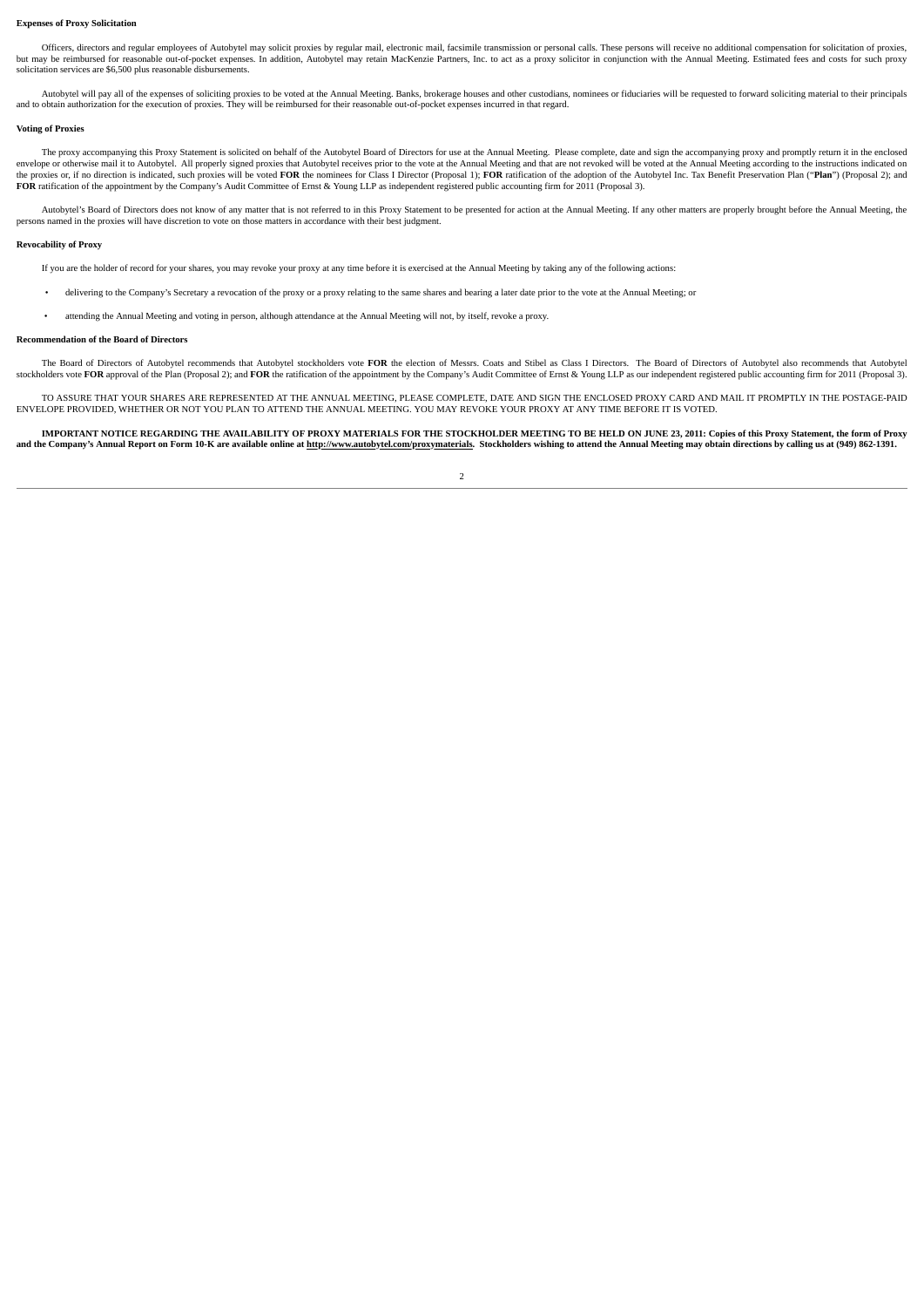#### **NOMINATION AND ELECTION OF DIRECTORS**

#### **Nominees for Class I Directors**

Messrs, Jeffery H. Coats and Jeffrey M. Stibel are nominated for election as Class I Directors at the Annual Meeting. The nominees for Class I Directors were nominated by the Board of Directors at the recommendation of the of Director's Corporate Governance and Nominations Committee.

Jeffrey H. Coats. Mr. Coats was elected as a director of Autobytel in August 1996 and was appointed as the Company's President and Chief Executive Officer on December 11, 2008. Mr. Coats has been a partner of Southgate (So August 2001, Mr. Coats has also been Managing Director of Maverick Associates LLC, a financial consulting and investment company. From July 1999 to July 2001, Mr. Coats was a Founder and Managing Director of TH Lee Global Internet Managers, L.P., a fund manager focused on making equity investments in e-commerce and Internet-related companies globally. Mr. Coats remains a limited partner of the fund. Mr. Coats served as Managing Director of Graduate School of International Management. Mr. Coats' experience in venture and private equity, banking, executive management and capital markets led the Board to conclude that Mr. Coats should serve as one of our direct

Jeffrey M. Stibel. Mr. Stibel has been a director of Autobytel since December 2006. Since August 2010, Mr. Stibel has been the Chairman and Chief Executive Officer of Dun & Bradstreet Credibility Corp. From August 2005 of the process of the Distribution of the Board of Directors of Web.com, the control of the Board of Directors Control of the Board of Directors of Web.com, the Security Officer of Web.com, Inc., a leading provider of roll Group, Inc., a successor company to Web.com, Inc. From August 2000 to August 2005, Mr. Stibel held executive positions, including General Manager and Senior Vice President at United Online, Inc., a technology company that degree from Tufts University, a Masters degree from Brown University and studied business and brain science at Massachusetts Institute of Technology's Sloan School of Management and at Brown University, where he was a Brai

#### **Voting for Class I Directors**

The persons named in the enclosed proxy card will vote FOR the election of Jeffrey H. Coats and Jeffrey M. Stibel as Class I Directors unless instructed otherwise in the proxy. Because no other nominees have been properly and timely nominated in accordance with the Company's Bylaws, Messrs. Coats and Stibel will be elected as Class I Directors as long as they receive at least one vote each for election. Holders of Common Stock are not entit

# THE BOARD OF DIRECTORS RECOMMENDS THAT THE STOCKHOLDERS VOTE FOR THE ELECTION OF MR. COATS AND MR. STIBEL

Although Messrs. Coats and Stibel have each consented to serve as directors if elected and the Board of Directors has no reason to believe that either of them will be unable to serve as a director, if any of the nominees withdraws or otherwise becomes unavailable to serve, the persons named as proxies will vote for any substitute nominee designated by the Board of Directors.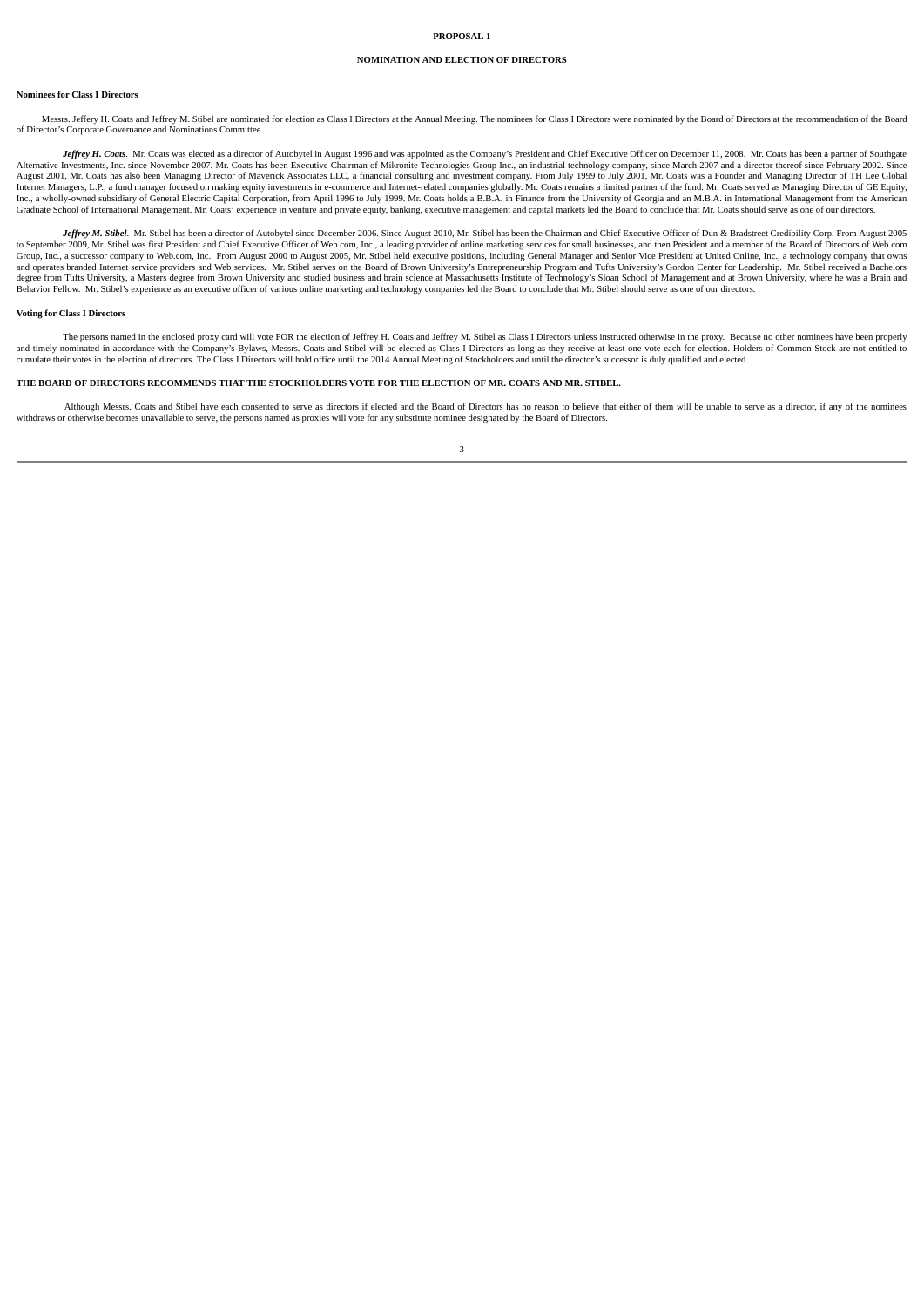#### **APPROVAL OF THE**

# **AUTOBYTEL INC. TAX BENEFIT PRESERVATION PLAN**

## **Background and Reasons for Proposal**

The Company has generated substantial net operating loss ("NOL") carryforwards and other tax attributes for United States federal income tax purposes ("Tax Benefits") that can generally be used to offset future taxable inc and therefore reduce federal income tax obligations. However, the Company's ability to use the Tax Benefits will be adversely affected if there is an "ownership change" of the Company as defined under Section 382 ("**Sectio** can generally be used to reduce any future federal income tax and, as a result, are a very valuable asset to the Company. Our board of directors ("Board") believes that it is in the Company's best interests to prevent the limitations on their use. These NOL carryforwards expire on various dates ranging from 2017 to 2031.

Effective as of May 26, 2010 ("Plan Adoption Date"), the Company entered into a Tax Benefit Preservation Plan with Computershare Trust Company, N.A., as rights agent ("Plan"). After consultation with its legal, tax and inv rights plan, which plan was not designed to protect the Tax Benefits.

A period of unusually high trading volume in the Company's stock in May 2010 prompted the Board's consideration and decision to adopt the Plan. The trading highlighted concerns that an "ownership change," as defined under Section 382, could occur unless action was taken to protect against such an event. This concern was also raised by certain significant stockholders of the Company in discussions with the Company's management. The Plan is i transfers that could result in such an "ownership change."

The Board is asking stockholders to approve the Plan at the Annual Meeting. If the Plan is not approved by the stockholders, the Plan will terminate at the end of the calendar month in which the Annual Meeting is held.

#### **Section 382 Ownership Changes**

Generally, an "ownership change" can occur through one or more acquisitions of a company's shares by which one or more stockholders, each of whom owns or is deemed to own directly or indirectly 5% or more in value of the company's stock, increase their aggregate percentage ownership by more than 50 percentage points over the lowest percentage of stock owned by such stockholders at any time during the preceding rolling three-year period. Ca securities of any publicly traded company, including our common stock. We have analyzed the ownership information available to us, along with various scenarios of possible future changes of ownership. In light of this anal

If we were to experience a Section 382 "ownership change," the use of our NOLs and credits to offset our taxable income subsequent to the "ownership change" would be materially limited. The annual limit is subject to the s long-term tax-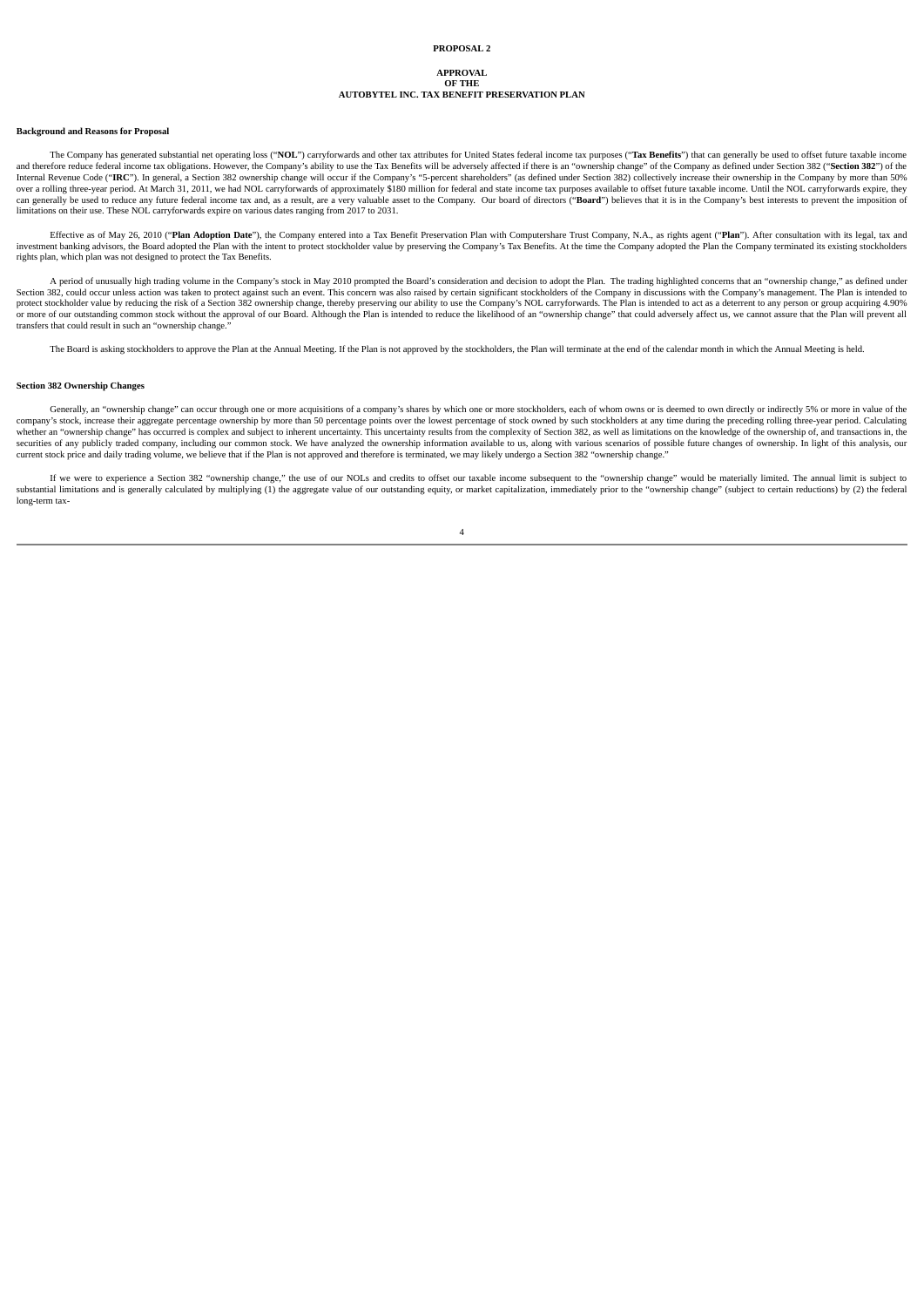exempt interest rate in effect for the month of the "ownership change." If we were to have taxable income in excess of the NOL utilization limitations following a Section 382 "ownership change" we would not be able to offs taxable income with the NOLs. Although any loss carryforwards not used as a result of any Section 382 limitation would remain available to offset income in future years (again, subject to the Section 382 limitation), an "o change" could significantly defer the utilization of the loss carryforwards, accelerate payment of federal income tax and/or cause some of the NOLs to expire unused. Although we cannot accurately predict the potential addi liability that may result from a Section 382 "ownership change" and subsequent limitation on our NOLs, we believe they could be material to the Company. If an ownership change were to have occurred at December 31, 2010, we have had an annual limitation of approximately \$1.44 million of net operating losses (using the December 2010 applicable interest factor of 3.67% and our market capitalization of \$39.3 million).

# **Summary Description of the Plan**

The following description of terms of the Plan does not purport to be complete and is qualified in its entirety by reference to the Plan, which is attached hereto as Appendix A and is incorporated herein by reference. You **to read carefully the Plan in its entirety as the discussion below is only a summary.**

Rights. Pursuant to the Plan, the Board declared a dividend of one preferred share purchase right (each a "Right" and together the "Rights") for each outstanding share of common stock, par value \$0,001 per share, of the Company ("Common Stock") under the terms of the Plan. The dividend was payable on June 11, 2010 ("Record Date") to the stockholders of record as of the close of business on that date. Each Right entitles the registered hol purchase from the Company one one-hundredth of a share of Series A Junior Participating Preferred Stock, par value \$0.001 per share, of the Company ("Preferred Stock") at a price of \$8.00 per one one-hundredth of a share o Stock (the "Purchase Price"), subject to adjustment or, in circumstances described below, to instead acquire shares of Common Stock. In the event that any person becomes an "Acquiring Person" (as defined in the Plan), each Right, other than Rights owned by the Acquiring Person, related persons or transferees (which will thereupon become null and void), will thereafter have the right to receive upon exercise of a Right (including payment of t Rights are set forth in the Plan.

Exercisability of Rights; Distribution Date. Until the earlier to occur of (i) the close of business on the tenth business day following the first date of public announcement that a person, entity or group (each, a "person become an Acquiring Person, by acquiring ownership of 4.90% or more of the outstanding shares of Common Stock, or that the Board has concluded that a person has become an Acquiring Person, or (ii) the close of business on business day (or, except in certain circumstances, such later date as may be specified by the Board) following the commencement of, or announcement of an intention to make. a tender offer or exchange offer the consummation such a person (with certain exceptions) of 4.90% or more of the outstanding shares of Common Stock (the earlier of such dates being called the "Distribution Date"), the Rights will be evidenced, with respect when  $\frac{1}{2}$ to Common Stock certificates outstanding as of the Record Date (or any book-entry shares in respect thereof), only by such Common Stock certificate (or registration in book-entry form), and the Rights will be transferable

For purposes of the Plan, ownership is in general determined pursuant to applicable rules and regulations of the Internal Revenue Code, including Section 382 and by the definition of "beneficial ownership" of Rule 13d-3 of generally on the right to vote or control disposition of the shares.

Term of the Tax Benefit Preservation Plan and Expiration of Rights. If the Plan is not approved by our stockholders at the 2011 annual meeting, the Plan will terminate and the Rights will expire at the end of the calendar in which the 2011 annual meeting is held. Additionally the Rights will expire upon the earliest of: (i) the close of business on May 26, 2014 unless that date is advanced or extended, (ii) the time at which the Rights are exchanged under the Plan, (iii) the repeal of Section 382 or any successor statute if the Board determines that the Plan is no longer necessary for the preservation of the Company's Tax Benefits, (iv) the beginning of a ta Company to which the Board determines that no Tax Benefits may be carried forward, or (v) such time as the Board determines that a limitation on the use of the Tax Benefits under Section 382 would no longer be material to Company. The Plan requires the Board to consider the determination under subsection (v) at least annually.

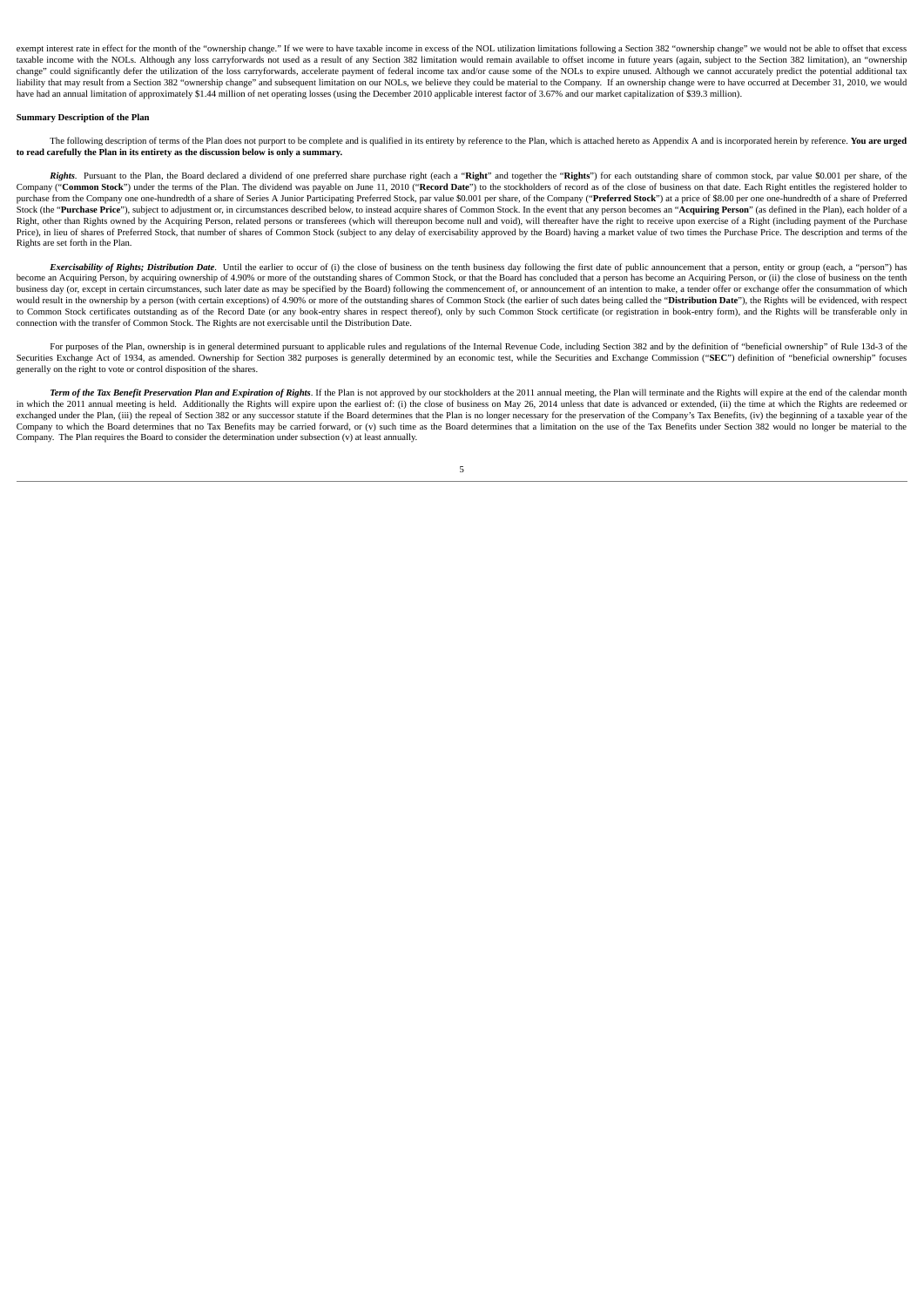Transferability of Rights. The Plan provides that until the Distribution Date (or earlier expiration or redemption of the Rights), the Rights will be attached to and will be transferred with and only with the Common Stock. Distribution Date (or the earlier expiration or redemption of the Rights), new shares of Common Stock issued after the Record Date upon transfer or new issuances of Common Stock will contain a notation incorporating the Ri reference (with respect to shares represented by certificates) or notice thereof will be provided in accordance with applicable law (with respect to uncertificated shares). Until the Distribution Date (or earlier expiratio surrender for transfer of any certificates representing shares of Common Stock outstanding as of the Record Date, even without such notation, or the transfer by book-entry of any uncertificated shares of Common Stock, will the transfer of the Rights associated with such shares. As soon as practicable following the Distribution Date, separate certificates evidencing the Rights ("Right Certificates") will be mailed to holders of record of the the close of business on the Distribution Date, and the Rights will thereafter be evidenced solely by such separate Right Certificates.

Cashless Exercise of Rights. If any person becomes an Acquiring Person, the Board, in its sole discretion, may permit the Rights, other than Rights owned by the Acquiring Person, related persons or transferees (which will exercise and payment of the Purchase Price.

Exchange Option. At any time after any person becomes an Acquiring Person but before the acquisition by such Acquiring Person of ownership of 50% or more of the shares of Common Stock then outstanding, the Board, at its option, may exchange the Rights other than Rights owned by such Acquiring Person, related persons, or transferees (which will have become null and void), in whole or in part, for shares of Common Stock (or a series of the preferred stock having equivalent rights, preferences and privileges), at an exchange ratio of one share of Common Stock, or a fractional share of preferred stock of equivalent value, per Right (subject to adjustment).

Redemntion of Rights. At any time before the time an Acquiring Person becomes such the Board may redeem the Rights in whole but not in part at a price of \$0.001 per Right ("Redemntion Price") payable, at the ontion of the Company in cash, shares of Common Stock or such the form of consideration as the Board shall determine. The redemption of the Rights may be made effective at such time, on such basis and with such conditions as the Board i sole discretion may establish. Immediately upon any redemption of the Rights, the right to exercise the Rights will terminate and the only right of the holders of Rights will be to receive the Redemption Price as rounded t \$0.01.

Stockholders Owning 4.90% or More as of Plan Adoption Date. Stockholders who owned 4.90% or more of our outstanding Common Stock as of the close of business on the Plan Adoption Date will not be deemed an Acquiring Person Plan does not exempt any future acquisitions of Common Stock by such persons.

Exemptions. Under the Plan, the Board may, in its sole discretion, exempt any person from being deemed an Acquiring Person for purposes of the Plan if the Board determines that such person's ownership of Common Stock will not be likely to directly or indirectly limit the availability of the Company's Tax Benefits or is otherwise in the best interests of the Company. The Board also has the authority under the Plan to grant exemptions for cer

Preferred Stock. The terms of the shares of Preferred Stock purchasable upon exercise of the Rights have been previously authorized as set forth in the Company's Amended Certificate of Designation of Series A Junior Participating Preferred Stock. Because of the nature of the Preferred Stock's dividend and liquidation rights, the value of the one one-hundredth interest in a share of Preferred Stock purchasable upon exercise of each Rig approximate the value of one share of Common Stock.

Anti-Dilution. The Purchase Price payable, and the number of shares of Preferred or Common Stock or other securities or property issuable, upon exercise of the Rights is subject to adjustment from time to time to prevent d

No Stockholder Rights. Until a Right is exercised or exchanged, the holder thereof, as such, will have no rights as a stockholder of the Company, including, without limitation, the right to vote or to receive dividends.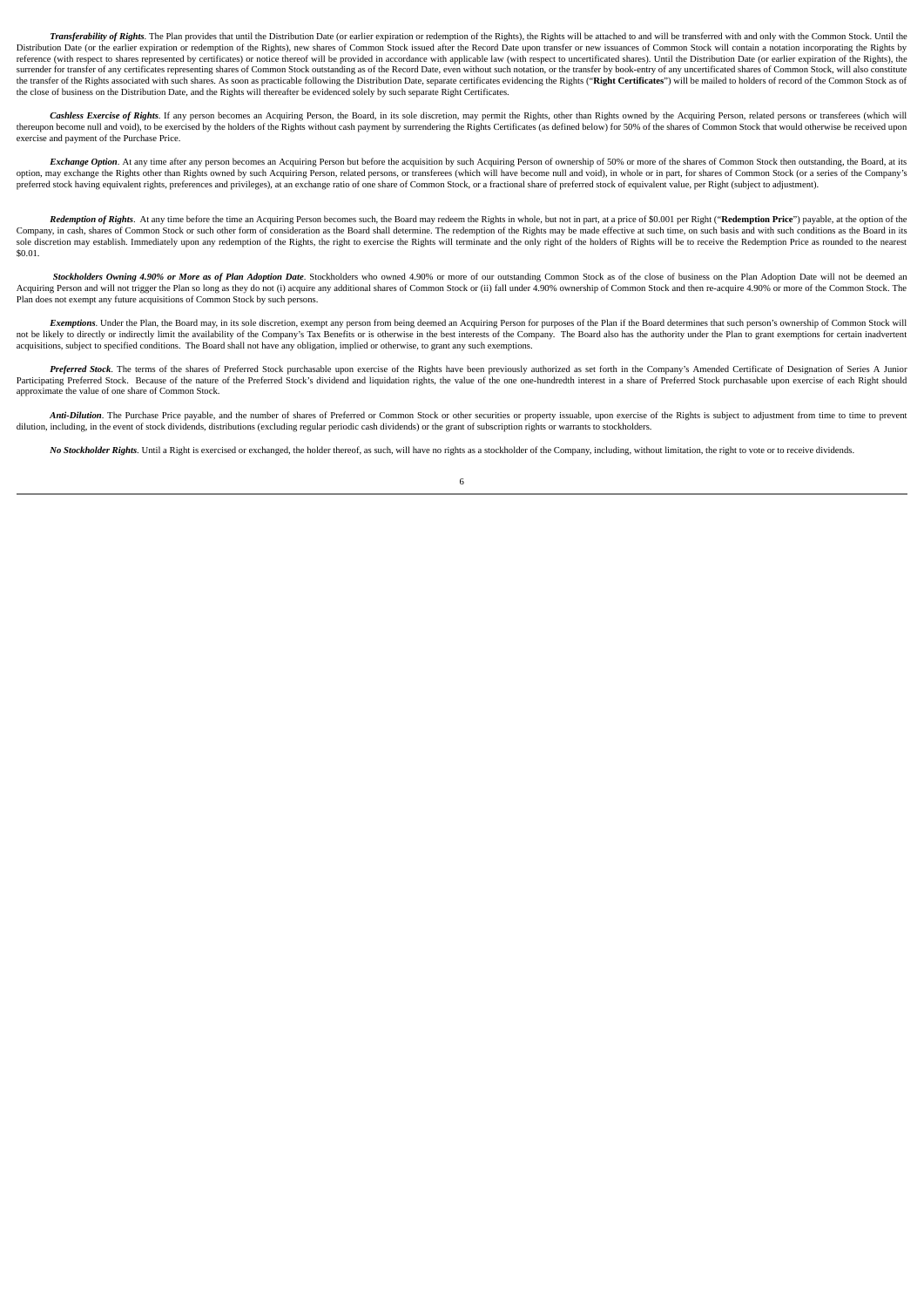Amendment of Plan. For so long as the Rights are then redeemable, the Company may, except with respect to the Redemption Price, amend the Plan in any manner. After the Rights are no longer redeemable, the Company may, except with respect to the Redemption Price, amend the Plan in any manner that does not adversely affect the interests of holders of the Rights (other than the Acquiring Person, related persons or transferees).

#### **Other Considerations**

As described above in "Background and Reasons for the Proposals." we have significant NOLs that may be limited if an "ownership change" under Section 382 were to occur. The Plan is an important tool in reducing the likelih such an "ownership change" will occur and, therefore, in protecting our ability to offset future taxable income. The Plan is designed to deter any person, entity or group from buying our common stock if the acquisition wou stockholders' best interests to approve the Plan.

Nonetheless, you should consider the following points:

- · The Plan May Not Be Effective. The Plan may not be effective in deterring all transfers that could result in such an "ownership change." In particular, it will not protect against (i) an "ownership change" that may have before the implementation of the Plan about which we are not aware due to delays in ownership reporting by stockholders, or (ii) an "ownership change" resulting from purchasers of shares who become "Section 382 five-percent shareholders" notwithstanding the Plan, either because the purchaser is unaware of the Plan or makes a conscious decision to discount the potential consequences under the Plan.
- · The Realizable Value of Our NOLs Cannot Be Determined. The amount and timing of our future taxable income, if any, cannot be accurately predicted, and we cannot estimate the exact amount of NOLs that can ultimately be used to reduce our income tax liability. Although we are unable to quantify an exact value, we believe the NOLs are a very valuable asset, and our Board believes it is in our stockholders' best interests to attempt to dete
- Potential Effects on Liquidity. The Plan is expected to deter stockholders from acquiring, directly or indirectly, additional shares of our Common Stock in excess of the specified limitations. Furthermore, a shareholder's dispose of our stock may be limited by reducing the class of potential acquirers for such stock.
- Potential Impact on Value. Because the Plan may restrict a stockholder's ability to acquire our Common Stock, the market value of our Common Stock might be affected. The Plan could discourage or prevent accumulations of substantial blocks of shares in which our stockholders might receive a substantial premium above market value. However, these disadvantages are outweighed, in the opinion of our Board, by the importance of maintaining the availability of our tax benefits. The Plan is intended to reduce the risk that we may be unable to fully utilize our Tax Benefits as a result of future transfers of our Common Stock.
- · Potential Anti-Takeover Effect The Plan could be deemed to have an "anti-takeover" effect because among other things it restricts the ability of a person entity or groun to accumulate more than 4 90% of our outstanding Common Stock without the approval of our board of directors.

#### **Vote Required**

In order to be approved, the Plan requires the affirmative vote of a majority in voting power of the shares present in person or by proxy and entitled to vote at the Annual Meeting and on the matter.

# THE BOARD OF DIRECTORS RECOMMENDS THAT YOU VOTE FOR APPROVAL OF THE AUTOBYTEL INC. TAX BENEFIT PRESERVATION PLAN.

| I |  |
|---|--|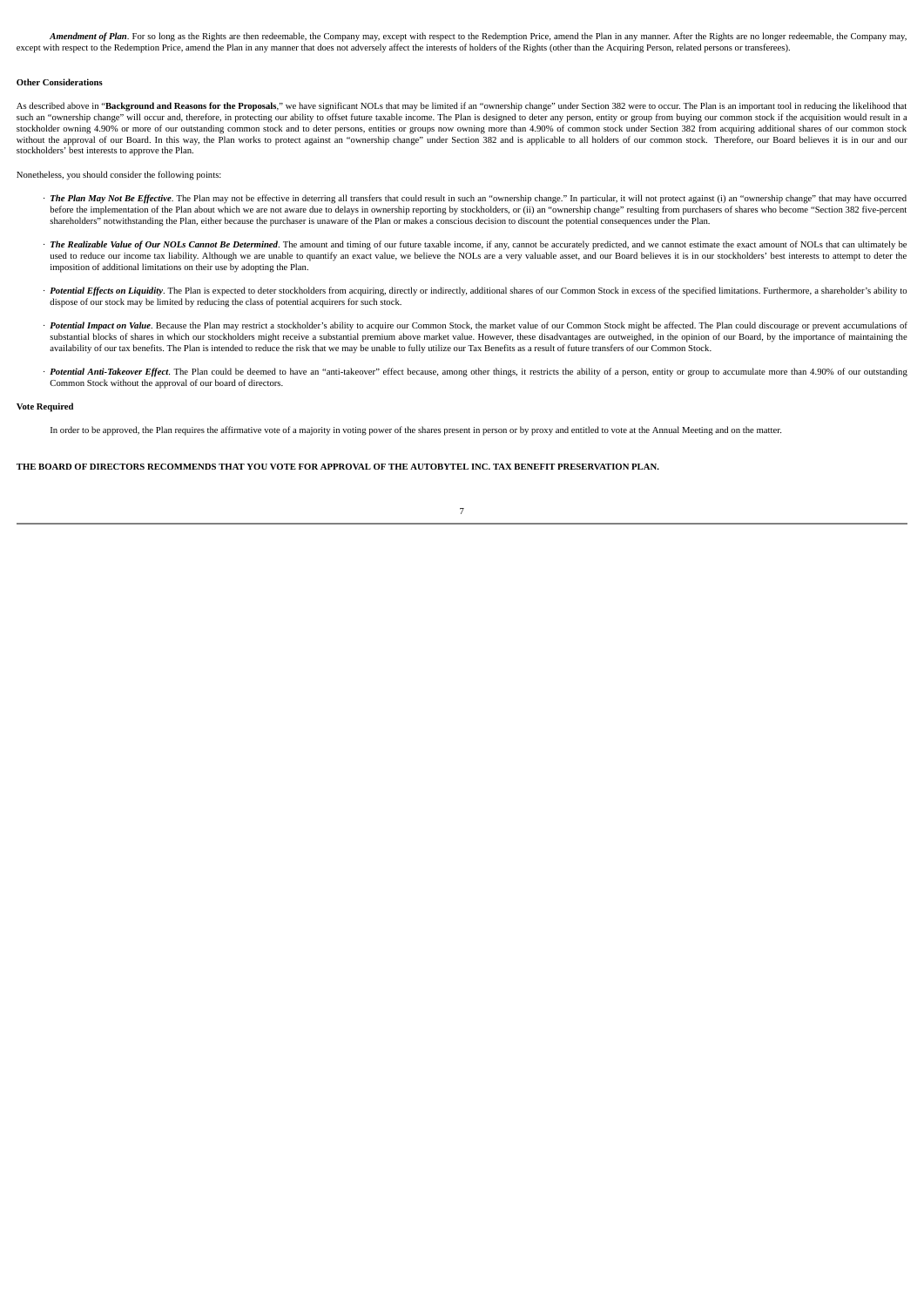## **PROPOSAL 3**

# **RATIFICATION OF APPOINTMENT OF INDEPENDENT REGISTERED PUBLIC ACCOUNTING FIRM**

The Audit Committee has appointed Ernst & Young LLP as our independent registered public accounting firm for 2011. The Audit Committee and the Board recommend that you ratify this appointment. In line with this recommendat

"RESOLVED, that the appointment of Ernst & Young LLP as the independent registered public accounting firm for this Company for the year 2011 is ratified."

Stockholder ratification of the Audit Committee's selection of Ernst & Young LLP as our independent registered public accounting firm is not required by our Bylaws or otherwise. Nevertheless, the Board is submitting the th addition, even if the stockholders ratify the selection of Ernst & Young LLP, the Audit Committee may in its discretion appoint a different independent registered public accounting firm at any time during the year if the A stockholders.

**THE BOARD OF DIRECTORS RECOMMENDS THAT YOU VOTE FOR PROPOSAL 3.**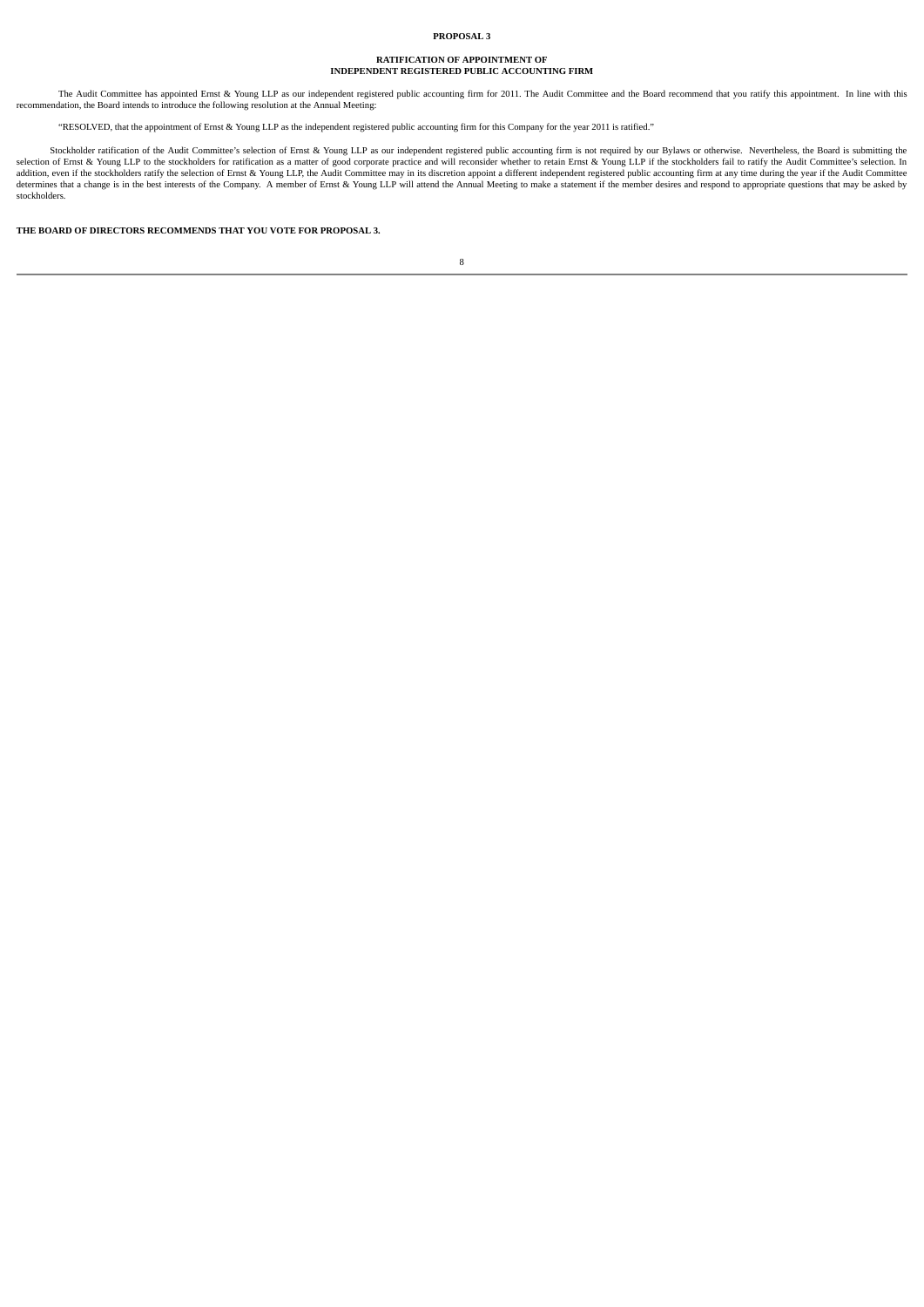## **BOARD OF DIRECTORS**

The current directors of Autobytel are as follows:

| Name              | <b>Age</b> | <b>Position</b>                                 |
|-------------------|------------|-------------------------------------------------|
| Michael J. Fuchs  | 65         | Chairman of the Board and Director              |
| Jeffrey H. Coats  | 53         | President, Chief Executive Officer and Director |
| Mark N. Kaplan    | 81         | Director                                        |
| Jeffrey M. Stibel | 37         | Director                                        |
| Janet M. Thompson | 61         | Director                                        |

Michael J. Fuchs. Mr. Fuchs was elected as a director of Autobytel in September 1996 and became Chairman in June 1998. Since May 2001, Mr. Fuchs has been engaged in private investing for his own behalf. From November 2000 to May 2001, Mr. Fuchs was Chief Executive Officer of MyTurn.com, Inc. and was Interim Chief Executive Officer from April 2000 to October 2000. Mr. Fuchs was a consultant from November 1995 to April 2000. Mr. Fuchs wa Chairman and Chief Executive Officer of Home Box Office, a Division of TimeWarner Entertainment Company, L.P., a leading pay-television company, from October 1984 until November 1995, and Chairman and Chief Executive Offic in the Company. Mr. Fuchs' experience as an executive officer in various entertainment and media companies and his broad investment and management experience led the Board to conclude that Mr. Fuchs should serve as one of directors.

Jeffrey H. Coats. See Mr. Coats' biographical information included under the section of this Proxy Statement entitled "PROPOSAL 1-NOMINATION AND ELECTION OF DIRECTORS-Nominees for Class I Directors.

Mark N. Kaplan, Mr. Kaplan was elected as a director of Autobytel in June 1998. Mr. Kaplan was a member of the law firm of Skadden, Arrs. Slate, Meagher & Flom J.J.P. from 1979 through 1998 and currently is of counsel to t firm, Chairman of the Board and Chief Operating Officer of Engelhard Minerals & Chemicals Corporation (mining and chemicals) from 1977 to 1979, and President and Chief Executive Officer of Drexel Burnham Lambert (investment banking) from 1970 to 1977. Mr. Kaplan serves on the Board of Directors of the following companies whose shares are publicly traded: American Biltrite Inc. (adhesive-coated, pressure-sensitive papers and films; tile floori Medicine, a member and former Chairman of the New York City Audit Committee, a Trustee and Chairman of the Audit Committee of WNET.org (provider of public media in New York City metropolitan area), a director of Gresham Management Co. (commodities management), and a director of The Pattison Group (a conglomerate). Mr. Kaplan was formerly the Chairman of the Audit Advisory Committee of the Board of Education of The City of New York, Vice-Chairman and Governor of the Board of Directors of The American Stock Exchange, Inc., and a director of Security Industry Automation Corporation. Mr. Kaplan holds an A.B. from Columbia College and a J.D. from Columbia Law School. Mr. Kaplan's experience in securities and corporate laws, mergers and acquisitions, investment banking, and business management, as well as his qualification as an audit committee financial expert, led the Board to Mr. Kaplan should serve as one of our directors.

Jeffrey M. Stibel. See Mr. Stibel's biographical information included under the section of this Proxy Statement entitled "PROPOSAL 1-NOMINATION AND ELECTION OF DIRECTORS-Nominees for Class I Directors."

Janet M. Thompson. Ms. Thompson has been a director of Autobytel since March 2008. Ms. Thompson is currently Vice President, Automotive Group for The Marketing Arm, an Omnicom Group agency. Prior to this she was the Executive Vice President of the Diversified Agency Services Division of Omnicom Group, an advertising firm, from November 2007 to August 2010. Prior to that Ms. Thompson was Vice President, Marketing Nissan and Infiniti<br>Di Group. Ms. Thompson held sales or marketing positions at Mazda Motor of America, Toyota Motor Sales, U.S.A. and Chrysler Corporation from 1972 to 1994. Ms. Thompson received a B.A. in business from Western Michigan University and a M.B.A. from University of Detroit. Ms. Thompson's experience as an advertising and marketing executive in the automotive industry led the Board to conclude that Ms. Thompson should serve as one of our dire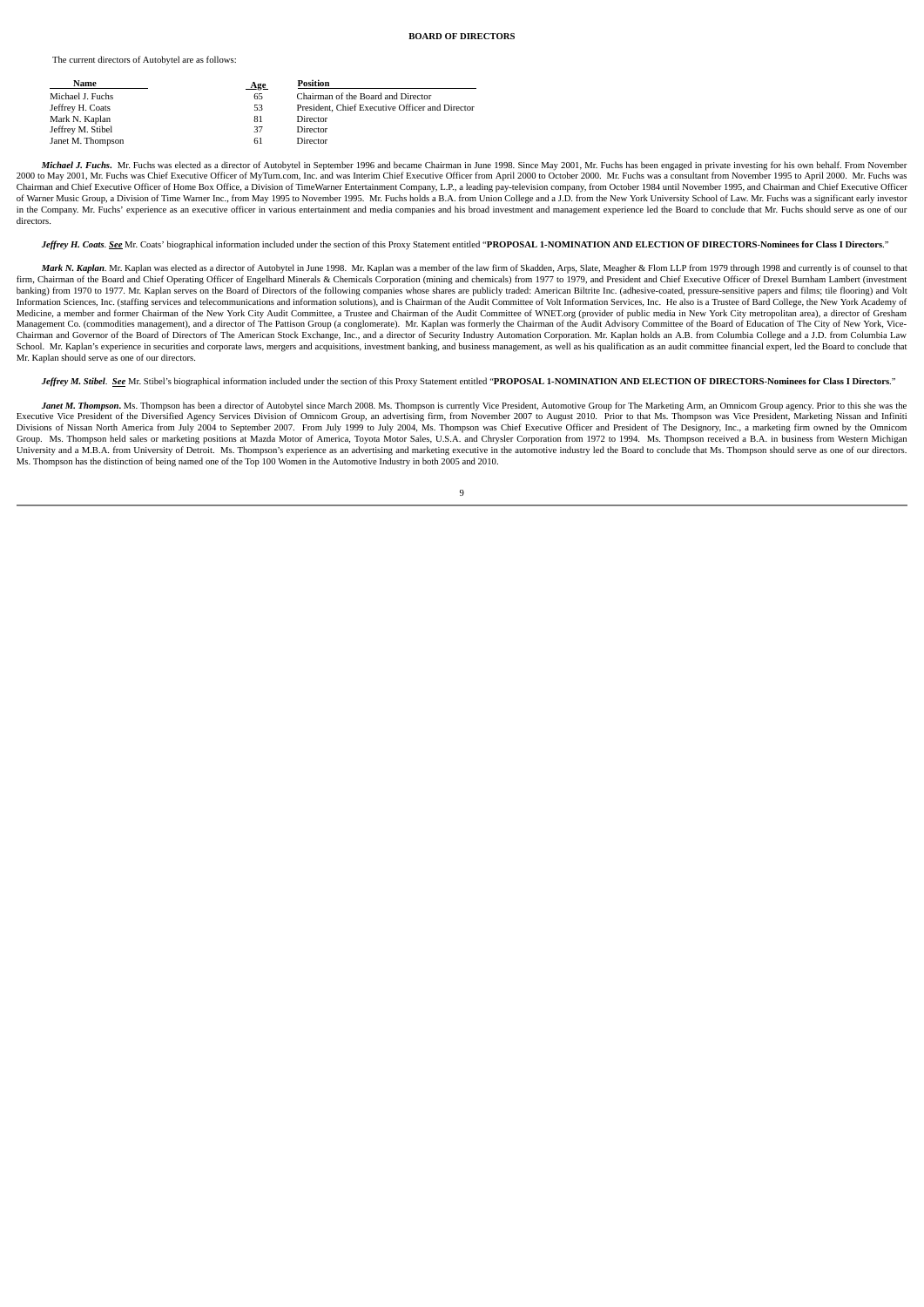## **EXECUTIVE OFFICERS**

The current executive officers of Autobytel are as follows:

| Name             | <b>Age</b> | <b>Position</b>                                                                |
|------------------|------------|--------------------------------------------------------------------------------|
| Jeffrey H. Coats | 53         | President, Chief Executive Officer and Director                                |
| Stephen D. Lind  | 41         | Executive Vice President, Corporate Development                                |
| James D. Helberg | 50         | Executive Vice President, Product, Marketing and Analytics                     |
| Glenn E. Fuller  | 56         | Executive Vice President, Chief Legal and Administrative Officer and Secretary |
| Curtis E. DeWalt | 56         | Senior Vice President, Chief Financial Officer                                 |
| John M. Petrone  | 49         | Senior Vice President, Chief Technology Officer                                |
|                  |            |                                                                                |

Jeffrey H. Coats. See Mr. Coats' biographical information included under the section of this Proxy Statement entitled "PROPOSAL 1-NOMINATION AND ELECTION OF DIRECTORS-Nominees for Class I Directors."

Stephen D. Lind. Mr. Lind rejoined Autobytel as a consultant in December 2009 and was appointed as Executive Vice President, Corporate Development on February 1, 2010. Prior to joining Autobytel, Mr. Lind served as President of Stealing Home Media, Inc., a marketing consulting firm Mr. Lind founded. From May 2006 to July 2008, Mr. Lind was Vice President of Strategic Accounts of LeadPoint, Inc. Mr. Lind was previously with Autobytel Nissan North America. Mr. Lind received a B.S. degree from Miami University and his MBA from University of Notre Dame's Mendoza School of Business.

James D. Helbera. Mr. Helberg joined Autobytel as a consultant in January 2010 and was appointed as the Company's Executive Vice President. Product, Marketing and Analytics in May 2010. Prior to joining Autobytel, Mr. Helberg served as Executive Vice President at PHD from February 2009 to December 2009, where he was responsible for the strategic development and execution of all Chrysler Group media operations. From May 2006 to February he served as Executive Client Communications Director at OMD where he was responsible for all media planning and buying functions for Nissan North America. PHD and OMD are full service media networks of Omnicom Group,<br>Inc. Vice President, Corporate Sales and Marketing at Time Inc. / Time Warner where he was responsible for the company's cross-platform program development and execution within the Western U.S. Prior to 2002, Mr. Helberg held v

Glenn E. Fuller. Mr. Fuller joined Autobytel as Vice President, Legal Affairs in October 2006 and was promoted to Senior Vice President, Chief Legal Officer and Secretary in April 2008, Senior Vice President, Chief Legal a August 2002 to October 2006, and from June 1996 to July 2002, served as Senior Vice President, Chief Legal Officer and General Counsel of Freedom Communications, Inc. (newspapers, television stations and other media). From 1994 to June 1996, Mr. Fuller was of counsel to Gibson, Dunn & Crutcher LLP (law firm) and was associated with that firm from September 1980 to May 1987. Mr. Fuller was a partner in the law firm of Pettis, Tester, Kruse & from January 1988 to December 1992 and employed as an attorney at that firm from May 1987 to December 1987 and from January 1993 to June 1993. From July 1993 to January 1994, Mr. Fuller was Executive Vice President and General Counsel of Airline Computerized Ticketing (airline ticketing). Mr. Fuller received a B.A. degree from California State University at Long Beach and his J.D. degree from the University of Southern California.

Curtis E. DeWalt. Mr. DeWalt joined Autobytel as Vice President, Finance in October 2007, was appointed Vice President and Controller in November 2007, Senior Vice President, Finance and Controller in December 2008 and Senior Vice President and Chief Financial Officer in March 2009. Prior to joining Autobytel, Mr. DeWalt served as Vice President, Finance and Accounting of Roth Staffing Companies, Inc. from August 2006 to October 2007. Fr 2003 to August 2006, he served as Assistant Vice President, Accounting at Remedy Temp, Inc. From 1990 to 2003, Mr. DeWalt was with a business unit of Saint-Gobain Ceramics & Plastics Inc. serving in various positions, incl Controller of the Performance Plastics business unit (formerly Furon) and Director, Finance and Information Systems at Industrial Ceramics-Corhart Refractories Inc. Prior to 1990, he held various financial positions with T Company's Brink's Inc. and Burlington Air Express (BAX Global) subsidiaries. Mr. DeWalt received a MBA, Finance from Sacred Heart University in Connecticut and a B.S. degree in Business Administration from Bryant Universit Rhode Island.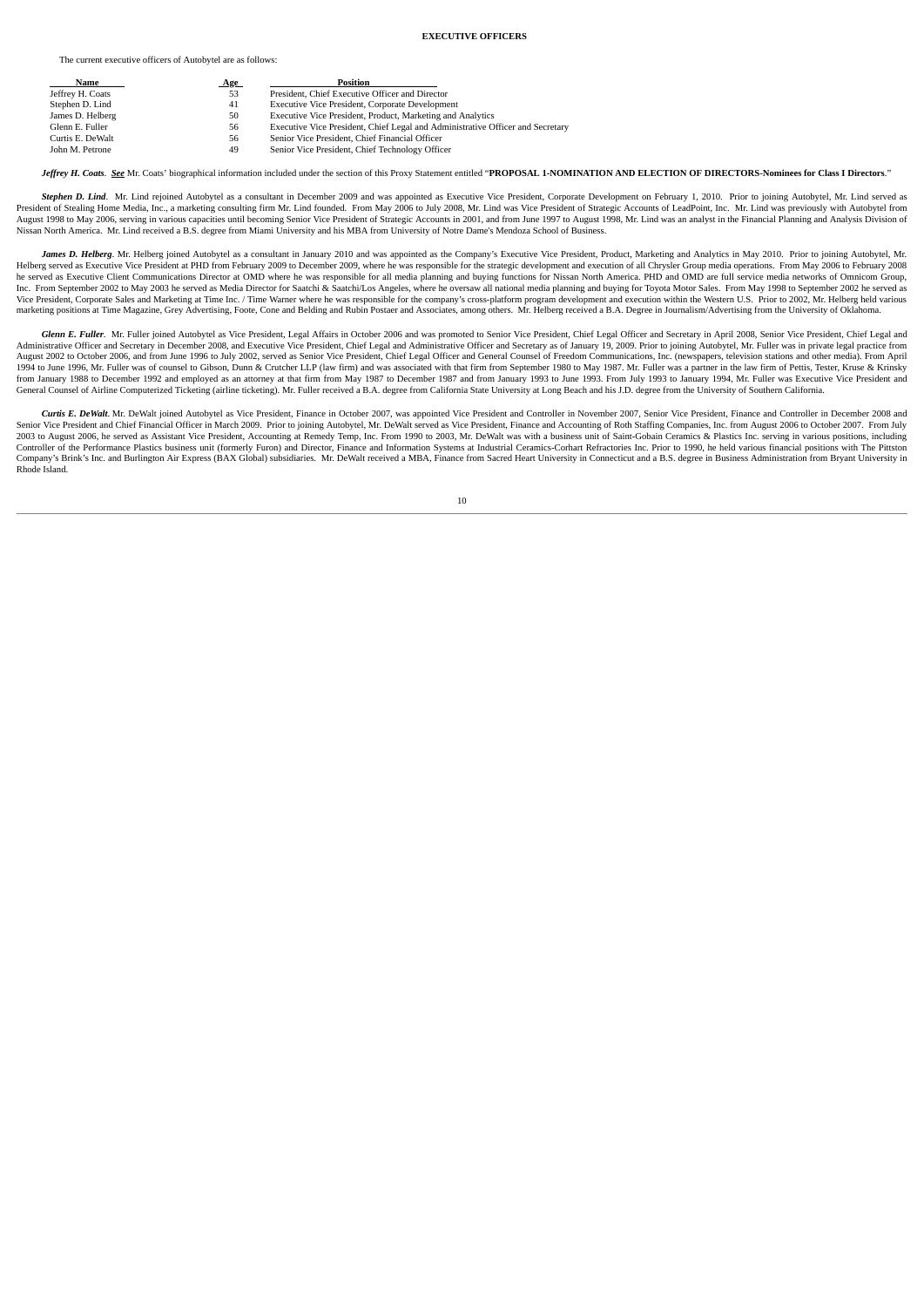John M. Petrone. Mr. Petrone rejoined Autobytel as a consultant in April 2010 and was appointed as Senior Vice President. Chief Technology Officer in December 2010. Prior to joining Autobytel. Mr. Petrone served as the sen technology executive for a range of e-commerce and IT companies, having most recently served as Chief Technology Officer of Digital Performance, a leading provider of online comparison shopping tools and web sites for the Inc. where he was responsible for all software development, systems integration and technical operations. He was also executive vice president and Chief Technology Officer of Preview Travel, Inc. from 1995 to 1999, spearhe received a B.S. in Aerospace Engineering. Mr. Petrone is also a graduate of the Executive Education Program at the UCLA Anderson School of Management.

All of the officers named in the Executive Officer table above served as executive officers during 2010.

All executive officers of Autobytel are chosen by the Board of Directors and serve at its discretion, except that Jeffrey H. Coats has an employment agreement expiring on April 2, 2014.

# **SECURITY OWNERSHIP OF CERTAIN BENEFICIAL OWNERS AND MANAGEMENT**

The following table sets forth certain information regarding the calculation of beneficial ownership of Autobytel's Common Stock as of the Record Date, by all nersons known by Autobytel to be beneficial owners of more than percent (5%) of the Common Stock of Autobytel, each director and nominee, each of the Named Executive Officers identified in the section of this Proxy Statement entitled "EXECUTIVE COMPENSATION-Summary<br>Compensation," and a Date Character Common Stock are deemed to be outstanding and to be beneficially owned by the person listed below for the purpose of computing the percentage ownership of the person, but are not treated as outstanding for t of computing the percentage ownership of any other person, if that person has the right to acquire beneficial ownership of such shares within 60 days of the Record Date, through the exercise of any option, warrant or other investing power with respect to all the shares of Autobytel Common Stock beneficially owned by them subject to community property laws, where applicable. The information with respect to each person specified is as supplied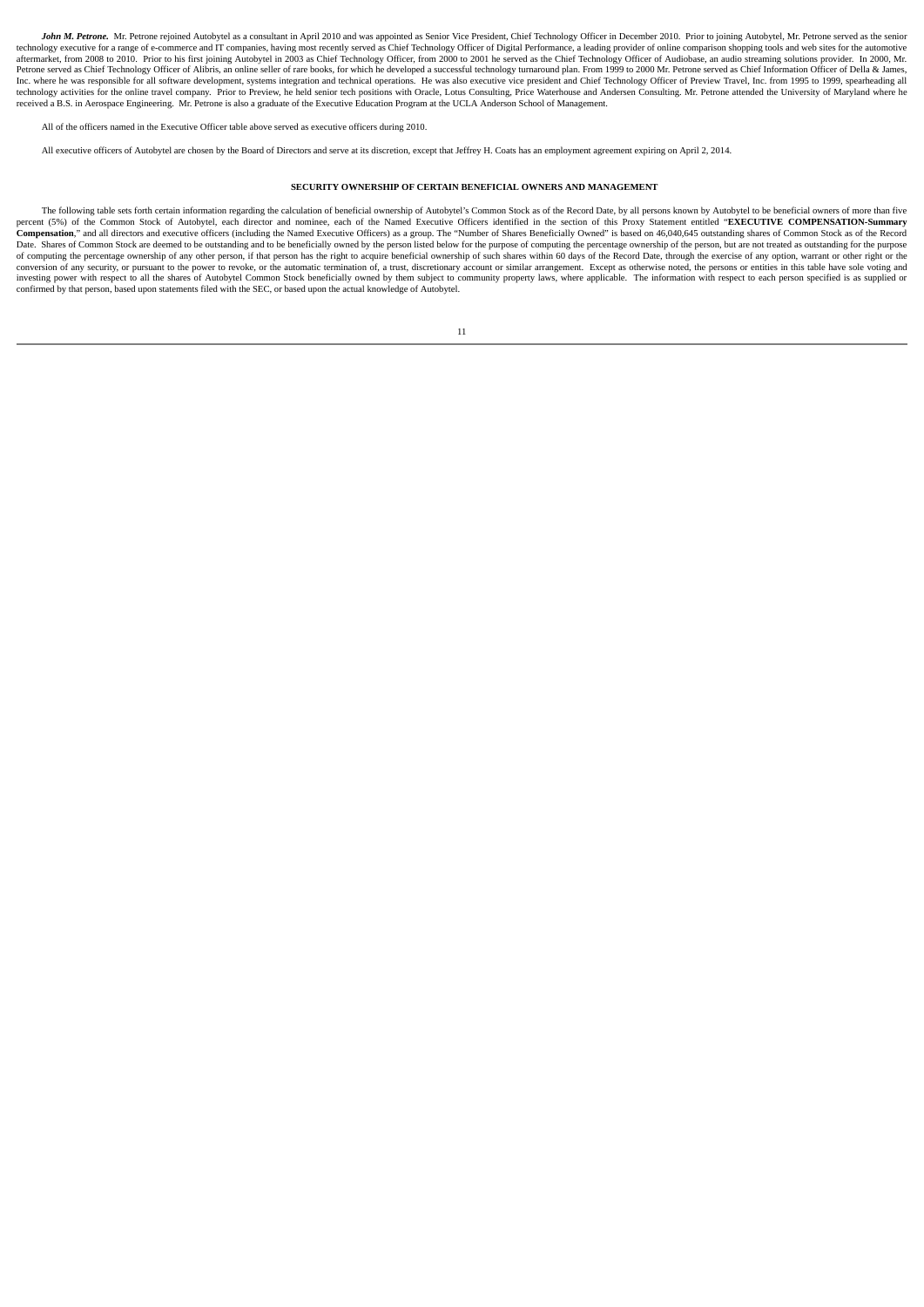|                                                                               | <b>Shares Beneficially</b> |            |  |
|-------------------------------------------------------------------------------|----------------------------|------------|--|
|                                                                               | Owned                      |            |  |
| <b>Name of Beneficial Owner:</b>                                              | Number                     | Percentage |  |
| Coghill Capital Management, L.L.C.                                            |                            |            |  |
| One North Wacker Drive, Suite 4350, Chicago, IL 60606(1)                      | 7,341,686                  | 15.9%      |  |
| Artis Capital Management, L.P.                                                |                            |            |  |
| One Market Plaza, Spear Street Tower, Suite 1700, San Francisco, CA 94105(2)  | 3,225,135                  | 7.0%       |  |
| Dimensional Fund Advisors LP                                                  |                            |            |  |
| Palisades West, Building One, 6300 Bee Cave Road, Austin, TX 78746(3)         | 2.473.168                  | 5.4%       |  |
| Jeffrey H. Coats(4)                                                           | 1.152.450                  | 2.5%       |  |
| Curtis E. DeWalt(5)                                                           | 373,644                    | $\ast$     |  |
| Michael J. Fuchs(6)                                                           | 400,952                    | $*$        |  |
| Glenn E. Fuller(7)                                                            | 363,697                    | $\ast$     |  |
| James D. Helberg(8)                                                           | 90.288                     | $*$        |  |
| Mark N. Kaplan(9)                                                             | 195.031                    | $\ast$     |  |
| Stephen D. Lind(10)                                                           | 105,588                    | $\ast$     |  |
| Jeffrey M. Stibel (11)                                                        | 80,000                     | $\ast$     |  |
| Janet M. Thompson (12)                                                        | 60,000                     | $\ast$     |  |
| All executive officers, including Named Executive Officers and directors as a |                            |            |  |
| group $(11$ persons $)(13)$                                                   | 2.821.650                  | 6.1%       |  |

\* Less than 1%<br>(1) Represents 7.

Represents 7,341,686 shares held in the account of CCM Master Qualified Fund, Ltd. managed by Coghill Capital Management, L.L.C. Clint D. Coghill may be deemed to be the beneficial owner of such shares by virtue of his rol as managing member of Coghill Capital Management, L.L.C. All the information presented in the table with respect to this beneficial owner was extracted solely from Amendment No. 6 to Schedule 13G filed with the SEC on February 15, 2011.

Concurs 7.5, 2011. Approxents 3,225,135 shares held by Artis Capital Management, L.P. ("Artis"), an investment advisor. Artis Capital Management, Inc. ("Artis, Inc.") is the general partner of Artis and Stuart L. Peterson of Artis, Inc. and controlling owner of Artis and Artis, Inc. Each of Artis, Artis, Inc. and Peterson report shared voting and dispositive power with respect to these shares. All the information presented in the table wit

- (3) Represents 2,473,168 shares held by Dimensional Fund Advisors LP (formerly known as Dimensional Fund Advisors Inc.) ("Dimensional"), an investment adviser that furnishes investment advice to four investment companies registered under the Investment Company Act of 1940, and serves as investment manager to certain other commingled group trusts and separate accounts. These investment companies, trusts and accounts are the "Funds." In its as investment adviser or manager, Dimensional possesses investment and/or voting power over the shares that are owned by the Funds, and may be deemed to be the beneficial owner of the shares held by the Funds. However, all Schedule 13G filed with the SEC on February 11, 2011.
- (4) Includes 1,126,500 shares issuable upon exercise of options exercisable within 60 days of the Record Date. (5) Includes 337,144 shares issuable upon exercise of options exercisable within 60 days of the Record Date.
- 
- (6) Includes 155,898 shares issuable upon exercise of options exercisable within 60 days of the Record Date. (7) Includes 335,697 shares issuable upon exercise of options exercisable within 60 days of the Record Date.
- (8) Includes 90,288 shares issuable upon exercise of options exercisable within 60 days of the Record Date.
- 
- (9) Includes 171,531 shares issuable upon exercise of options exercisable within 60 days of the Record Date.<br>(10) Includes 105,588 shares issuable upon exercise of options exercisable within 60 days of the Record Date.
- (10) Includes 105,588 shares issuable upon exercise of options exercisable within 60 days of the Record Date.<br>(11) Includes 60,000 shares issuable upon exercise of options exercisable within 60 days of the Record Date.<br>(12 (11) Includes 60,000 shares issuable upon exercise of options exercisable within 60 days of the Record Date. (12) Represents 55,000 shares issuable upon exercise of options exercisable within 60 days of the Record Date.
- 
- (13) Includes 2,437,646 shares issuable upon exercise of options exercisable within 60 days of the Record Date.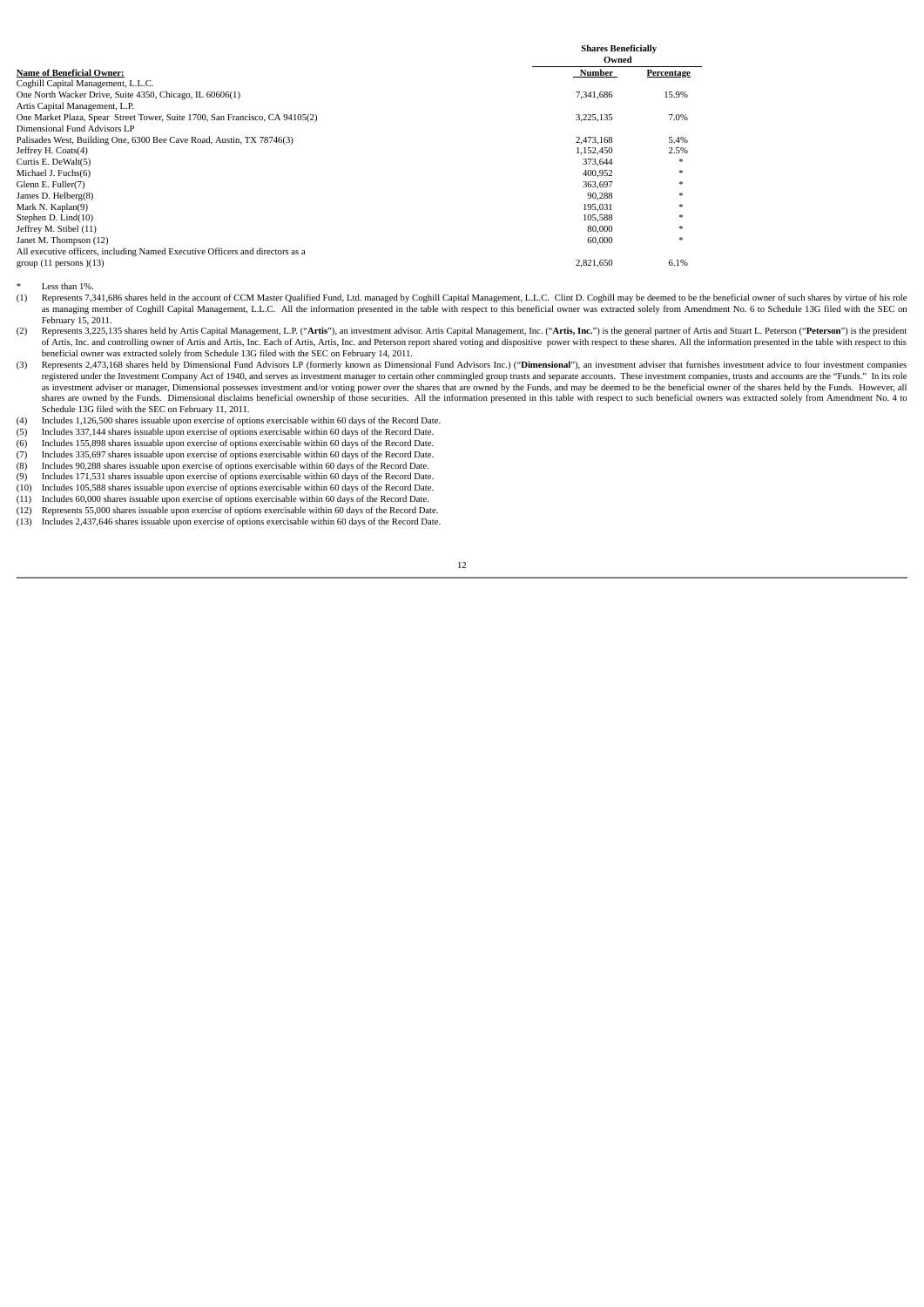## **Board Classes**

# **CORPORATE GOVERNANCE MATTERS**

The Board of Directors is divided into three classes, with each class holding office for staggered three-year terms. The term of Class I Directors, Jeffrey H. Coats and Jeffrey M. Stibel, is expiring at the Annual Meeting,

#### **Committees of the Board of Directors**

The Board of Directors has constituted an Audit Committee, a Compensation Committee and a Corporate Governance and Nominations Committee.

Audit Committee. The Audit Committee was established by the Board of Directors in accordance with Section 3(a)(58)(A) of the Securities Exchange Act. It met on 12 occasions in 2010 and operates under a charter approved by the Board of Directors. The Audit Committee's primary responsibilities are to:

- oversee Autobytel's accounting and financial reporting policies, processes, practices and internal controls;
- appoint, approve the compensation of and oversee the Company's independent registered public accounting firm;
- review the quality and objectivity of Autobytel's independent audit and financial statements; and
- act as liaison between the Board of Directors and the independent registered public accounting firm.

The Audit Committee currently consists of Mark N. Kaplan (Chairman), Janet M. Thompson and Michael J. Fuchs (Mr. Fuchs was appointed to the Audit Committee effective April 27, 2011 as a result of the resignation of Mr. Mar R. Ross from the Board of Directors on April 26, 2011). The Audit Committee meets periodically with the Company's independent registered public accounting firm, both with and without management present. The Board of Direct the meaning of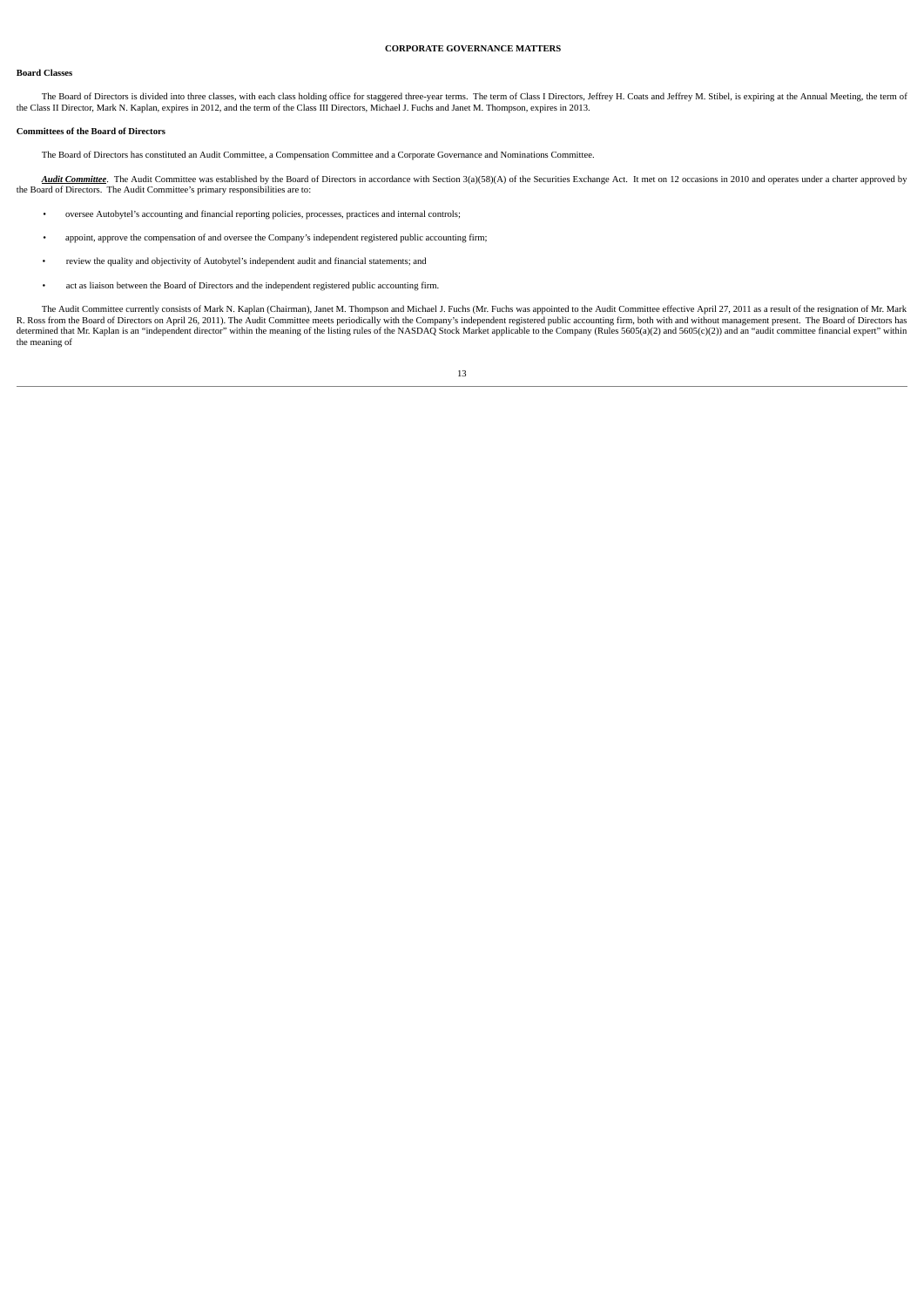Item 407(d)(5)(ii) of Regulation S-K of the SEC. The identification of Mr. Kaplan as an "audit committee financial expert" does not impose on him any duties, obligations or liabilities that are greater than the duties, obl liabilities imposed on him as a member of the Audit Committee in the absence of this identification. A copy of the Audit Committee charter is posted and available on the Corporate Governance link of the Investor Relations Company's Web site, www.autobytel.com. Information on the Company's Web site is not incorporated by reference in this Proxy Statement.

*Compensation Committee*. The Compensation Committee, which met on 15 occasions in 2010 and operates under a charter approved by the Board of Directors, is responsible for:

- determining or recommending to the Board of Directors the compensation of the Chief Executive Officer and each other executive officer or any other officer who reports directly to the Chief Executive Officer based on the performance of each officer;
- making recommendations to the Board of Directors regarding stock option and purchase plans and other equity compensation arrangements;
- granting equity awards and approving any delegation of such responsibility under certain circumstances; and
- preparing reports regarding executive compensation for disclosure in Autobytel's proxy statements or as otherwise required by applicable laws.

The Compensation Committee currently consists of Janet M. Thompson (Chairperson), Michael J. Fuchs, Mark N. Kaplan and Jeffrey M. Stibel. The Compensation Committee does not have authority to delegate its responsibilities reporting under Section 16(a) of the Securities Exchange Act or (ii) are consultants or service providers to the Company or its subsidiaries. The Non-Executive Stock Option Committee may not grant more than 250,000 options aggregate in any one fiscal year, and individual grants cannot exceed more than 25,000 options.

A copy of the Compensation Committee charter is posted and available on the Corporate Governance link of the Investor Relations section of the Company's Web site, www.autobvtel.com. Information on the Company's Web site, w not incorporated by reference in this Proxy Statement.

Corporate Governance and Nominations Committee. The Corporate Governance and Nominations Committee, which met on two occasions in 2010 and operates under a charter approved by the Board of Directors, is responsible for:

- identifying individuals qualified to become directors and selecting director nominees or recommending nominees to the Board of Directors for nomination;
- recommending nominees for appointment to committees of the Board of Directors;
- developing and recommending charters of committees of the Board of Directors; and
- overseeing the corporate governance of Autobytel and, as deemed necessary or desirable from time to time, developing and recommending corporate governance policies to the Board of Directors.

The Corporate Governance and Nominations Committee currently consists of Michael J. Fuchs (Chairman), Mark N. Kaplan and Jeffrey M. Stibel. A copy of the charter of the Corporate Governance and Nominations Committee is posted and available on the Corporate Governance link of the Investor Relations section of the Company's Web site, www.autobytel.com. Information on the Company's Web site is not incorporated by reference in this Proxy Sta

#### **Attendance at Board and Committee Meetings**

During the fiscal year ended December 31, 2010, the Board of Directors held a total of 21 meetings. Each member of the Board of Directors attended 75% or more of the meetings of the board and of the committees of which the director was a member. with the exception of Mr. Stibel, who attended two-thirds of the Compensation Committee meetings held in 2010. The Board and its committees typically meet in executive session without management pres during regularly scheduled meetings of the Board and the committees.

#### **Attendance at Annual Meeting of Stockholders**

All directors attended the 2010 annual meeting of stockholders. Typically, a Board of Directors meeting is scheduled on the date of any annual meeting of stockholders. Although the Board has not adopted a formal policy, al directors are expected to attend the annual meeting of stockholders.

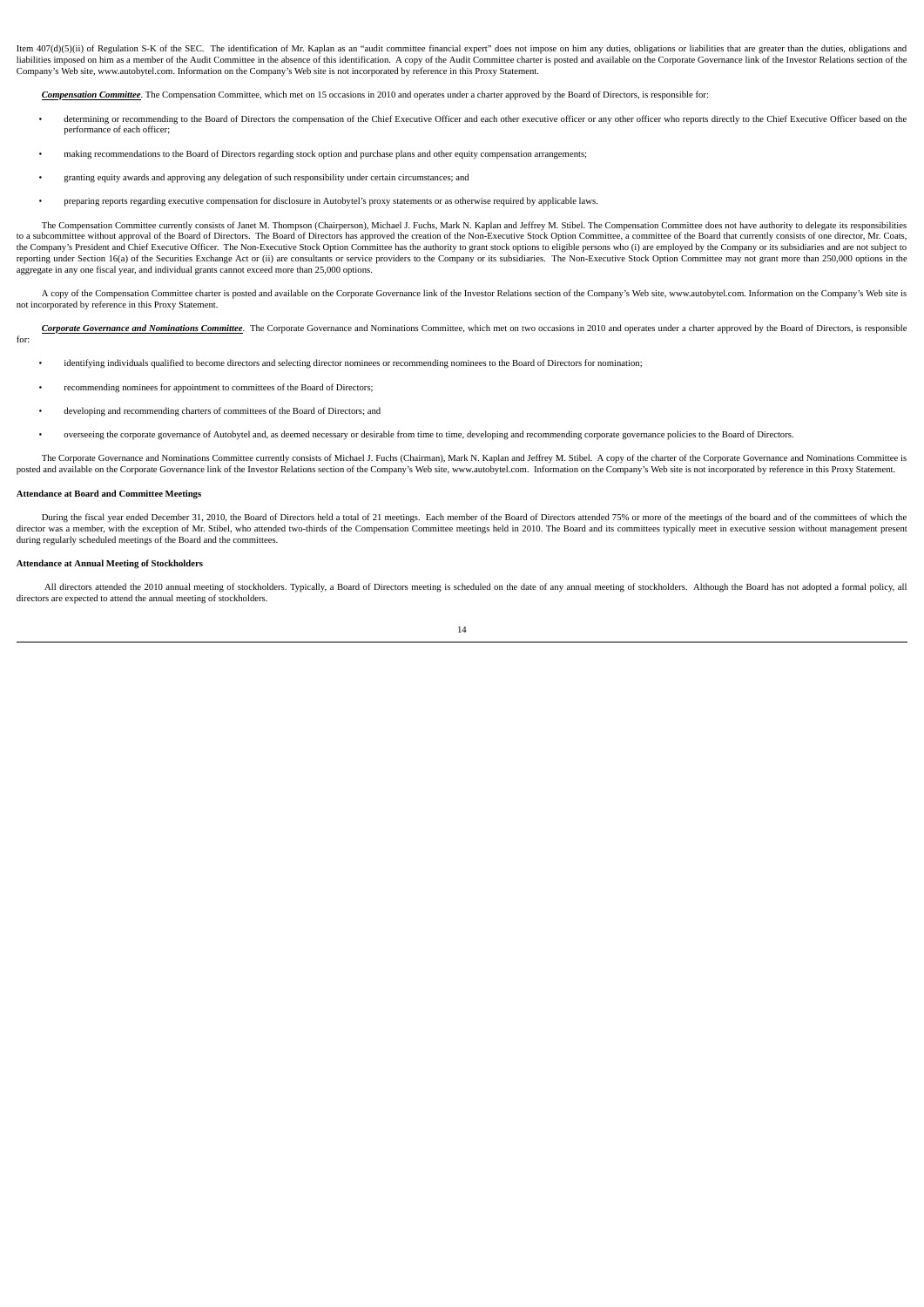#### **Director Independence**

All directors, other than existing director Jeffrey H. Coats, and all committee members satisfy the definition of independent director under the listing standards of the NASDAQ Stock Market. The current members of the Audi Committee are "independent" under the listing standards of the NASDAQ Stock Market and the SEC rules regarding audit committee membership.

#### **Compensation Committee Interlocks and Insider Participation**

Ms. Thompson, Mr. Fuchs, Mr. Kaplan and Mr. Stibel served as the members of the Compensation Committee during the Company's last completed fiscal year. None of the Company's executive officers served as a member of the Compensation Committee or Board of Directors of any other entity that has an executive officer serving as a member of the Company's Board of Directors or Compensation Committee.

#### **Board Leadership Structure**

The Board of Directors does not have a policy on whether the roles of Chief Executive Officer and Chairman of the Board should be separate and, if they are to be separate, whether the Chairman of the Board should be select from the non-employee directors or be an employee. The Board of Directors believes that the Company and its stockholders benefit when the Board is free to determine the most appropriate leadership structure in light of the skills and availability of directors and the Chief Executive Officer as well as other circumstances. Currently, Mr. Fuchs serves as the Chairman of the Board, and Mr. Coats serves as a director and Chief Executive Officer. Directors believes this is the most appropriate structure for the Company at this time because it makes the best use of the experience, skills and availability of Mr. Fuchs and Mr. Coats.

## **Board's Role in Management of Risk**

It is management's responsibility to manage risk and bring to the Board of Directors' attention the most material risks to Autobytel. The Company's Board of Directors, including through Board committees comprised solely of independent directors, regularly reviews various areas of significant risk to Autobytel, and advises and directs management on the scope and implementation of policies, strategic initiatives and other actions designed to m types of risks. Specific examples of risks primarily overseen by the full Board of Directors include competition risks, industry risks, economic risks, liquidity risks, business operations risks and risks related to acquis exposures. Specific examples of risks primarily overseen by the Audit Committee include risks related to the preparation of the Company's financial statements, disclosure controls and procedures, internal controls and proc and compliance with applicable laws and regulations. The Audit Committee also monitors compliance with the Company's Code of Conduct and Ethics for Employees, Officers and Directors, evaluates proposed transactions with re persons for compliance with Company policies, contracts and laws and regulations. The Company's Compensation Committee reviews and evaluates potential risks related to the attraction and retention of talent and risks relat

#### **Board Nominee Process**

The Corporate Governance and Nominations Committee considers candidates for directors suggested by its members and other directors, as well as management and stockholders. A stockholder who wishes to recommend a prospective nominee for the Board of Directors should notify Autobytel's Secretary or any member of the Corporate Governance and Nominations Committee in writing with whatever supporting material the stockholder considers described in "Future Stockholder Nominations and Proposals" below.

Generally, once the Corporate Governance and Nominations Committee identifies a prospective nominee, the Corporate Governance and Nominations Committee will make an initial determination as to whether to conduct a full evaluation of the candidate. This initial determination will be based on whatever information is provided to the Corporate Governance and Nominations Committee with the recommendation of the prospective candidate, as well will be based primarily on the need for additional Board of Directors members to fill vacancies or expand the size of the Board of Directors and the likelihood that the

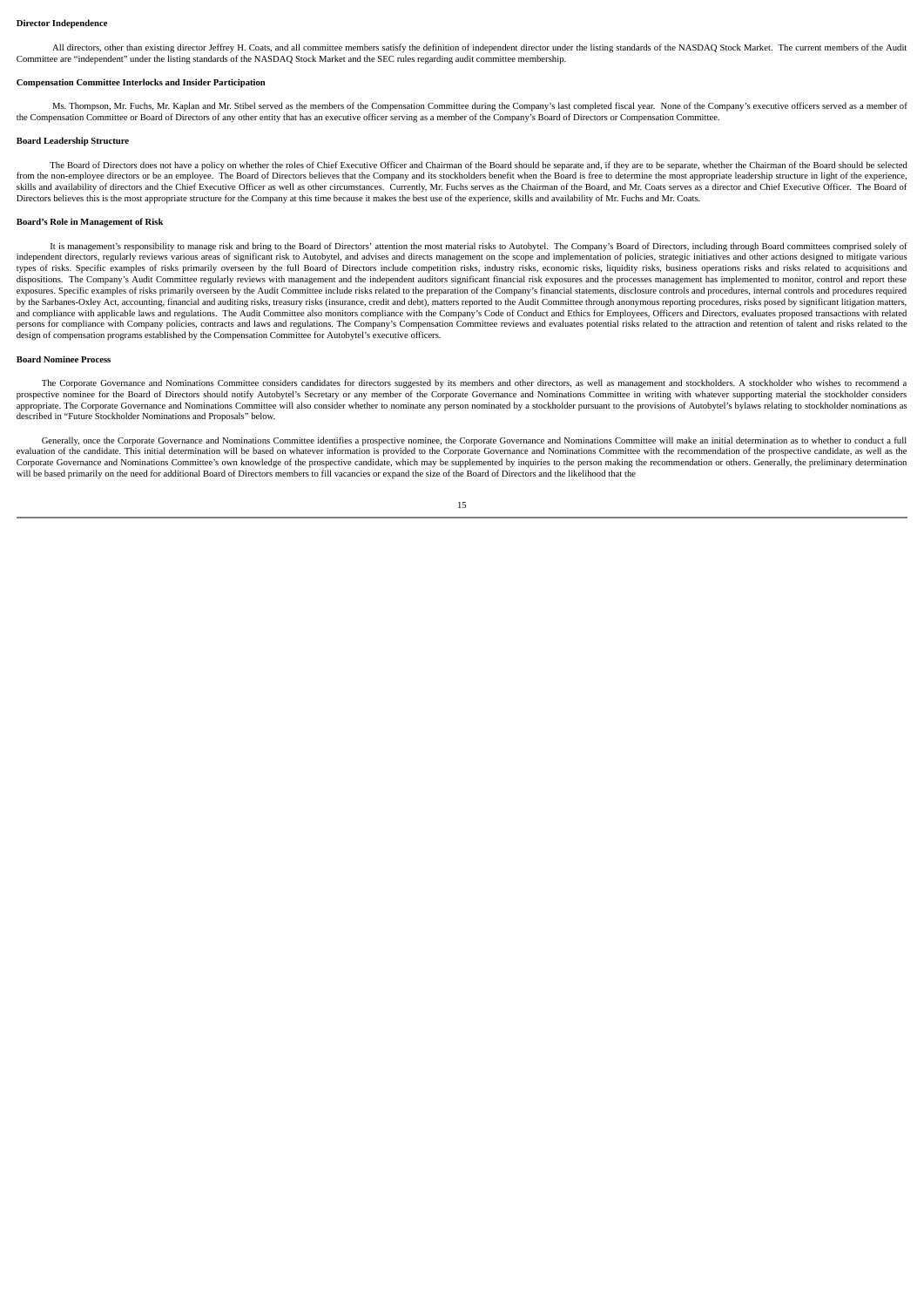prospective nominee can satisfy evaluation factors determined by the Corporate Governance and Nominations Committee to be appropriate from time to time for that evaluation. If the Corporate Governance and Nominations Commi determines, in consultation with the other members of the Board of Directors, as appropriate, that additional consideration is warranted, it may request a third-party search firm to gather additional information about the nominee's background and experience and to report its findings to the Corporate Governance and Nominations Committee.

The Corporate Governance and Nominations Committee will then evaluate the prospective nominee against factors it considers appropriate from time to time, which currently include:

- The ability of the prospective nominee to represent the interests of the stockholders of Autobytel;
- The prospective nominee's standards of integrity, commitment and independence of thought and judgment;
- The prospective nominee's ability to dedicate sufficient time, energy and attention to the diligent performance of his or her duties; and
- The extent to which the prospective nominee would contribute to the range of talent, skill and expertise appropriate for the Board of Directors.

The Corporate Governance and Nominations Committee generally intends to nominate current members of the Board of Directors in the year in which their respective term expires so long as they continue to exhibit the qualitie described above and are otherwise qualified to serve as members of the Board of Directors.

The Corporate Governance and Nominations Committee may also consider such other relevant factors as it deems appropriate, including the current composition of the Board of Directors, the balance of management and independent directors, the need for Audit Committee expertise and the evaluations of other prospective nominees. In connection with this evaluation, the Corporate Governance and Nominations Committee will determine whether interview the prospective nominee, and if warranted, one or more members of the Corporate Governance and Nominations Committee and others, as appropriate, will interview prospective nominees in person or by telephone. After completing this evaluation and interview, the Corporate Governance and Nominations Committee will make a recommendation to the full Board of Directors as to the persons who should be nominated by the Board of Directors, an Board of Directors determines the nominees after considering the recommendation and report of the Corporate Governance and Nominations Committee.

The Corporate Governance and Nominations Committee and Board of Directors reviews the qualities of the Board members as a group, including the diversity of the Board's career experiences, viewpoints, company affiliations, expertise with respect to the various facets of our business operations and business experiences. The Board did not employ any particular benchmarks with respect to these qualities, but was mindful of achieving an appropri these qualities with respect to the Board of Directors as a whole. Moreover, the Board of Directors and Corporate Governance and Nominations Committee considered each nomine's overall service to the Company during the prev term, each nominee's personal integrity and willingness to apply sound and independent business judgment with respect to the Company's matters, as well as the individual experience of each director noted within their biogr

## **Stockholder Communication with the Board of Directors**

Stockholders and other parties interested in communicating directly with any director or with the non-management directors as a group may do so by writing to Secretary, Autobytel Inc., 18872 MacArthur Boulevard, Suite 200, Irvine, California 92612-1400. The Company established a process of handling letters received by it addressed to non-management members of the Board of Directors. Under that process, the Secretary reviews all such correspo forwards to the Board of Directors a summary of all such correspondence and copies of all correspondence that, in the opinion of the Secretary, deals with the functions of the Board of Directors or committees thereof or th otherwise determines requires the attention of Directors. Directors may at any time review a log of all correspondence received by Autobytel that is addressed to members of the Board of Directors and request copies of any correspondence. Concerns relating to accounting, internal controls or auditing matters are immediately brought to the attention of the Chairman of the Audit Committee and handled in accordance with procedures established b

#### **Code of Conduct and Ethics**

The Board of Directors adopted a Code of Conduct and Ethics for Employees, Officers and Directors ("Code of Ethics"). The Code of Ethics is applicable to the Company's employees, officers and directors, including the princ executive officer, the principal financial officer and the principal accounting officer. The Code of Ethics is posted and available on the Corporate Governance link of the Investor Relations section of the Company's Web si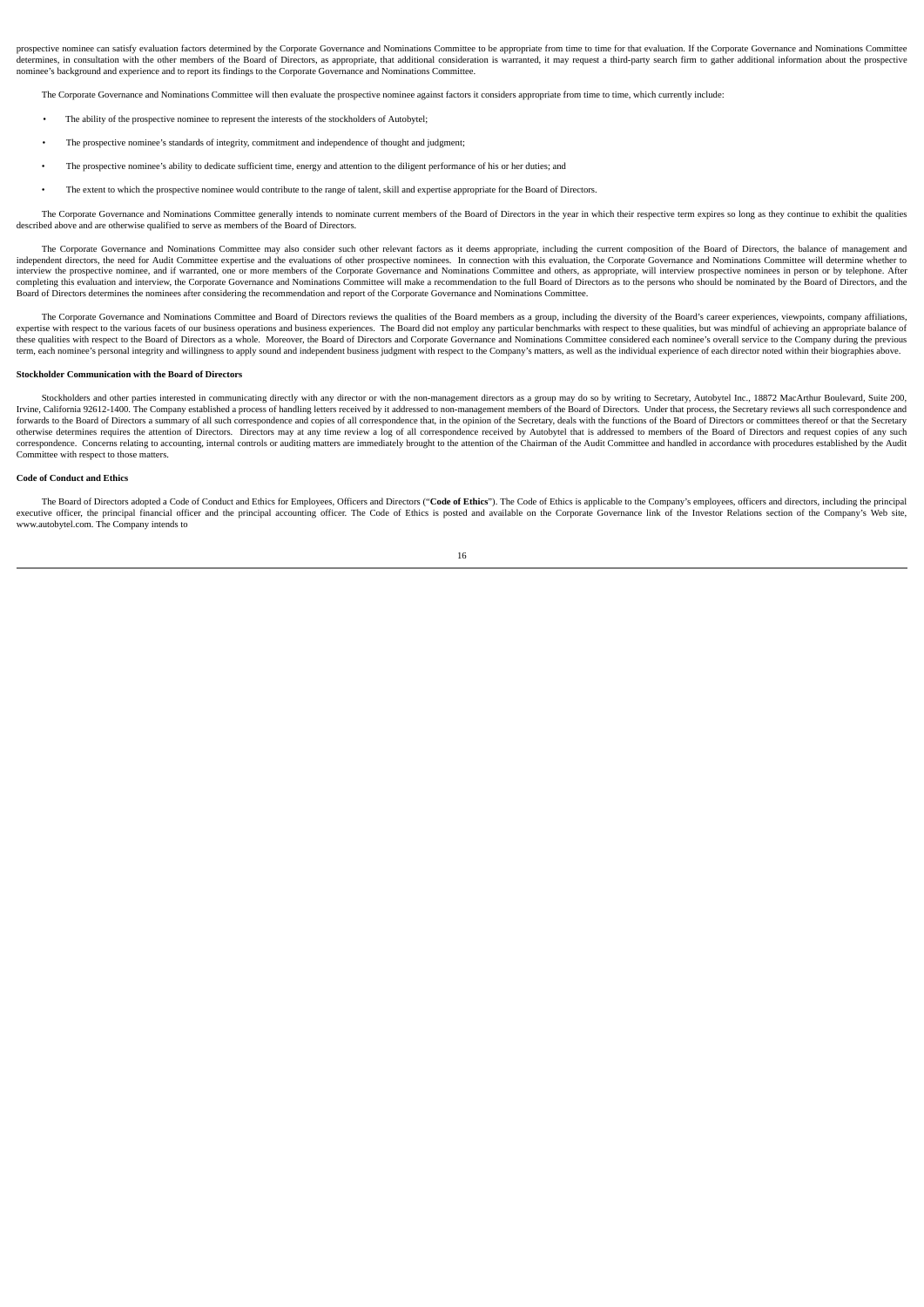post amendments to or waivers from the Code of Ethics (to the extent applicable to the Company's chief executive officer, principal financial officer or principal accounting officer or directors) at this location on the Co Information on the Company's Web site is not incorporated by reference in this Proxy Statement.

#### **Certain Relationships and Related Party Transactions**

The Company's Code of Ethics provides specific guidelines regarding conflict of interest situations as well as a process for reporting and approving related party transactions. The Company's Code of Ethics provides that any director, officer or other employee who may be involved in a related party transaction must immediately report that transaction to the Chairman of the Audit Committee or to the general counsel or that individual's supervis report such transaction to the Chairman of the Audit Committee upon becoming advised of that transaction. The Company also reviews these transactions for potential conflict of interest situations.

The Company's written Code of Ethics defines a related party transaction as follows:

- any transaction (or series of transactions) in excess of \$60,000 involving any director, officer or other employee of the Company since the beginning of the Company's last fiscal year or currently proposed, in which there direct or indirect material interest by a director, director nominee, executive officer, stockholder owning more than 5% of the Company's voting stock, or immediate family member or live-in partner of any of the foregoing persons;
- any relationship where a director or director nominee is/was since the beginning of the Company's last fiscal year an executive officer or greater than 10% equity owner of any business or entity (i) that has made to the Company or received from the Company during the Company's last fiscal year, or proposes to make or receive during the Company's current fiscal year, payments for property or services in excess of 5% of the Company's or<br>the the Company's consolidated assets at the end of such fiscal year;
- any relationship where a director or director nominee is/was since the beginning of the Company's last fiscal year (i) a member of, or of counsel to, a law firm retained by the Company during the Company's last fiscal year proposed to be retained during the Company's current fiscal year, or (ii) a partner or executive officer of any investment banking firm that performed services for the Company during the Company's last fiscal year or propo
- any other similar relationship; or
- indebtedness to the Company in excess of \$60,000 since the beginning of the Company's last fiscal year by a corporation or organization of which a director, director nominee or executive officer of the Company is an executive officer, partner or greater than 10% equity owner, or a trust of which a director, director nominee or executive officer of the Company is a substantial beneficiary or a trustee.

Although the Company's Code of Ethics provides guidelines regarding conflict of interest situations, it cannot and does not set forth every possible conflict of interest scenario. Therefore, the Code of Ethics indicates th substitute for sound judgment by directors, officers or other employees in each case based upon the particular facts involved. The Code of Ethics provides that any director, officer or other employee who may be involved in nustry un ingentified to the Chairman of the Audit Committee upon becoming advised of such situation or activity. The Code of Ethics further provides that the Chairman of the Audit Committee then confer with the other members of the Audit Committee and, if appropriate under the circumstances, request that the general counsel issue a written advisory to such person as to whether or not the reported situation or activity is in fact a conf Chairman of the Audit Committee without outside counsel input. The Audit Committee, however, is not responsible for monitoring or enforcing the Company's conflict of interest policy, but rather each director, officer or ot

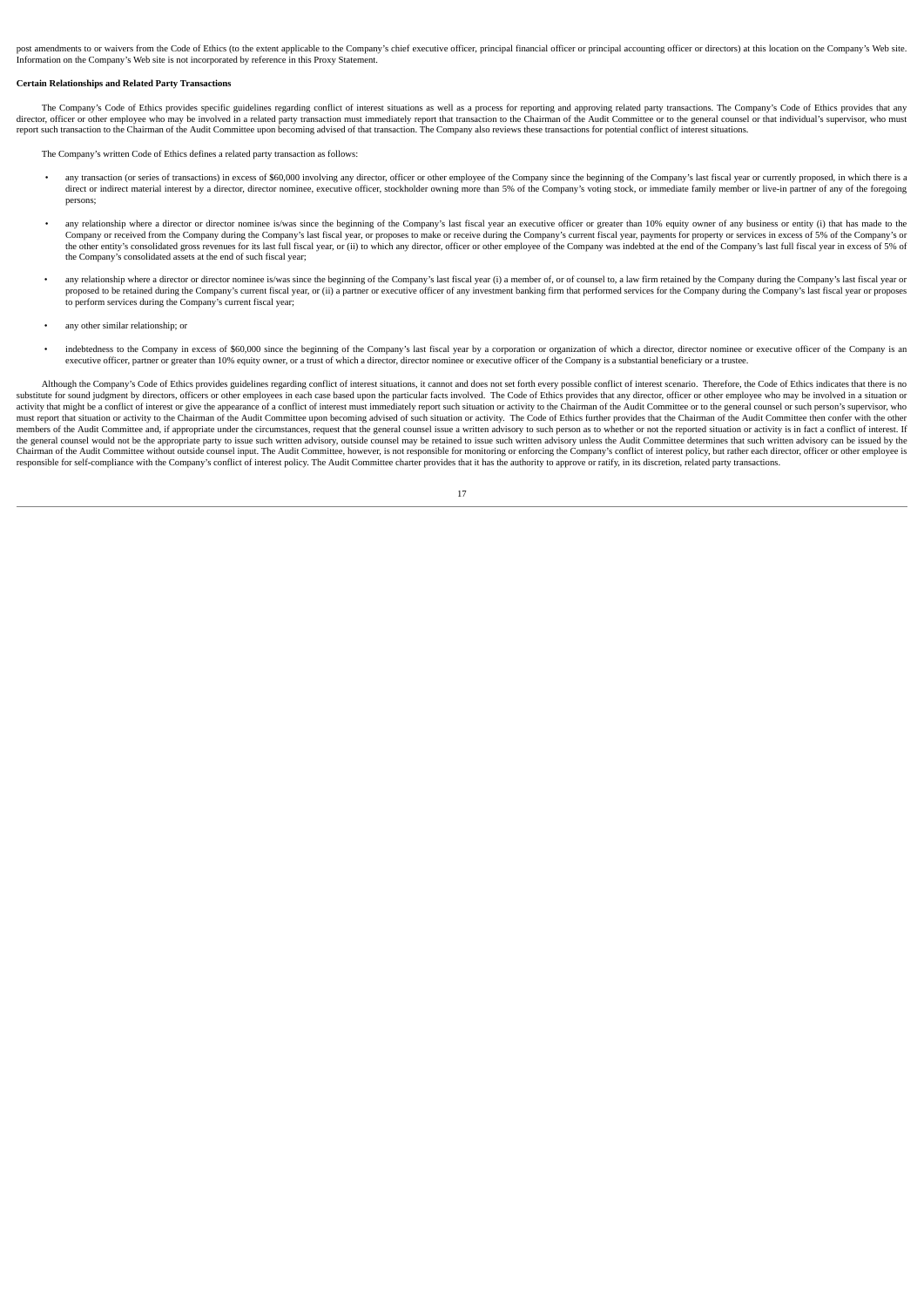# **INDEPENDENT REGISTERED PUBLIC ACCOUNTING FIRM AND AUDIT COMMITTEE REPORT**

## **Independent Registered Public Accounting Firm**

The Audit Committee has selected Ernst & Young LLP ("**E&Y**") to serve as the Company's independent registered public accounting firm for the fiscal year ending December 31, 2011. The Audit Committee had also selected E&Y to serve as the Company's principal independent public accounting firm for the fiscal years ended December 31, 2010, 2009 and 2008.

#### **Principal Accountant Fees and Services**

Aggregate fees for professional services rendered by E&Y for the years ended December 31, 2010 and December 31, 2009 were as follows:

|                    | 2010      | 2009                     |  |  |
|--------------------|-----------|--------------------------|--|--|
| Audit fees         | \$585,600 | \$750,000                |  |  |
| Audit related fees | 262,338   | --                       |  |  |
| Tax fees           | 95.208    | 97,794                   |  |  |
| All other fees     |           | $\overline{\phantom{a}}$ |  |  |
| Total              | \$943,146 | \$847,794                |  |  |
|                    |           |                          |  |  |

Audit Fees. Audit fees consist of professional services rendered in connection with the audits of the Company's annual consolidated financial statements, reviews of the Company's internal accounting and reporting controls Section 404 of the Sarbanes-Oxley Act, reviews of interim consolidated financial statements included in the Company's Quarterly Reports on Form 10-Q and review and preparation of E&Y's consent for the Company's Registratio

*Audit Related Fees*. All audit related fees incurred by E&Y relate to professional services associated with the acquisition of Autotropolis, Inc. and Cyber Ventures, Inc.

Tax Fees. Tax fees consist of fees incurred for tax compliance, tax advice and tax planning. These services include assistance regarding federal and state tax compliance and assistance with the IRC Section 382 ownership ch study.

*All Other Fees*. There were no other fees for the annual periods reported.

The Audit Committee has determined that the services rendered above are compatible with maintaining E&Y's audit independence.

# **Pre-Approval Policy for Services**

Under its charter, the Audit Committee is required to pre-approve all audit (including the annual audit engagement letter with the independent registered public accounting firm) and permitted non-audit services (including and terms thereof) provided to the Company by the Company's independent registered public accounting firm, subject to the de minimis exception for non-audit services as described in the Securities Exchange Act. The Audit C responsibilities to management. The Audit Committee may delegate to any member or members of the Audit Committee the power to grant any pre-approval, provided that the pre-approval, is reported to the Audit Committee at th scheduled Audit Committee meeting.

Each member of the Audit Committee has the authority to approve fees for services by E&Y of up to \$50,000. Any approved fees may be exceeded by no more than 20% without seeking further approval even if the total amount of those fees, including the excess, exceeds \$50,000. This authority is delegated first to Mr. Kaplan, then to Ms. Thompson and then to Mr. Fuchs. Any approval by a member of the Audit Committee is required to be reported

From time to time, the Audit Committee pre-approves fees and services up to a maximum amount for future services relating to recurring tax matters and securities filings.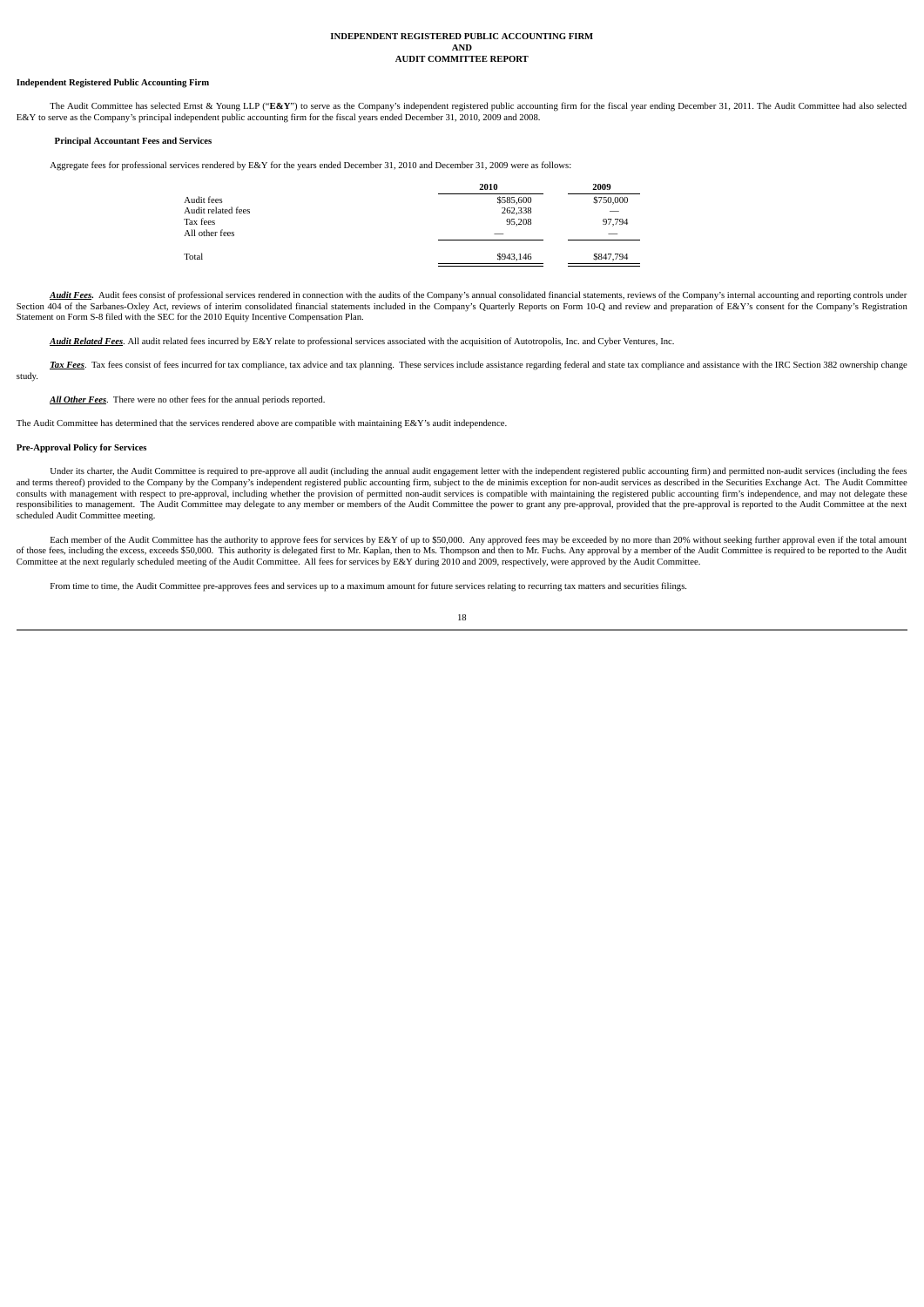#### **Audit Committee Report**

The following Audit Committee Report is provided in accordance with the rules and regulations of the SEC. Pursuant to those rules and regulations, this Audit Committee Report is not to be deemed "soliciting materials" or "filed" with the SEC, subject to Regulation 14A or 14C of the SEC or subject to the liabilities of Section 18 of the Section 18 of the Section 18 of the Securities Exchange Act. This Audit Committee Report shall not be dee statement incorporating by reference this Proxy Statement into any filing under the Securities Act or the Securities Exchange Act except to the extent that Autobytel specifically incorporates this information by reference.

The Audit Committee has reviewed and discussed the Company's audited financial statements for the fiscal year ended December 31, 2010 with the management of the Company. The Audit Committee has discussed with E&Y the matters required to be discussed by the Statement on Auditing Standards No. 61, as amended (AICPA, Professional Standards, Vol. 1. AU section 380), as adopted by the Public Company Accounting Oversight Board ("**PCAOB**") in concerning independence, and has discussed with E&Y the independent accountant's independence.

Based on the Audit Committee's discussion with management and E&Y and review of the representation of management and the report of E&Y to the Audit Committee, the Audit Committee has recommended to the Board of Directors that the audited financial statements be included in the Company's Annual Report on Form 10-K for the fiscal year ended December 31, 2010.

The members of the Audit Committee are not professionally engaged in the practice of auditing or accounting and are not employed by Autobytel for accounting, financial management or internal control purposes. Members of th Audit Committee relied, without independent verification, on the information provided to them and on the representations made by management and the independent auditors. Accordingly, the Audit Committee's oversight does no provide any basis, other than the review and discussions with management and the independent auditors referred to above, to determine that management has maintained appropriate accounting and financial reporting principles above do not assure that the audit of Autobytel's financial statements has been carried out in accordance with auditing standards generally accepted in the United States or that Autobytel's auditors are in fact "independen

#### **The Audit Committee**

Mark N. Kaplan Janet M. Thompson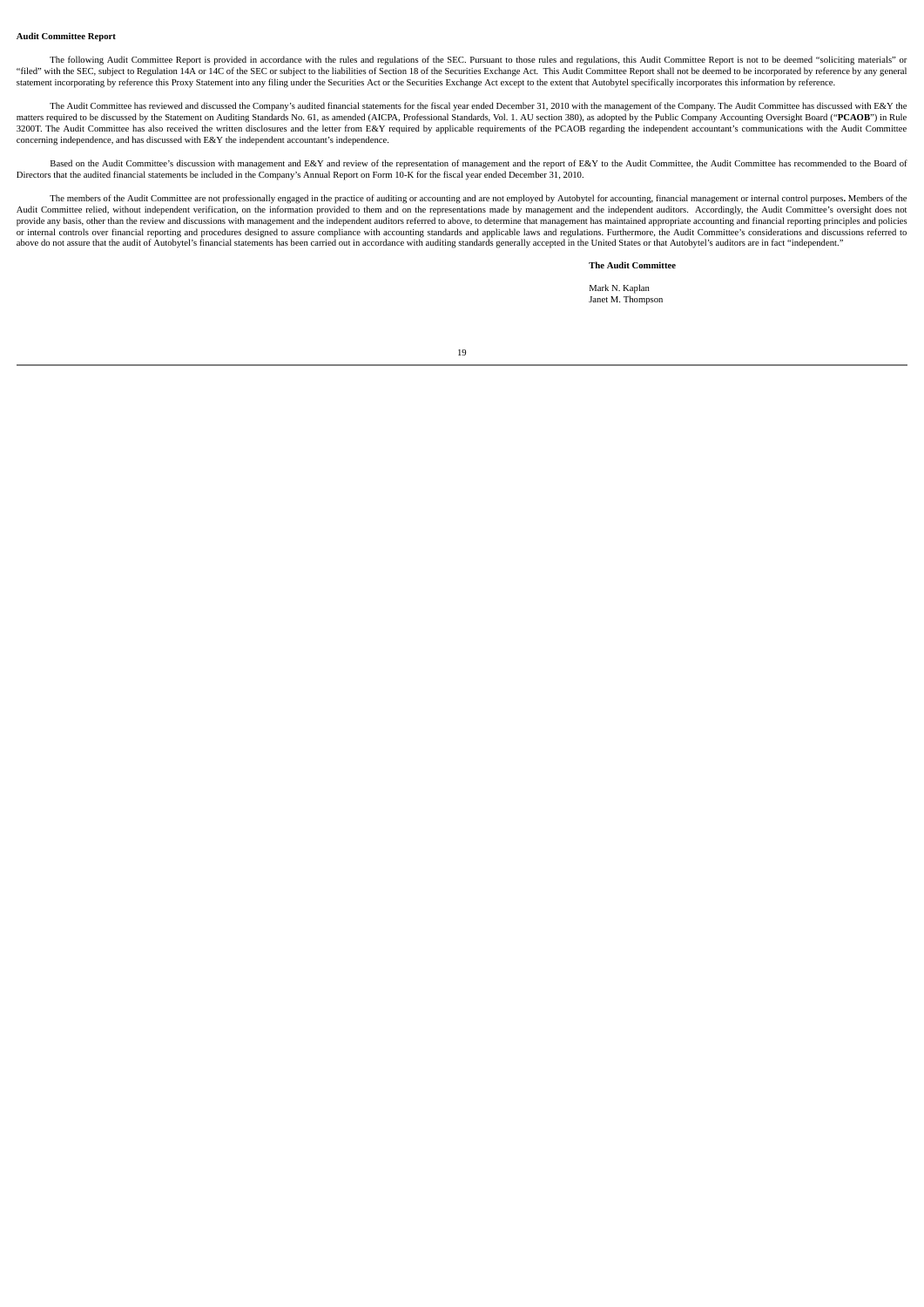# **Compensation Discussion and Analysis**

General Compensation Philosophy and Objectives. The role of the Compensation Committee of the Company's Board of Directors is to set the salaries and other compensation of the executive officers (including the executive officers named in the 2010 Summary Compensation table included in this Proxy Statement) and any other officer who reports to the Chief Executive Officer, and to nake grants under, and to administer, the stock option, restr and other employee purchase and annual incentive compensation plans.

**EXECUTIVE COMPENSATION**

The Company's compensation philosophy for executive officers is to relate compensation to corporate performance and efforts to increase stockholder value, while providing a total compensation opportunity that is competitiv and enables the Company to attract, motivate, reward and retain key executives and employees. Accordingly, each executive officer's compensation package is typically comprised of the following three elements:

- base annual salary that is designed primarily to reflect individual responsibilities and be competitive with base annual salary levels at technology companies that are of comparable size to the Company and with which the Company competes for executive personnel;
- annual variable performance awards, such as incentive compensation, payable in cash and tied to the achievement of performance goals, financial or otherwise; and
- long-term stock-based incentive awards, which strengthen the mutuality of interests between the executive officers and the Company's stockholders and retain them through a continued service requirement.

Additionally, the Company's executive officers may also be entitled to severance payments in the event of termination of employment and other benefits and perquisites, which are discussed below.

Compensation decisions are designed to promote the Company's business objectives and strategy and enable the Company to attract, retain and motivate qualified executive officers who are able to contribute to the Company's long-term success. Among the factors considered by the Company in determining executive officer compensation are the ability to recruit individuals with the necessary talents and the need to retain and motivate the Company officers. The Company considers the competitive market for executives in setting each element of compensation indicated above. However, the Company does not attempt to set each compensation element for each executive withi particular range related to levels provided by comparable companies. Rather, the Company uses market comparisons as one factor in making compensation decisions. The Company also considers other factors in making individual executive compensation decisions, including individual contribution and performance, management skills, internal pay equity, the undertaking of new roles and responsibilities, importance of the executive's role and respons Company's future success and the executive's experience, including prior work experience, length of service to the Company, leadership and growth potential.

Under the Company's compensation structure, the mix of base annual salary, annual variable performance awards and long-term stock-based incentive awards varies depending upon level of responsibility and experience. In allocating compensation among these elements, the Company believes that the compensation of members of senior management who have the greatest ability to influence the Company's performance should have a greater proportion their compensation based on Company performance than lower levels of management. There is, however, no pre-established policy for the allocation between either cash and non-cash or short-term and long-term compensation. Th

For 2010, the Company determined the compensation of the Company's named executive officers (as identified below under the section of this Proxy Statement entitled "**Summary Compensation**") in accordance with the compensation description above. These decisions were made in the context of initiatives undertaken by the Company, including the continued implementation of the decision to refocus on the Company's core automotive leads bu recovery of the Company's advertising business, strategic acquisitions and other strategic initiatives, evaluation and exploration of other potential strategic alternatives and transactions, and cost reduction initiatives. business environment 2010 compensation decisions and design emphasized the need to recruit retain and motivate senior management and reflects increased competition in the hiring and retention of senior management in an imp economy. Compensation decisions made in 2011 are also discussed below.

Base Annual Salary. The objective of base salary is to secure the services of the Company's executive officers and reflect job responsibilities, individual performance, market competitiveness, the value of such services to Company's business and the size of the Company's business. Salaries for executive officers are generally determined on an individual basis by evaluating each executive's scope of responsibility, performance, prior experien history, as well as,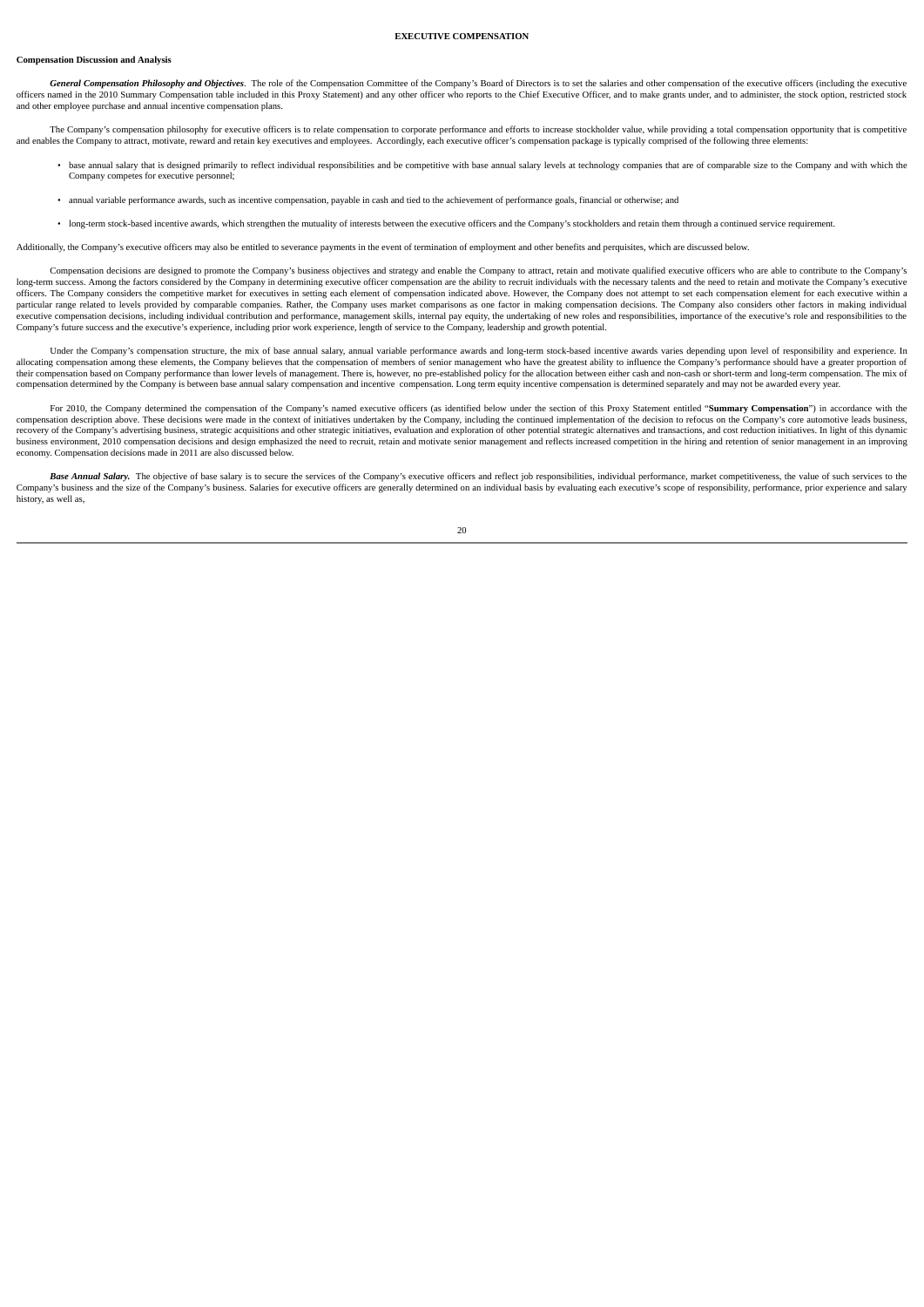competitive market information. The Compensation Committee also considers the recommendations of the Chief Executive Officer (except in the case of the Chief Executive Officer's own compensation). The Chief Executive Offic not present during any voting or deliberations by the Compensation Committee with respect to the Chief Executive Officer's compensation.

Mr. Coats' base annual salary for the year ended December 31, 2010 is set forth in his employment agreement entered into when Mr. Coats was hired as the Company's President and Chief Executive Officer in December 2008, as amended in April 2009 and December 2010 ("**Coats Employment Agreement"**). The Coats Employment Agreement provides for a base annual salary for Mr. Coats of \$420,000 for 2010 and the remainder of the term of the Coats<br>Emplo annual salary for Mr. Coats set forth in the Coats Employment Agreement was originally determined by the Compensation Committee when Mr. Coats was hired and was based upon the base annual salary paid to the Company's most recent former President and Chief Executive Officer. The Compensation Committee did not change the base annual salary when the Coats Employment Agreement was amended in April 2009 after a January 2009 review of Chief Executive Officer compensation in two peer groups. The first peer group consisted of 14 U.S. based, publicly traded, consumer-focused technology companies with market capitalization less than \$90 million. The second peer g ten publicly traded U.S. companies with market cap below \$120 million and one-year shareholder return below minus 25% that had hired a new Chief Executive Officer in the last two years. This second group was used to determ range of cash and equity compensation provided to a new-hire Chief Executive Officer in a company going through a business transaction. The fourteen companies in the first peer group were: Broadvision, Chordiant Software, Services, I-Many, Imergent, InsWeb Corp., Kana Software, Liveperson, Local.com, Looksmart, Soundbite Communication, Spark Networks, Thestreet.com and Zix. The ten companies in the new hire CEO peer group were: CalAmp,<br>Conc Superment from April 2012 to April 2014. The Compensation Committee approved these changes to the terms of the Coats Employment Agreement in light of Mr. Coats' service to the Company and his achievements during the prior years and the consolidation taking place in the Company's industry, thereby increasing the need to maintain a stable senior management.

The base annual salaries of the other current executive officers constituting named executive officers for the year ended December 31, 2010 were determined by the Compensation Committee, in part, based on the input from th Chief Executive Officer. The Chief Executive Officer's recommended base salaries for Mr. Stephen Lind, Mr. James Helberg, Mr. Glenn Fuller, and Mr. Curtis DeWalt (the Company's current executive officers constituting named approved by the Compensation Committee. There were no increases in the base annual salary for Mr. Fuller or Mr. DeWalt for 2010 compared to their 2009 base annual salaries. The base annual salaries of Mr. Stephen Lind and

The base annual salary of Mr. Mark Garms, the Company's former Executive Vice President and Chief Operating Officer, was determined by the Compensation Committee for the year ended December 31, 2010 based, in part, on info

Annual Non-Equity Incentive Compensation, Retention and Discretionary Awards. The Company's compensation structure provides for the opportunity for executive officers to be awarded annual cash incentive compensation plans nutimately made at the sole discretion of the Compensation Committee. The objective of the annual incentive compensation awards under these plans is to enhance retention and motivate individuals to achieve specific goals e the Compensation Committee. These goals may consist of either or both (i) individual goals that are intended to advance the Company's business and create long-term stockholder value and (ii) Company-wide performance goals.

The annual incentive compensation award process for executive officers involves (i) setting Company-wide performance goals for the year, (ii) setting individual performance goals, if the Compensation Committee elects to al the allocation of the target annual incentive compensation award opportunity between Company-wide performance goals and individual performance goals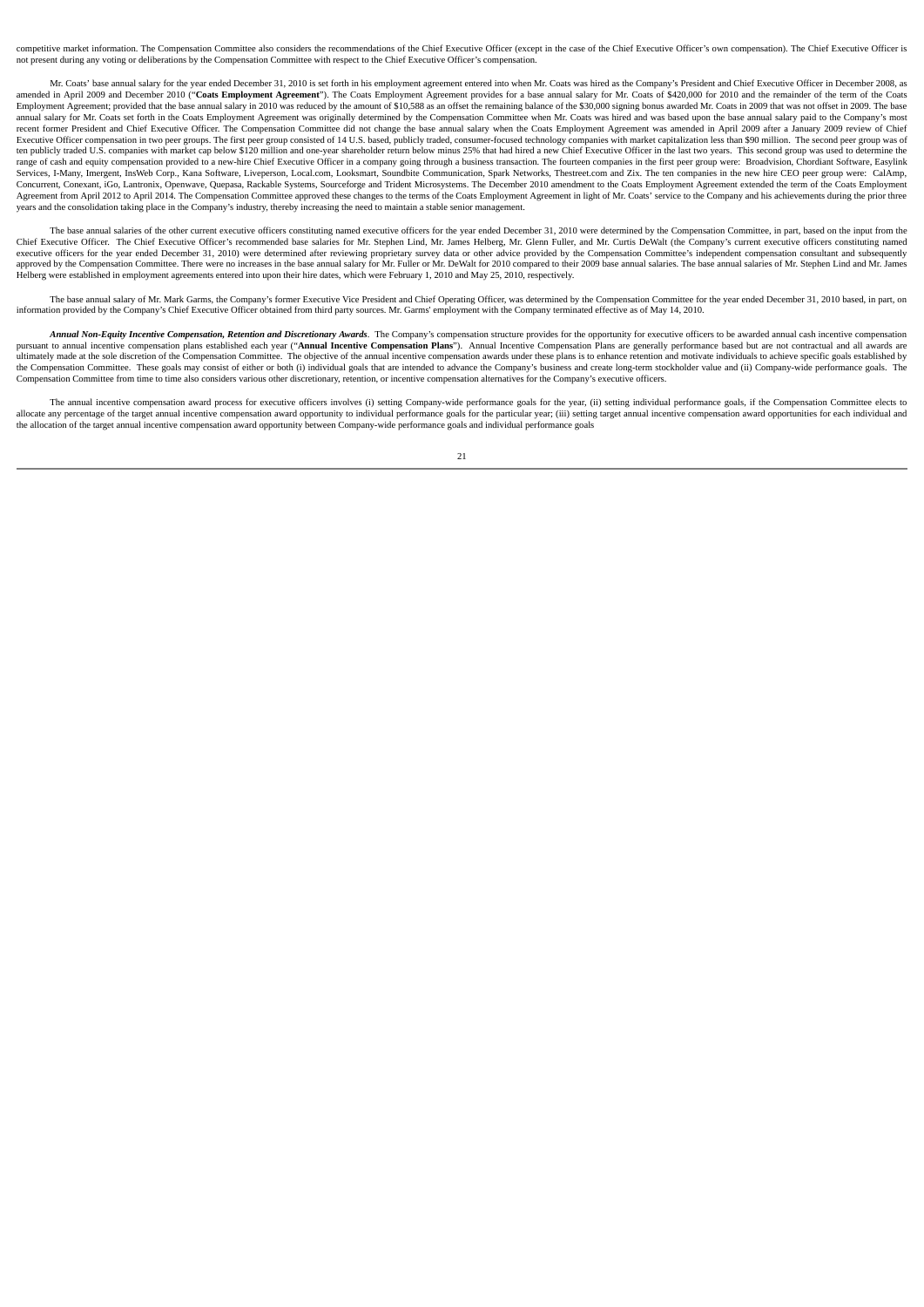(if any); (iv) measuring actual Company-wide and individual performance against Company-wide and individual goals and (v) considering unique or unforeseen circumstances or events and other performance considerations affect ny-wide and individual performance during the year.

Typically, the Compensation Committee, with the participation of the Chief Executive Officer, sets compensation performance goals for the Company for the year. Generally, approximately 67% or higher of the target annual incentive compensation award opportunity for executive officers has been based upon the attainment of Company-wide performance goals, which reflects the Company's belief that executive officers are accountable for the Comp overall operating performance. The Company believes that this is an appropriate and reasonable allocation that aligns the annual incentive compensation for executive officers with Company-wide performance.

If the Compensation Committee elects to allocate any portion of executive officers' target annual incentive compensation award opportunity to individual performance goals, the Compensation Committee sets the individual performance goals for the Chief Executive Officer, and the Chief Executive Officer, after consultation with the Compensation Committee, sets the individual performance goals for the other executive officers. Generally, 33% .<br>incentive compensation for each executive officer has been based upon individual performance goals to make executive officers accountable for achieving business objectives. The Company believes this is an appropriate and allocation that aligns the annual incentive compensation of executive officers with individual performance. The individual performance goals are based on and reflect each individual's responsibilities and, to the extent ap contribution to revenue, and may at times include such factors as leadership, team work, growth initiatives and other activities that are considered important to contributing to the long-term performance of the Company.

The Compensation Committee establishes a target annual incentive compensation award opportunity for each executive officer based on a percentage of base salary. The target annual incentive compensation award opportunity percentages range between 55% and 70% of base salary for named executive officers other than the Chief Executive Officer, and 80% of base salary for the Chief Executive Officers, and 80% of base salary for the Chief Execut officers were established by the Compensation Committee after reviewing survey data provided by the Company's independent compensation consultant, and, in the case of named executive officers other than the Chief Executive compensation to motivate executive officers.

For Company-wide goals, the Compensation Committee may adopt a formula that establishes a payout range based on the level of performance attained. If adopted by the Compensation Committee for a particular plan year, the formula determines the percentage of the target annual incentive compensation award opportunity allocated to Company-wide performance goals to be paid, based on a percentage of goal achievement, with a minimum below which changes in accounting principles, acquisitions, dispositions, impairment of assets, restructuring charges and litigation costs and successes, and may also consider the relative risks in achieving the goals reflected in the operating plan.

Generally, after the end of each fiscal year, the Compensation Committee reviews the Company's actual performance against the previously established Company-wide performance goals. The Compensation Committee also evaluates the performance of the Chief Executive Officer against the individual goals set for the Chief Executive Officer, if individual goals were established for the Chief Executive Officer for the year. In addition, bas recommendation of the Chief Executive Officer (for executive officers other than the Chief Executive Officer), the Compensation Committee evaluates performance against the individual goals set for the other executive offic expected, the executive officer may be rewarded with a higher level of annual incentive compensation than originally targeted. Similarly, if performance is below expectations, the executive officer's annual incentive compe may be lower than target or there may be no annual incentive compensation awarded. This process allows decisions regarding annual incentive compensation to take into account each executive officer's personal performance an contribution during the year.

The target annual incentive compensation award opportunities under the Company's 2010 Annual Incentive Compensation Plan ("2010 Annual Incentive Plan") for the 2010 named executive officers were set by the Compensation Committee as percentages of their respective base annual salaries. The target annual incentive compensation award opportunities for Messrs. Coats, Lind, Helberg, Fuller, DeWalt and Garms were 80%, 70%, 70%, 70 55%, and 70%,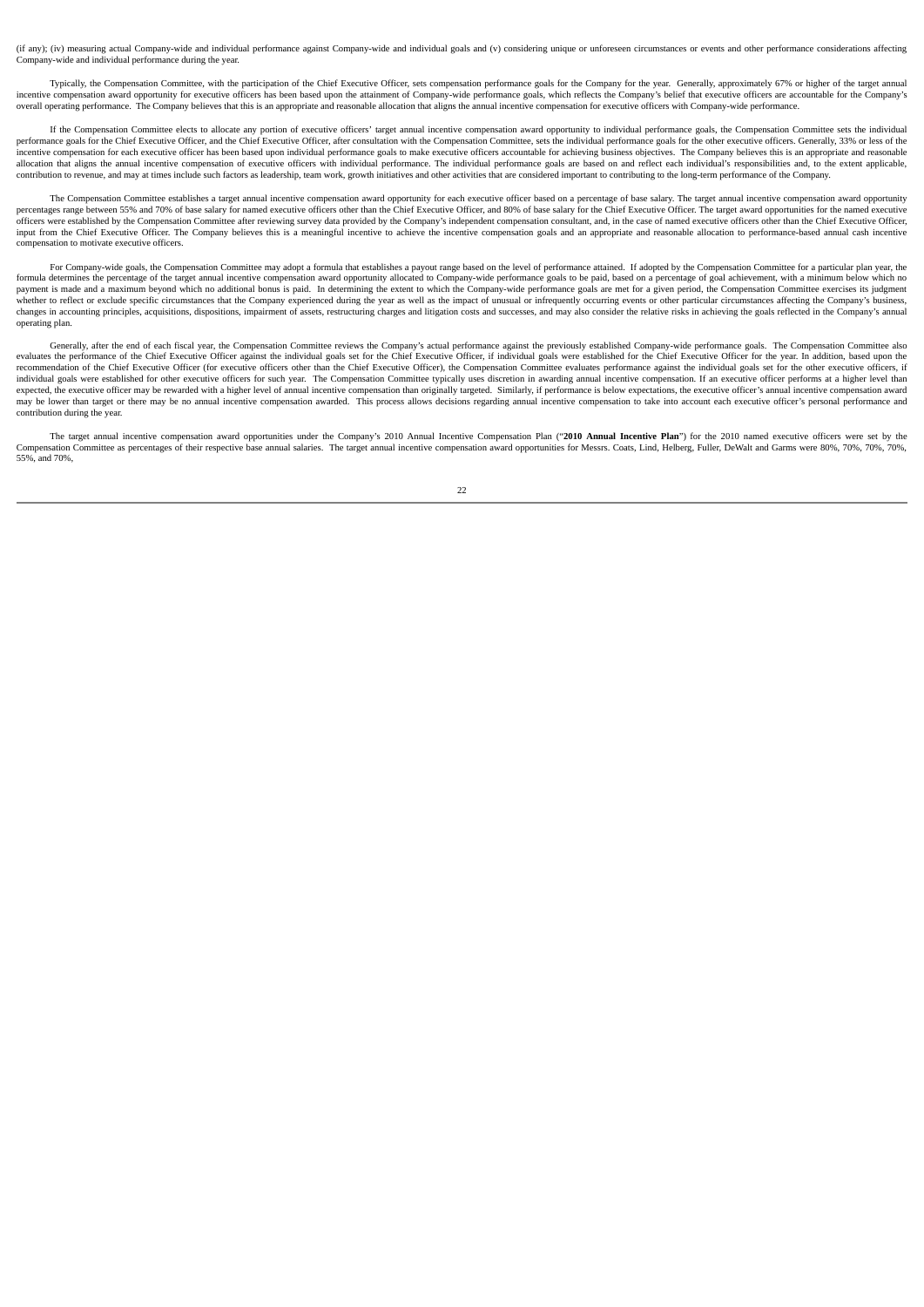respectively. For the 2010 Annual Incentive Plan, these target annual incentive compensation award opportunities were allocated between Company-wide performance goals (**"Company Performance Component**") and individual perf Company net income goal established by the Compensation Committee compared to the Company's 2010 Operating Plan ("2010 Company Net Income Goal"). Payouts for each goal under the Company Performance Component were based upon percentage of achievement of the goal against a sliding scale that reduced payouts by approximately 3% for every 1% that achievement fell below goal and increased payouts approximately 3% for every 1% that achie Company Revenue Goal of \$57,818,000 and achievement of positive net income as the 2010 Company Net Income Goal. The Individual Performance Component of the 2010 Annual Incentive Plan was weighted at 33.33% for all 2010 Computer contracts to the computer of the Computer contracts of the Computer contracts of the Computer of the Computer computer in the case of the Chief Executive Officer, and the Chief Executive Officer, in the case of al executive officers.

In determining incentive compensation award payouts under the 2010 Incentive Plan, the Compensation Committee considered the following: (i) 2010 revenues of \$51,554,000 resulted in an achievement of 89.2% of the 2010 Company Revenue Goal and a 66.6% targeted payout under the 2010 Achievement Funding Scale; (ii) a net loss of \$8,833,000 resulted in 0% achievement of the 2010 Company Net Income Goal and therefore, no targeted payout for Example in the access of the development of the Company's data products group; and (vii) completion of the accuration of the accuration of the Cyber Ventures and Autotropolis finance leads over 2009 levels; (vi) stabilizat businesses.

Based on its evaluation of the Company-wide performance and individual achievements for 2010, the Compensation Committee determined that there would be a 66.6% payout under the 2010 Company Revenue Goal, no payout under the 2010 Company Net Income Goal and an 80% payout under the Individual Performance Component. These allocations resulted in awards to the 2010 named executive officers under the 2010 Incentive Plan of \$164,193, \$79,

In addition to the foregoing awards under the 2010 Annual Incentive Plan, Mr. Coats recommended, and the Compensation Committee approved, supplemental individual performance awards for Messrs. Lind and Helberg in the amoun responsibilities he undertook as a result of Mr. Garms' departure from the Company. In the case of Mr. Helberg, this supplemental incentive payment was primarily related to Mr. Helberg's performance in reenergizing the Com

For 2011, the Compensation Committee has established the target annual incentive compensation award opportunities under the Company's 2011 Annual Incentive Compensation Plan ("2011 Annual Incentive Plan") for executive off 55%, respectively. For the 2011 Annual Incentive Plan, these target annual incentive compensation award opportunities are allocated solely to Company-wide performance goals. The Company-wide performance goals under the 2011 Annual Incentive Plan are based on the following two components: (i) percentage achievement of a Company revenue goal established by the Compensation Committee ("**2011 Company Revenue Goal**") compared to the Company's 2011 The 2011 Company Revenue Goal and 2011 Company EBITDA Goal are weighted 30% and 70%, respectively. Payouts for each goal are based upon percentage of achievement of the goal against a sliding scale that reduces payouts by<br> results in no payouts for that goal, and achievement over 100% is capped at 120%.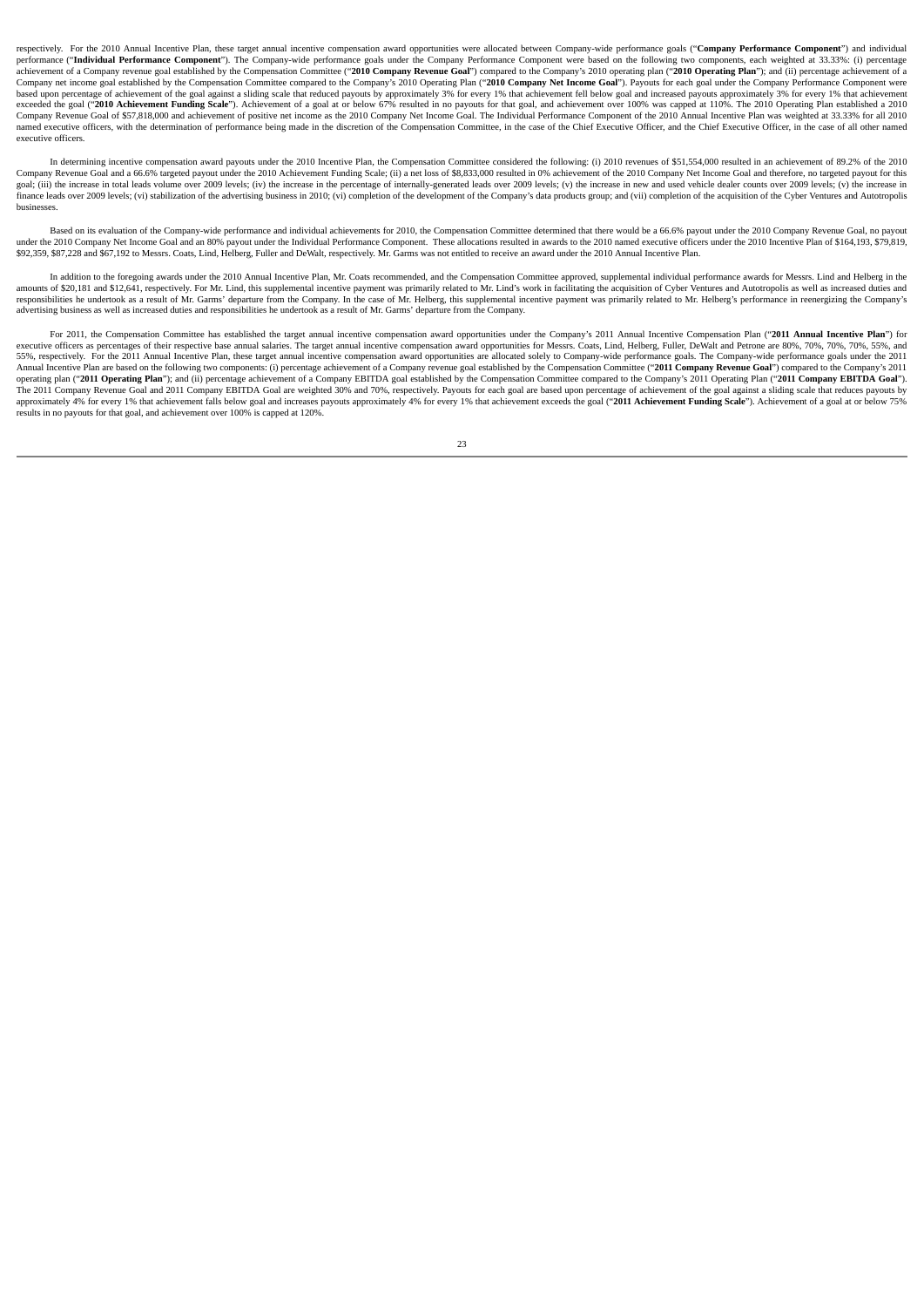Payouts, if any, to executive officers under the 2011 Annual Incentive Plan will be made 50% in cash and approximately 50% (based on Black-Scholes value as of date of grant) in performance-based options ("2011 Performance-Based Options") that are subject to two vesting requirements and conditions: (i) percentage achievement (based on the 2011 Achievement Funding Scale) of the 2011 Company EBITDA Goal and 2011 Company Revenue Goal under the Description of the Surfect to We Vessure Schemance Goals"); and (ii) time vesting based on the time vesting Schemance ("Time Vesting Schedule") set forth below ("Time Vesting Component"). For 2011 Performance-Based 2011 An Options to vest and become exercisable, the number of 2011 Performance-Based Options eligible to vest under the Time Vesting Component must first be determined under the 2011 Company Performance Goals ("Vesting Eligible 20 Performance-Based Options"). Once the aggregate number of Vesting Eligible 2011 Performance-Based Options is determined, the Vesting Eligible 2011 Performance-Based Options are then subject to vesting under the Time Vestin Component in accordance with the following Time Vesting Schedule: (i) thirty-three and one-third percent (33 1/3%) of the 2011 Vesting Eligible Performance-Based Options shall vest and become exercisable on the first anniv the Grant Date, and (ii) one thirty-sixth (1/36) of the entire of such 2011 Vesting Eligible Performance-Based Options shall vest and become exercisable at each successive monthly anniversary of the grant date thereafter f ue Grant Data (2011) Differently-3-Martial COVID-10 Different Data Control of the Controller Controller Sased Options shall not vest and shall be cancelled as soon as the number of 2011 Vesting Eligible Performance-Based O Based Options is determined by the Compensation Committee. The 2011 Performance-Based Options may vest earlier as may be provided in the Company's 2010 Equity Incentive Plan (the stock option plan from which the 2011<br>Perfo common stock on The NASDAQ Global Market on the Grant Date.

Long-Term Equity Incentive Awards. The Company believes that equity-based compensation in the form of stock ontions or restricted stock links the interests of executive officers with the long-term interests of the Company' state in the company's controllers, support a pay-for-performance culture, foster employee stock ownership, focuses the management team on increasing value for the stockholders and encourages executive officers to remain i addition, stock options and restricted stock awards help to provide a long-term balance to the overall compensation program. While cash bonus payments are focused on short-term performance, the multi-year vesting schedule

The Company views stock options as performance-based because they require the stock price to increase in order for the recipient to realize value from the stock options. The vesting period also encourages executive retenti term motivational effects. The Company views restricted shares as providing employment retention incentives and an incentive to increase share values because they become more valuable as the price of Autobytel's common stock increases.

The level of long-term incentive compensation is determined based on an evaluation of competitive factors, the position and level of responsibility of each executive officer, the Company's belief that stock options should of not less than fair market value of the Company's stock on the date of grant. Depending on the circumstances, in establishing grant levels, the Company may consider the equity ownership levels of the recipients, exercise existing grants or prior grants that are fully vested. The Company does not have a policy requiring executive officers or directors to hold shares acquired following option exercise or restricted stock vesting for any addi public company of Autobytel's size.

Stock options typically have been granted to executive officers when the executive first joins the Company and upon promotions to more senior executive positions. At the discretion of the Compensation Committee, executive officers may also be granted stock options to provide greater incentives to continue their employment with the Company and to strive to increase the value of the Company's common stock. The number of shares subject to each option granted is within the discretion of the Compensation Committee and is based on anticipated future contribution and ability to impact the Company's results, past performance or consistency within the officer's intern level. The Compensation Committee considers these factors, as well as applicable contractual requirements, the value of long-term incentive grants, share usage tax impact, leverage and stockholder dilution. Option grants p typically had a term of ten years, while the Company's 2010 Equity Incentive Plan requires that options granted under this plan expire no later than seven years from the date of grant. Stock options generally vest and beco over a three-year period.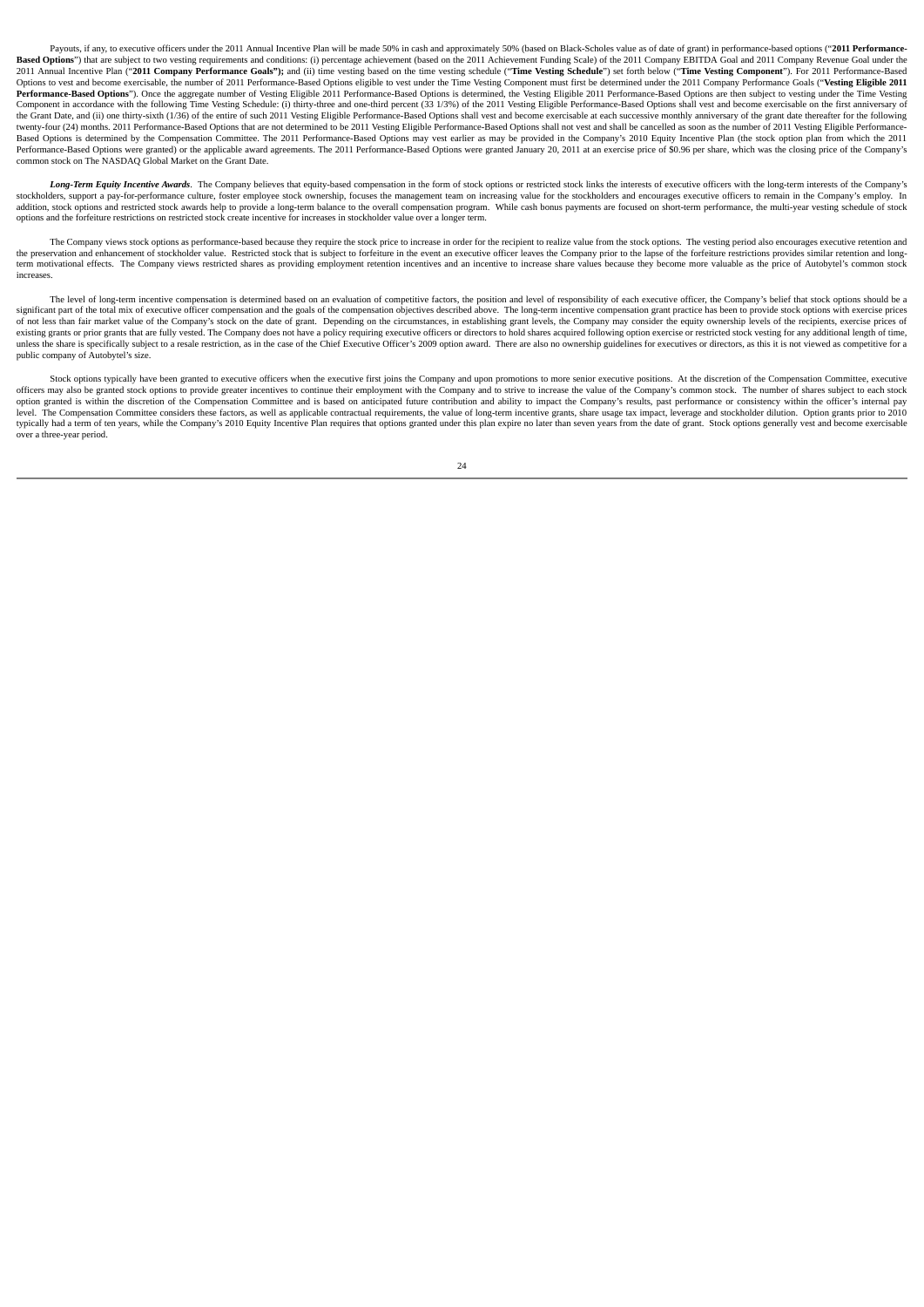The Compensation Committee approves all stock options, subject to limited delegation to the Non-Executive Stock Option Committee, which consists of the Company's Chief Executive Officer, for stock option grants to nonexecutive officers. Generally, option grants to new hires who are executive officers are approved prior to the date of hire and granted on the date of hire.

As described in more detail above under the section entitled "Base Annual Salary." the compensation terms of the employment agreement with Mr. Coats were determined by the Compensation Committee in connection with his December 2008 hire as an employee and in connection with his April 2009 amended employment agreement (as subsequently amended as of December 17, 2010). This included consultation with the Compensation Committee's independent compensation consultant (discussed in the section of this Proxy Statement entitled "Executive Compensation-Compensation Consultants" below). Based on its survey of the two peer groups, the Compensation Committe independent compensation consultant recommended the granting of 1,000,000 options to Mr. Coats, which was the median hiring award for new hire chief executive officers at the new bire CEO peers companies (the "second peer measured as a percentage of shares outstanding and was also consistent with Autobytel's hiring award for its former chief executive officer. The grant date fair value of the hiring award was well below the median of the ne group companies. Based on this recommendation, the Compensation Committee approved the granting of 1,000,000 options to Mr. Coats on April 3, 2009 at an exercise price of \$0.35 per share, which was higher than the closing the Company's common stock on the NASDAQ Global Market on the grant date. Mr. Coats had requested that his option exercise price be aligned with most recent stock option grants made to the other named executive officers, s

Stock option grants were made to Messrs. Lind and Helberg in 2010. After considering the Chief Executive Officer's recommendation, the Compensation Committee approved the grants of 200,000 and 250,000 stock options to<br>Mr. Autobytel's common stock on the NASDAQ Global Market as of the grant dates. In addition, upon the recommendation of the Chief Executive Officer, the Compensation Committee approved an additional grant of 50,000 stock optio Mr. Lind as of May 13, 2010 at an exercise price of \$1.09 per share, the closing price for Autobytel's common stock on the NASDAO Global Market as of the grant date. This additional grant of stock options to Mr. Lind was m reflect his increased duties and responsibilities resulting from Mr. Garms' departure from the Company. All of the foregoing option grants to Messrs. Lind and Helberg vest one-third on the first anniversary following the g the remaining two-thirds vesting ratably over twenty-four months thereafter. The vesting of these stock options will accelerate upon a change in control of Autobytel. These stock option grants reflected the Compensation Co by named executive officers, focuses the management team on increasing value for the stockholders, and encourages named executive officers to remain in the Company's employ. No stock option grants were made to Messrs. Coat or DeWalt in 2010.

Severance and Change in Control Terms. The Company has entered into agreements with various key employees, including the executive officers, that provide for severance benefits under certain employment termination events. employment security to compete for highly qualified executive officers and induce them to invest themselves in a career with the Company, to assist in retention of the Company's executive officers during the uncertainty th accompany any possible change in control, and to offset any motivation executive officers might otherwise have to resist a change in control that could result in loss of their employment. Information regarding applicable t

Under the Coats Employment Agreement, Mr. Coats is entitled to specified payments in the event certain events of employment termination, including termination in connection with or following a change in control. The Compen employment agreement contains confidentiality and non-solicitation provisions that extend beyond termination. See the section below entitled "Tax and Accounting Implications- IRC Sections 280G and 4999" regarding the Compensation Committee's consideration of IRC Sections 280G and 4999 in structuring Mr. Coats' employment and severance package. The December 2010 amendment to the Coats Employment Agreement increased the lump sum payout to Mr. Coats in the event of a termination of Mr. Coats' employment in connection with a change in control of the Company from 1.3 times his annual base salary to 1.72 times the sum of his base annual salary and his incentive compensation opportunity. The Compensation Committee approved these changes to the terms of the Coats Employment Agreement in light of Mr. Coats'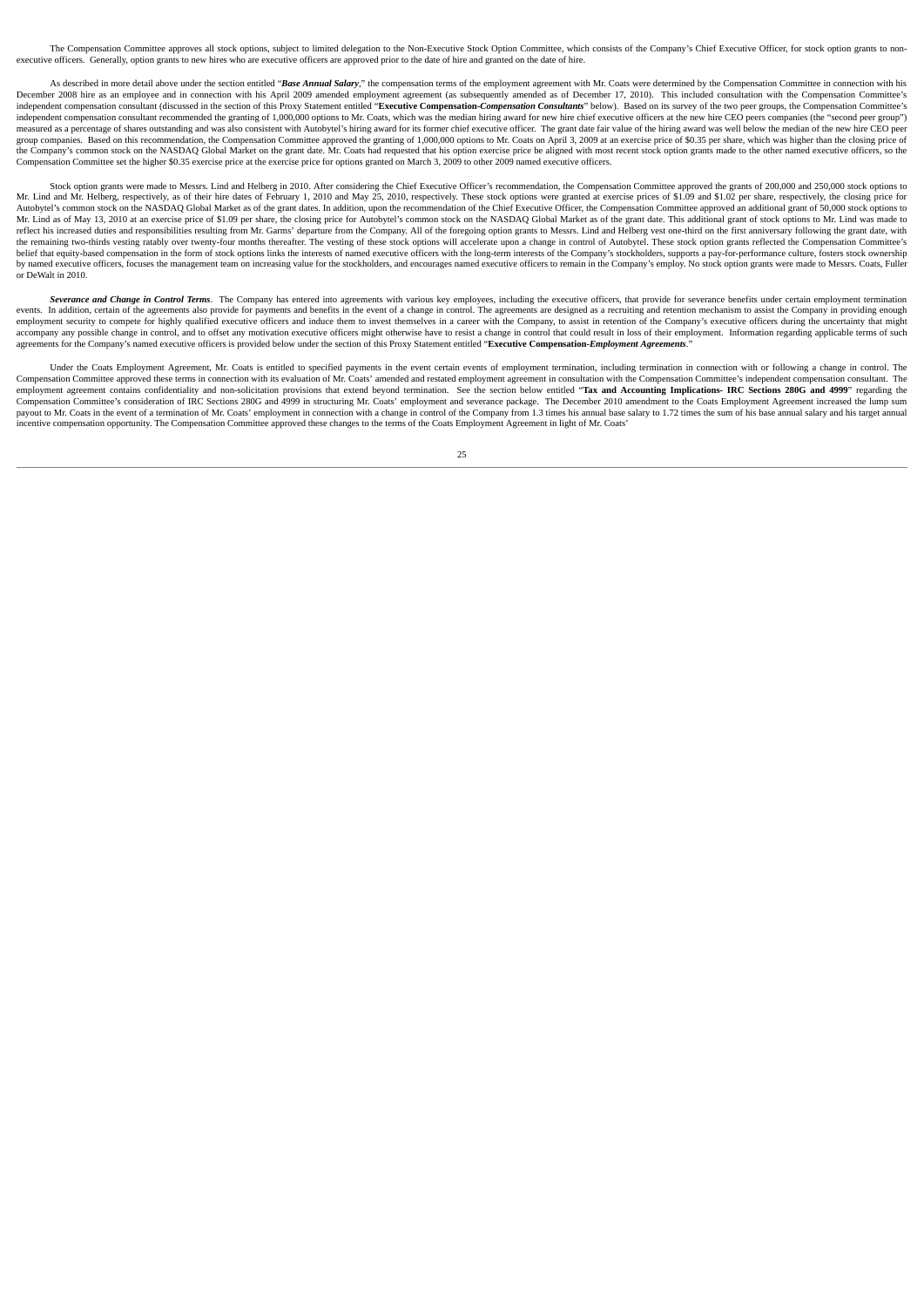service to the Company and his achievements during the prior three years and the consolidation taking place in the Company's industry, thereby increasing the need to maintain a stable senior management. The amount of the f lump sum cash payout related to Mr. Coats' targeted annual incentive compensation opportunity in the case of a termination of employment in connection with a change in control of the Company will be reduced by the sum of ( option spread (based on the difference between the per share transaction price of the Company's Common Stock and the option exercise price), if any, on Mr. Coats' Vesting Eligible 2011 Performance-Based Options (this optio reduction not to exceed \$168,000); and (ii) the cash payout, if any, under the 2011 Annual Incentive Plan as of the change in control event.

The severance benefits agreements for Messrs. Lind, Helberg, Fuller and DeWalt provide that they are entitled to certain payments in the event certain events of employment termination, including termination in connection w following a change in control. The severance agreements for Messrs. Fuller and DeWalt provide for gross-ups to offset any excise tax on excess parachute programs to preserve the net value to them of these severance benefit Helberg in connection with their joining the Company.

Under the 2011 Annual Incentive Plan (and the 2010 Equity Incentive Plan from which the performance-based stock options for the 2011 Annual Incentive Plan were awarded), in the event of a change in control of the Company the Compensation Committee will determine the level of achievement of the 2011 Company Performance Goals under the 2011 Annual Incentive Plan for purposes of such officer's awards as of the change in control event. Based o resulting from such determination will be accelerated and become fully vested and exercisable as of the change in control event if (1) the acquirer does not assume the Vesting Eligible 2011 Performance-Based Options or the it is the ultimate parent entity after the change in control) does not continue the Vesting Eligible 2011 Performance-Based Ontions: or (2) the Vesting Eligible 2011 Performance-Based Ontions, are not assumed substituted o A construction of the successor company of the Company, as applicable, that are publicly-traded and listed on an exchange in the United States and that have voting, dividend and other rights, preferences and privileges sub equivalent to the Company's common stock prior to the change in control. If the vesting of the Vesting Eligible 2011 Performance-Based Options is not accelerated as of the change in control event, the vesting of the Vestin such a termination of employment, the Vesting Eligible 2011 Performance-Based Options will remain exercisable for a period of 24 months following the termination of employment (but in no event later than the original expir the 2011 Performance-Based Options.

*Benefits and Perquisites.* Except as discussed below, typically executive officers participate in employee benefit plans that are generally available to all employees on the same terms.

All employees above senior manager are provided with enhanced supplemental short and long term disability insurance by the Company in addition to the Company's standard short and long term disability insurance in order to attract and retain them. For those executive officers who qualify for the coverage, the Company also provides an additional supplemental long term disability plan that offers a benefit of up to 75% of the executive's base

In connection with Mr. Coats' employment by the Company, Mr. Coats relocated to Orange County, California. The Compensation Committee approved the payment or reimbursement of customary relocation expenses directly related to Mr. Coats' relocation and other miscellaneous moving expenses, which other miscellaneous expenses that were capped at \$30,000. In addition, the Company agreed to pay for temporary housing for Mr. Coats. The Comp Coats Employment Agreement (i) extended his temporary housing allowance to June 30, 2011; (ii) increased his miscellaneous moving expenses from \$40,000 to \$53,000; and (iii) increased his temporary monthly housing allowanc Jersey and the desire of the Company to avoid purchasing Mr. Coats' prior residence.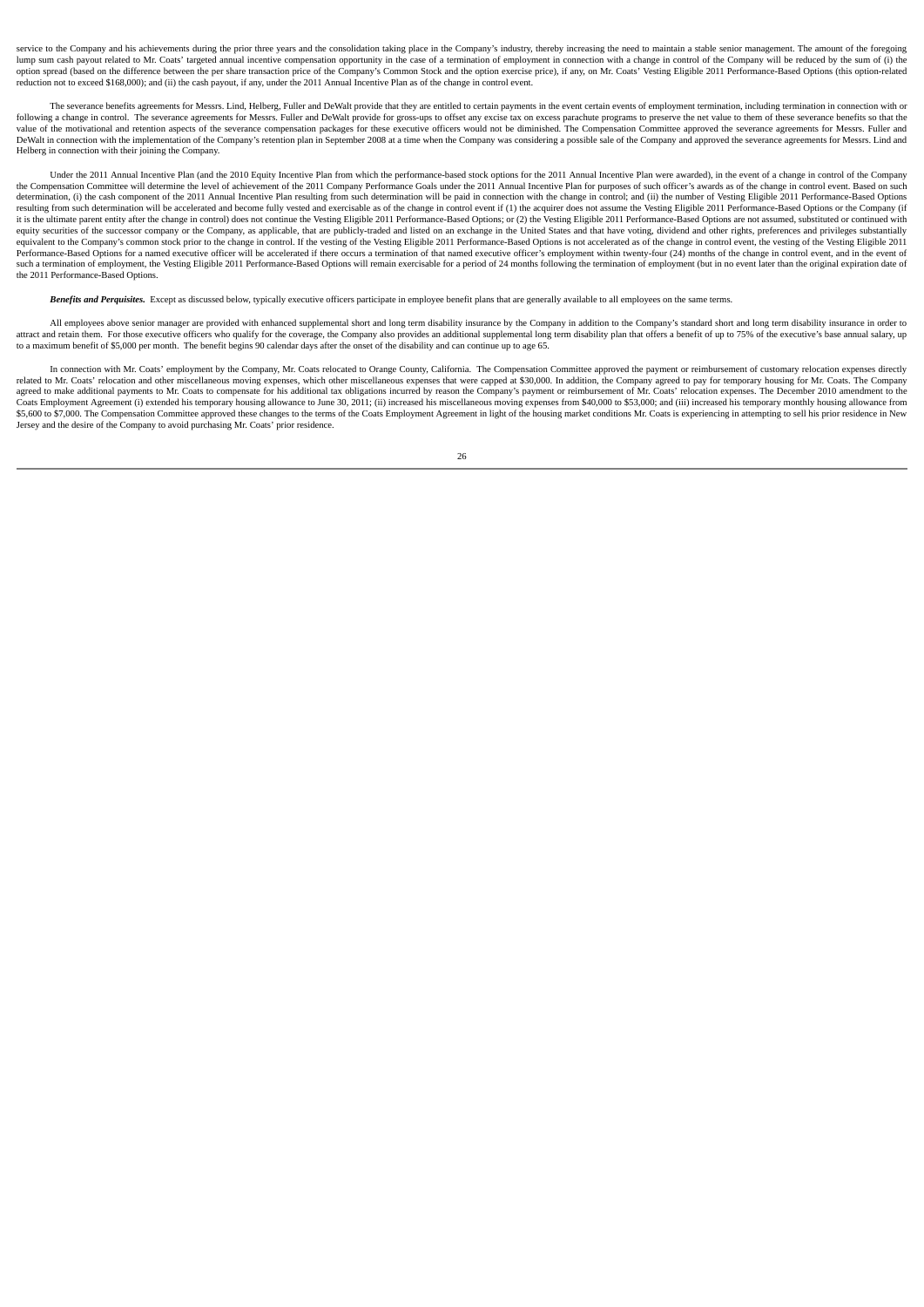#### *Tax and Accounting Implications*

IRC Section 162(m) Limitation. The Compensation Committee has considered the potential impact of Section 162(m) of the IRC on the compensation paid to the Company's executive officers. In general, Section 162(m) disallows a tax deduction for the compensation paid to certain executives of publicly-held corporations in excess of \$1.0 million in any taxable year. The \$1.0 million limitation applies per executive per year and only to paid to the chief executive officer and to each of the next three most highly compensated officers other than the chief financial officer, and provided that compensation is not performance-based. In general, it is the Comp Committee's policy to qualify its executives' compensation for deductibility under applicable tax laws. The Compensation Committee believes, however, that stockholder interests are best served by not restricting its discre Elexibility in crafting compensation programs, even though those programs may result in certain non-deductible compensation expenses. Therefore, the Compensation Committee has from time to time approved elements of compens for certain officers that may not be fully deductible and reserves the right to do so in the future in appropriate circumstances. In addition, although some amounts recorded as compensation by the Com executive officers may be limited by Section 162(m), that limitation does not result in the current payment of increased federal income taxes by the Company due to the Company's significant net operating loss carry forward

**IRC Sections 280G and 4999.** The Compensation Committee has considered the potential impact of Sections 280G and 4999 of the IRC in structuring the compensation and severance packages for the Company's executives. Section 280G disallows a tax deduction by the payor for "excess parachute payments" made to executives, and Section 4999 imposes a 20% nondeductible excise tax on the executive receiving an excess parachute pay general, a parachute payment to an executive is a payment to the executive in the nature of compensation that is contingent on a change in control and exceeds three times the executive's base amount. An executive's base am that parachute payment.

In general, it is the Compensation Committee's policy to qualify its executives' compensation for deductibility under applicable tax laws. The Compensation Committee believes, however, that stockholder interests are best s by not restricting its discretion and flexibility in crafting compensation programs, even though those programs may result in certain non-deductible compensation expenses. Therefore, the Compensation Committee has from tim Compensation Committee reserves the right to do so in the future in appropriate circumstances.

In connection with the structuring of Mr. Coats' compensation and severance package, the Compensation Committee considered the effects of Sections 280G and 4999. In light of the estimated expense to the Company, the Compensation Committee elected not to provide Mr. Coats with a gross-up payment in the event any amount of severance payments or compensation made to Mr. Coats were found to be excess parachute payments, but did not want to diminish the value of the motivational and retention aspects of Mr. Coat's severance compensation package. Therefore certain aspects of Mr. Coats' severance package, including the one-year consulting agreement in the event Company's President and Chief Executive Officer were structured to mitigate the applicability of Sections 280G and 4999 to Mr. Coats' severance compensation.

Accounting for Stock-Based Compensation. The Company accounts for its stock-based payments, including stock options and restricted stock, in accordance with the requirements of U.S. GAAP, including Financial Accounting Standard Board's ASC Topic 718 "Compensation-Stock Compensation" ("**FASB ASC Topic 718**"). The Company recognizes share-based compensation based on the fair value of awards, net of estimated forfeitures on a straight line measured on the grant date based on the quoted market price of Company's Common Stock, and the stock option fair value is estimated on the grant date using the Black-Scholes option pricing model based on the underlying Com Stock closing price as of the date of grant, the expected term, stock price volatility and risk-free interest rates.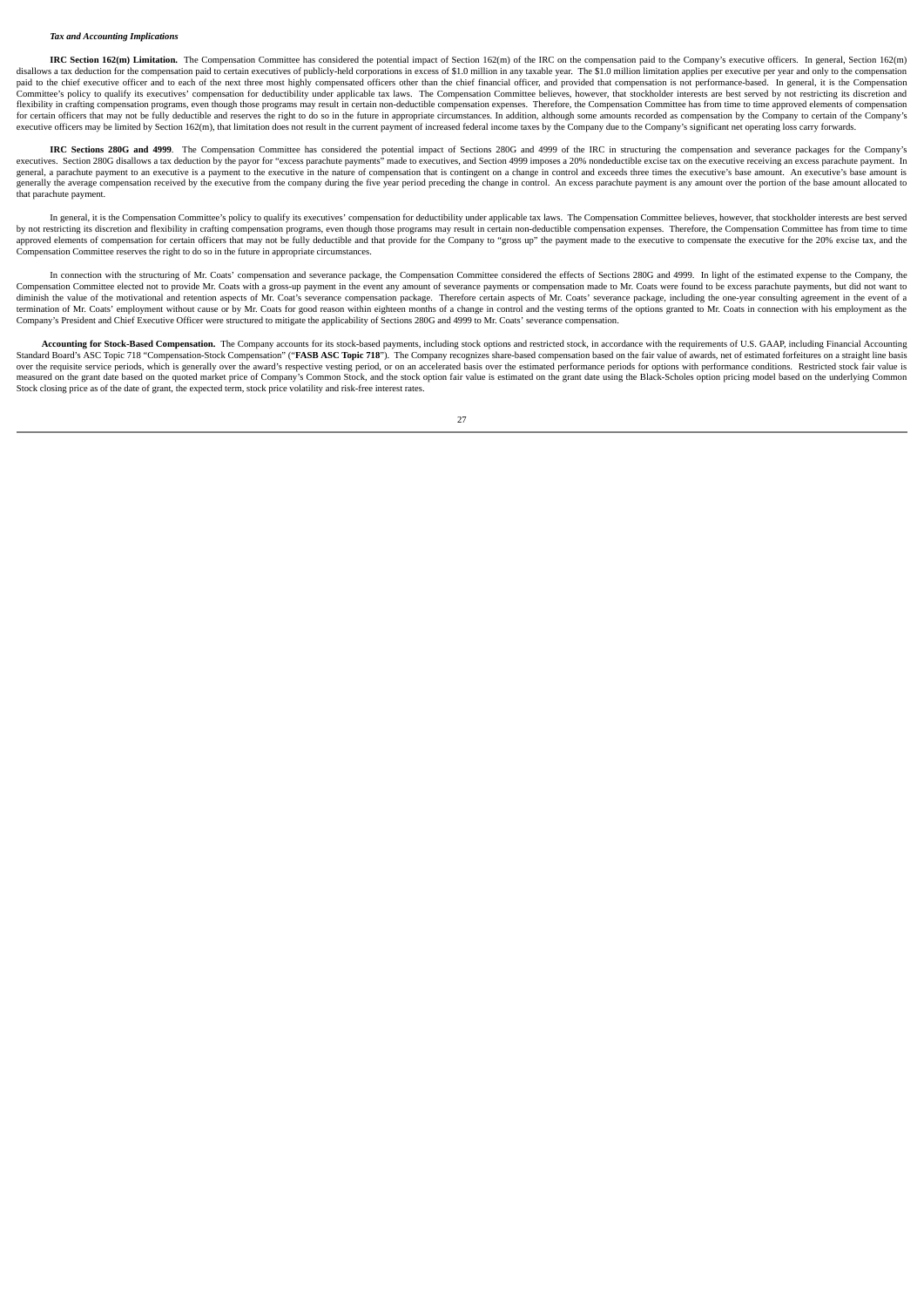## **Compensation Consultants**

Periodically, the Compensation Committee consults with Frederic W. Cook & Co., Inc. ("**Frederic Cook"**), the Compensation Committee's independent compensation consultant, regarding executive compensation decisions. In addi Cook for various consulting projects. Periodically, the Company's Chief Executive Officer seeks input from Frederic Cook on compensation matters relating to named executive officers other than the Chief Executive Officer i

# **Compensation Committee Report**

The Compensation Committee has reviewed and discussed the Compensation Discussion and Analysis required by Item 402(b) of Regulation S-K adopted by the SEC, and, based on that review and discussions, recommended to the Boa 2011 annual meeting of stockholders of Autobytel Inc.

#### **Compensation Committee**

Janet M. Thompson Michael J. Fuchs Mark N. Kaplan Jeffrey M. Stibel

The above report of the Compensation Committee will not be deemed to be "soliciting material" or to be "filed" with the SEC, nor shall this report be incorporated by reference in any of the Company's filings under the Secu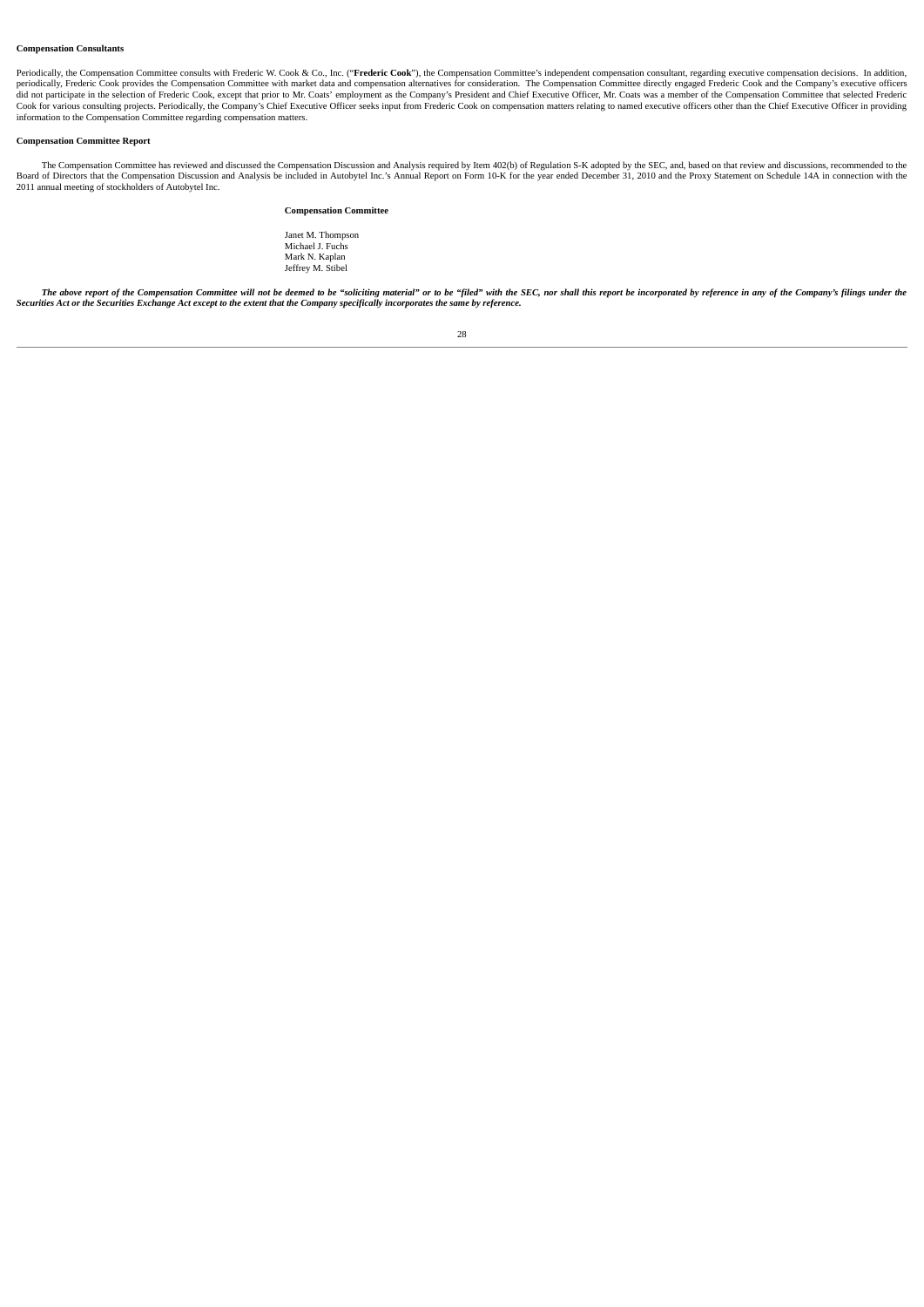## **Summary Compensation**

The table below and the accompanying footnotes summarize the compensation attributed for fiscal years 2008, 2009 and 2010, as applicable, to the Company's executive officers who constitute Named Executive Officers for the

#### **2010 Summary Compensation Table**

| Name and Principal Position<br>Named Executive Officers                                                 | Year                    | Salary<br>$($ $\bullet$ $)$        | Bonus<br>(5)   | Stock<br>Awards<br>$($ \$ $)(1)$ | Option<br>Awards<br>(5)(1) | Non-Equity<br><b>Incentive Plan</b><br>Compensation<br>$($ \$)(2) | All Other<br>Compensation<br>$($ \$)  | Total<br>(S)                    |
|---------------------------------------------------------------------------------------------------------|-------------------------|------------------------------------|----------------|----------------------------------|----------------------------|-------------------------------------------------------------------|---------------------------------------|---------------------------------|
| Jeffrey H. Coats<br>President, Chief Executive Officer and Director                                     | 2010<br>2009<br>2008(6) | 409,412(4)<br>400,588(4)<br>20,682 | -<br>30,000(4) | $\overline{\phantom{a}}$         | 137,621<br>1,990           | 164,193<br>336,000                                                | 157,598(3)<br>149,784(5)<br>192,000   | 731,203<br>1,053,993<br>214,672 |
| Stephen D. Lind<br>Executive Vice President, Corporate Development                                      | 2010                    | 233,750                            |                | -                                | 166,746                    | 100,000                                                           | 41,535(7)                             | 542,031                         |
| James D. Helberg<br>Executive Vice President, Product, Marketing and Analytics                          | 2010                    | 162,614                            |                |                                  | 157,027                    | 105,000                                                           | 159,593(8)                            | 584,234                         |
| Glenn E. Fuller<br>Executive Vice President, Chief Legal and Administrative Officer and Secretary       | 2010<br>2009<br>2008    | 255,000<br>250,833<br>216,948      | 103,500        | 26,500                           | 35,551<br>124,645          | 87,228<br>154,800                                                 | 5,990(9)<br>5,970(10)<br>5,508(11)    | 348,218<br>447,154<br>477,101   |
| Curtis E. DeWalt<br>Senior Vice President and Chief Financial Officer                                   | 2010<br>2009            | 250,000<br>241,667                 |                |                                  | 40,630                     | 67,192<br>137,500                                                 | 7,814(12)<br>5,960(13)                | 325,006<br>425,757              |
| Former Named Executive Officer<br>Mark A. Garms<br>Executive Vice President and Chief Operating Officer | 2010<br>2009<br>2008    | 101,250<br>265,000<br>233,167      | 108,000        | 53,000                           | 50,788<br>79,531           | 151,200                                                           | 381,221(14)<br>5,722(15)<br>5,532(16) | 482,471<br>472,710<br>478,930   |

(1) The dollar amounts listed do not necessarily reflect the dollar amounts of compensation actually realized or that may be realized. Effective February 28, 2010, the dollar amount reported for stock awards and option awa

(2) Represents amounts related to corporate and individual performance goals. For information on the amounts earned in 2010, see the section of this Proxy Statement entitled "Executive Compensation-Compensation Discussion<br>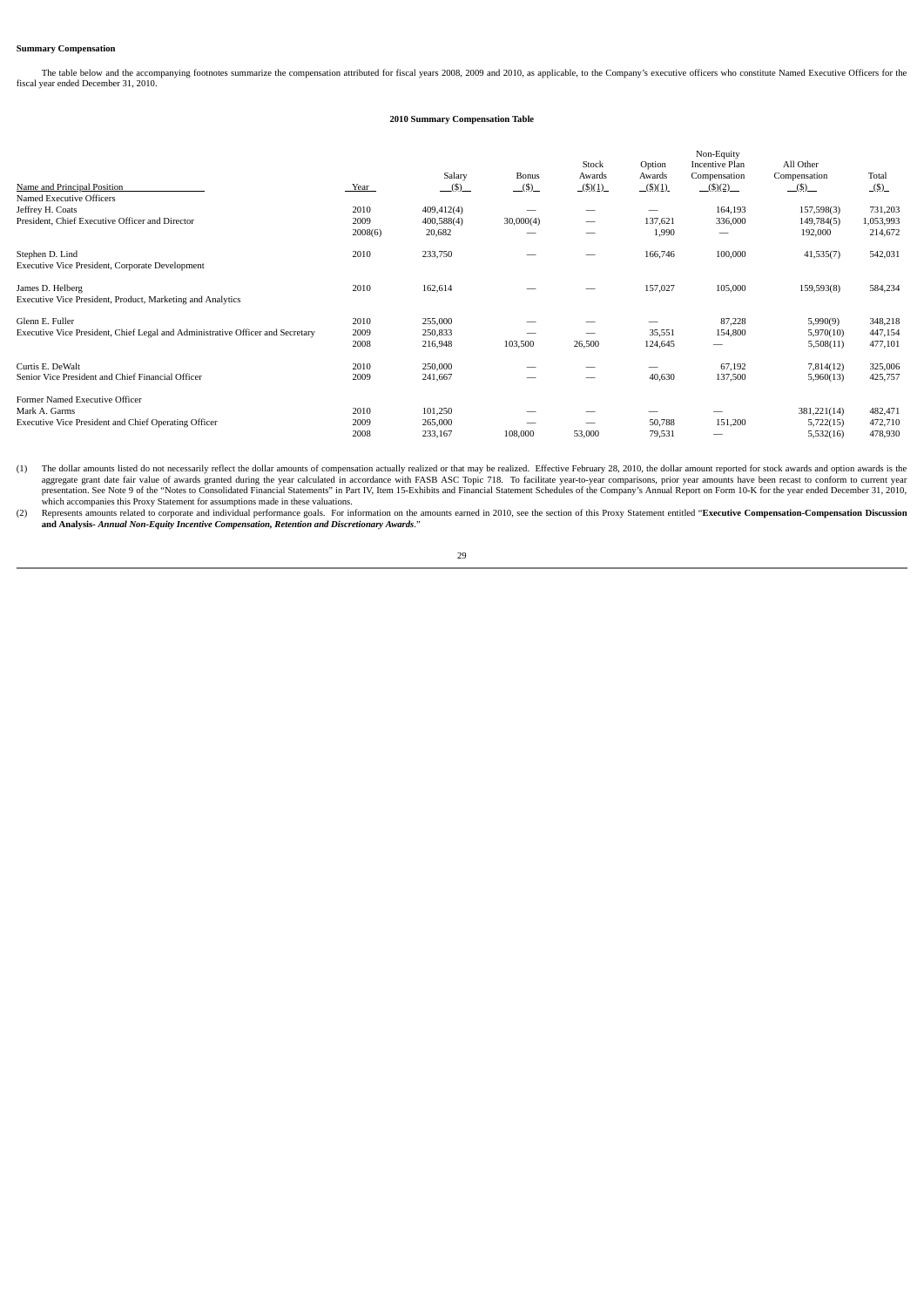- (3) Represents \$142,692 for payment of relocation expenses and lodging costs, \$6,694 for health insurance for dependent, \$5,212 for supplemental insurance premiums, and \$3,000 for matching contributions to the Company's Retirement Savings Plan.
- (4) Bonus payment of \$30,000 represents a signing bonus paid to Mr. Coats upon the signing of his amended and restated employment agreement. Mr. Coats base annual salary of \$420,000 was reduced in 2009 and 2010 by the amount of the signing bonus.
- (5) Represents \$85,907 for payment of relocation expenses and lodging costs, \$57,067 for related tax gross-up on lodging costs, \$3,810 for supplemental insurance premiums, and \$3,000 for matching contributions to the Compa Retirement Savings Plan.
- (6) Jeffrey Coats, a member of the Board of Directors, was appointed as the Company's President and Chief Executive Officer on December 11, 2008. The \$20,682 under the Salary column represents salary earned as the Company' 2008; and the \$192,000 under the All Other Compensation column represents \$122,000 in director fees and \$70,000 for consulting services during 2008.<br>(7) Represents \$2,709 for matching contributions to the Company's Retirem
- employed by the Company.
- (8) Represents \$1,856 for matching contributions to the Company's Retirement Savings Plan, \$3,905 for health insurance for dependent, \$1,449 for supplemental insurance premiums and \$152,383 in consulting fees for consultin
- (9) Represents \$3,000 for matching contributions to the Company's Retirement Savings Plan and \$2,990 for supplemental insurance premiums.
- (10) Represents \$3,000 for matching contributions to the Company's Retirement Savings Plan and \$2,970 for supplemental insurance premiums.<br>(11) Represents \$3,000 for matching contributions to the Company's Retirement Savin
- 
- (12) Represents \$3,000 for matching contributions to the Company's Retirement Savings Plan and \$4,814 for supplemental insurance premiums.<br>(13) Represents \$3,000 for matching contributions to the Company's Retirement Savin
- (14) Represents \$270,000 for severance payments and \$11,678 for accrued vacation payout upon termination of employement, \$1,408 for supplemental insurance premiums, \$3,000 for matching contributions to the Company's<br>Retire
- 
- (15) Represents \$3,000 for matching contributions to the Company's Retirement Savings Plan and \$2,722 for supplemental insurance premiums.<br>(16) Represents \$3,000 for matching contributions to the Company's Retirement Savin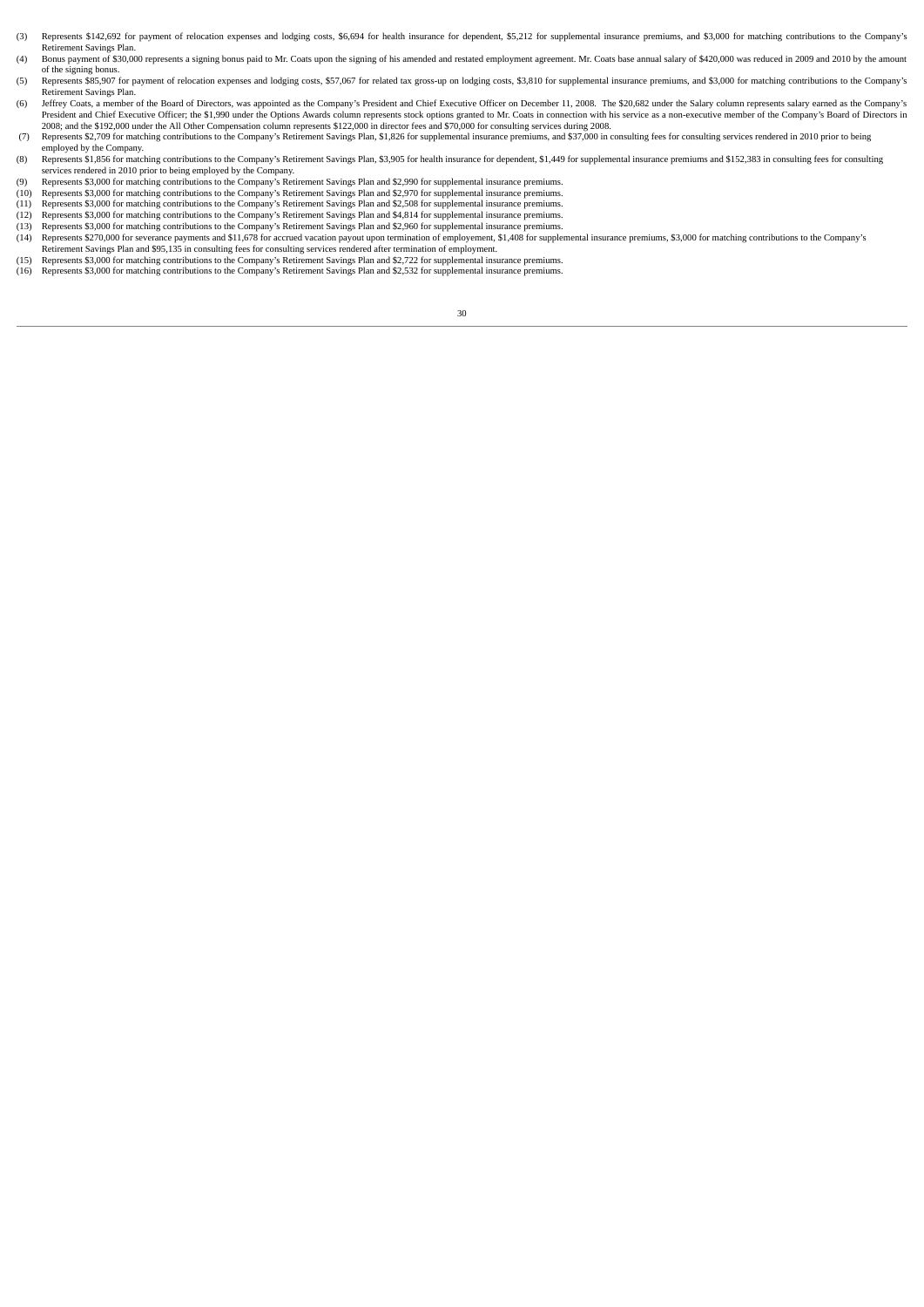# **Grants of Plan-Based Awards in 2010**

The following table sets forth for each of the Named Executive Officers information concerning plan-based awards, including stock and stock option awards granted during 2010. During 2010, the Company granted options at exe

# **2010 Grants of Plan-Based Awards Table**

**All Other**

| <b>Estimated Future Payouts Under</b><br><b>Non-Equity</b><br><b>Incentive Plan Awards</b> |                                            |                       | All Other<br>Option<br>Awards:<br>Number of<br><b>Securities</b> | <b>Exercise</b><br>or Base<br>Price of | <b>Closing</b><br>Price on | Grant<br><b>Date Fair</b><br>Value<br>of Stock |
|--------------------------------------------------------------------------------------------|--------------------------------------------|-----------------------|------------------------------------------------------------------|----------------------------------------|----------------------------|------------------------------------------------|
| <b>Threshold</b><br>(5)                                                                    | <b>Target</b><br>(5)                       | <b>Maximum</b><br>(5) | <b>Underlying</b><br><b>Options</b><br>(#)                       | Option<br>Awards<br>(S/Share)          | Grant<br>Date<br>(S/Share) | and Option<br>Awards<br>$($ \$)(1)             |
|                                                                                            |                                            |                       |                                                                  |                                        |                            |                                                |
|                                                                                            | 336,000                                    | 436, 800              | -                                                                |                                        |                            |                                                |
|                                                                                            | 163,340                                    | 212,342               | 200,000(2)                                                       | 1.09                                   | 1.09                       | 133,133                                        |
|                                                                                            | $-$                                        | -                     | 50,000(3)                                                        | 1.09                                   | 1.09                       | 33,613                                         |
|                                                                                            | 189,000                                    | 245,700               | 250,000(4)                                                       | 1.02                                   | 1.02                       | 157,027                                        |
|                                                                                            | 178,500                                    | 232,342               | -                                                                | $\overline{\phantom{a}}$               | $\overline{\phantom{a}}$   | _                                              |
|                                                                                            | 137,500                                    | 178,750               | _                                                                |                                        |                            | _                                              |
|                                                                                            | 11,424<br>5,554<br>6,426<br>6.069<br>4,675 |                       |                                                                  |                                        |                            |                                                |

(1) The dollar amount reported for option awards is the aggregate grant date fair value of awards granted during the year calculated in accordance with FASB ASC Topic 718.<br>(2) 50,000 options were granted from the 2006 Indu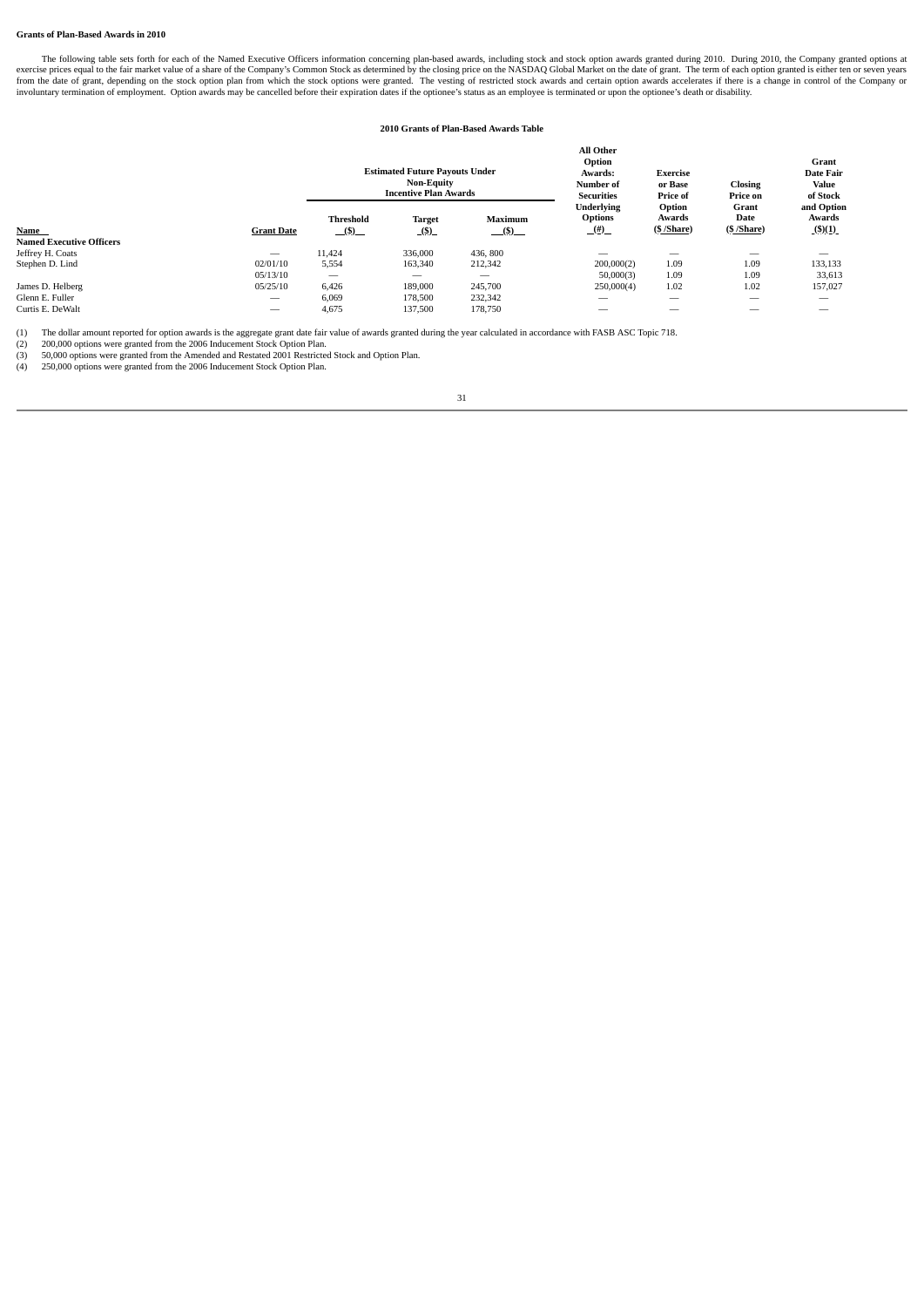# **Outstanding Equity Awards at 2010 Year-End**

The following table sets forth, for each of the Named Executive Officers, information concerning outstanding stock and option awards as of December 31, 2010.

# **2010 Outstanding Awards at Fiscal Year-End Table**

| Name<br><b>Named Executive Officers</b> | <b>Grant Date</b> | Number of<br><b>Securities</b><br><b>Underlying</b><br><b>Unexercised</b><br><b>Options</b><br>(#)<br><b>Exercisable</b> | Number of<br><b>Securities</b><br><b>Underlying</b><br><b>Unexercised</b><br><b>Options</b><br>$($ # $)$<br>Un-exercisable | Option<br><b>Exercise</b><br>Price<br>(5) | Option<br><b>Expiration</b><br>Date | Number of<br><b>Stock Awards</b><br><b>That Have</b><br><b>Not Vested</b> | <b>Market Value</b><br>of Stock<br><b>Awards That</b><br><b>Have Not</b><br><b>Vested</b> |
|-----------------------------------------|-------------------|--------------------------------------------------------------------------------------------------------------------------|----------------------------------------------------------------------------------------------------------------------------|-------------------------------------------|-------------------------------------|---------------------------------------------------------------------------|-------------------------------------------------------------------------------------------|
| Jeffrey H. Coats(1)                     | 04/03/2009        | 1,000,000                                                                                                                |                                                                                                                            | 0.35                                      | 04/03/2019                          |                                                                           |                                                                                           |
|                                         | 11/03/2008        | 5,000                                                                                                                    |                                                                                                                            | 0.77                                      | 11/03/2018                          | -                                                                         |                                                                                           |
|                                         | 11/01/2007        | 5,000                                                                                                                    | $\overline{\phantom{0}}$                                                                                                   | 2.32                                      | 11/01/2017                          | $\overbrace{\phantom{12332}}$                                             |                                                                                           |
|                                         | 11/01/2006        | 5,000                                                                                                                    |                                                                                                                            | 3.25                                      | 11/01/2016                          |                                                                           |                                                                                           |
|                                         | 03/21/2006        | 5,000                                                                                                                    | $\overline{\phantom{0}}$                                                                                                   | 4.61                                      | 03/21/2016                          | -                                                                         | -                                                                                         |
|                                         | 09/08/2005        | 12,000                                                                                                                   | $\overline{\phantom{0}}$                                                                                                   | 5.07                                      | 09/08/2015                          | $\overbrace{\phantom{12332}}$                                             |                                                                                           |
|                                         | 11/01/2004        | 10,000                                                                                                                   |                                                                                                                            | 6.90                                      | 11/01/2014                          |                                                                           | -                                                                                         |
|                                         | 12/24/2003        | 25,000                                                                                                                   |                                                                                                                            | 9.21                                      | 12/24/2013                          |                                                                           |                                                                                           |
|                                         | 11/01/2003        | 5,000                                                                                                                    | $\overline{\phantom{a}}$                                                                                                   | 10.89                                     | 11/01/2013                          |                                                                           | $\overline{\phantom{0}}$                                                                  |
|                                         | 02/24/2003        | 5,000                                                                                                                    | $\overbrace{\qquad \qquad }^{}$                                                                                            | 3.01                                      | 02/24/2013                          | $\overbrace{\phantom{12332}}$                                             | $\overline{\phantom{0}}$                                                                  |
|                                         | 12/04/2002        |                                                                                                                          |                                                                                                                            |                                           |                                     |                                                                           |                                                                                           |
|                                         |                   | 20,000<br>5,000                                                                                                          | $\overline{\phantom{0}}$                                                                                                   | 3.00<br>2.32                              | 12/04/2012                          |                                                                           |                                                                                           |
|                                         | 11/01/2002        |                                                                                                                          | $\overline{\phantom{0}}$                                                                                                   | 2.35                                      | 11/01/2012                          | $\overline{\phantom{0}}$                                                  | -                                                                                         |
|                                         | 07/18/2002        | 24,500                                                                                                                   |                                                                                                                            |                                           | 07/18/2012                          |                                                                           |                                                                                           |
|                                         | 02/01/2010        |                                                                                                                          | 200,000                                                                                                                    | 1.09                                      | 02/01/2020                          |                                                                           |                                                                                           |
| Stephen D. Lind(2)                      |                   |                                                                                                                          |                                                                                                                            |                                           |                                     | -                                                                         |                                                                                           |
|                                         | 05/13/2010        |                                                                                                                          | 50,000                                                                                                                     | 1.09                                      | 05/13/2020                          |                                                                           |                                                                                           |
| James D. Helberg(3)                     | 05/25/2010        |                                                                                                                          | 250,000                                                                                                                    | 1.02                                      | 05/22/2020                          | -                                                                         |                                                                                           |
| Glenn E. Fuller(4)                      | 09/22/2009        | 20,788                                                                                                                   | 29,064                                                                                                                     | 0.62                                      | 09/22/2019                          |                                                                           |                                                                                           |
|                                         | 03/03/2009        | 51,050                                                                                                                   | 36,450                                                                                                                     | 0.35                                      | 03/03/2019                          |                                                                           |                                                                                           |
|                                         | 09/29/2008        | 75,007                                                                                                                   | 24,993                                                                                                                     | 1.06                                      | 09/29/2018                          | 6,251                                                                     | \$5,376(5)                                                                                |
|                                         | 05/13/2008        | 64,585                                                                                                                   | 10,415                                                                                                                     | 1.91                                      | 05/13/2018                          | $\overline{\phantom{m}}$                                                  |                                                                                           |
|                                         | 10/16/2006        | 75,000                                                                                                                   |                                                                                                                            | 3.28                                      | 10/16/2016                          | $\overline{\phantom{a}}$                                                  |                                                                                           |
| Curtis E. DeWalt(4)                     | 09/22/2009        | 23,753                                                                                                                   | 33,222                                                                                                                     | 0.62                                      | 09/22/2019                          | -                                                                         |                                                                                           |
|                                         | 03/03/2009        | 58,345                                                                                                                   | 41,655                                                                                                                     | 0.35                                      | 03/03/2019                          | $\overline{\phantom{0}}$                                                  |                                                                                           |
|                                         | 09/29/2008        | 75,007                                                                                                                   | 24,993                                                                                                                     | 1.06                                      | 09/29/2018                          | 6,251                                                                     | \$5,376(5)                                                                                |
|                                         | 10/30/2007        | 140,000                                                                                                                  |                                                                                                                            | 2.59                                      | 10/30/2017                          | $\overline{\phantom{0}}$                                                  |                                                                                           |
|                                         |                   |                                                                                                                          |                                                                                                                            |                                           |                                     |                                                                           |                                                                                           |
| <b>Former Named Executive Officer</b>   |                   |                                                                                                                          |                                                                                                                            |                                           |                                     |                                                                           |                                                                                           |
| Mark A. Garms(6)                        | 09/29/2008        | 150,000                                                                                                                  | -                                                                                                                          | 1.06                                      | 03/10/2011                          |                                                                           |                                                                                           |
|                                         | 08/14/2006        | 100,000                                                                                                                  |                                                                                                                            | 2.99                                      | 03/10/2011                          |                                                                           |                                                                                           |
|                                         | 08/11/2005        | 75,000                                                                                                                   | -                                                                                                                          | 4.47                                      | 03/10/2011                          | -                                                                         |                                                                                           |
|                                         | 09/21/2004        | 35,000                                                                                                                   |                                                                                                                            | 8.80                                      | 03/10/2011                          | -                                                                         |                                                                                           |
|                                         | 06/24/2004        | 25,000                                                                                                                   | $\overline{\phantom{0}}$                                                                                                   | 8.90                                      | 03/10/2011                          | $\overline{\phantom{0}}$                                                  | $\overline{\phantom{0}}$                                                                  |
|                                         | 03/02/2004        | 10,000                                                                                                                   | $\overline{\phantom{0}}$                                                                                                   | 14.17                                     | 03/10/2011                          | $\overline{\phantom{0}}$                                                  | $\overline{\phantom{0}}$                                                                  |
|                                         | 08/27/2003        | 75,000                                                                                                                   | -                                                                                                                          | 7.60                                      | 03/10/2011                          | -                                                                         | -                                                                                         |
|                                         | 02/24/2003        | 7,500                                                                                                                    | $\overline{\phantom{0}}$                                                                                                   | 3.01                                      | 03/10/2011                          | $\overline{\phantom{0}}$                                                  | $\overbrace{\qquad \qquad }^{}$                                                           |
|                                         | 09/18/2002        | 7,500                                                                                                                    |                                                                                                                            | 1.96                                      | 03/10/2011                          |                                                                           | $\overbrace{\phantom{12332}}$                                                             |
|                                         | 03/01/2002        | 1,500                                                                                                                    |                                                                                                                            | 3.00                                      | 03/10/2011                          |                                                                           | $\overline{a}$                                                                            |
|                                         |                   |                                                                                                                          |                                                                                                                            |                                           |                                     |                                                                           |                                                                                           |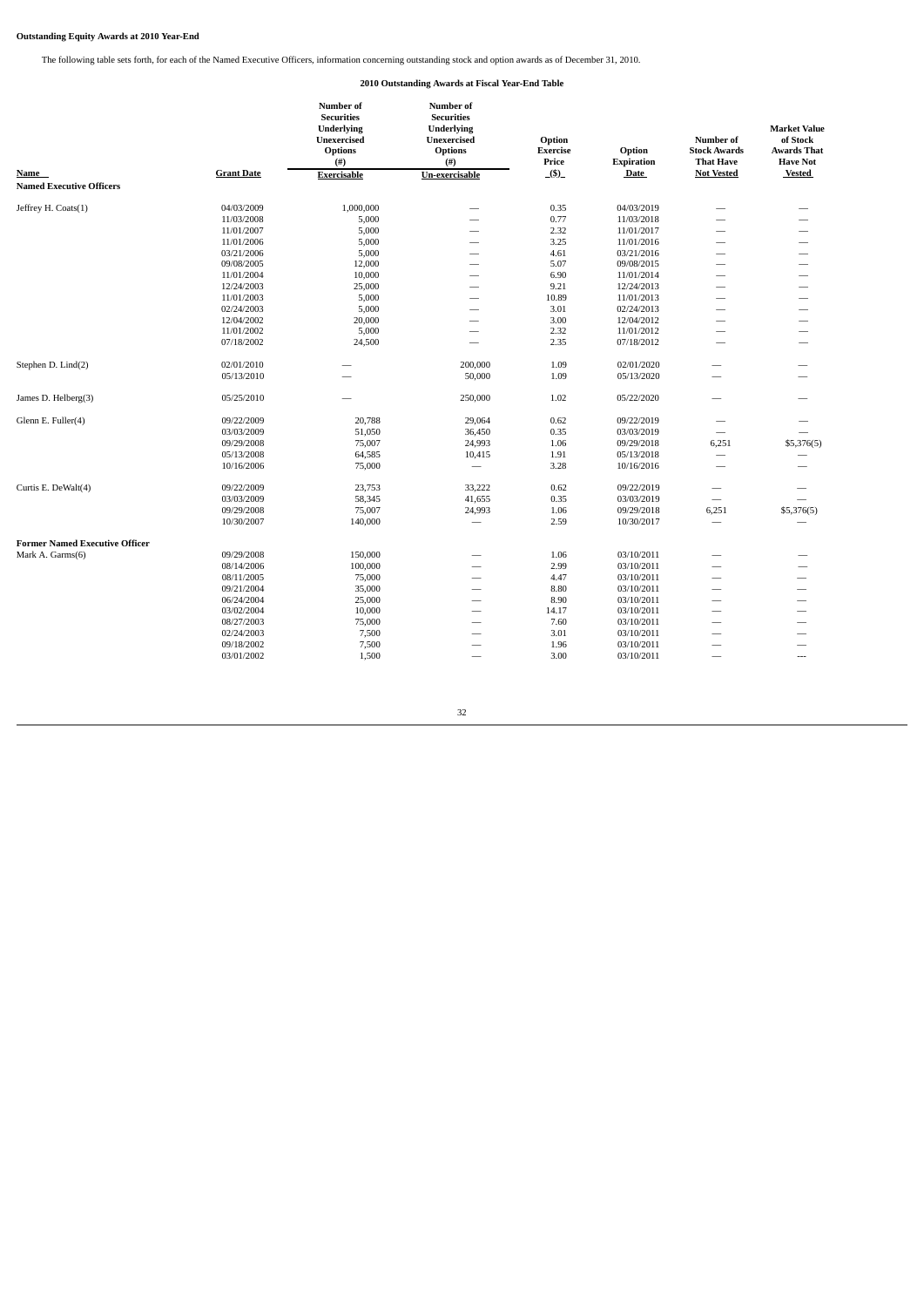- (1) The outstanding equity awards granted prior to December 2008 were granted to Mr. Coats pursuant to his service as a non-executive member of the Company's Board of Directors. All awards granted to Mr. Coats vested and b exercisable on the first anniversary of the grant date
- (2) One-third of the stock options granted cliff vest on the first anniversary following the grant date, and the remaining two-thirds vest ratably over twenty-four months thereafter. The vesting of the stock options will a change in control of Autobytel.
- (3) One-third of the stock options cliff vest on the first anniversary following the grant date, and the remaining two-thirds vest ratably over twenty-four months thereafter. The vesting of the stock options will accelerat control of Autobytel.
- (4) One-third of the options granted on March 3, 2009 cliff vested on the first anniversary following the grant date, and the remaining two-thirds vest ratably over twenty-four months thereafter. In addition, the remaining date, and one third anniversary of the grant date. The vesting of the stock options will vest and become exercisable on each successive monthly anniversary thereafter for the following 24 months ending on the third anniver accelerate (i) if Autobytel terminates the executive officer's employment without cause or if the executive officer resigns his employment for good reason; or (ii) upon a change in control of Autobytel.
- The amounts represent the product of the number of shares presented in the column immediately to the left and the closing price on December 31, 2010 of Autobytel's Common Stock, which was \$0.86.<br>(6) Vesting for stock optio (6) Vesting for stock options not otherwise vested in accordance with their terms accelerated upon termination of Mr. Garms' employment with the Company as of May 14, 2010. As additional consideration for the commitments a exercise windows for Mr. Garms' outstanding stock options would be extended, so that the 90-day post-employment termination exercise window would not begin to run until the earlier of (i) the expiration date of the Garms Consulting Agreement or (ii) the termination date of the Garms Consulting Agreement (whether terminated by Company or Mr. Garms, with or without cause); provided, however, that in no event would the post-termination exerci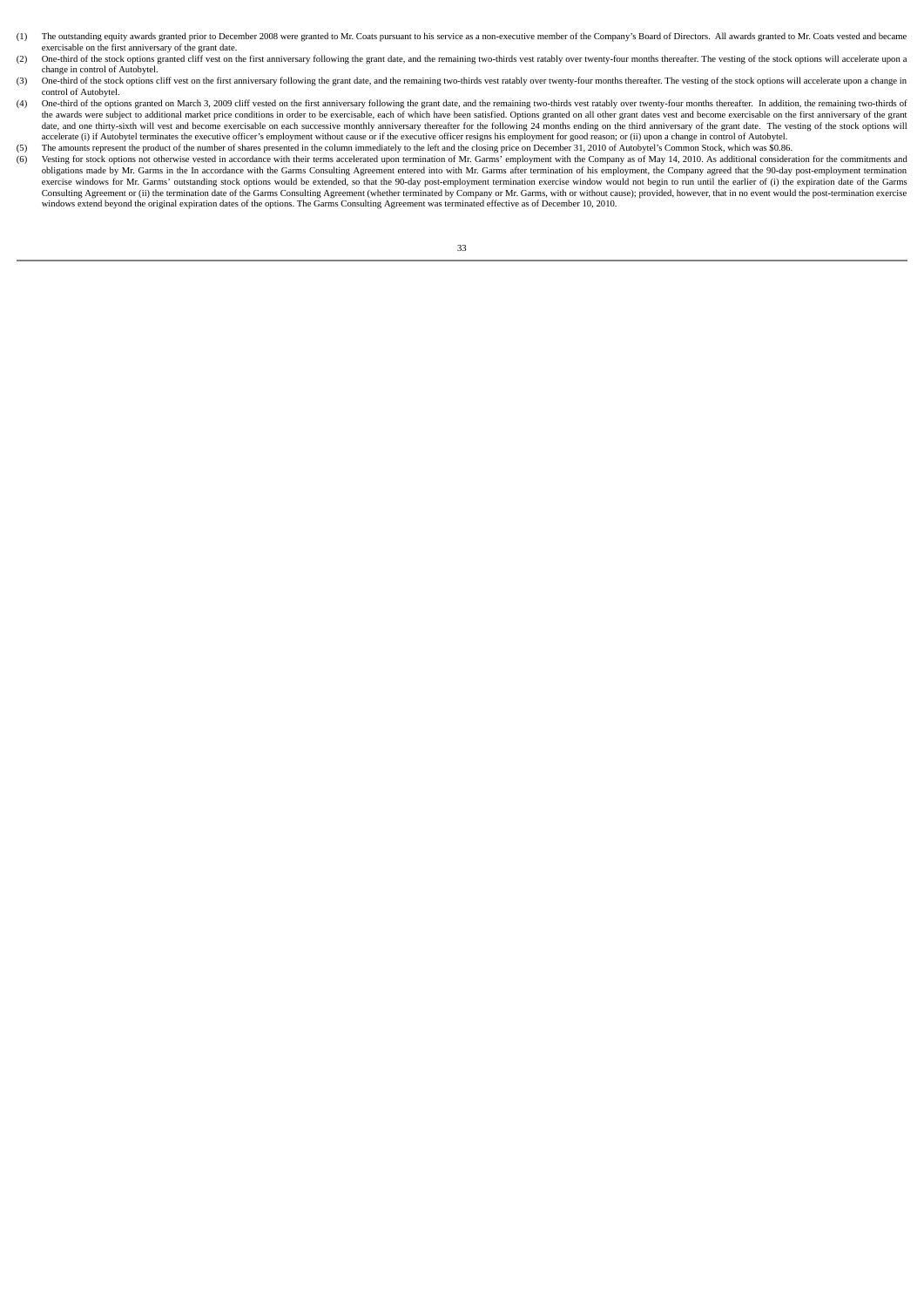# **Option Exercises and Stock Vested in 2010**

The following table sets forth for each of the Named Executive Officers information concerning option exercises and stock vestings during 2010.

|                                       |                          | 2010 Options Exercised and Stock Vested |                         |                          |
|---------------------------------------|--------------------------|-----------------------------------------|-------------------------|--------------------------|
|                                       |                          | <b>Option Awards</b>                    | <b>Stock Awards</b>     |                          |
|                                       | <b>Number of Shares</b>  |                                         | <b>Number of Shares</b> |                          |
|                                       | <b>Acquired on</b>       | <b>Value Realized on</b>                | <b>Acquired</b>         | <b>Value Realized on</b> |
| Name                                  | <b>Exercise</b>          | Exercise(1)                             | on Vesting              | Vesting(2)               |
| <b>Named Executive Officers</b>       |                          |                                         |                         |                          |
| Jeffrey H. Coats                      |                          |                                         | _                       |                          |
| Stephen D. Lind                       | $\overline{\phantom{a}}$ | $\overline{\phantom{a}}$                | -                       |                          |
| James D. Helberg                      |                          | $\overline{\phantom{a}}$                | _                       |                          |
| Glenn E. Fuller                       | $\overline{\phantom{a}}$ | $\overline{\phantom{a}}$                | 8,333                   | \$8,034                  |
| Curtis E. DeWalt                      | _                        | $\overline{\phantom{a}}$                | 8,333                   | \$8,034                  |
| <b>Former Named Executive Officer</b> |                          |                                         |                         |                          |
| Mark A. Garms                         | 196,220                  | \$110,398                               | 29,169                  | \$30,530                 |
|                                       | 196,220                  | \$110,398                               | 45,835                  | \$46,598                 |

(1) The aggregate dollar amount realized on exercising is computed by multiplying the number of options exercised by the spread between the sales price of the options exercised and the exercise price.

(2) The aggregate dollar amount realized on vesting is computed by multiplying the number of shares by the closing price of the Company's Common Stock on the vesting date.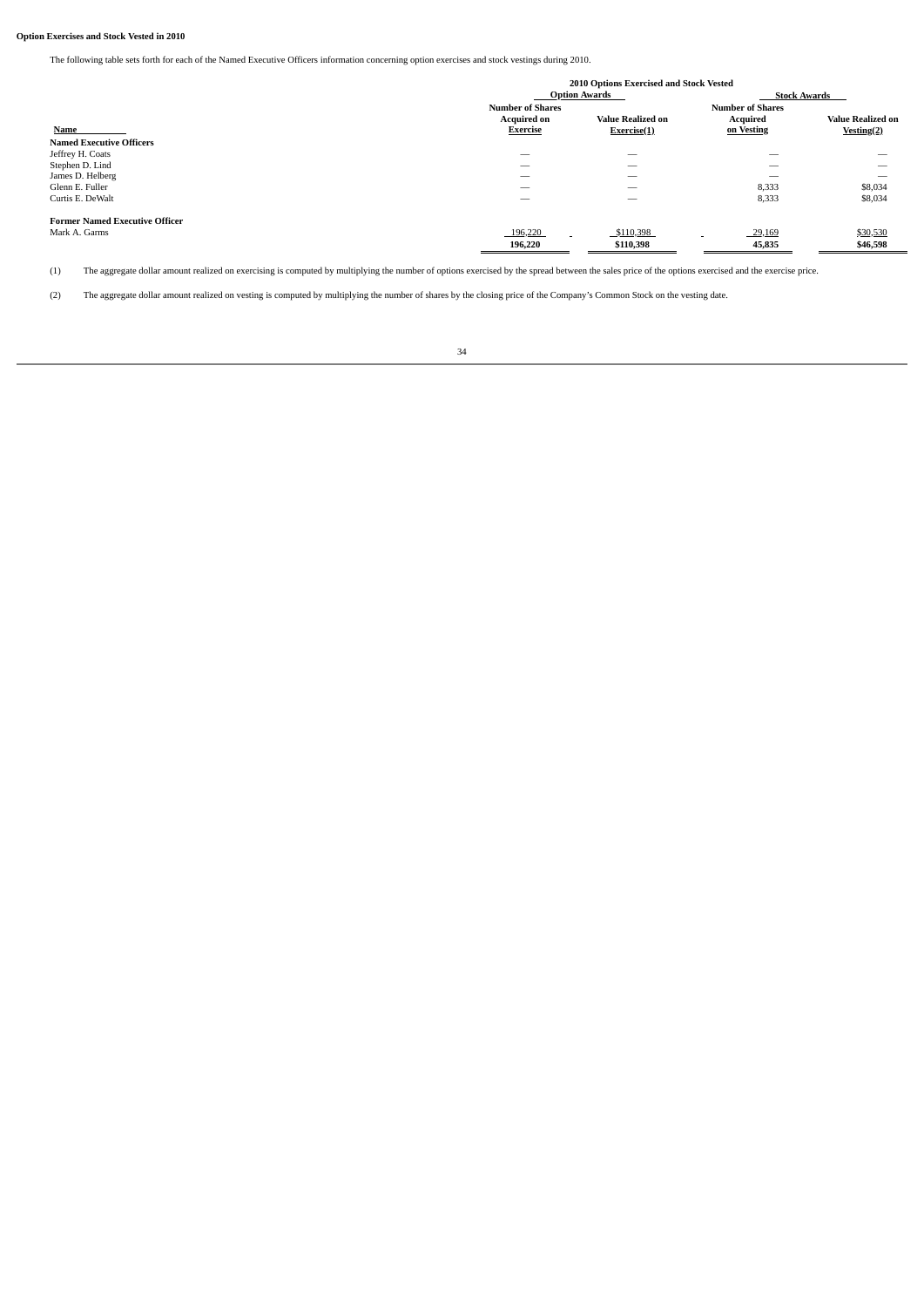## **Employment Agreements**

# **Named Executive Officers**

Jeffrey H. Coats. In connection with the appointment of Mr. Coats as the Company's President and Chief Executive Officer in December 2008, the Company and Mr. Coats entered into an Employment Agreement as of December 11, 2008. On April 3, 2009, the Compensation Committee approved amendments to Mr. Coats' employment and employment and approved the grant of stock options to Mr. Coats. Mr. Coats' employment agreement was further amended by the Compensation Committee on December 17, 2010. (Mr. Coats' initial employment agreement, as amended by the Compensation Committee on April 3, 2009 and December 17, 2010, is referred to in this Proxy Statement the "**Coats Employment Agreement**").

The Coats Employment Agreement is for a term of five years commencing April 3, 2009. Mr. Coats was entitled to an annual base salary of \$420,000 for the year ended December 31, 2010 and thereafter for the remainder of the term of the Coats Employment Agreement. Mr. Coats is also eligible to receive an annual incentive compensation opportunity targeted at 80% of his annual base salary based upon annual performance goals and the achievement o goals, as established and determined by the Compensation Committee. Mr. Coats is entitled to all customary benefits afforded generally to executive officers of Autobytel, including any qualified or non-qualified or non-qua savings plans, any death benefit and disability benefit plans, life insurance coverages, any medical, dental, health and welfare plans or insurance coverages and any stock purchase programs that are approved in writing by Directors. Autobytel will pay or reimburse Mr. Coats for all reasonable business expenses incurred by Mr. Coats while employed by the Company. The Coats Employment Agreement also provides for specified payments and continu of benefits in the event of a termination of Mr. Coats' employment with the Company by the Company without cause or by Mr. Coats for good reason, including any such termination in connection with a change in control of the For a description of these termination and change in control provisions see the section of this Proxy Statement below entitled "Potential Payments Upon Termination or Change in Control." The Coats Employment Agreement cont confidentiality and non-solicitation provisions that extend beyond termination of employment.

In connection with his employment by the Company, Mr. Coats relocated to Orange County, California. The Compensation Committee approved the payment or reimbursement of reasonable and customary relocation expenses directly related to Mr. Coats' relocation, including sales commission and closing costs for his prior residence in New Jersey (or broker commission for renting that residence), shipping two automobiles and other reasonable unctive process relationships and consumer success that consumer that consumer the state in the state of the subsequent of the procedure of the procedure of the Demperature of the Demperature of the Demperature of the Comp was increased by the Compensation Committee effective January 1, 2011 to \$7,000 per month. The Company will make additional payments to Mr. Coats to compensate for his additional tax obligations incurred by reason the Comp payment or reimbursement of Mr. Coats' relocation expenses.

Stephen D. Lind. In connection with his joining the Company in February 2010 as the Company's Executive Vice President, Corporate Development, the Company and Mr. Lind entered into an employment agreement and a Severance B Lind Employment Agreement, Mr. Lind's employment with the Company is "at will" and not for a specified term.

Mr. Lind is currently entitled to an annual base salary of \$255,000 during the term of the Lind Employment Agreement. Mr. Lind is also currently eligible to receive an annual incentive compensation opportunity targeted at of his annual base salary based upon annual performance goals and the achievement of those goals, as established and determined by the Compensation Committee. Mr. Lind is entitled to all customary benefits afforded general executive officers of Autobytel, including any qualified or non-qualified pension, profit sharing and savings plans, any death benefit and disability benefit plans, life insurance coverages, any medical, dental, health and Lind Employment Agreement also provides for specified payments and continuation of benefits in the event of a termination of Mr. Lind's employment with the Company by the Company without cause or by Mr. Lind for good reaso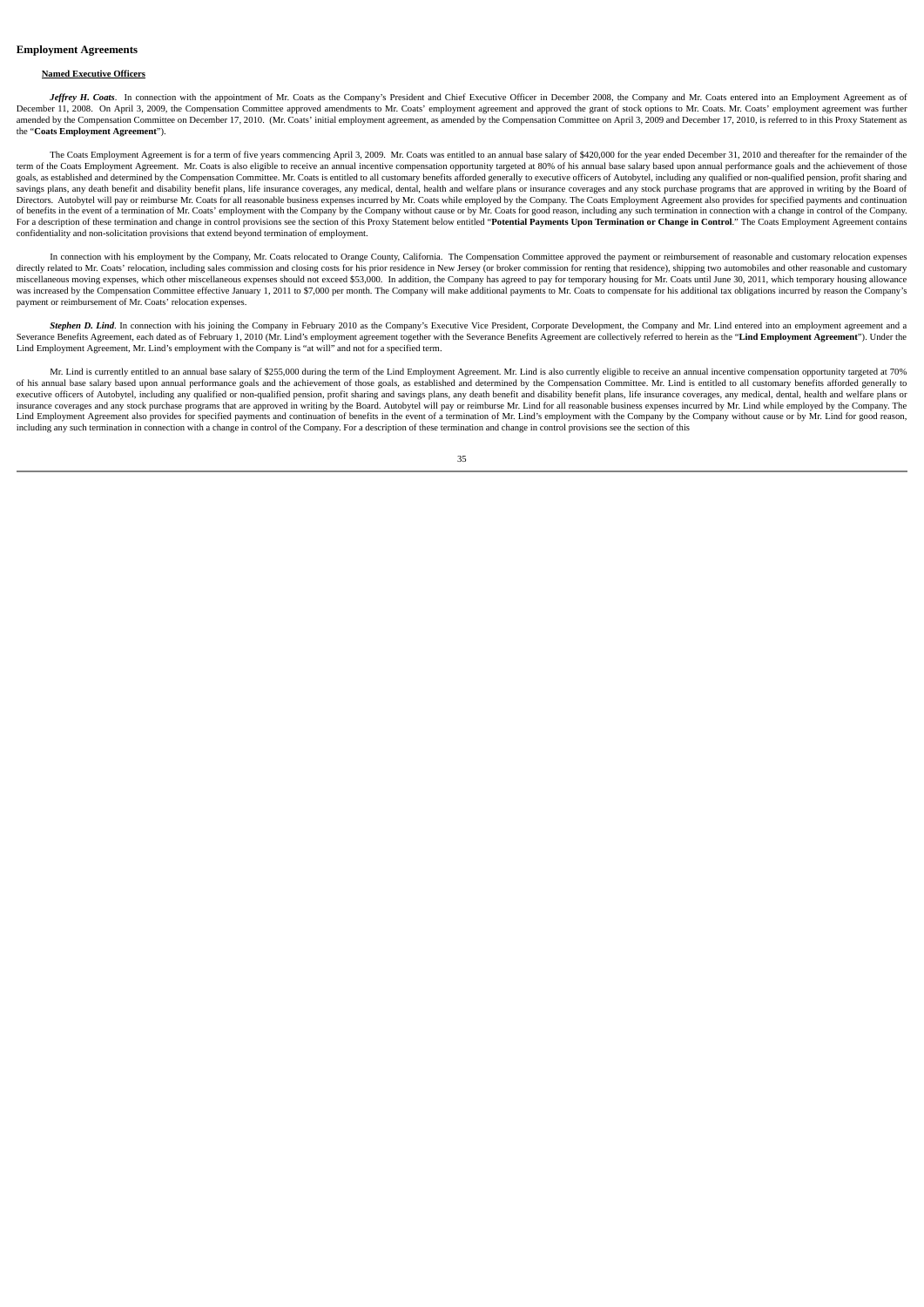Proxy Statement below entitled "Potential Payments Unon Termination or Change in Control." The Lind Employment Agreement contains confidentiality and non-solicitation provisions that extend beyond termination of employment

The Compensation Committee approved the grant of 200,000 stock options to Mr. Lind effective upon his February 1, 2010 hire date and an additional grant of 50,000 stock options to Mr. Lind as of May 13, 2010. This addition grant of stock options to Mr. Lind was made to reflect Mr. Lind's increased duties and responsibilities resulting from Mr. Garms' departure from the Company. The stock options have an exercise price of \$1.09 per option, th thirty-sixth (1/36) installments of the original number of shares subject to the option on each monthly anniversary of the date of grant for the following twenty-four months. The stock options expire 10 years from the date vesting of the stock options will accelerate upon a change in control of Autobytel.

James D. Helberg. In connection with his joining the Company in May 2010 as the Company's Executive Vice President, Product, Marketing and Analytics, the Company and Mr. Helberg entered into an employment agreement and a Severance Benefits Agreement, each dated as of May 25, 2010 (Mr. Helberg's employment agreement together with the Severance Benefits Agreement are collectively referred to herein as the "**Helberg Employment Agreement** 

Mr. Helberg is currently entitled to an annual base salary of \$270,000 during the term of the Helberg Employment Agreement. Mr. Helberg is also currently eligible to receive an annual incentive compensation opportunity tar at 70% of his annual base salary based upon annual performance goals and the achievement of those goals, as established and determined by the Compensation Committee. Mr. Helberg is entitled to all customary benefits afford to executive officers of Autobytel, including any qualified or non-qualified pension, profit sharing and savings plans, any death benefit and disability benefit plans, life insurance coverages, any medical, dental, health insurance coverages and any stock purchase programs that are approved in writing by the Board Autobytel will pay or reimburse Mr. Helberg for all reasonable business expenses incurred by Mr. Helberg while employed by the C The Helberg Employment Agreement also provides for specified payments and continuation of benefits in the event of a termination of Mr. Helberg's employment with the Company by the Company without cause or by Mr. Helberg f good reason, including any such termination in connection with a change in control of the Company. For a description of these termination and change in control provisions see the section of this Proxy Statement below entit

The Compensation Committee approved the grant of 250,000 stock options to Mr. Helberg effective upon his May 25, 2010 hire date. The stock options have an exercise price of \$1.02 per option, the closing price for Autobytel original number of shares subject to the option on each monthly anniversary of the date of grant for the following twenty-four months. The stock options expire 10 years from the date of grant. The vesting of the stock opti accelerate upon a change in control of Autobytel.

Glenn E. Fuller. In connection with his joining the Company in October 2006 as the Company's Vice President, Legal Affairs, the Company and Mr. Fuller entered into an employment agreement thas been amended at various dates Vice President, Chief Legal and Administrative Officer and Secretary of the Company in January 2009 and by an Amended and Restated Severance Agreement dated as of September 29, 2008 (Mr. Fuller's initial employment agreeme amended, together with the Severance Agreement are collectively referred to herein as the "Fuller Employment Agreement"). Under the Fuller Employment Agreement, Mr. Fuller's employment with the Company is "at will" and not a specified term.

Mr. Fuller is currently entitled to an annual base salary of \$255,000 during the term of the Fuller Employment Agreement. Mr. Fuller is also currently eligible to receive an annual incentive compensation opportunity target 70% of his annual base salary based upon annual performance goals and the achievement of those goals, as established and determined by the Compensation Committee. Mr. Fuller is entitled to all customary benefits afforded g executive officers of Autobytel, including any qualified or non-qualified pension, profit sharing and savings plans, any death benefit and disability benefit plans, life insurance coverages, any medical, dental, health and insurance coverages and any stock purchase programs that are approved in writing by the Board. Autobytel will pay or reimburse Mr. Fuller for all reasonable business expenses incurred by Mr. Fuller while employed by the Co Fuller Employment Agreement also provides for specified payments and continuation of benefits in the event of a termination of Mr. Fuller's employment with the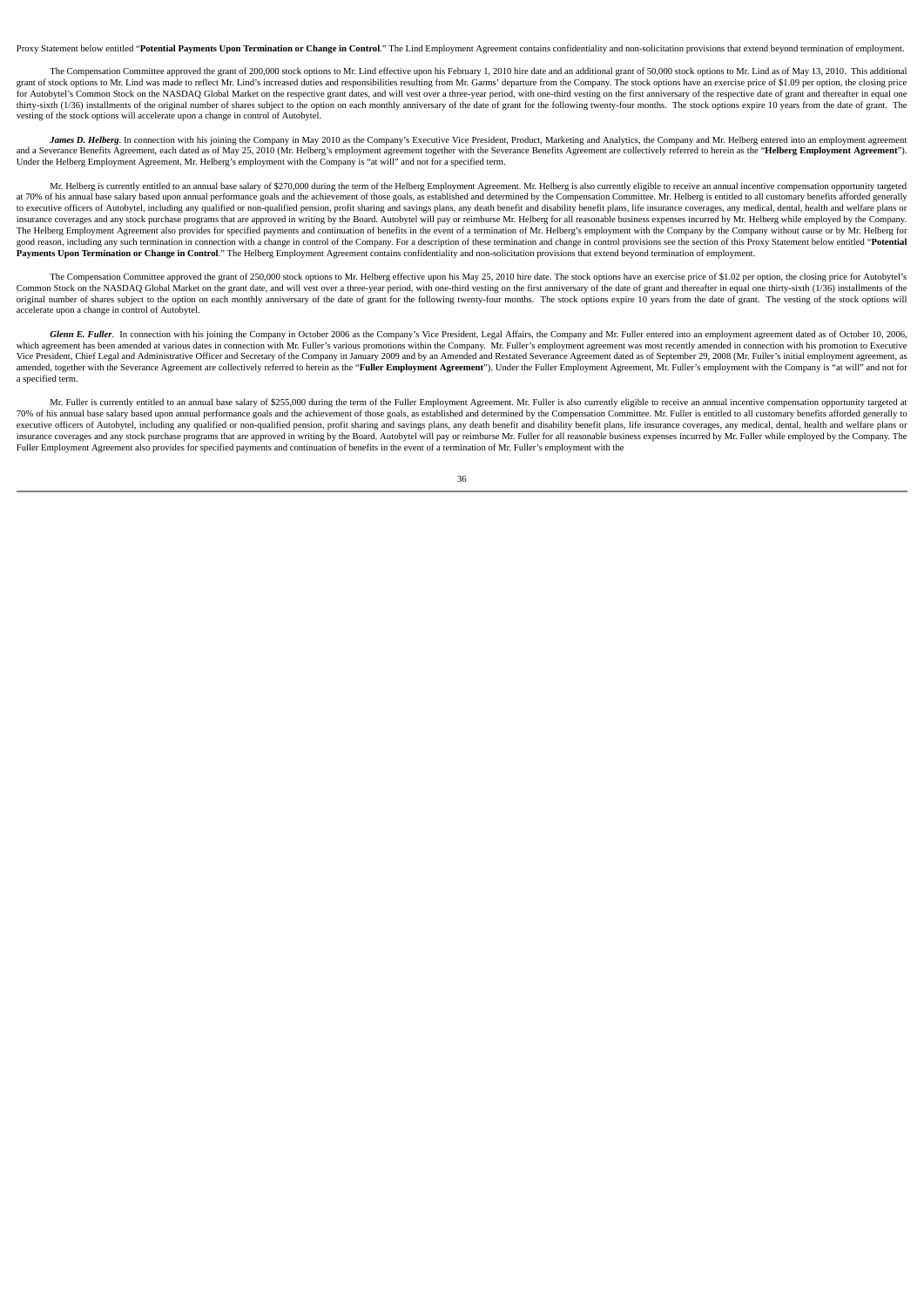Company by the Company without cause or by Mr. Fuller for good reason, including any such termination in connection with a change in control of the Company. For a description of these termination and change in control prov the section of this Proxy Statement below entitled "Potential Payments Upon Termination or Change in Control." The Fuller Employment Agreement contains confidentiality and non-solicitation provisions that extend beyond termination of employment.

Curtis E. DeWalt. In connection with his joining the Company in October 2007 as the Company's Vice President, Finance, the Company and Mr. DeWalt entered into an employment agreement dated as of October 4, 2007, which agreement has been amended at various dates in connection with Mr. DeWalt's various promotions within the Company. Mr. DeWalt's employment agreement was most recently amended in connection with his promotion to Senior Vice President and Chief Financial Officer of the Company in March 2009 and by an Amended and Restated Severance Agreement dated as of September 29, 2008 (Mr. DeWalt's initial employment agreement, as amended, together with the Amended and Restated Severance Agreement are collectively referred to herein as the "DeWalt Employment Agreement"). Under the DeWalt Employment Agreement, Mr. DeWalt's employment with the Company is "at will" and not for a specified term.

Mr. DeWalt is currently entitled to an annual base salary of \$250,000. Mr. DeWalt is also currently eligible to receive an annual incentive compensation opportunity targeted at 55% of his annual base salary based upon annu performance goals and the achievement of such goals, as established and determined by the Compensation Committee. Mr. DeWalt is entitled to all customary benefits afforded generally to executive officers of Autobytel, incl qualified or non-qualified pension, profit sharing and savings plans, any death benefit and disability benefit plans, life insurance coverages, any medical, dental, health and welfare plans or insurance coverages and any s provides for specified payments and continuation of benefits in the event of a termination of Mr. DeWalt's employment with the Company by the Company without cause or by Mr. DeWalt for good reason, including any such termi **Control**." The DeWalt Employment Agreement contains confidentiality and non-solicitation provisions that extend beyond termination of employment.

### **Former Named Executive Officer**

Mark A. Garms. Effective May 14, 2010 ("Garms Termination Effective Date"), Mr. Garms terminated his employment with the Company for good reason as a result of changes in his duties and responsibilities at the Company. The terms of Mr. Garms' severance arrangements were governed by his Amended and Restated Severance Agreement dated as of September 29, 2008 ("**Garms Severance Agreement**"). Under the Garms Severance<br>Agreement, Mr. dependents (at the time of termination), provided, that (i) if such continuation of existing benefits that are eligible for COBRA continuation coverage is not allowable under the Company's then existing policies, the Compa COBRA continuation coverage premiums, the premiums for individual coverage or premiums for dependent coverage under another person's group coverage, provided that the costs of those payments or reimbursements will not exceed the amounts the Company would pay for COBRA continuation coverage; and (ii) the Company is not obligated to pay more than the Company's cost of providing those benefits at the time of termination of Mr. Garms' employment w or distributed (whether paid or payable or distributed or distributed or distributable pursuant to the terms of the Garms Severance Agreement, any stock option agreement between Mr. Garms and the Company or otherwise) by t benefit of Mr. Garms is deemed to be parachute payments under the IRC, then Autobytel has agreed to make additional payments to Mr. Garms to compensate for his additional tax obligations. Payment of the severance benefits restricted stock held by Mr. Garms' lapsed upon termination of his employment. Mr. Garms remains subject to confidentiality and non-solicitation obligations that extend beyond the termination of his employment.

After termination of his employment with the Company, the Company and Mr. Garms entered into a Consulting Services Agreement dated as of June 21, 2010 ("Garms Consulting Agreement") pursuant to which Mr. Garms provided transition and other services to the Company at a \$200 hourly rate, plus reimbursement for reasonable expenses. As additional consideration for the commitments and obligations made by Mr. Garms in the Garms Consul Agreement, the Company agreed that the 90-day post-employment termination exercise windows for Mr. Garms' outstanding options to purchase common stock of the Company that were awarded to him during his employment by the Ag Company would be extended until 90 days after the termination date of the Garms Consulting Agreement. The Company elected to terminate the Garms Consulting Agreement effective as of December 10, 2010.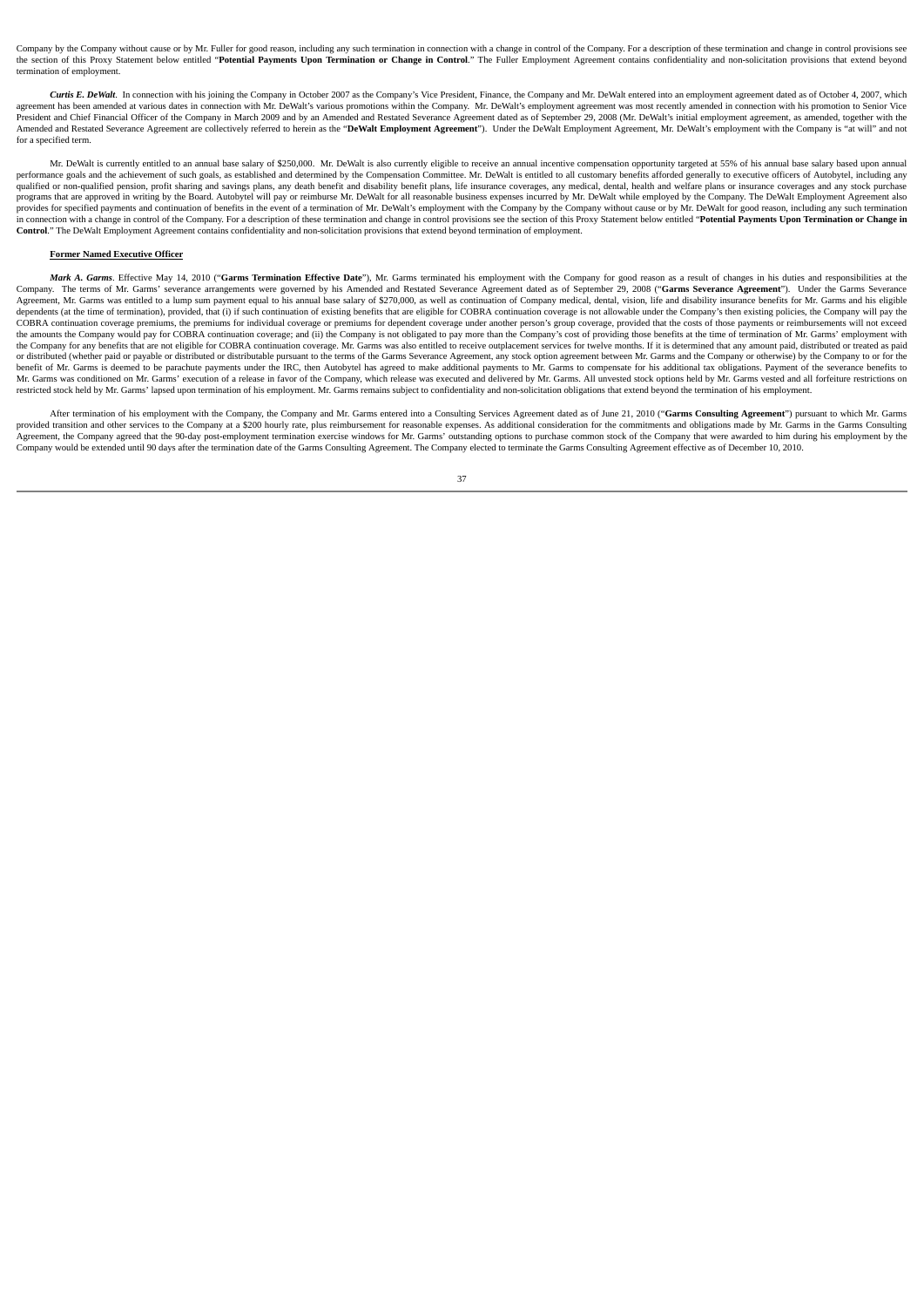At the time of his termination of employment with the Company, Mr. Garms was entitled to an annual base salary of \$270,000. Mr. Garms was also eligible to receive an annual incentive compensation opportunity targeted at 70

## **Potential Payments Upon Termination or Change in Control**

Payments and other benefits payable upon various termination and change in control situations are set out as if the conditions for payments had occurred and the terminations or change in control took place on December 31, 2010. The amounts set forth below are estimates of the amounts which would be paid out to each Named Executive Officer upon termination of employment. The actual amounts to be paid out can be determined only at the time of IRC and do not take into consideration any requirements under Section 409A of the IRC, which could affect, among other things, the timing of payments and distributions.

## **Termination and Change in Control Estimated Payments Table**

| Name                 | <b>Benefit Description</b>                                 | <b>Termination</b><br>without cause by<br>Company or for good<br>reason by<br>executive not in connection with a<br><b>Change in Control</b><br>(5) | <b>Termination</b><br>without cause by<br>Company or for good<br>reason by<br>executive in connection with a<br><b>Change in Control</b><br>$($ \ $\bullet$ $)$ $\bullet$ | <b>Change in Control not in</b><br>connection with Termination<br>without cause by<br>Company or for<br>good reason by executive<br>(5) |
|----------------------|------------------------------------------------------------|-----------------------------------------------------------------------------------------------------------------------------------------------------|---------------------------------------------------------------------------------------------------------------------------------------------------------------------------|-----------------------------------------------------------------------------------------------------------------------------------------|
| Jeffrey H. Coats (1) | Lump sum severance payment<br>Consulting services payments | 420,000                                                                                                                                             | 1,300,320<br>210,000                                                                                                                                                      |                                                                                                                                         |
|                      | Stock-based awards                                         | 212,501                                                                                                                                             | 212,501                                                                                                                                                                   |                                                                                                                                         |
|                      | Health and welfare benefits                                | 18,672                                                                                                                                              | 28,008                                                                                                                                                                    |                                                                                                                                         |
| Stephen D. Lind (2)  | Lump sum severance payment<br>Stock-based awards           | 255,000                                                                                                                                             | 255,000                                                                                                                                                                   | -                                                                                                                                       |
|                      | Health and welfare benefits                                | 18,911                                                                                                                                              | 18,911                                                                                                                                                                    |                                                                                                                                         |
| James D. Helberg (2) | Lump sum severance payment<br>Stock-based awards           | 270,000                                                                                                                                             | 270,000<br>--                                                                                                                                                             |                                                                                                                                         |
|                      | Health and welfare benefits                                | 14,566                                                                                                                                              | 14,566                                                                                                                                                                    |                                                                                                                                         |
| Glenn E. Fuller (2)  | Lump sum severance payment                                 | 255,000                                                                                                                                             | 255,000                                                                                                                                                                   |                                                                                                                                         |
|                      | Stock-based awards                                         | 30,941                                                                                                                                              | 30,941                                                                                                                                                                    | 27,688                                                                                                                                  |
|                      | Health and welfare benefits                                | 25,101                                                                                                                                              | 25,101                                                                                                                                                                    | $\qquad \qquad$                                                                                                                         |
| Curtis E. DeWalt (2) | Lump sum severance payment                                 | 250,000                                                                                                                                             | 250,000                                                                                                                                                                   |                                                                                                                                         |
|                      | Stock-based awards                                         | 34,593                                                                                                                                              | 34,593                                                                                                                                                                    | 30,875                                                                                                                                  |
|                      | Health and welfare benefits                                | 26,672                                                                                                                                              | 26,272                                                                                                                                                                    | $\qquad \qquad$                                                                                                                         |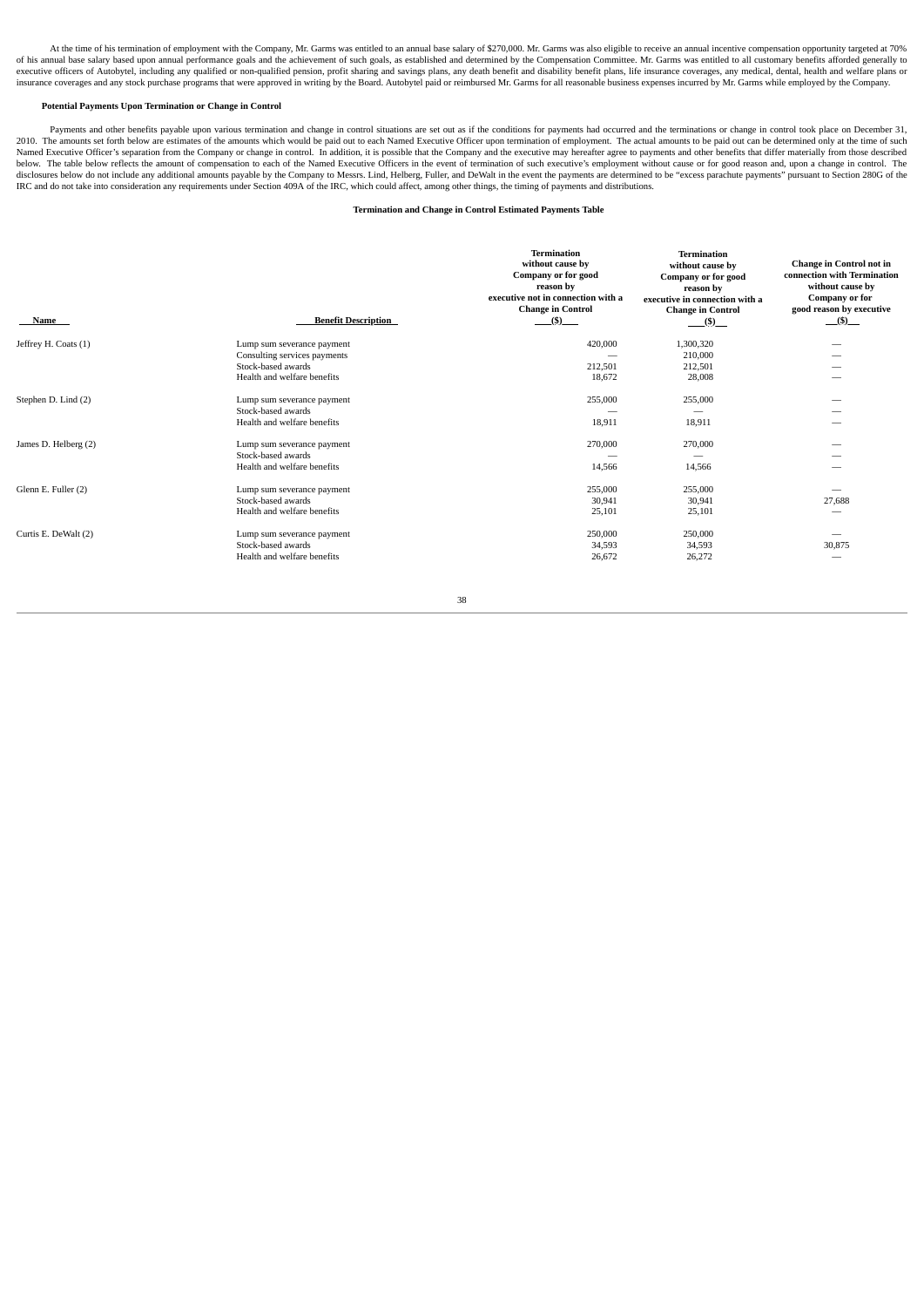(1) If Mr. Coats' employment is terminated by the Company without "cause" (as defined in the Coats Employment Agreement) during the term of the Coats Employment Agreement, or if Mr. Coats terminates his employment with "good reason" (as defined in the Coats Employment Agreement) during the term of the Coats Employment Agreement, Mr. Coats is entitled to a lump sum payment equal to his annual base salary, as well reimbursement or<br>payment date. In the event of a termination of Mr. Coats' employment, either without cause or by Mr. Coats for good reason, in connection with, or within eighteen months following, a change in control of the Company that occurs du the term of Mr. Coats's employment, Mr. Coats is entitled to a lump sum payment equal to 1.72 times the sum of his annual base salary and his target annual incentive compensation opportunity. Mr. Coats will also provide consulting services to the Company or its successor for a period of one year after the date of the change in control and will receive compensation equal to 50% of his base annual salary for those consulting services. The C is not obligated to make additional payments to Mr. Coats to compensate for his additional tax obligations if Mr. Coats' compensation is deemed to be excess parachute payments under the IRC. Payment of the severance benefits is conditioned on Mr. Coats' execution of a general release of claims in favor of the Company. The Coats Employment Agreement contains confidentiality and non-solicitation provisions that extend beyond termination.

On April 3, 2009 ("Coats Options Grant Date"), Mr. Coats was granted stock options to purchase 1,000,000 shares of Autobytel Common Stock ("Coats Employment Options"), all of which vested on the first anniversary of the Coats Options Grant Date. The options have a term of ten years from the Coats Coptions Grant Date. The Coats Employment Options have an exercise price of \$0.35 per share ("Coats Options Exercise Price"), which was<br>high higher than the closing price of the Company's Common Stock on the NASDAQ Global Market on the Coats Options Grant Date. The shares issuable upon exercise of the Coats Employment Options will be subject to respect to respe restrictions that lanse as to one-third of the shares on the first anniversary of the Coats Ontions Grant Date and thereafter will lanse as to the remaining two-thirds of the hares in equal one-twelfth (1/12) installments number of shares subject to the options each quarter until all resale restrictions have lapsed ("Resale Restrictions"). In the event of a termination of Mr. Coats' employment by the Company without "cause" or by Mr. Coats "good reason," all options unvested at the time of termination will vest, the Resale Restrictions on shares issued upon exercise of the Coats Employment Options will accelerate and lapse, and Mr. Coats will have until the to exercise any options that had vested prior to the date of resignation, and any unexercised options will expire. Any shares issued to Mr. Coats upon exercise of options prior to, or within one day after, the date of Mr. and any shares that have been issued upon exercise of the options prior to the date of termination remain subject to the Resale Restrictions and are subject to a Company right (but not an obligation) to repurchase the shar Coats Options Exercise Price ("Company Repurchase Rights"). Upon a termination of Mr. Coats' employment by reason of his death or disability, the Coats Employment Options will be subject to the same terms and conditions as would apply if Mr. Coats' employment had been terminated by the Company without cause, except (i) the vesting of any unvested options will not accelerate; and (ii) the post-termination exercise period for any options ve prior to the termination date will be twelve months in the case of a termination by reason of death and six months in the case of a termination by reason of disability. The Coats Employment Options are subject to a "double ringer" in the event of a change in control of the Company, which provides that unless otherwise provided for in the applicable transaction documents resulting in a change in control or Mr. Coats' employment is terminated connection with the change in control, the occurrence of a change in control of the Company does not itself accelerate the vesting of the Coats Employment Options or the lapse of the Resale Restrictions or terminate the Co Repurchase Rights, and all terms and conditions of the Coats Employment Options will survive the change in control and remain applicable to the options or any successor options.

(2) If the named executive officer's employment is terminated by the Company without "cause" (as defined in the named executive officer's employment agreement, which definition includes a termination of employment in connection with or as a result of a change in control) during the term of the named executive officer's employment agreement or if the named executive officer terminates the named executive officer's employment with "good reason" (as defined in the named executive officer's employment agreement, which definition includes a failure or refusal of an acquiror of the Company to assume the named executive officer's severance arrangements in connection with a change in control of the Company) during the term of the named executive officer's employment agreement, the named executive officer is entitled to (i) a lump sum payment equal to the named executive officer's annual base salary (determined as the highest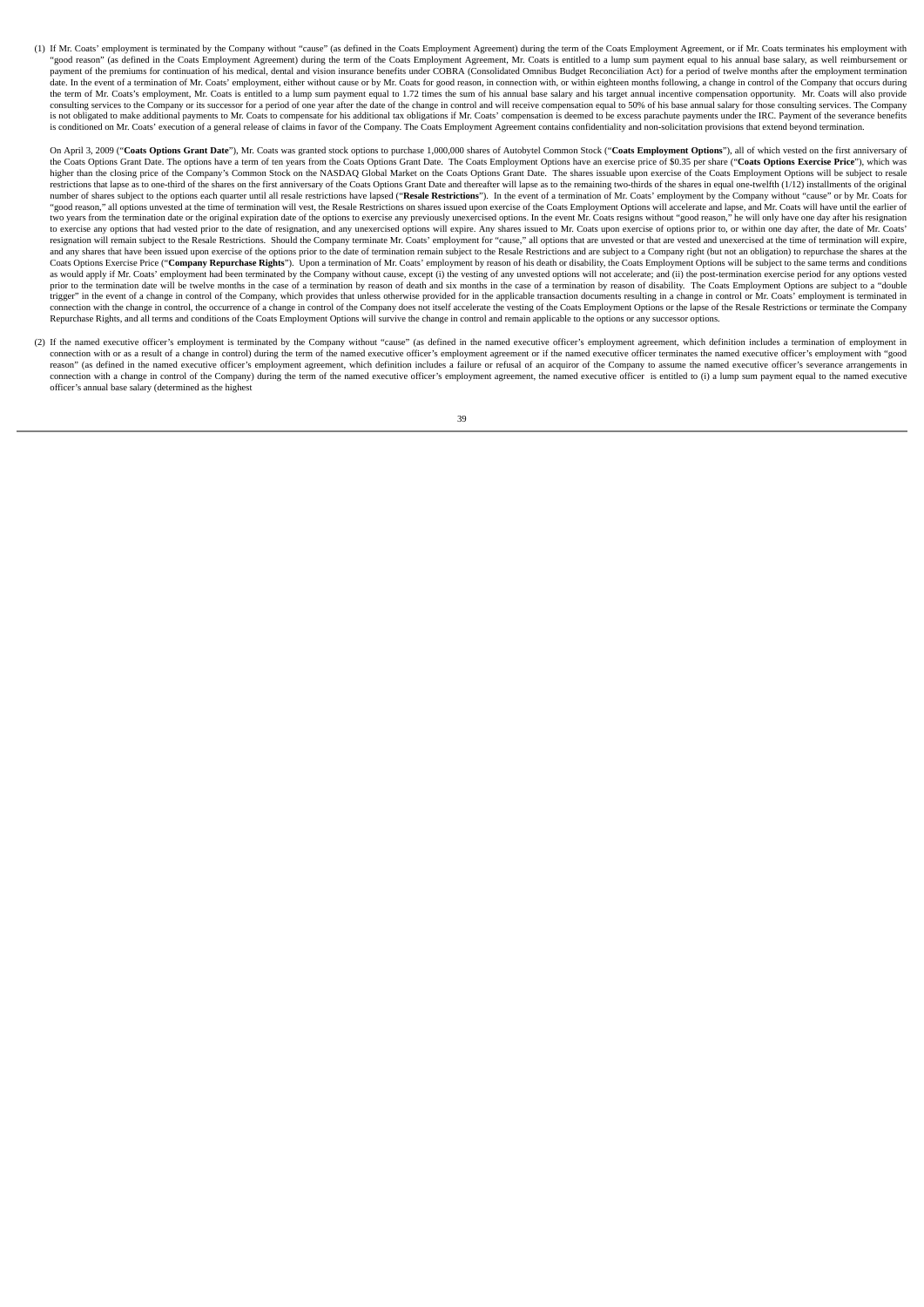annual base salary paid to the named executive officer while employed by the Company): (ii) continuation of Autobytel medical, dental, vision. life and disability insurance benefits for the named executive officer and the executive officer's eligible dependents (at the time of termination) for twelve months; and (iii) outplacement services for twelve months. Unvested restricted stock awards vest upon termination of employment without cause Company or for good reason by the named executive officer or upon a change in control. Payment of the severance benefits to a named executive officer is conditioned on the named executive officer's execution of a release i favor of the Company. Unvested stock options may vest upon a termination of employment without cause by the Company or for good reason by the named executive officer or upon a change in control if coupled with a termination of employment by the Company without cause or by the named executive officer for good reason. The amounts for restricted stock represent the product of the closing price of Autobytel's Common Stock at<br>December exercise price of the stock option. For Messrs. Fuller and DeWalt only, if it is determined that any amount paid, distributed or trated as paid or distributed (whether paid or payable or distributed or distributable pursua be parachute payments under the IRC, then the Company has agreed to make additional payments to named executive officer to compensate for the named executive officer's additional tax obligations.

Under the employment agreements with each of the named executive officers, "cause" will generally be deemed to exist when the individual has been convicted of a felony, has engaged in willful misconduct or gross dishonesty that has a materially injurious effect on the Company's business or reputation, or has materially failed to consistently discharge his duties for thirty days after notice, subject to a cure period in some events; "terminat will generally be deemed to occur if Autobytel terminates the named executive officer for any reason other than cause or no reason at all, or the termination by the executive officer for good reason. "**Good reason**" will g agreement with the named executive officer; or a successor company fails to assume the agreement following a change in control. In general, a "**change in control**" of the Company is deemed to occur if (i) the Company sells nominated for election or elected to the Board of Directors with the approval of two-thirds of the directors who are in office just prior to the time of such nomination or election.

## **Director Compensation**

The following table provides summary information concerning compensation paid or accrued by the Company to or on behalf of the Company's non-employee directors for the year ended December 31, 2010:

## **2010 Director Compensation Table**

|                   | <b>Fees Earned or</b> |                      |         |
|-------------------|-----------------------|----------------------|---------|
|                   | Paid in Cash          | <b>Option Awards</b> | Total   |
| Name              | (5)                   | (5)(1)               | (5)     |
| Michael J. Fuchs  | 102,000               | 11,074               | 113,074 |
| Mark N. Kaplan    | 106,000               | 11,074               | 117,074 |
| Mark R. Ross (2)  | 54,000                | 11,074               | 65,074  |
| Jeffrey M. Stibel | 50,000                | 11,074               | 61,074  |
| Janet M. Thompson | 92,000                | 11,074               | 103,074 |

(1) 15,000 option awards granted on June 24, 2010 at \$1.18 exercise price. The dollar amounts listed do not necessarily reflect the dollar amounts of compensation actually realized or that may be realized by the Company's option award amounts represent the aggregate grant date fair value of the option awards, as estimated for financial statement purposes in accordance with FASB ASC Topic 718. For additional information regarding assumptions 2010 accompanying this Proxy Statement.

(2) Mr. Ross resigned his position as a member of the Board of Directors effective April 26, 2011.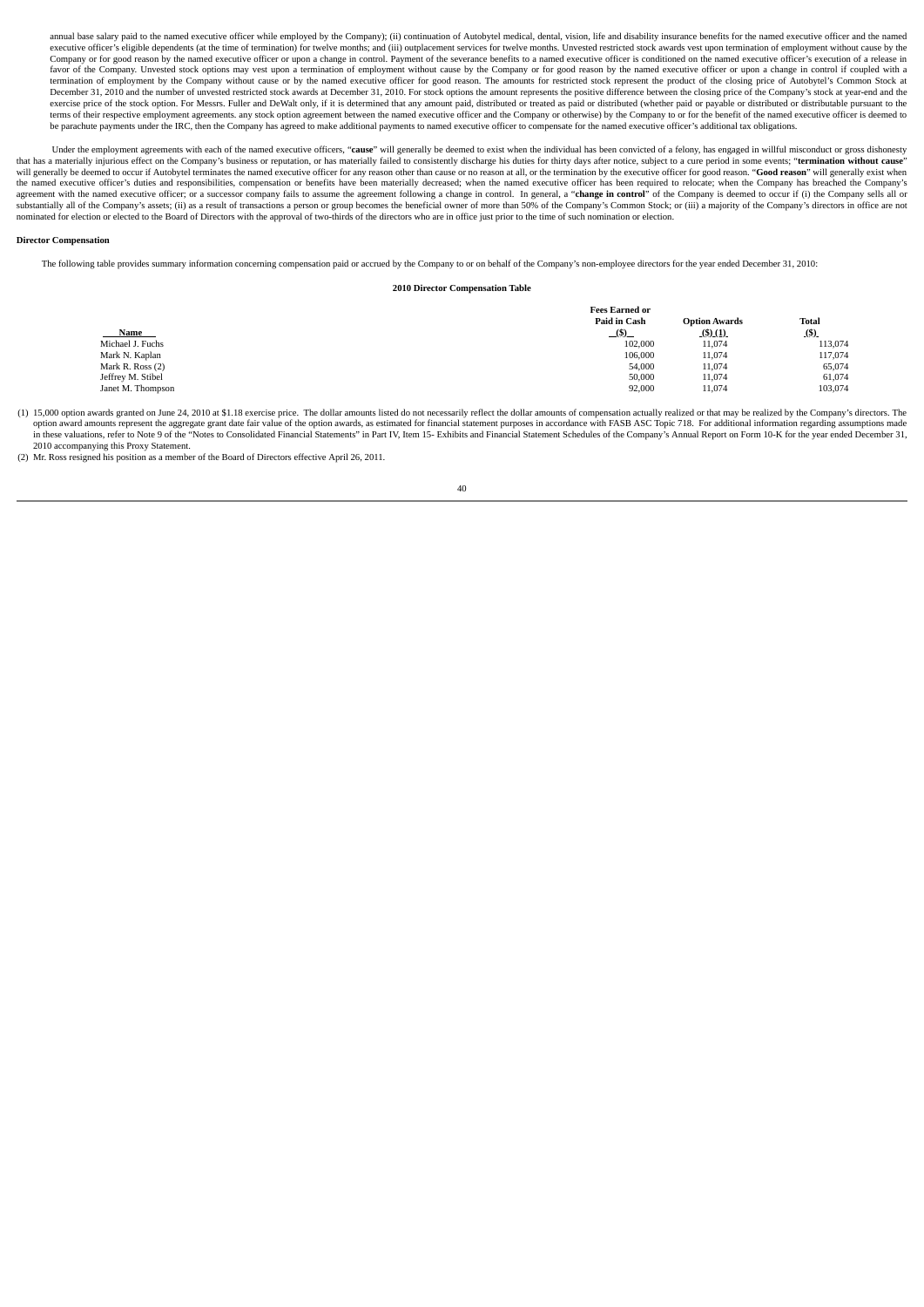The Company's directors who are not full time employees receive cash compensation for service on the Company's Board of Directors or any committee or subcommittee thereof. These directors receive the following fees: (i) an fee of \$20,000 payable quarterly and (ii) \$1,000 for each board or committee meeting attended, whether by phone or in person, with the Chairman of the Board or committee, as applicable, receiving \$2,000 for each such meeti than \$1,000. In addition, directors are reimbursed for expenses incurred in connection with attendance at Board and committee or subcommittee meetings. In addition to the foregoing annual and meeting fees, each of the Chai Board and the Chairman of the Audit Committee is entitled to a \$25,000 annual retainer payable quarterly; the Chairman of the Compensation Committee is entitled to a \$10,000 annual retainer payable quarterly; and the Chair Corporate Governance and Nominations Committee is entitled to a \$5,000 annual retainer payable quarterly. The retainers were established based on market data provided by the Compensation Committee's independent consultant internal assessment of the amount of time required by the individuals involved to devote to company matters.

Prior to 2010, several of the Company's stock option plans provided for annual automatic grants of stock options to non-employee directors. As of April 12, 2010, the last of these plans expired and was no longer available non-employee director from the Company's 2010 Equity Incentive Plan. To receive these option grants, a director must be a non-employee director at the time of grant and the director must have served on the Board of Directo entirely and become exercisely on the first anniversary of the grant date, provided that the option holder continues to serve as a director on such applicable date. The exercise price of these options shall be 100% of the per share of Common Stock on the date of the grant of the option. The Board has also approved the initial award of options to purchase 30,000 shares of Common Stock to each non-emplovee director on the date on which the pe becomes a non-employee director.

Directors who are also full time employees do not receive any additional compensation for their service as directors.

#### **Equity Compensation Plans**

The following table summarizes information, as of December 31, 2010, relating to the Company's equity compensation plans pursuant to which the Company's Common Stock may be issued (or that have options outstanding under expired or terminated plans).

|                                                           |                             |                     | <b>Number of securities</b>                    |
|-----------------------------------------------------------|-----------------------------|---------------------|------------------------------------------------|
|                                                           |                             |                     | remaining available for                        |
|                                                           |                             |                     | future issuance under                          |
|                                                           | <b>Number of securities</b> | Weighted-average    | equity compensation                            |
|                                                           | to be issued upon           | exercise price of   | plans (excluding                               |
|                                                           | exercise of outstanding     | outstanding options | securities reflected in                        |
|                                                           | options and rights          | and rights          | $\frac{\text{column (a))}}{\text{column (b)}}$ |
|                                                           | (a)                         | (b)                 | (c)                                            |
| <b>Plan Category</b>                                      |                             |                     |                                                |
| Equity compensation plans approved by stockholders(1)     | 5.079.529                   | \$1.54              | 5,409,689                                      |
| Equity compensation plans not approved by stockholders(2) | 1,764,428                   | \$2.39              | $\sim$ $\sim$ $\sim$                           |
| Total                                                     | 6,843,957                   | \$1.76              | 5,409,689                                      |

(1) Includes the Company's 1996 Stock Incentive Plan, 1996 Employee Stock Purchase Plan, 1998 Stock Option Plan, 1999 Stock Option Plan, 2000 Stock Option Plan, Amended and Restated 2001 Restricted Stock and Option Plan, 2004 Restricted Stock and Option Plan and 2010 Equity Incentive Plan. Only the 2010 Equity Incentive Plan is available for future stock option or other equity-based awards.

(2) Includes the Company's 1999 Employee and Acquisition Related Stock Option Plan and 2006 Inducement Stock Option Plan, neither of which plans are available for future stock option or other equity-based awards.

**2010 Equity Incentive Plan.** The Company's 2010 Equity Incentive Plan ("**2010 Equity Incentive Plan")** was adopted by the Board of Directors on March 31, 2010, and approved by the stockholders on June 24, 2010 at the stoc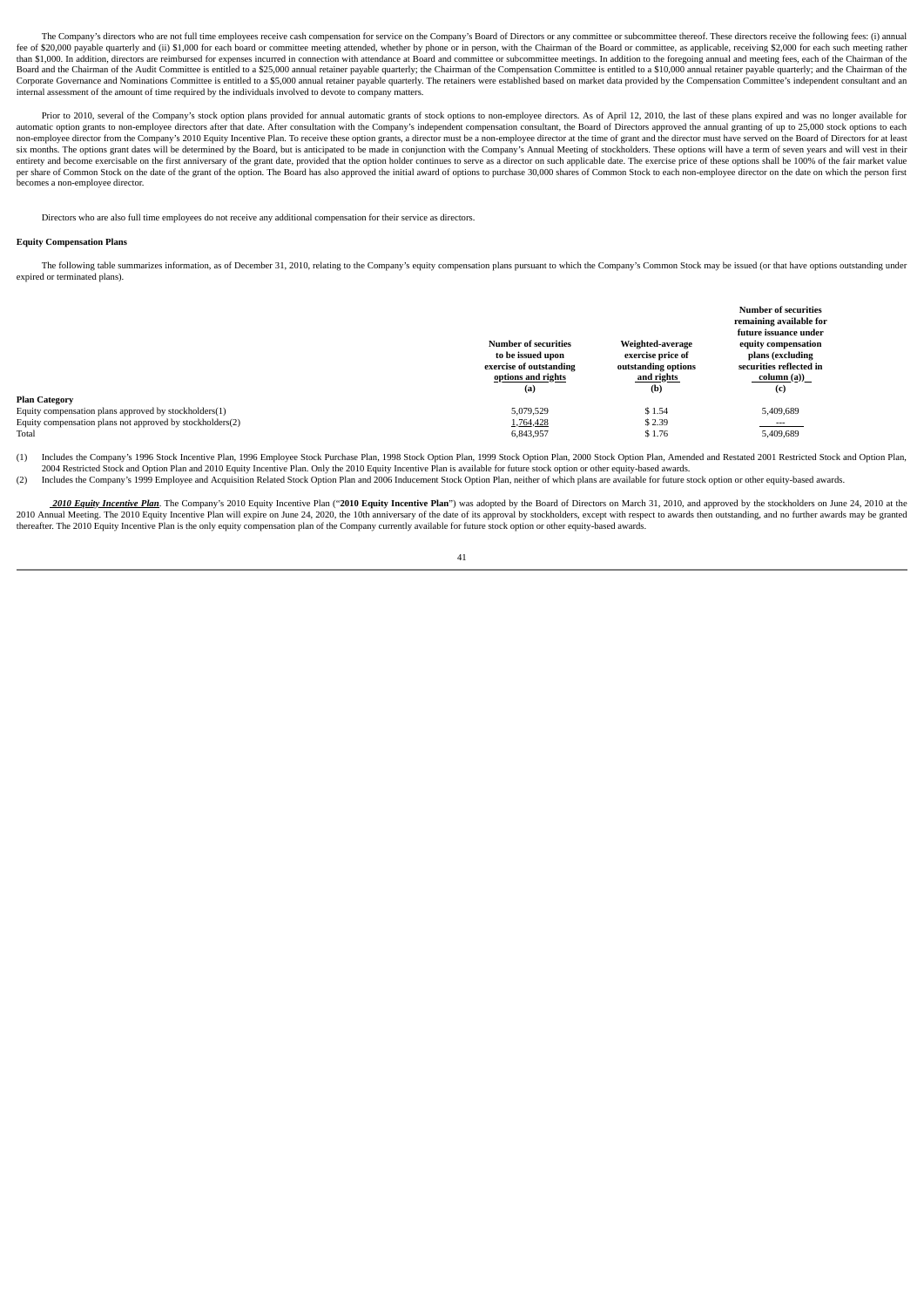1999 Employee and Acquisition Related Stock Option Plan. The Company's 1999 Employee and Acquisition Related Stock Option Plan ("1999 Employee and Acquisition Option Plan") was approved by the Board of<br>in September 1999 an Directors in September 1999 and was not submitted to the Company's stockholders for approval. The 1999 Employee and Acquisition Option Plan expired on September 22, 2009 and is no longer available for the Latercours are very and was not south and a substantial contract of the USBN process in the USBN provides in the contract of the exting of the very substanting to the exting of the very substantion option Plan may provide awards in the event of a termination of a participant's employment by the Company without cause or by the participant for good reason. The stock option agreements for options granted under the 1999 Employee and Acquisition Plan generally provide that the options must be exercised within three months of the end of the option holder's status as an employee or consultant of Autobytel, or within twelve months after such option holder's terminati disability, but in no event later than the expiration of the option's term. The 1999 Employee and Acquisition Option Plan states that, unless otherwise provided in the relevant stock option agreement, upon (i) a sale of al of the assets of the Company, (ii) a merger or consolidation in which the Company is not the surviving corporation, or (iii) a reverse merger in which the Company is the surviving corporation but the shares of the Common S awarded under the 1999 Employee and Acquisition Option Plan will become immediately vested and may be exercised immediately, except to the extent that any agreement or undertaking of any party to any such merger, consolida

2006 Inducement Stock Option Plan.</u> In June 2006, the 2006 Inducement Stock Option Plan ("2<mark>006 Inducement Option Plan</mark>") was approved by the Board of Directors and was not submitted to the Company's stockholders for approved Effective as of the approval of the Company's 2010 Equity Incentive Plan by the Company's stockholders at the 2010 Annual Meeting no new grants or awards will be made under the 2006 Inducement Option Plan. The ter apply of the company of the company of the company of the company of the company of the acceleration of the exceleration of the vesting of awards in the event of a termination of a participant's awards granted under the 20 employment by the Company without cause or by the participant for good reason. The stock option agreements for options granted under the 2006 Inducement Option Plan generally provide that the options must be exercised with The 2006 Inducement Option Plan states that, unless the award agreement provides differently, the unvested portion of the awards will immediately become vested upon any merger (other than a merger in which Autobytel is the provides differently, upon any liquidation or dissolution of Autobytel, all the rights to any portion of unvested awards will end, and the awards will be canceled at the time of the liquidation or dissolution unless the re liquidation plan provides otherwise.

## **SECTION 16(a) BENEFICIAL OWNERSHIP REPORTING COMPLIANCE**

Based solely upon the Company's review of forms filed by directors, officers and beneficial owners of more than ten percent of the Company's Common Stock ("Section 16 Reporting Persons") pursuant to Section 16 of the Securities Exchange Act and written representations, the Company is not aware of any failures by the Section 16 Reporting Persons to file on a timely basis the forms required to be filed by them pursuant to Section 16 of t Exchange Act during the most recent fiscal year, except that due to administrative oversight on the part of the Company, Mark Kaplan, Michael Fuchs, Mark Ross, Janet Thompson and Jeffrey Stibel did not timely report the Ju grant of 15,000 stock options to each of them, which oversight was corrected on July 22, 2010.

## **TRANSACTION OF OTHER BUSINESS AT ANNUAL MEETING**

As of the date of this Proxy Statement, the Board of Directors is not aware of any matters other than those set forth herein and in the Notice of Annual Meeting of Stockholders that will come before the Annual Meeting. Sho other matters arise requiring the vote of stockholders, it is intended that proxies will be voted in respect thereto in accordance with the best judgment of the person or persons voting the proxies.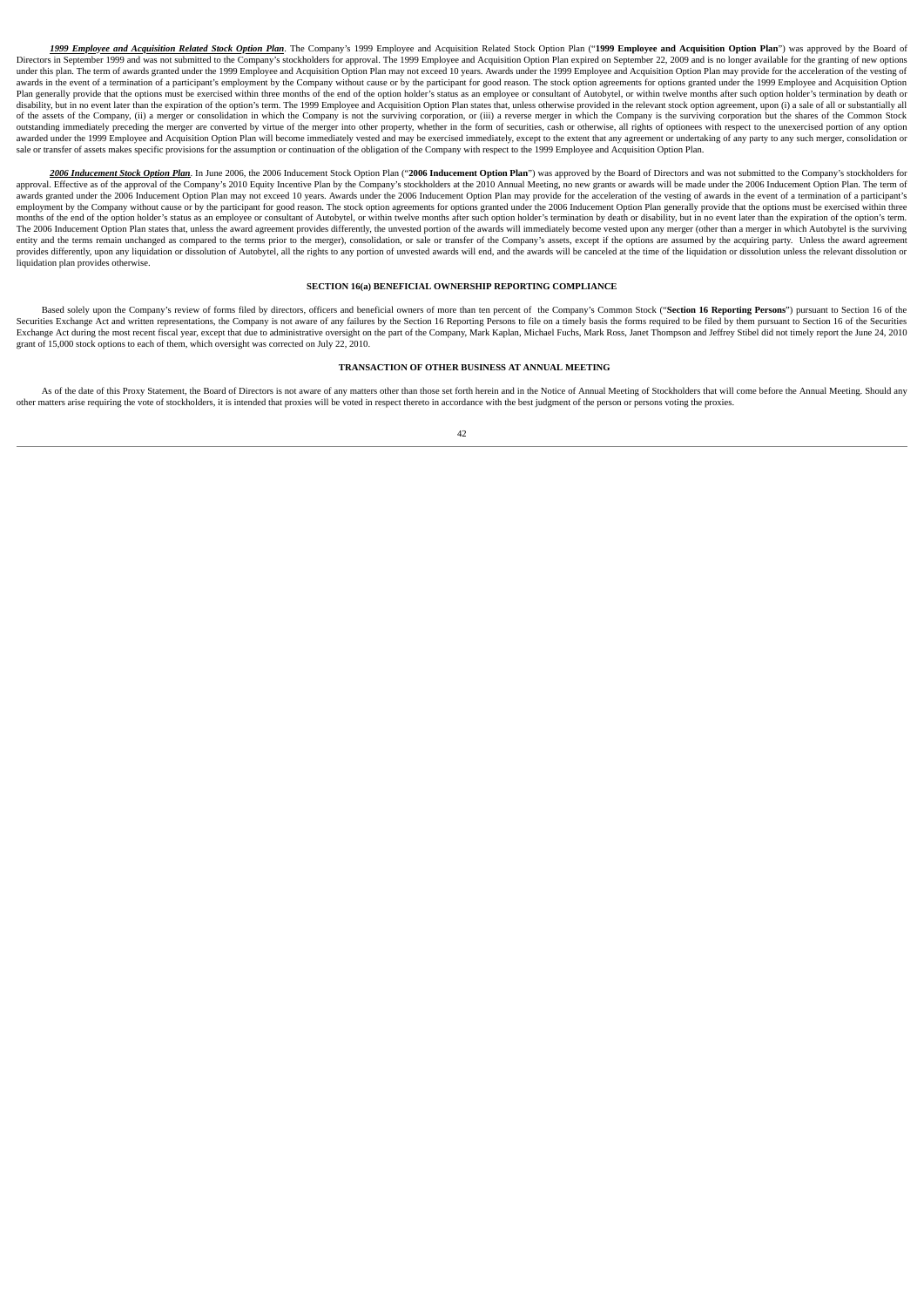## **FUTURE STOCKHOLDER NOMINATIONS AND PROPOSALS**

In order to be included in Autobytel's proxy materials for the 2012 annual meeting, any proposal must be received by January 11, 2012 and otherwise comply with the requirements of Rule 14a-8 of the Securities Exchange Act.

In addition, Autobytel's bylaws establish advance notice procedures with regard to stockholder nominations for the election of directors or other business to be properly brought before an annual meeting. For nominations or business to be properly brought before the meeting by a stockholder, a stockholder must provide written notice delivered to the Secretary of Autobytel no less than ninety (90) nor more than one hundred twenty (120) days pr anniversary date of the immediately preceding annual meeting. The notice must contain specified information and representations concerning the stockholder (and the beneficial owner, if any, on whose behalf the nomination o made), the nominee(s) or other business. However, in the event that the date of the annual meeting is more than thirty (30) days before or more than seventy (70) days after such anniversary date, the stockholder must deliv following the day on which public announcement of the date of such meeting is first made by Autobytel. Notwithstanding compliance with the foregoing advance notice provisions, unless required by applicable law, if the stoc respect of the nomination or other business may have been received by Autobytel. All notices of nominations or proposals by stockholders, whether or not to be included in Autobytel's proxy materials, should be sent to Auto 18872 MacArthur Boulevard, Suite 200, Irvine, California 92612-1400, Attention: Secretary. A copy of the full text of the bylaw provision discussed above may be obtained by writing to the Secretary of Autobytel.

Autobytel reserves the right to reject, rule out of order, or take other appropriate action with respect to any nominations or proposals that do not comply with these and other applicable requirements.

Because Autobytel did not have timely notice of any other matters to be brought before the Annual Meeting the enclosed proxy card confers discretionary authority to yote on any other matters that may be presented at the me

Please return your proxy as soon as possible. Unless a quorum consisting of a majority of the outstanding shares entitled to vote is represented at the meeting, no business can be transacted. Therefore, please be sure to d your proxy exactly as your name appears on your stock certificate and return it in the enclosed prepaid return envelope. Please act promptly to ensure that you will be represented at this important meeting.

If requested, Autobytel will furnish you with a copy of any exhibit listed on the exhibit index to the Company's Annual Report on Form 10-K for the fiscal year ended December 31, 2010 upon payment of a reasonable copy fee.

By Order of the Board of Directors

Jeffrey H. Coats *President and Chief Executive Officer*

May 2, 2011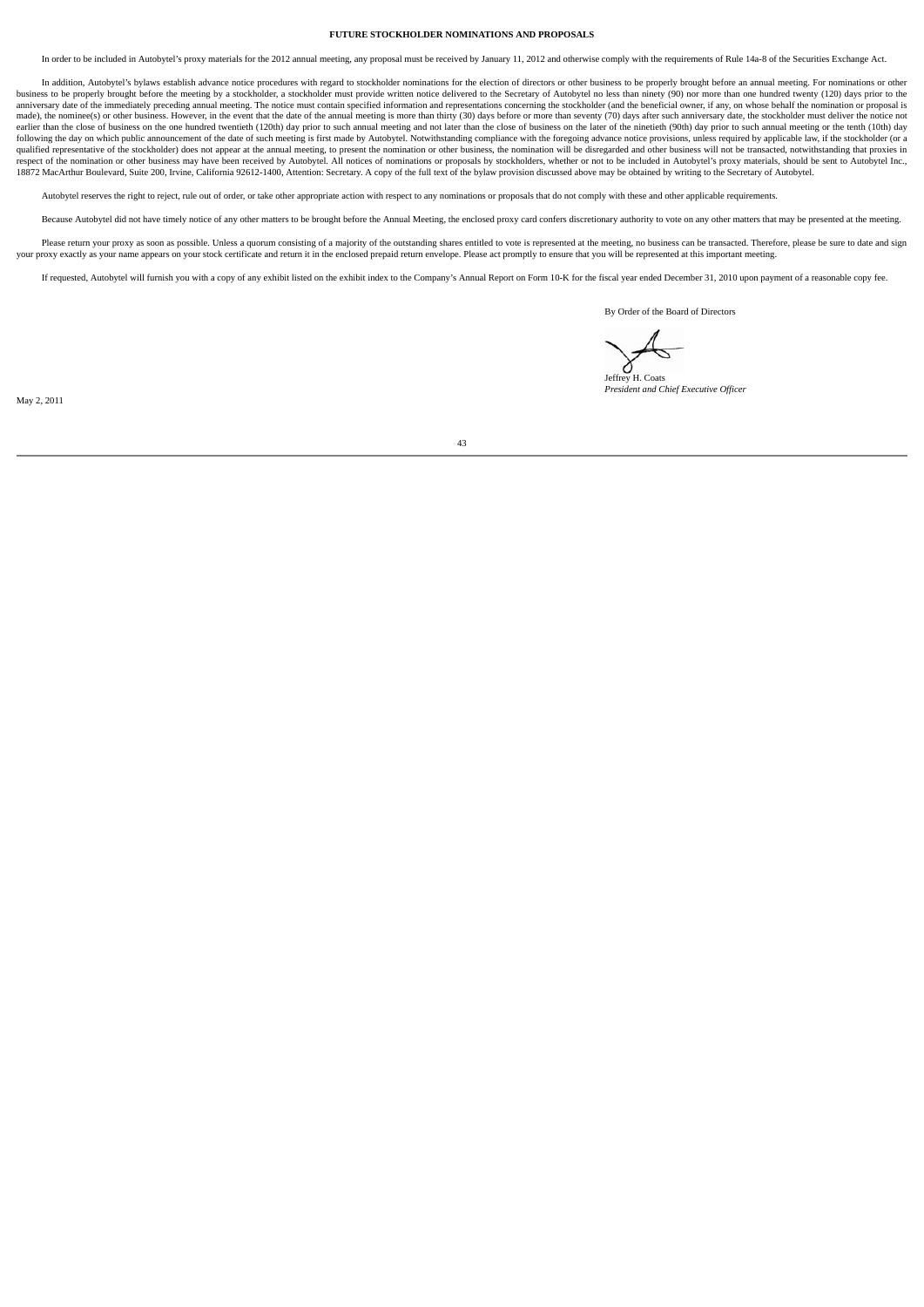#### **AUTOBYTEL INC.**

# **THIS PROXY IS SOLICITED ON BEHALF OF THE BOARD OF DIRECTORS For the Annual Meeting of Stockholders June 23, 2011**

Jeffrey Coats, Curtis DeWalt and Glenn Fuller and each of them, with full power of substitution, are hereby authorized to represent and to vote as directed on this proxy the shares of Common Stock of Autobytel Inc. held of

THE SHARES REPRESENTED BY THIS PROXY WILL BE VOTED AS DIRECTED BY THE STOCKHOLDER. WHERE NO DIRECTION IS GIVEN WHEN THE DULY EXECUTED PROXY IS RETURNED,<br>SUCH SHARES WILL BE VOTED FOR THE NOMINEES NAMED IN THIS PROXY UNDER

Whether or not you expect to attend the meeting, you are urged to execute and return this proxy, which may be revoked at any time prior to its use.

**PLEASE MARK, SIGN, DATE AND RETURN THIS PROXY CARD PROMPTLY USING THE ENCLOSED ENVELOPE.**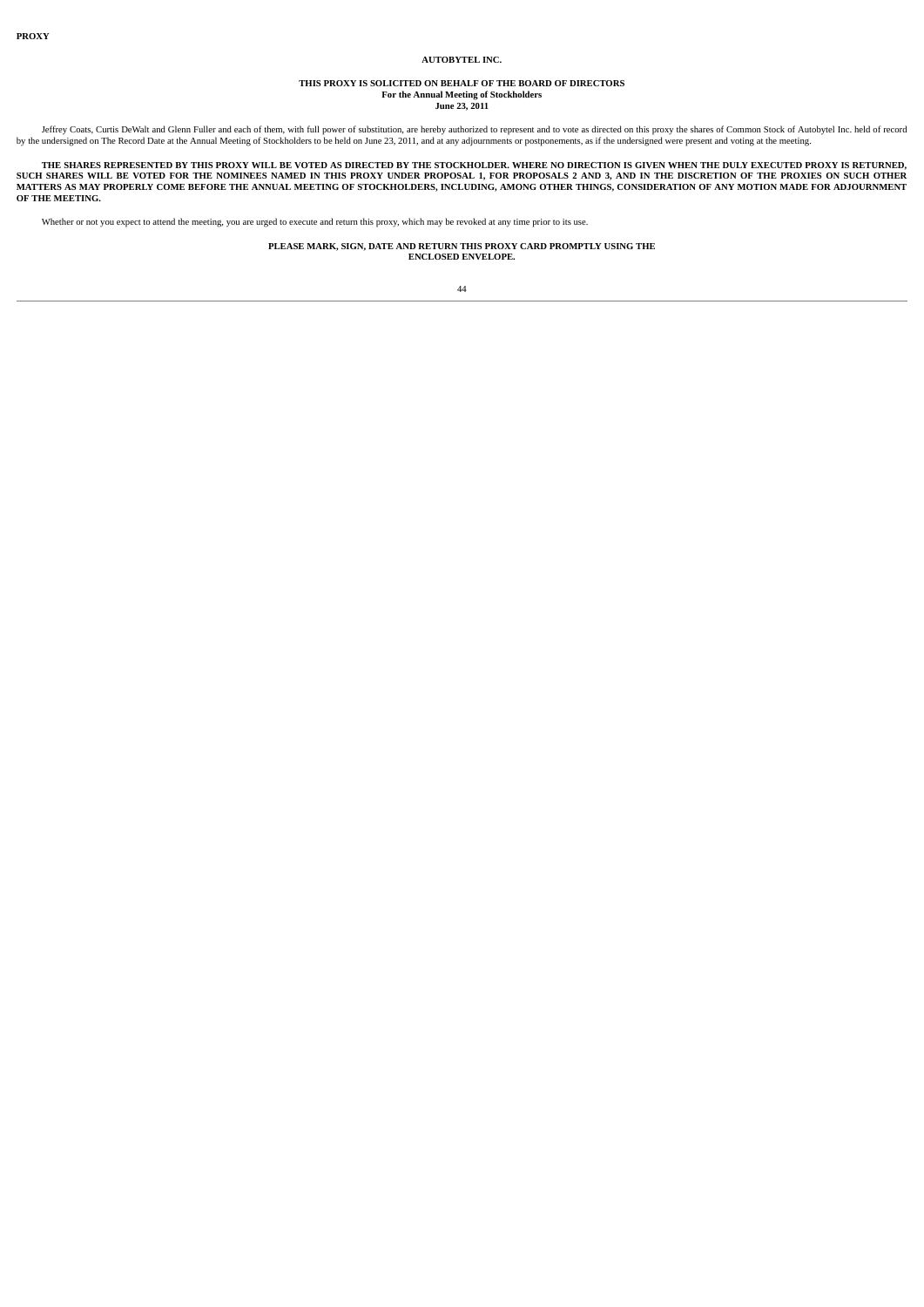#### 

*(continued from other side)* **Please mark votes as in this example x**

# Proposal 1. ELECTION OF NOMINEES JEFFREY H. COATS AND JEFFREY M. STIBEL AS CLASS I DIRECTORS OF AUTOBYTEL INC.

## **FOR** all nominees ☐ **WITHHOLD AUTHORITY** ☐ for all nominees

(Instruction: To withhold authority to vote for any nominee, write the nominee's name in the space provided.)

|             |                                                                                                                   | Against | Abstain |
|-------------|-------------------------------------------------------------------------------------------------------------------|---------|---------|
| Proposal 2. | APPROVAL OF THE AUTOBYTEL INC. TAX BENEFIT PRESERVATION PLAN                                                      |         |         |
| Proposal 3. | RATIFICATION OF THE APPOINTMENT OF ERNST & YOUNG LLP AS INDEPENDENT REGISTERED PUBLIC<br>ACCOUNTING FIRM FOR 2011 |         |         |

Proposal 4. IN THEIR DISCRETION, THE PROXIES ARE AUTHORIZED TO VOTE UPON SUCH OTHER MATTERS AS MAY PROPERLY COME BEFORE THE ANNUAL MEETING OF STOCKHOLDERS, OR ANY ADJOURNMENTS OR POSTPONEMENTS THEREOF

ALL OTHER PROXIES HERETOFORE GIVEN BY THE UNDERSIGNED TO VOTE SHARES OF STOCK OF AUTOBYTEL INC. THAT THE UNDERSIGNED WOULD BE ENTITLED TO VOTE IF PERSONALLY<br>PRESENT AT THE ANNUAL MEETING OR ANY ADJOURNMENT OR POSTPONEMENT

|      | (Signature of stockholder) |  |
|------|----------------------------|--|
| Date | . 2011                     |  |
|      |                            |  |
|      | (Signature of stockholder) |  |

administrator, trustee, guardian or attorney, please give the title as such. For joint accounts or co-fiduciaries, all joint owners or co-managers should sign.

## **Please Detach Here**

**â** You Must Detach This Portion of the Proxy Card **â** Before Returning it in the Enclosed Envelope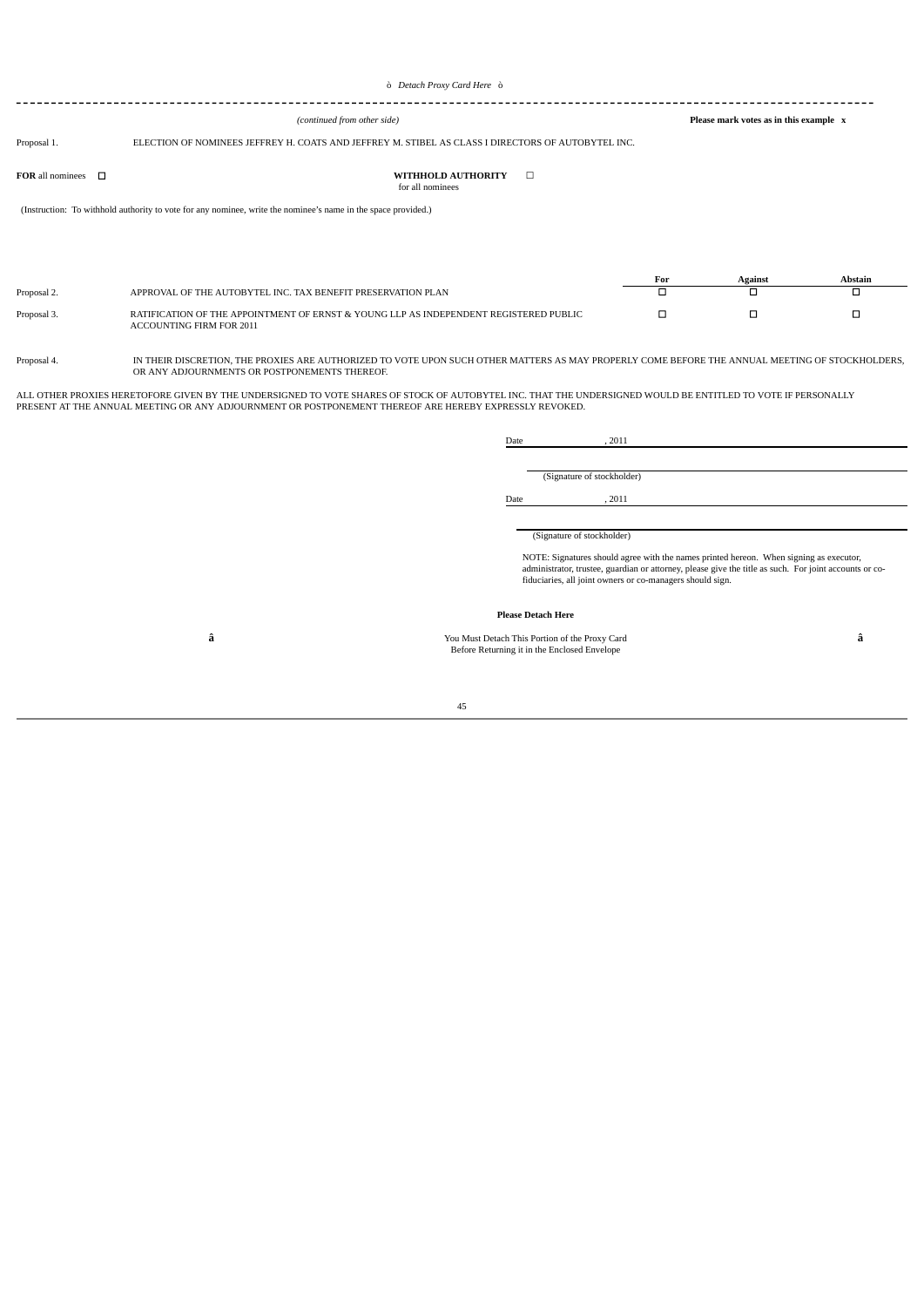**AUTOBYTEL INC.**

# **and**

**COMPUTERSHARE TRUST COMPANY, N.A.**

**as Rights Agent**

**TAX BENEFIT PRESERVATION PLAN**

**Dated as of May 26, 2010**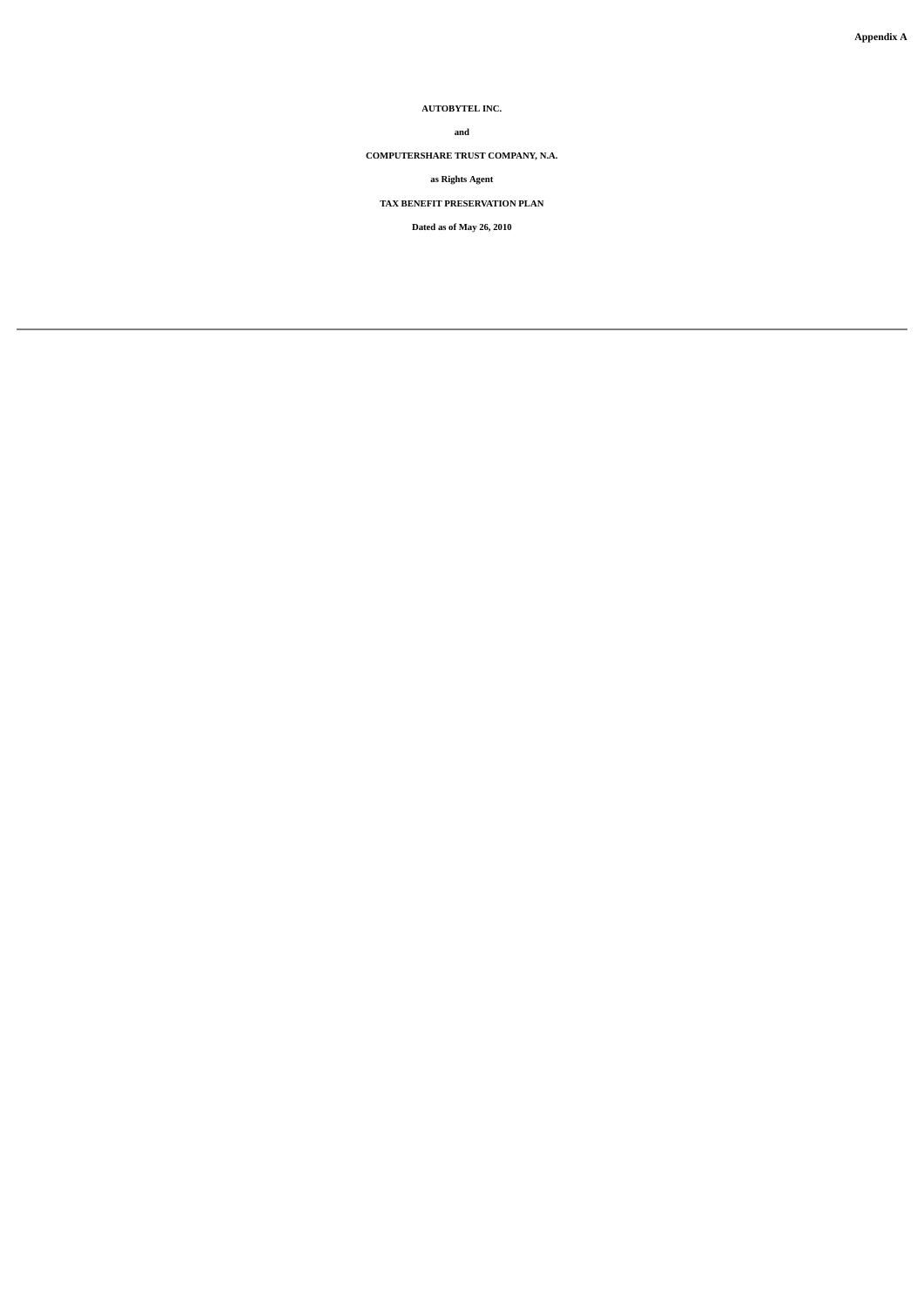| 1.  | Certain Definitions.                                                                                                         | $\mathbf{1}$   |
|-----|------------------------------------------------------------------------------------------------------------------------------|----------------|
| 2.  | Appointment of Rights Agent.                                                                                                 | $\, 8$         |
| 3.  | Issue of Right Certificates.                                                                                                 | $\overline{9}$ |
| 4.  | Form of Right Certificates.                                                                                                  | 10             |
| 5.  | Countersignature and Registration.                                                                                           | 11             |
| 6.  | Transfer, Split Up, Combination and Exchange of Right Certificates; Mutilated, Destroyed, Lost or Stolen Right Certificates. | 11             |
| 7.  | Exercise of Rights, Purchase Price; Expiration Date of Rights.                                                               | 12             |
| 8.  | Cancellation and Destruction of Right Certificates.                                                                          | 14             |
| 9.  | Availability of Shares of Capital Stock.                                                                                     | 14             |
| 10. | Capital Stock Record Date.                                                                                                   | 16             |
| 11. | Adjustment of Purchase Price, Number and Kind of Shares and Number of Rights.                                                | 16             |
| 12. | Certificate of Adjusted Purchase Price or Number of Shares.                                                                  | 23             |
| 13. | [Reserved].                                                                                                                  | 24             |
| 14. | Fractional Rights and Fractional Shares.                                                                                     | 24             |
| 15. | Rights of Action.                                                                                                            | 25             |
| 16. | Agreement of Right Holders.                                                                                                  | 25             |
| 17. | Right Certificate Holder Not Deemed a Stockholder.                                                                           | 26             |
| 18. | Concerning the Rights Agent.                                                                                                 | 26             |
| 19. | Merger or Consolidation or Change of Name of Rights Agent.                                                                   | 27             |
| 20. | Duties of Rights Agent.                                                                                                      | 28             |
| 21. | Change of Rights Agent.                                                                                                      | 30             |
| 22. | Issuance of New Right Certificates.                                                                                          | 30             |
| 23. | Redemption.                                                                                                                  | 31             |
| 24. | Exchange.                                                                                                                    | 32             |
| 25. | Notice of Certain Events.                                                                                                    | 33             |
| 26. | Notices.                                                                                                                     | 34             |
| 27. | Supplements and Amendments.                                                                                                  | 34             |
| 28. | Successors.                                                                                                                  | 35             |
| 29. | Benefits of this Plan.                                                                                                       | 35             |
| 30. | Process to Seek Exemption.                                                                                                   | 35             |
| 31. | Determinations and Actions by the Board of Directors.                                                                        | 36             |
| 32. | Severability.                                                                                                                | 36             |
| 33. | Governing Law.                                                                                                               | 36             |
| 34. | Counterparts.                                                                                                                | 36             |
| 35. | Descriptive Headings.                                                                                                        | 37             |
| 36. | Force Majeure.                                                                                                               | 37             |
| 37. | Interpretation.                                                                                                              | 37             |
|     |                                                                                                                              |                |
|     |                                                                                                                              |                |

Exhibit A<br>Exhibit B

Form of Right Certificate<br>Summary of Rights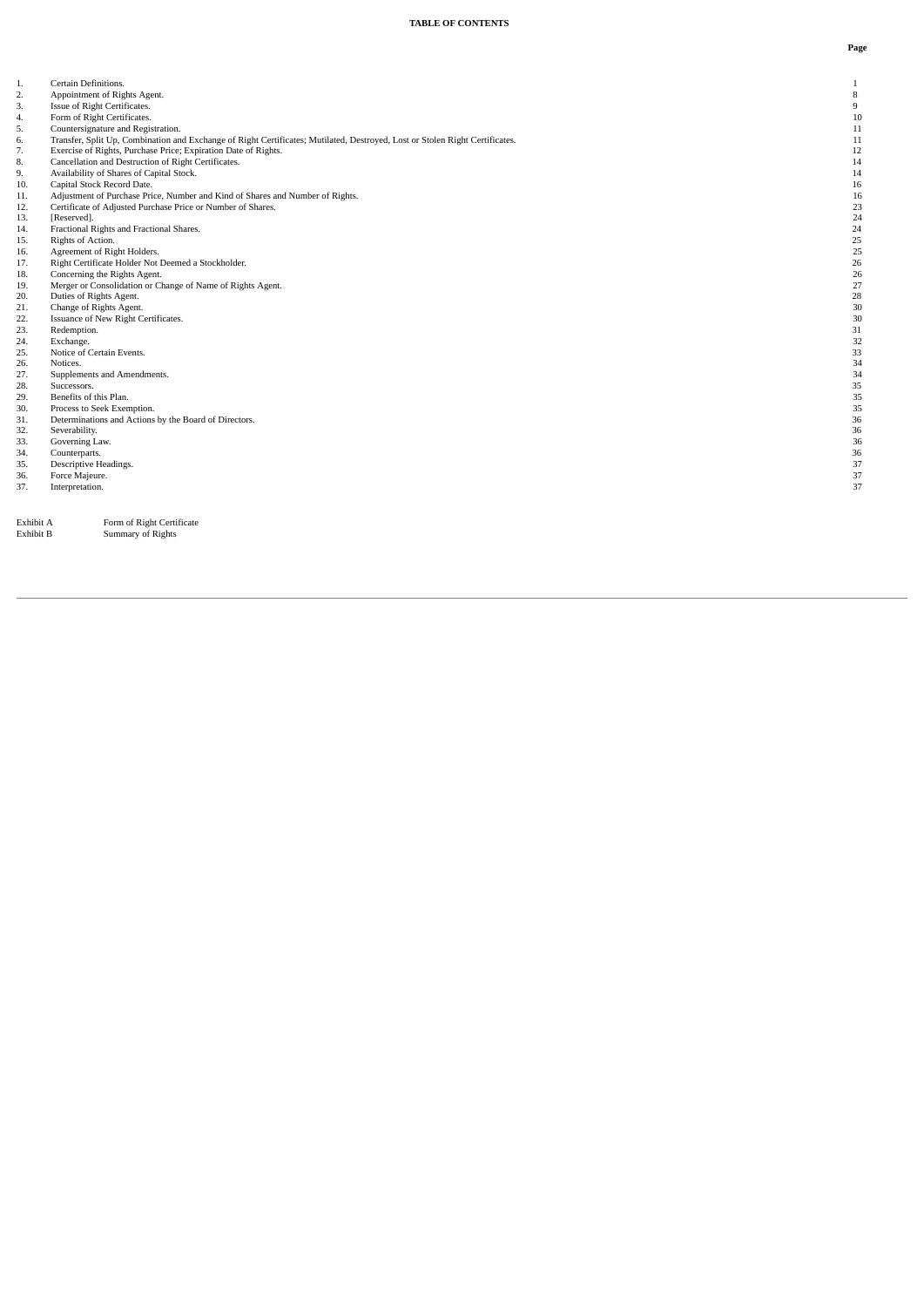#### **TAX BENEFIT PRESERVATION PLAN**

This Tax Benefit Preservation Plan, dated as of May 26, 2010 ("Plan"), is entered into between Autobytel Inc., a Delaware corporation (the "Company"), and Computershare Trust Company, N.A., a federally chartered trust comp Rights Agent (the "Rights Agent").

## **Background**

The Company has generated certain substantial net operating loss carryovers and other tax attributes for United States federal income tax purposes (collectively, "NOLs"), which will potentially provide valuable Tax Benefit below) to the Company. The ability to use the NOLs may be adversely affected by an "ownership change" of the Company within the meaning of Section 382 (as defined below). The Company desires to avoid such an "ownership cha

The Board of Directors of the Company (the "Board") has authorized shares of preferred stock designated as "Series A Junior Participating Preferred Stock" and has authorized and declared a dividend of one preferred share p (a "Right") for each share of Common Stock (as hereinafter defined) of the Company outstanding as of the Close of Business (as defined below) on June 11, 2010 (the "Record Date"), each Right initially representing the righ Concerns and subject to the conditions herein set forth, and has further authorized and directed the issuance of one Right (subject to adjustment) of a share of Preferred Stock (as hereinafter defined), upon the terms and adjustment as provided herein) with respect to each share of Common Stock that shall become outstanding between the Record Date and the earlier of the Distribution Date and the Expiration Date (as such terms are hereinafte provided, however, that Rights may be issued with respect to shares of Common Stock that shall become outstanding after the Distribution Date and before the Expiration Date in accordance with Section 22.

Accordingly, in consideration of the premises and the mutual agreements herein set forth and intending to be legally bound hereby, the parties agree as follows:

1. **Certain Definitions**. For purposes of this Plan, the following terms have the meaning indicated:

(a) "Acquiring Person" shall mean any Person (other than any Exempt Person) that has become, in itself or together with all Affiliates of such Person, the Beneficial Owner of 4.90% or more of the shares of Common Stock then outstanding; *provided, however,* that Coghill (as defined herein) shall not be deemed an "Acquiring Person" so long as (1) Coghill, together with its Affiliates and Associates, is not the Beneficial Owne with the terms of the Standstill Agreement, as amended from time to time, (4) any and all amendments othe Standstill Agreement have been approved by the Board, and (5) no amendments, if executed after the Distribution Date Acquiring Person for any purpose of this Plan on and after the date on which the adoption of this Plan is first publicly announced; provided, further, that a Person will not be deemed to have become an Acquiring Person sol (i) a reduction in the number of shares of Common Stock outstanding, (ii) the exercise of any options, warrants, rights or similar interests (including restricted stock) granted by the Company to its directors, officers an

| ٠ |
|---|
|   |
|   |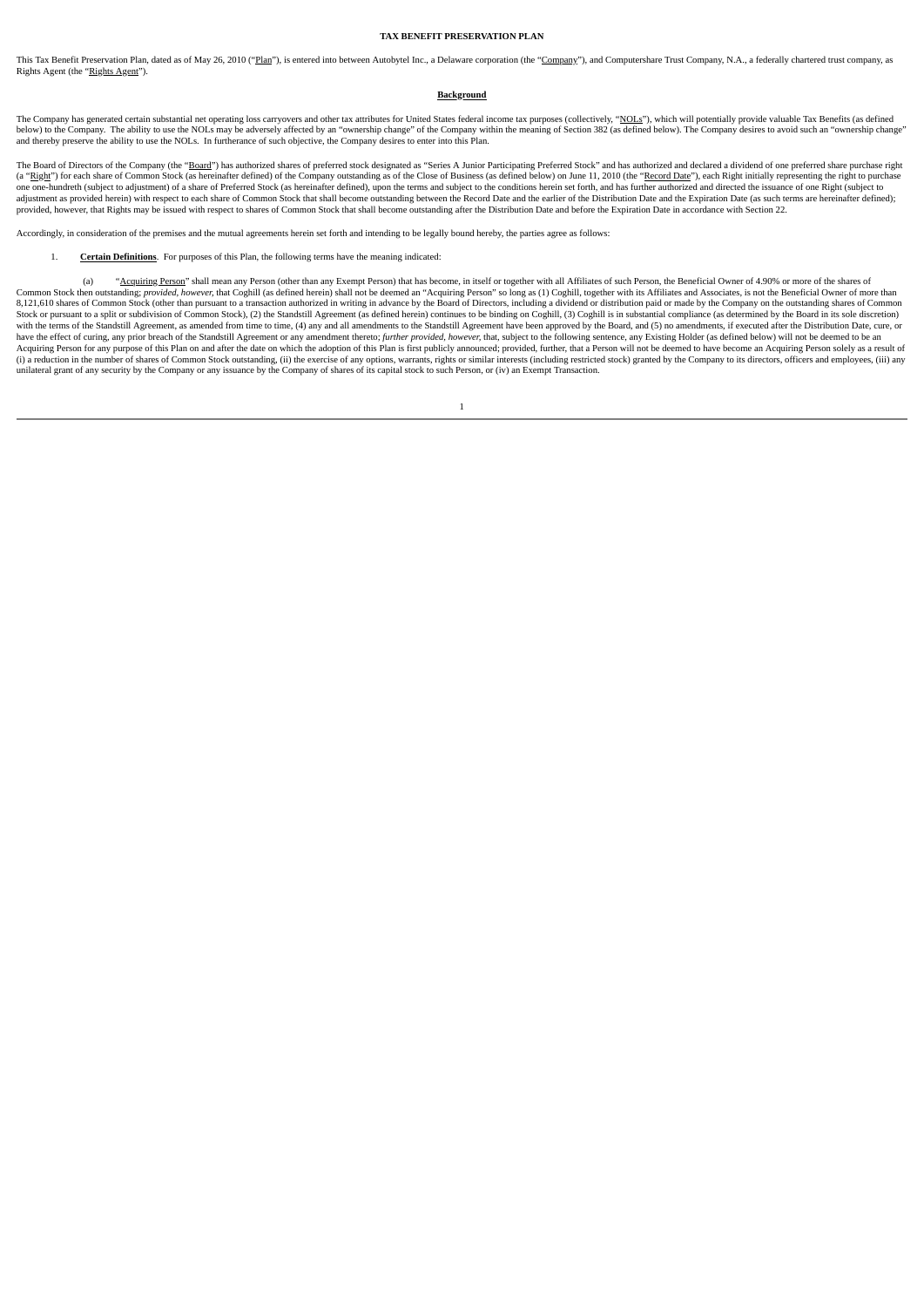If a Person is not deemed an Acquiring Person by reason of the Person's status as an Existing Holder or pursuant to the provisions in subsections (i) through (iv) above, such Person will become an Acquiring Person if that Accelerate the company of the company of the company of the company of the company of the company of the company of the customing Common Stock, (b) pursuant to a split or subdivision of the accelerate of common Stock, (b) outstanding Common Stock, or (c) pursuant to any of the provisions in subsections (i) through (iv) above), unless, upon becoming the Beneficial Owner of such additional share or shares of Common Stock, such Person is not t

Notwithstanding the foregoing, if a Person who would otherwise be an "Acquiring Person," as defined pursuant to the foregoing provisions of this Section 1(a), has become such inadvertently (including, because (A) such Pers Common Stock but had no actual knowledge of the consequences of such Beneficial Ownership under this Plan), then the Board may, in its sole discretion, determine that if such Person divests as promptly as practicable a suf "Acquiring Person" for purposes of this Plan as a result of such inadvertent acquisition.

Further notwithstanding the foregoing, if a Person who would otherwise be an "Acquiring Person," as defined pursuant to the foregoing provisions of this Section 1(a), has become such as a result of an acquisition of Benefi to the Company of the Tax Benefits or is otherwise in the best interests of the Company, then such Person shall not be deemed to be or to have become an "Acquiring Person" for purposes of this Plan as a result of such acqu provisions of this Section 1(a) with respect to any future acquisitions of Beneficial Ownership of shares of Common Stock.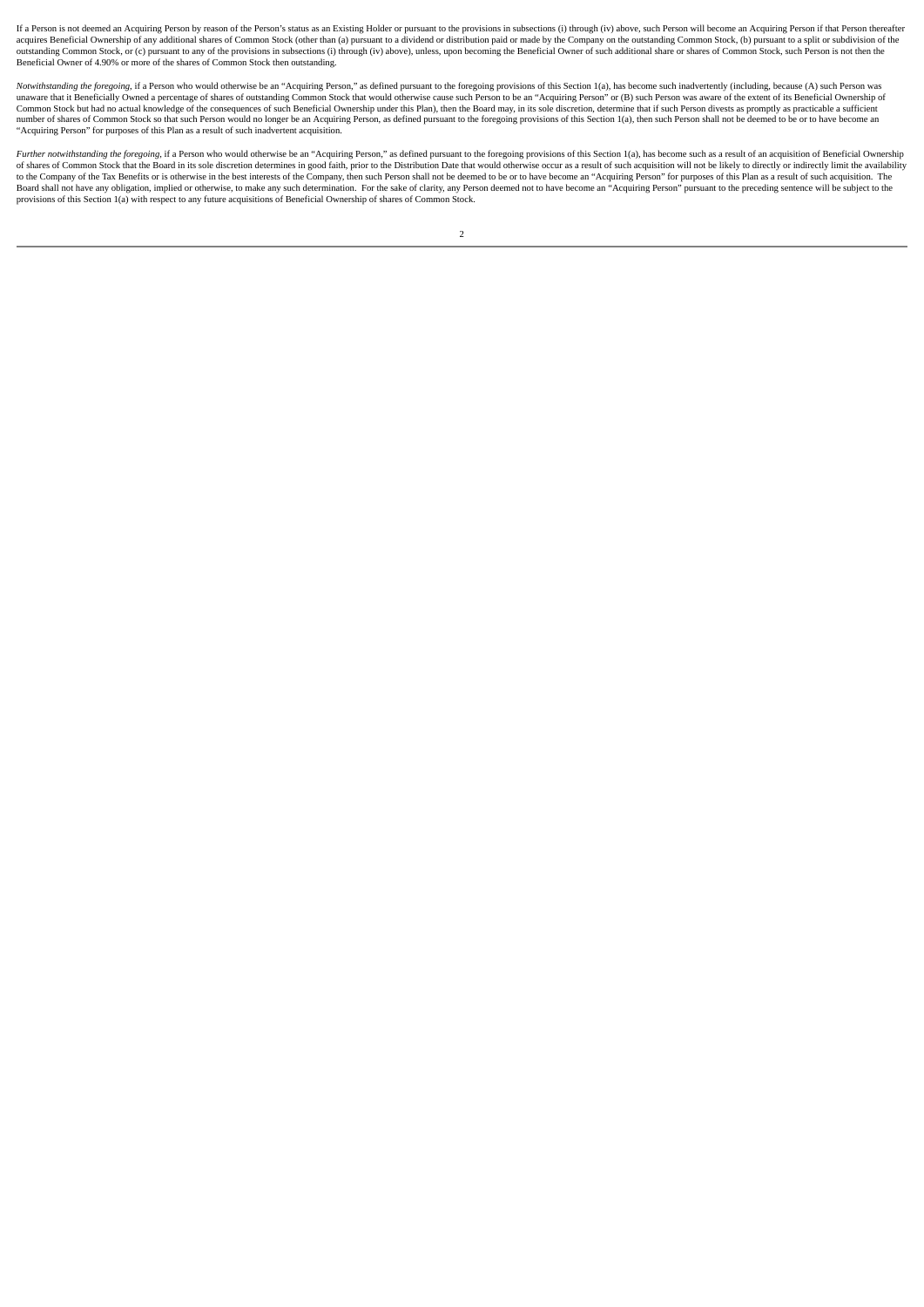(b) "Affiliate" shall mean, with respect to any Person, any other Person (whether or not an Exempt Person) whose shares of Common Stock would be deemed constructively owned by such first Person, owned by a single "entity" as defined in Section 1.382-3(a)(1) of the Treasury Regulations, or any comparable successor provision, or otherwise aggregated with shares owned by such first Person for purposes of Section 382.

- (c) "Associate" with respect to any Person, shall have the meaning set forth in Rule 12b-2 of the General Rules and Regulations under the Exchange Act.
- (d) "Authorized Officer" shall have the meaning set forth in Section 20(b) hereof.
- (e) A Person shall be deemed the "Beneficial Owner" of, and shall be deemed to "Beneficially Own" and have "Beneficial Ownership" of, any securities:

(i) which, for purposes of Section 382, such Person is the "beneficial owner" of or is deemed to constructively own or otherwise are to be aggregated with shares owned by such Person;

(ii) which such Person or any of such Person's Affiliates or Associates, directly or indirectly has the right to acquire (whether such right is exercisable immediately or only after the passage of time) pursuant to any agr or understanding (whether or not in writing and other than customary agreements with and between underwriters and selling group members with respect to a bona fide public offering of securities) or upon the exercise of con Person or any of such Person's Affiliates or Associates until such tendered securities are accepted for payment, purchase or exchange;

(iii) which such Person, or any of such Person's Affiliates or Associates, directly or indirectly has the right to vote or dispose of or has "beneficial" ownership of within the meaning of Rule 13d-3 of the General Rules a under the Exchange Act as in effect on the date of this Agreement; provided, however, that a Person shall not be deemed the "Beneficial Owner" of, or to "Beneficially Own," any security if the agreement, arrangement or und vote such security (1) arises solely from a revocable proxy or consent given to such Person in response to a public proxy or consent solicitation made pursuant to, and in accordance with, the applicable rules and regulatio under the Exchange Act and (2) is not also then reportable on Schedule 13D under the Exchange Act (or any comparable or successor report);

(iv) which are Beneficially Owned, directly or indirectly, by any other Person with whom (or with any Affiliate or Associate of such other Person) such Person (or any of such Person's Affiliates or Associates) has any agre arrangement or understanding (whether or not in writing and other than customary agreements with and between underwriters and selling group members with respect to a bona fide public offering of securities) for the purpose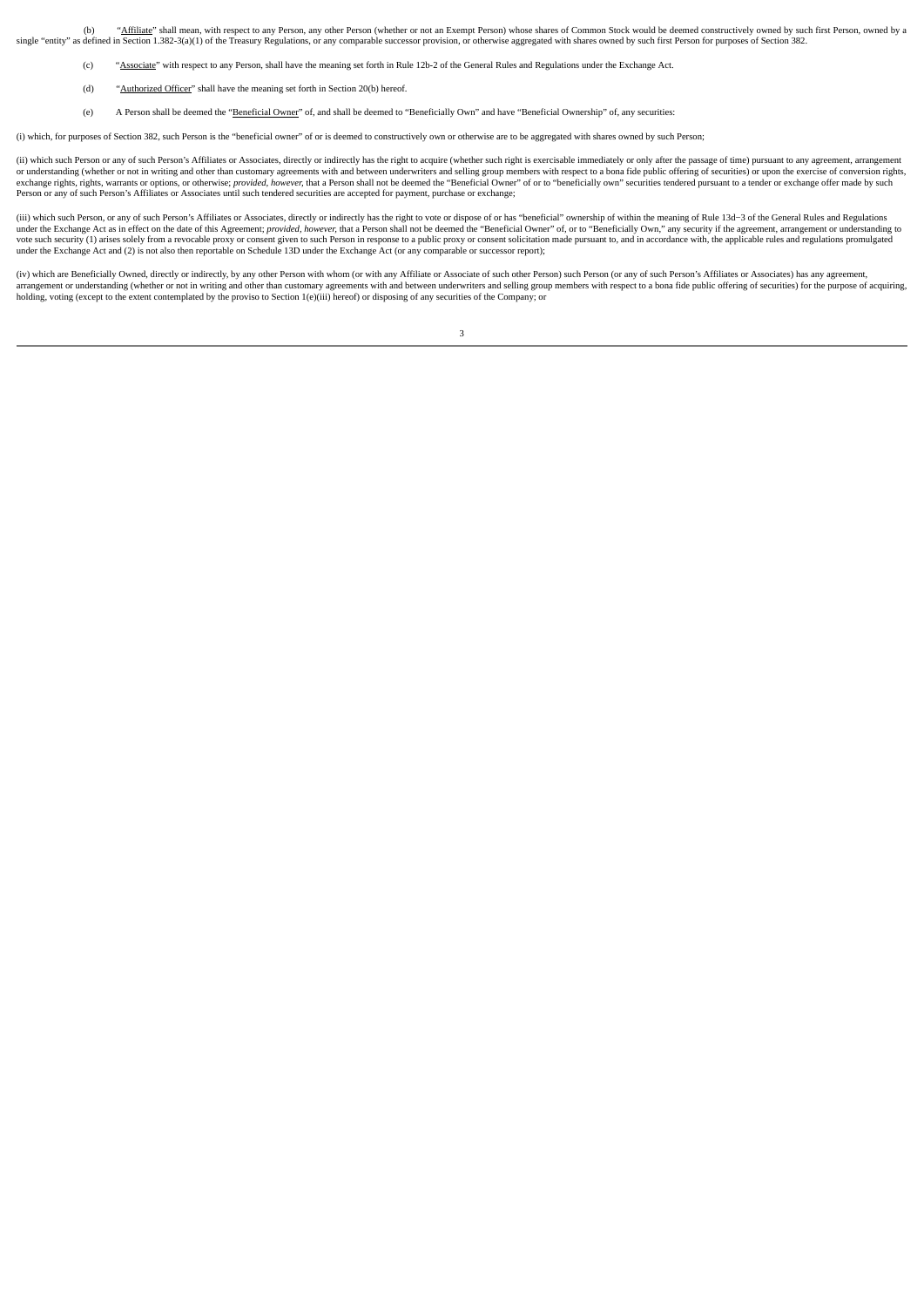(v) which such Person or any of such Person's Affiliates or Associates has a Synthetic Long Position that has been disclosed in a filing by such Person or any of such Person's Affiliates or Associates pursuant to Regulatio (explation 14D under the Exchange Act in respect of which Common Stock are the "subject security" (as such term is used in such a may be an a security provided, however, that a Person will not be deemed the "Beneficial Own "Beneficially Own," any security (A) that may be acquired upon the exercise of Rights prior to the exercise of such Reghts, (B) tendered pursuant to a tender or exchange offer made by or on behalf of such Person or any of (iii) of this paragraph (e), or (D) if such beneficial ownership arises solely as a result of such Person's status as a "clearing agency," as defined in Section 3(a)(23) of the Exchange Act.

Provided, however, that nothing in this paragraph (e) shall cause a Person engaged in business as an underwriter of securities to be the "Beneficial Owner" of, or to "Beneficially Own" any securities acquired through such participation in good faith in a firm commitment underwriting until the expiration of forty (40) days after the date of such acquisition.

The percentage of shares of the outstanding Common Stock deemed Beneficially Owned by a Person for purposes of this Plan shall be no less than that determined in accordance with Sections 1 382-2/a(3) 1 382-27(a) (h) (i) an the Treasury Regulations, and any comparable successor provisions; provided, however, that for the sole purpose of determining the percentage of shares of the outstanding Common Stock owned by any particular Person (and no

- (f) "Board" shall have the meaning set forth in the background hereto.
- (g) "Book Entry" shall mean an uncertificated book entry for the Common Stock.
- (h) "Business Day" shall mean any day other than a Saturday, a Sunday or a day on which banking institutions in the State of New York or the State of California are authorized or obligated by law or executive order
- to close
- (i) "Cashless Exercise" shall have the meaning set forth in Section 11(o) hereof.

(j) "Certificate of Incorporation" shall mean the Fifth Amended and Restated Certificate of Incorporation of the Company, as filed with the Secretary of State of the State of Delaware on December 14, 1998, together swith t Secretary of State of the State of Delaware on July 22, 1999, the Third Certificate of Amendment to the Certificate of Incorporation as filed with the Secretary of State of the State of Delaware on August 14, 2001, and the Certificate of Designation of Series A Junior Participating Preferred Stock as filed with the Secretary of State of the State of Delaware on April 24, 2009, as the same may be amended and restated from time to time.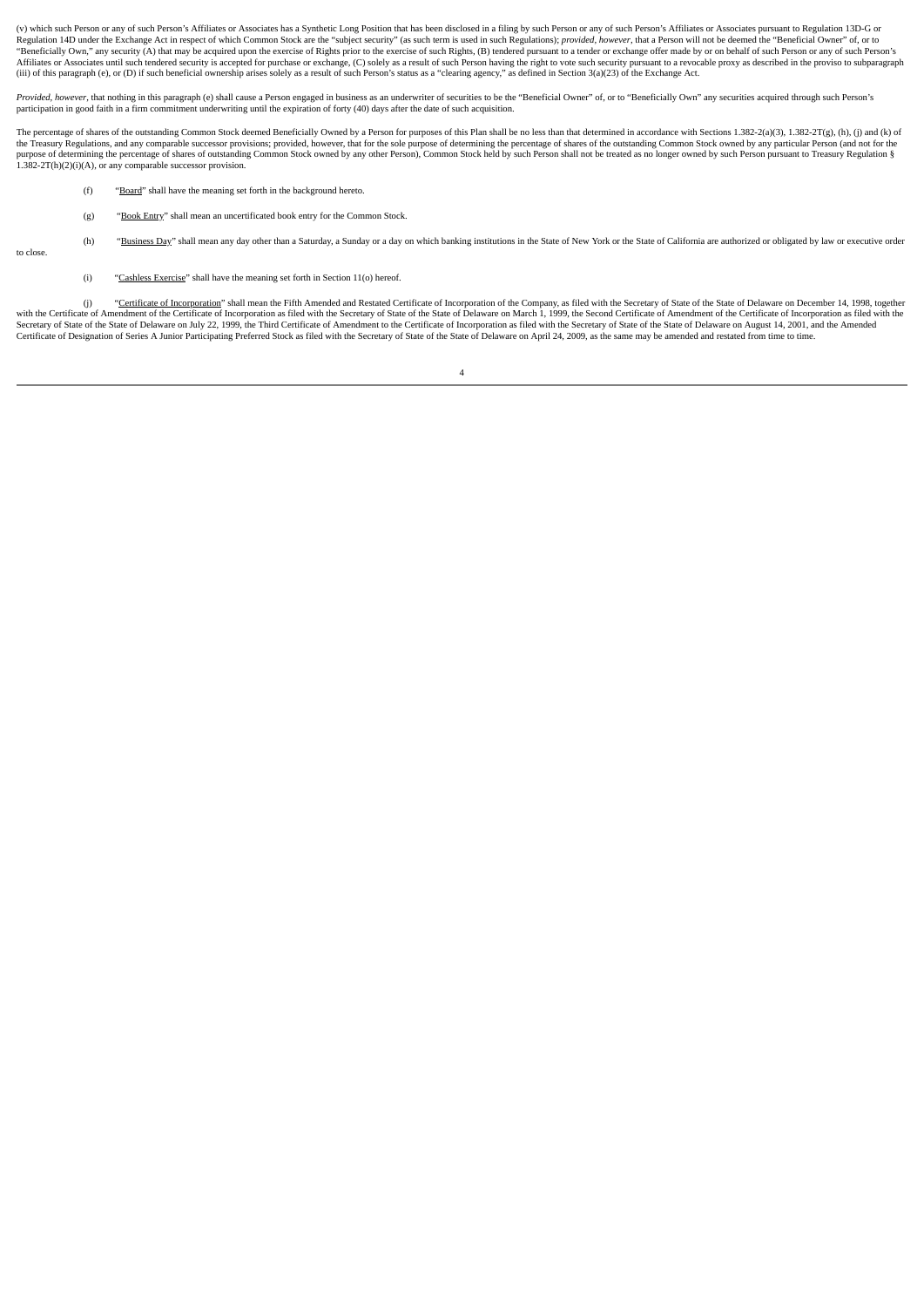Business Day.

(k) "Close of Business" on any given date shall mean 5:00 P.M., Eastern time, on such date; provided, however, that if such date is not a Business Day it shall mean 5:00 P.M., Eastern time, on the next succeeding

- (l) "Code" shall mean the Internal Revenue Code of 1986, as amended.
- (m) "Coghill" shall mean Coghill Capital Management, L.L.C., CCM Master Qualified Fund, Ltd., and Clint Coghill.
- (n) "Common Stock" when used with reference to the Company shall mean the common stock, par value \$0.001 per share, of the Company.
- (o) "Common Stock Equivalents" shall have the meaning set forth in Section 11(a)(iii) hereof.
- (p) "Current Value" shall have the meaning set forth in Section 11(a)(iii) hereof.
- (q) "Distribution Date" shall have the meaning set forth in Section 3(a) hereof.
- (r) "Equivalent Preferred Shares" shall have the meaning set forth in Section 11(b) hereof.
- (s) "Exchange Act" shall mean the Securities Exchange Act of 1934, as amended.
- (t) "Exchange Ratio" shall have the meaning set forth in Section 24(a) hereof.
- (u) "Exemption Request" shall have the meaning set forth in Section 30 hereof.

(v) "Exempt Person" shall mean (i) the Company or any Subsidiary (as such term is hereinafter defined) of the Company, in each case including in its fiduciary capacity, (ii) any employee benefit and/or savings plan of the Company or of any Subsidiary of the Company, or (iii) any entity or trustee holding (or acting in a fiduciary capacity in respect of) Common Stock for or pursuant to the terms of any such plan or for the purpose of

(w) "Exempt Transaction" shall mean any transaction that the Board, in its sole discretion, has declared exempt pursuant to Section 30, which determination shall be irrevocable with respect to such transaction.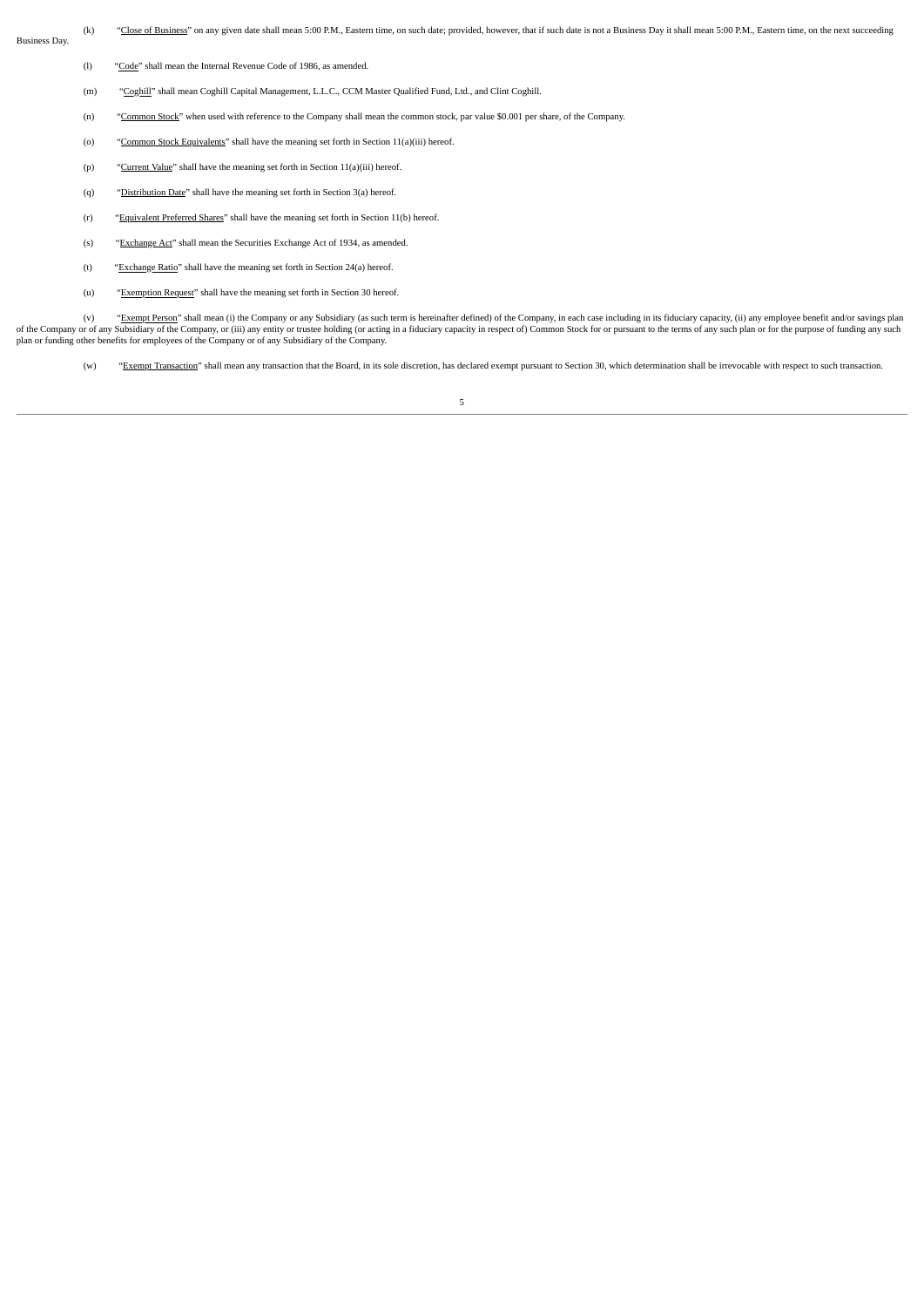(x) "Existing Holder" shall mean any Person who, together with all Affiliates, Beneficially Owned shares of Common Stock in excess of 4.90% of the shares of Common Stock then outstanding immediately before the first public announcement hereof.

- (y) "Expiration Date" shall have the meaning set forth in Section 7(a) hereof.
- (z) "Invalidation Time" shall have the meaning set forth in Section 11(a)(ii) hereof.
- (aa) "NASDAQ" shall mean The Nasdaq Stock Market.
- (bb) "New York Stock Exchange" shall mean the New York Stock Exchange, Inc.
- (cc) "NOLs" shall have the meaning set forth in the background hereto.

(dd) "Person" shall mean any individual, firm, corporation, partnership, limited liability company, limited liability partnership, trust, association, unincorporated organization or other legal entity or any group of persons making a "coordinated acquisition" of shares or otherwise treated as an entity within the meaning of Section 1.382-3(a)(1) of the Treasury Regulations, or any comparable successor provision.

(ee) "Plan" shall have the meaning ascribed thereto in the preamble to this Plan, and such term shall include all amendments to this Plan.

- (ff) "Preferred Stock" shall mean the Series A Junior Participating Preferred Stock, par value \$0.001 per share, of the Company.
- (gg) "Purchase Price" shall have the meaning set forth in Section 7(b) hereof.
- (hh) "Record Date" shall have the meaning set forth in the background hereto.
- (ii) "Redemption Date" shall have the meaning set forth in Section 7(a) hereof.
- (jj) "Redemption Price" shall have the meaning set forth in Section 23(a) hereof.
- (kk) "Requesting Person" shall have the meaning set forth in Section 30 hereof.
- (ll) "Right" shall have the meaning set forth in the background hereto.
- (mm) "Right Certificate" shall have the meaning set forth in Section 3(a) hereof.
- (nn) "Securities Act" shall mean the Securities Act of 1933, as amended.
- (oo) "Section 11(a)(ii) Trigger Date" shall have the meaning set forth in Section 11(a)(iii) hereof.
	- 6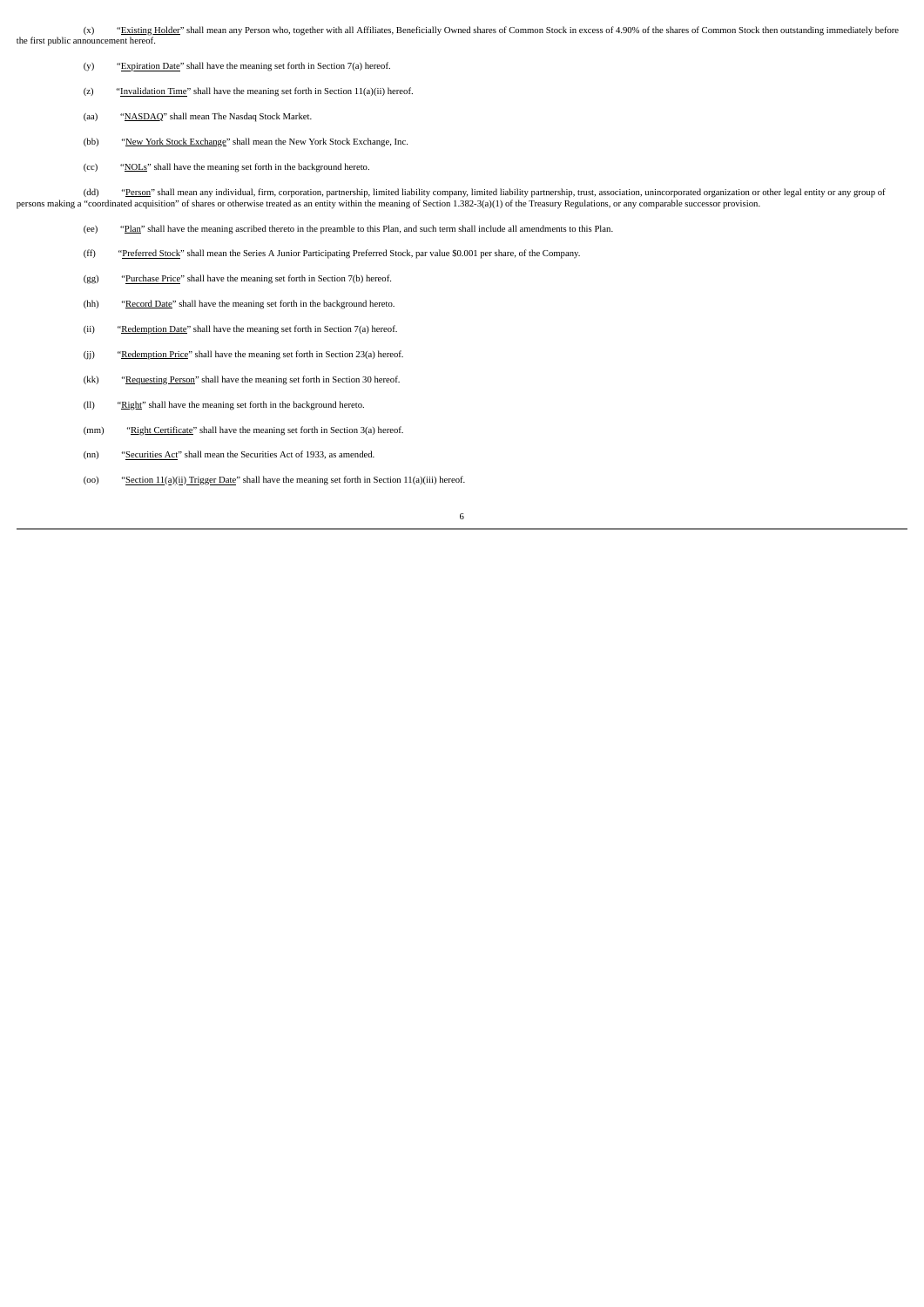(pp) "Section 382" shall mean Code section 382, and all Treasury Regulations promulgated under it, and any comparable successor provision.

- (qq) "Spread" shall have the meaning set forth in Section 11(a)(iii) hereof.
- (rr) "Standstill Agreement" shall mean the Standstill Agreement between the Company and Coghill, dated as of January 13, 2009.

(ss) "Stock Acquisition Date" shall mean the first date of public announcement (which, for purposes of this definition, shall include, a report filed or amended pursuant to Section 13(d) of the Exchange Act) (i) by the Company or a Person or an Affiliate or Associate of the Person, that the Person has become an Acquiring Person or (ii) by the Company, that the Board has concluded, based on information from any source, that a Person h Acquiring Person.

(tt) "Subsidiary" of any Person shall mean any Person of which securities or other ownership interests having ordinary voting power sufficient to elect a majority of the board of directors or other Persons performing similar functions are Beneficially Owned, directly or indirectly, by such first Person, and any Person that is otherwise controlled by such first Person.

(uu) "Substitution Period" shall have the meaning set forth in Section 11(a)(iii) hereof.

(vv) "Synthetic Long Position" shall mean any option, warrant, convertible security, stock appreciation right or other contractual right, whether or not presently exercisable, which has an exercise or conversion privilege or a settlement payment or mechanism at a price related to Common Stock or a value determined in whole or in part with reference to, or derived in whole or in part from, the market price or value of Common Stock, or share in any profit derived from any increase in the value of Common Stock, but shall not include:

- (i) rights of a pledgee under a bona fide pledge of Common Stock;
- (ii) rights of all holders of Common Stock to receive Common Stock pro rata, or obligations to dispose of Common Stock, as a result of a merger, exchange offer, or consolidation involving the Company;

(iii) rights or obligations to surrender Common Stock, or have Common Stock withheld, upon the receipt or geercise of a derivative security or the receipt or vesting of equity securities, in order to satisfy the exercise price or the tax withholding consequences of receipt, exercise or vesting;

(iv) interests in broad-based index options, broad-based index futures, and broad-based publicly traded market baskets of stocks approved for trading by the appropriate federal governmental authority;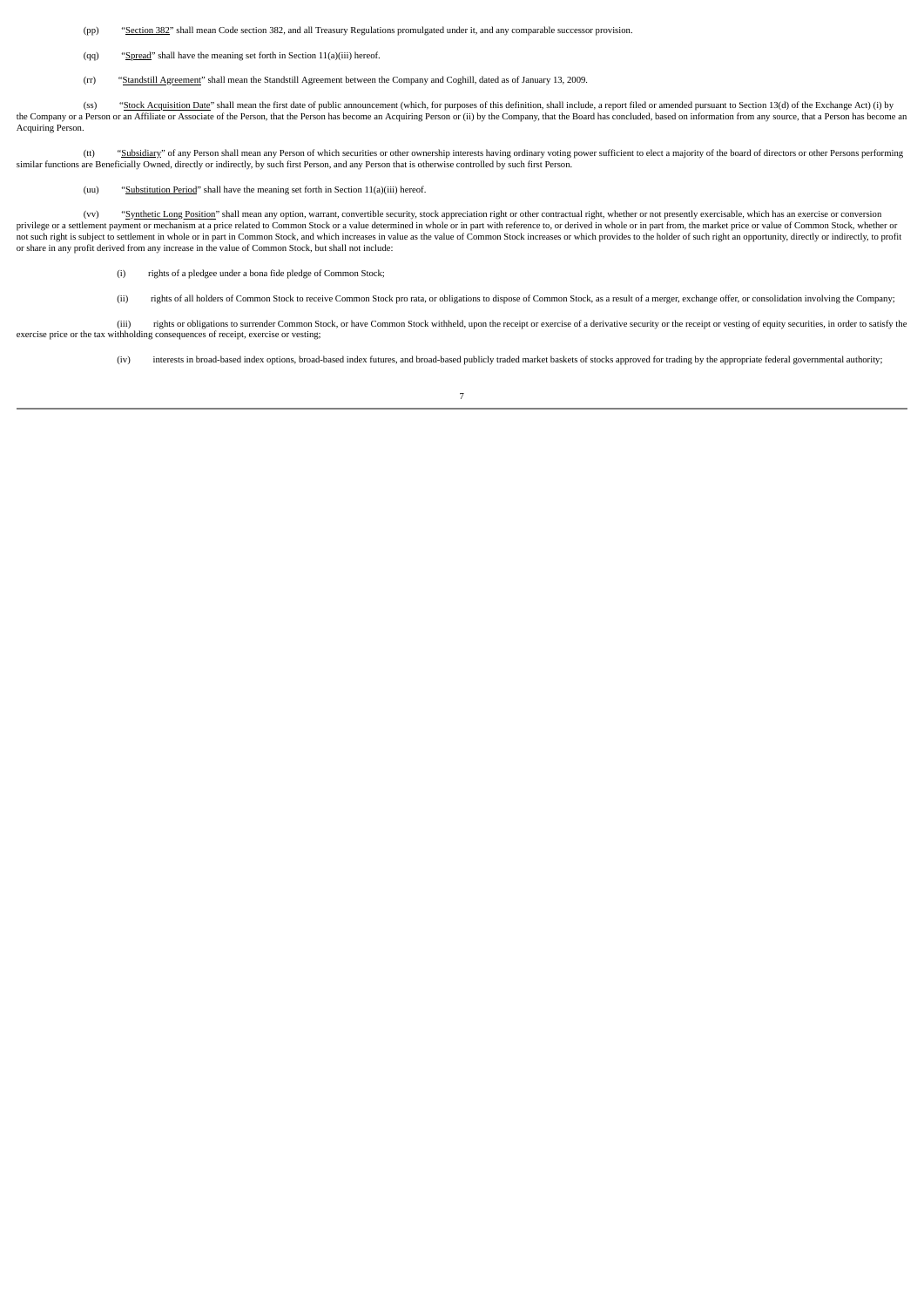(v) interests or rights to participate in employee benefit plans of the Company held by employees or former employees of the Company; or

(vi) options granted to an underwriter in a registered public offering for the purpose of satisfying over-allotments in such offering.

The number of shares of Common Stock in respect of which a Person has a Synthetic Long Position shall be the notional or other number of shares of Common Stock specified in a filing by such Person or any of such Person's A Associates pursuant to Regulation 13D-G or Regulation 14D under the Exchange Act in respect of which Common Stock is the "subject security" (as such term is defined in such Regulations) or in the documentation evidencing t share in any profit, is to be calculated in whole or in part or, if no such number of shares of Common Stock is specified in such filing or documentation, as determined by the Board in good faith to be the number of shares Stock to which the Synthetic Long Position relates.

(ww) "Summary of Rights" shall have the meaning set forth in Section 3(b) hereof.

(xx) "Tax Benefits" shall mean all net operating loss carryovers, capital loss carryovers, general business carryovers, alternative minimum tax credit carryovers and foreign tax credit carryovers, if any, as well as any loss or deduction attributable to a "net unrealized built-in loss" within the meaning of Section 382 and the Treasury Regulations promulgated thereunder, of the Company or any of its Subsidiaries.

- (yy) "Trading Day" shall have the meaning set forth in Section  $11(d)(i)$  hereof.
- (zz) "Treasury Regulations" shall mean final, temporary and proposed income tax regulations promulgated under the Code.
- (aaa) "Trust" shall have the meaning set forth in Section 24(a) hereof.
- (bbb) "Trust Agreement" shall have the meaning set forth in Section 24(a) hereof.

Any determination required by the definitions in the Plan shall be made by the Board in its good faith judgment, which determination shall be binding on the Rights Agent and the holders of Rights.

2. Appointment of Rights Agent. The Company hereby appoints the Rights Agent to act as agent for the Company in accordance with the terms and conditions hereof, and the Rights Agent hereby accepts such appointment. The Company may from time to time appoint such co-Rights Agents as it may deem necessary or desirable, upon ten (10) days' prior written notice to the Rights Agent. The Rights Agent shall have no duty to super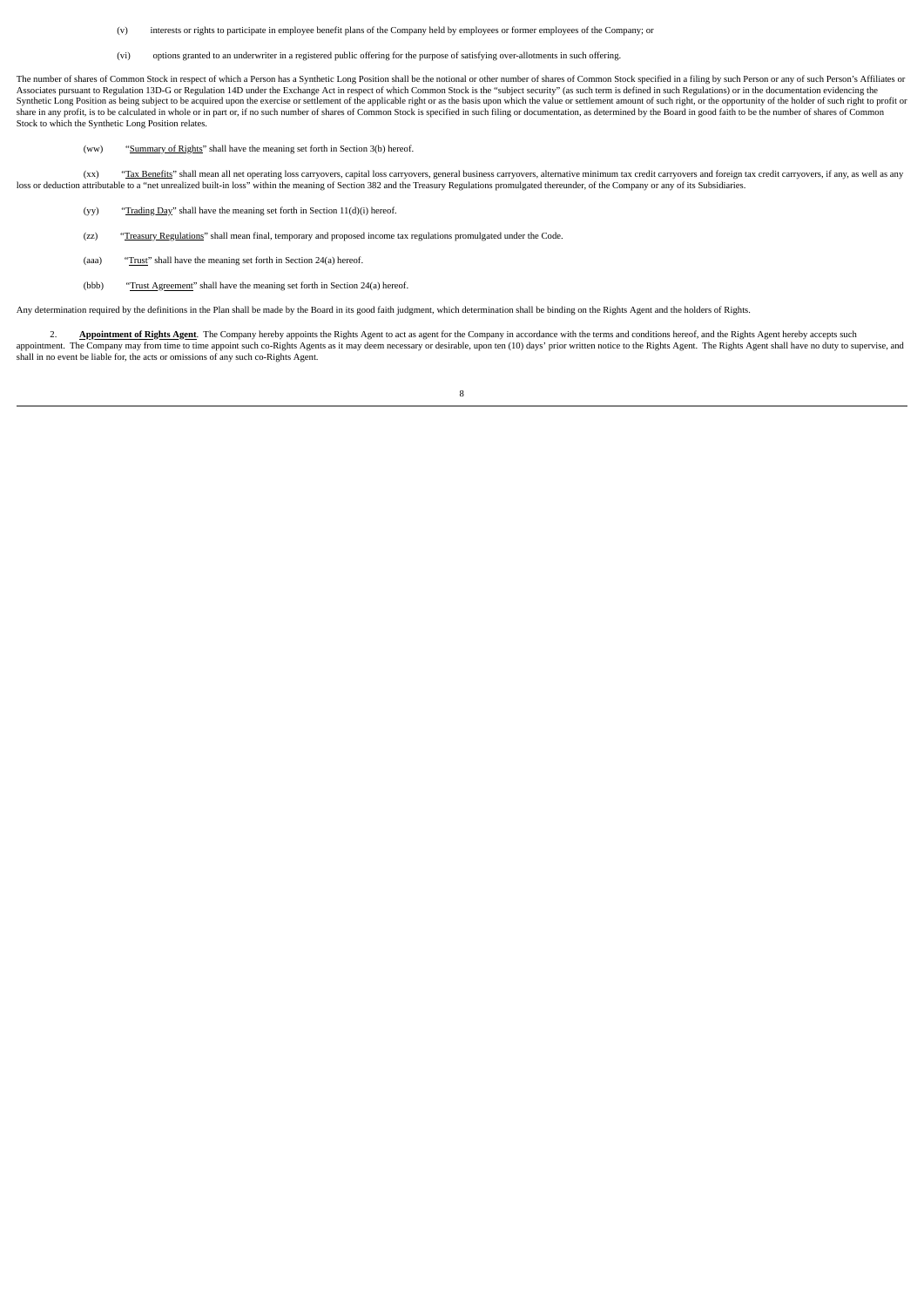### 3. **Issue of Right Certificates**.

(a) Until the earlier of (i) the Close of Business on the tenth Business Day after the Stock Acquisition Date or (ii) the Close of Business on the tenth Business Day (or, unless the Distribution Date shall have previously occurred, such later date as may be specified by the Board) after the commencement by any Person (other than an Exempt Person) of, or of the first public announcement of the intention of such Person to commence, exchange offer, the consummation of which would result in any Person (other than an Exempt Person) becoming an Acquiring Person (the earlier of such dates being referred to as the "Distribution Date"; provided, however, th of such dates occurs after the date of this Plan and on or before the Record Date, then the Distribution Date shall be the Record Date). (x) the Rights will be evidenced (subject to the provisions of Section 3(h) hereof) s certificates representing the Common Stock registered in the names of the holders thereof (or by Book Entry shares in respect of such Common Stock) and not by separate Right Certificates, and (y) the Rights will be transfe connection with the transfer of Common Stock. As soon as practicable after the Distribution Date, the Company will prepare and execute, the Rights Agent will countersign and the Company will send or cause to be sent (and t or any Affiliate or Associate of an Acquiring Person), at the address of such holder shown on the records of the Company or the transfer agent or registrar for the Common Stock, one or more right certificates, in substanti Certificates. The Company shall promptly notify the Rights Agent in writing upon the occurrence of the Distribution Date and, if such notification is given orally, the Company shall confirm same in writing on or prior to t

(b) As promptly as practicable following the Record Date, the Company will send a copy of a Summary of Rights to Purchase Shares of Preferred Stock, in substantially the form of Exhibit B hereto (the "Summary <u>of Rights</u>"), by first-class, postage-prepaid mail, to each record holder of Common Stock as of the Close of Business on the Record Date (other than any Acquiring Person or any Affiliate of any Acquiring Person), at the a Stock. With respect to certificates representing Common Stock (or Book Entry shares of Common Stock) outstanding as of the Record Date, until the Distribution Date, the Rights will be evidenced solely by such certificates outstanding on the Record Date shall also constitute the transfer of the Rights associated with the Common Stock represented by such certificate or Book Entry shares.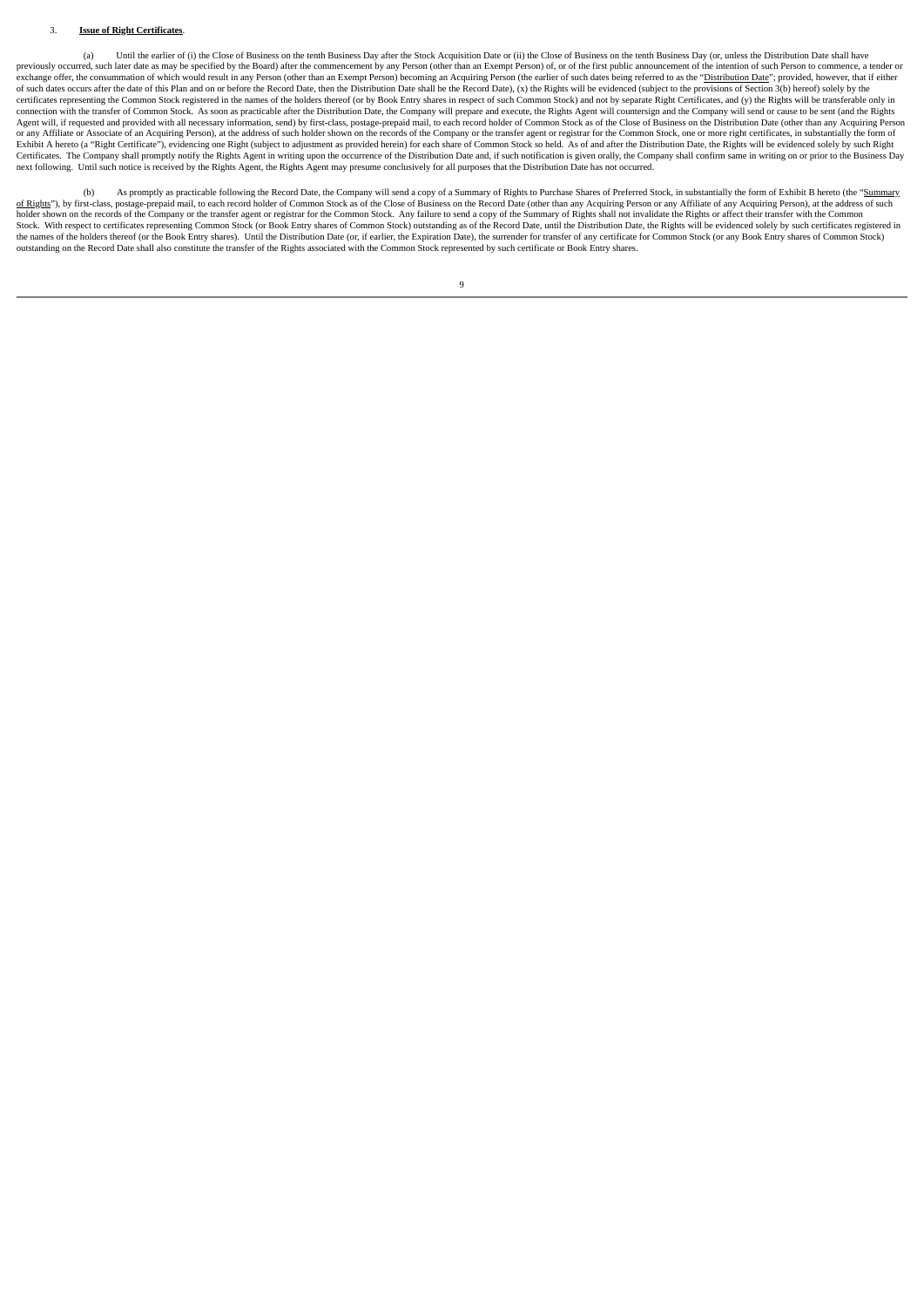(c) Rights shall be issued in respect of all shares of Common Stock issued or disposed of after the Record Date but before the earlier of the Distribution Date and the Expiration Date (or in certain circums provided in Section 22 hereof. after the Distribution Date). Certificates issued for Common Stock after the Record Date but before the earlier of the Distribution Date and the Expiration Date (or in certain circumstances p 22 hereof, after the Distribution Date) shall have impressed on, printed on, written on or otherwise affixed to them substantially the following legend:

This certificate also evidences and entitles the holder hereof to certain Rights as set forth in a Tax Benefit Preservation Plan between Autobytel Inc. (the "Company") and Computershare Trust Company, N.A., as Rights Agent, dated as of May 26, 2010 and as amended from time to time (the "Plan"), the terms of which are hereby incorporated herein by reference and a copy of which is on file at the principal executive offices of the Company. Under certain circumstances, as set forth in the Plan, such Rights will be evidenced by separate certificates and will no longer be evidenced by this<br>certificate. The Company wil Rights owned by or transferred to any Person who is or becomes an Acquiring Person (as defined in the Plan) and certain transferees thereof will become null and void and will no longer be transferable.

With respect to any Book Entry shares of Common Stock, such legend shall be included in a notice to the registered holder of such shares in accordance with applicable law. With respect to certificates containing the forego Book Entry shares, the holders of which were delivered (or otherwise had) notice of the foregoing legend, until the Distribution Date the Rights associated with the Common Stock represented by such certificates or Book Ent se concerned the exercise of the exercise of the exercise of the exercise of the second parameters of the exercise and Common Stock after the Record Date but before the Distribution Date, any Rights associated with such Co be deemed canceled and retired so that the Company shall not be entitled to exercise any Rights associated with the shares of Common Stock which are no longer outstanding.

Notwithstanding this paragraph (c), neither the omission of the legend required hereby, nor the failure to deliver the notice of such legend, shall affect the enforceability of any part of this Plan or the rights of any ho

4. **Form of Right Certificates**. The Right Certificates (and the forms of election to purchase shares and of assignment and the certificates to be printed on the reverse thereof) shall each be substantially in the form set responsibilities of the Rights Agent) and as are not inconsistent with the provisions of this Plan, or as may be required to comply with any applicable law or with any rule or regulation made pursuant thereto or with any r notes thereof to purchase such number of one one-hundredths of a share of Preferred Stock as shall be set forth therein at the Purchase Price (as determined pursuant to Section 7), but the amount and type of securities pur the exercise of each Right and the Purchase Price thereof shall be subject to adjustment as provided herein.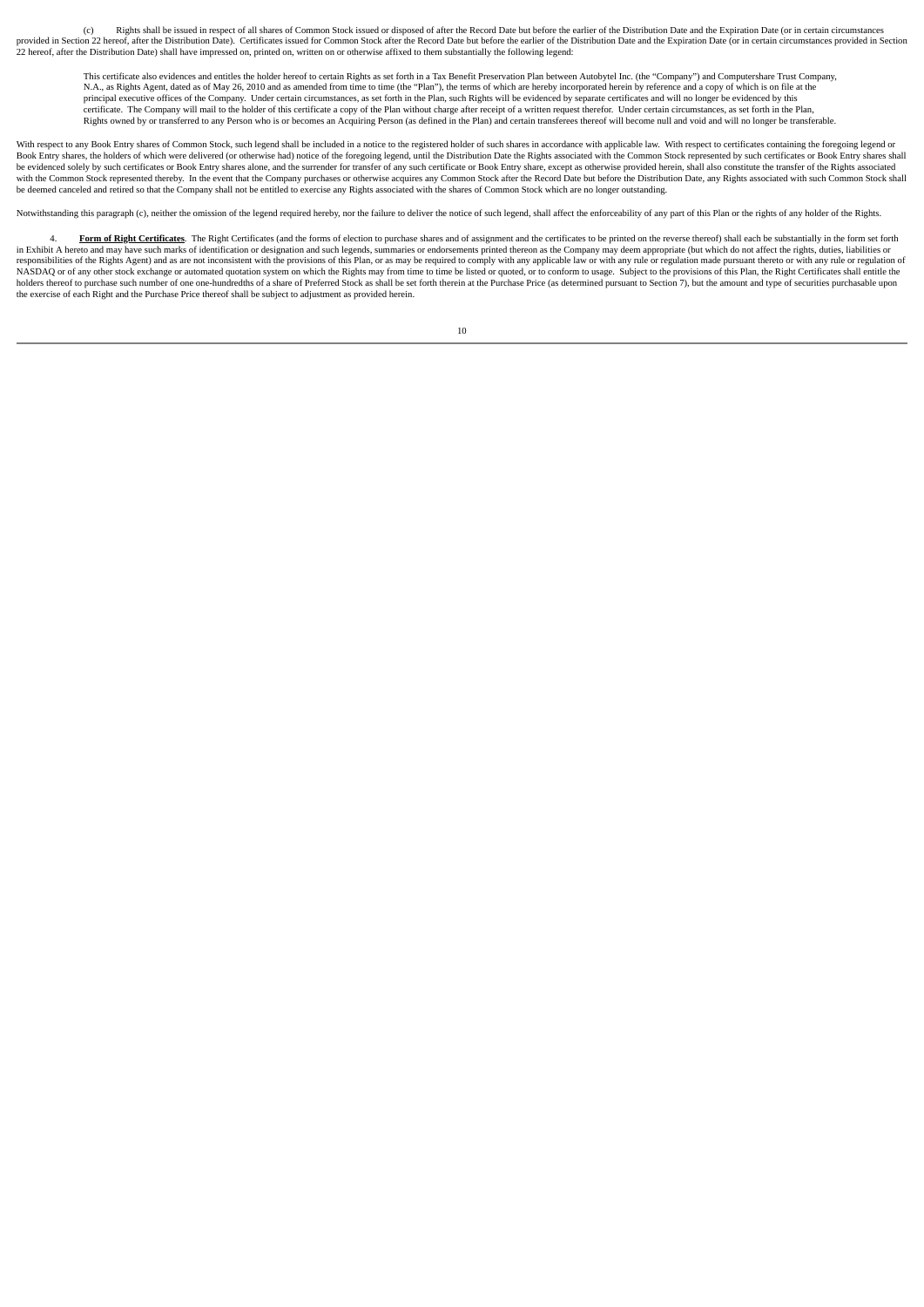## 5. **Countersignature and Registration**.

(a) The Right Certificates shall be executed on behalf of the Company by the President of the Company, either manually or by facsimile signature, shall have affixed thereto the Company's seal or a facsimile thereof (a) The shall not be valid for any purpose unless countersigned. In case any officer of the Company who shall have signed any of the Right Certificates shall cease to be such officer of the Company before countersignature by the R issuance and delivery by the Company, such Right Certificates, nevertheless, may be countersigned by the Rights Agent and issued and delivered by the Company with the same force and effect as though the Person who signed s Certificates had not ceased to be such officer of the Company; and any Right Certificate may be signed on behalf of the Company by any Person who, at the actual date of the execution of such Right Certificate, shall be a p the Company to sign such Right Certificate, although at the date of the execution of this Plan any such Person was not such an officer.

(b) Following the Distribution Date, receipt by the Rights Agent of written notice to that effect and all other relevant information referred to in Section 3(a), the Rights Agent will keep or cause to be kept, at an office or agency designated for such purpose, books for registration and transfer of the Right Certificates issued hereunder. Such books shall show the names and addresses of the respective holders of the Right Certificates, the

## 6. Transfer, Split Up, Combination and Exchange of Right Certificates: Mutilated, Destroved, Lost or Stolen Right Certificates.

Subject to the provisions of this Plan, at any time after the Close of Business on the Distribution Date and at or before the Close of Business on the Expiration Date, any Right Certificate or Right Certificates may be transferred, split up, combined or exchanged for another Right Certificate or Right Certificates, entitling the registered holder to purchase a like number of one one-hundredths of a share of Preferred Stock (or other s shall make such request in writing delivered to the Rights Agent, and shall surrender the Right Certificate or Right Certificates to be transferred, split up, combined or exchanged at the office or agency of the Rights Age Right Certificate until the registered holder shall have (i) properly completed and duly executed the certificate set forth in the form of assignment on the reverse side of such Right Certificate, (ii) provided such additi identity of the Beneficial Owner (or former Beneficial Owner) of the Rights represented by such Right Certificate or Affiliates or Associates thereof as the Company or the Rights Agent shall reasonably request, and (iii) p sufficient to cover any tax or charge that may be imposed in connection with any transfer, split up, combination or exchange of Right Certificates as required by Section 9(e) hereof. Thereupon the Rights Agent, subject to this Plan, shall countersign and deliver to the Person entitled thereto a Right Certificate or Right Certificates, as the case may be, as so requested. The Rights Agent shall forward any such sum collected by it to the Com and/or charges have been paid.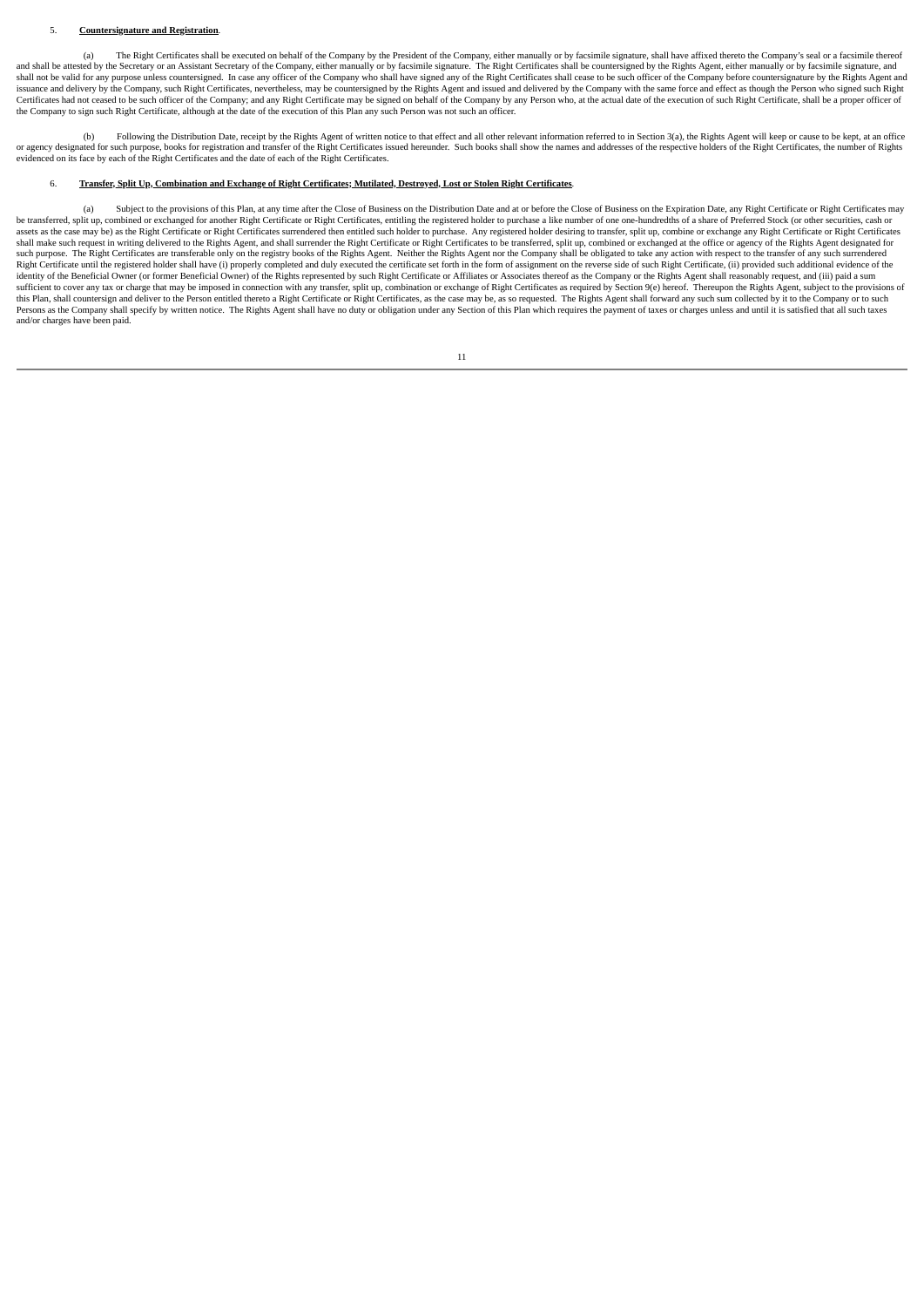(b) Subject to the provisions of this Plan, at any time after the Distribution Date and before the Expiration Date, upon receipt by the Company and the Rights Agent of evidence satisfactory to them of the loss, theft, dest expenses incidental thereto, and upon surrender to the Rights Agent and cancellation of the Right Certificate if mutilated, the Company will make and deliver a new Right Certificate of like tenor to the Rights Agent for de registered holder in lieu of the Right Certificate so lost, stolen, destroyed or mutilated.

### 7. **Exercise of Rights, Purchase Price; Expiration Date of Rights**.

(a) Except as otherwise provided herein, the Rights shall become exercisable on the Distribution Date, and thereafter the registered holder of any Right Certificate may, subject to Section 11(a)(ii) hereof and except as otherwise provided herein, exercise the Rights evidenced thereby in whole or in part upon surrender of the Right Certificate, with the form of election to purchase and the certificate on the reverse side thereof properl and the Case may be) as to which the Rights are exercised and an amount equal to any tax or charge required to be paid by such holder under Section 9(e) hereof, at any time which is both after the Distribution Date and bef time (the "Expiration Date") that is the earliest of: (i) the Close of Business on May 26, 2014, (ii) the time at which the Rights are redeemed as provided in Section 23 hereof (the "Redemption Date"), (iii) the time at wh exchanged as provided in Section 24 hereof, (iv) the end of the calendar month in which occurs the final adjournment of the Company's 2011 annual meeting of stockholders, if stockholder approval of this Plan has not been r such meeting, (v) the repeal of Section 382 or any successor statute if the Board determines that this Plan is no longer necessary for the preservation of Tax Benefits, (vi) the beginning of a taxable year of the Company t annually consider whether to make the determination provided by Section 7(a)(vii) in light of all relevant factors, including, in particular, the amount and anticipated utilization of the Company's Tax Benefits and the Com next following. Until such notice is received by the Rights Agent, the Rights Agent may presume conclusively for all purposes, prior to the Close of Business on May 26, 2014, that the Expiration Date has not occurred.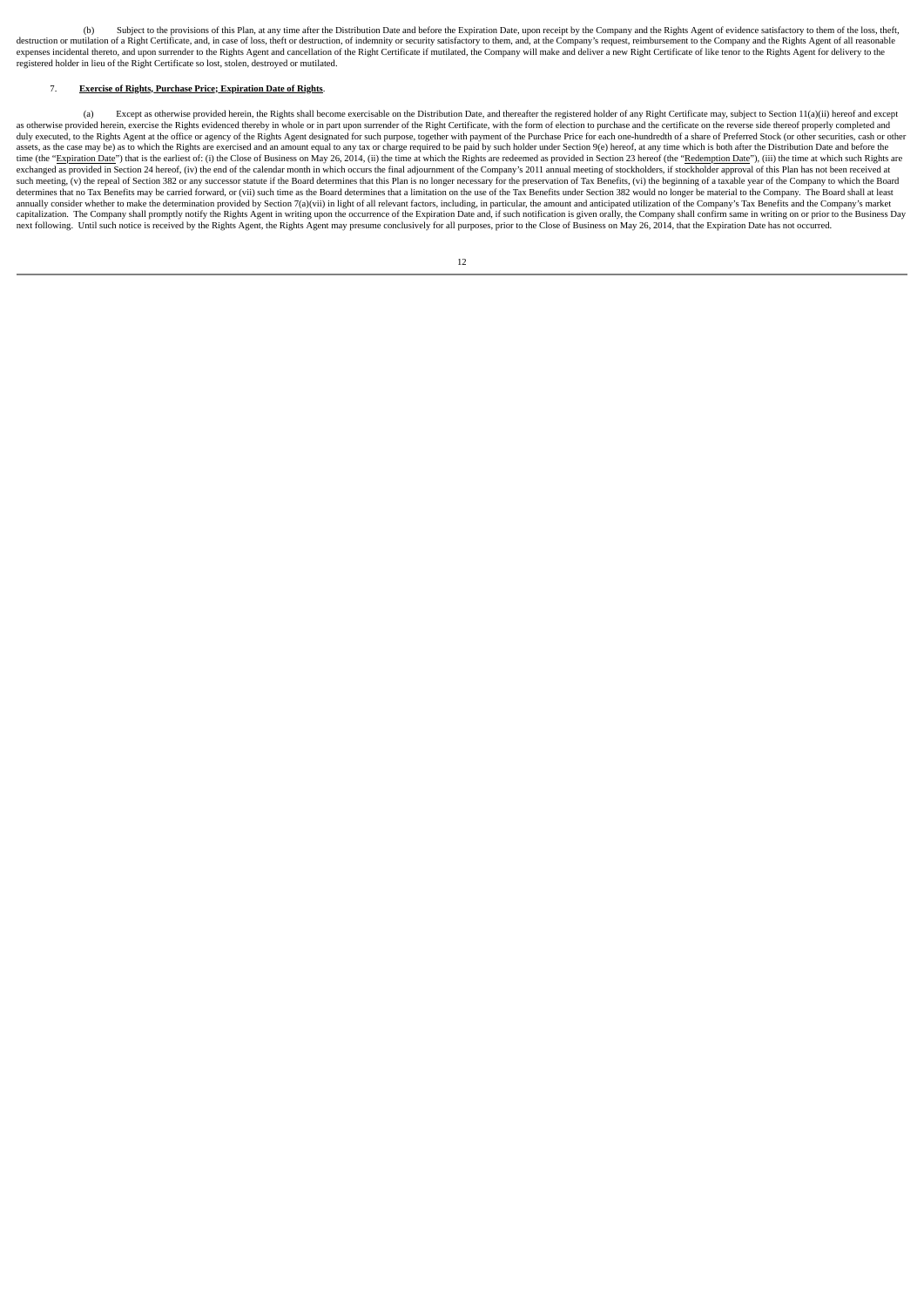(b) The Purchase Price shall be initially \$8.00 for each one one-hundredth of a share of Preferred Stock purchasable upon the exercise of a Right (the "<u>Purchase Price</u>"). The Purchase Price and the number of one one one o the United States of America in accordance with paragraph (c) of this Section 7.

(c) Except as otherwise provided herein, upon receipt of a Right Certificate representing exercisable Rights, with the form of election to purchase properly completed and duly executed, accompanied (subject to the following sentence and Section 11(o)) by payment of the aggregate Purchase Price for the number of shares of Preferred Stock to be purchased and an amount equal to any applicable tax or charge required to be paid by the ho transfer agent to comply with all such requests, or (B) requisition from the depositary agent appointed by the Company depositary receipts representing interests in such number of shares of Preferred Stock as are to be pur the same to be delivered to or upon the order of the registered holder of such Right Certificate, registered in such name or names as may be designated by such holder and (iv) when necessary to comply with this Plan, after expression of the Company will make all arrangements necessary so that such other securities, cash and/or other property are available for distribution by the Rights Agent, if and when necessary to comply with this Plan.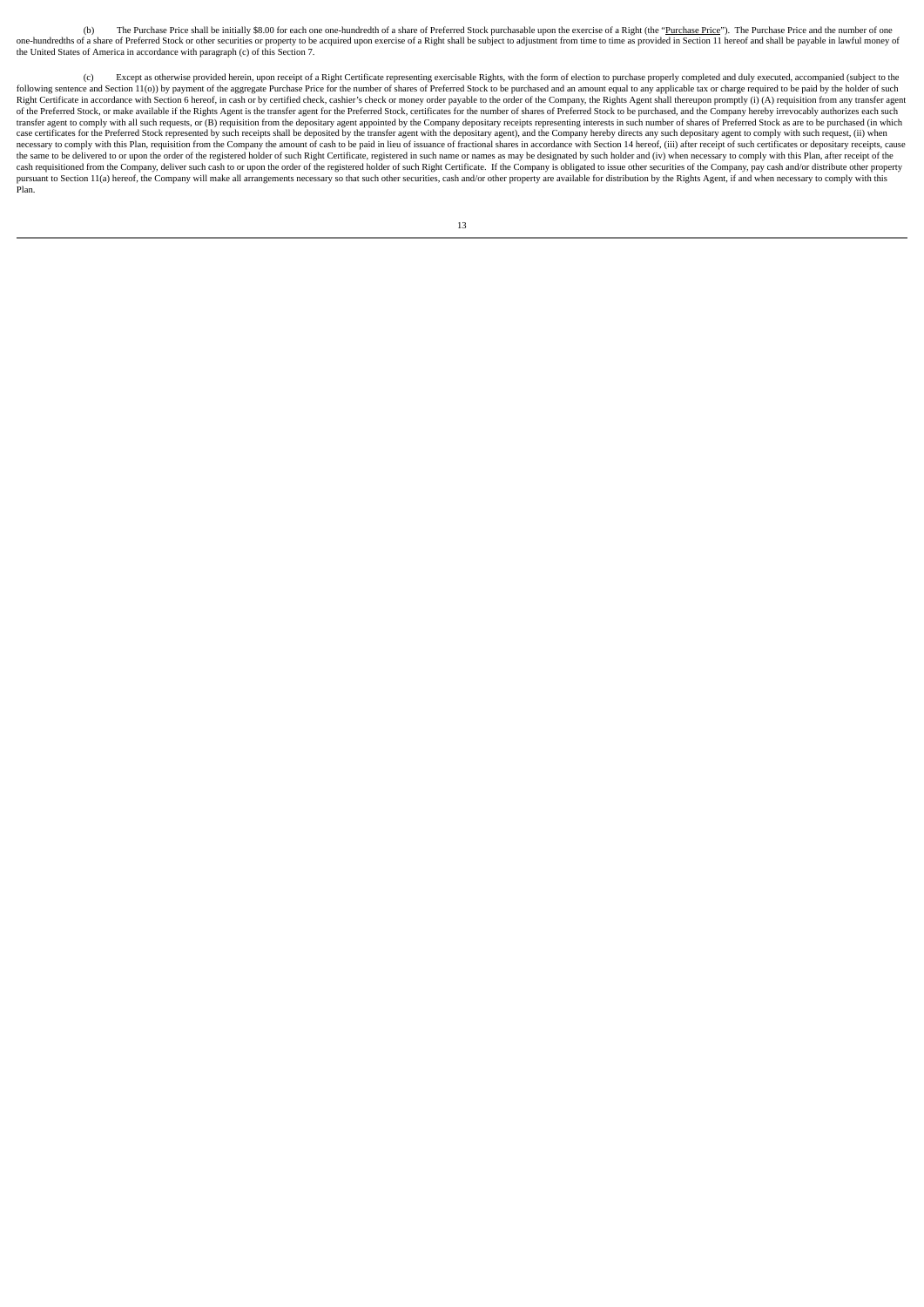(d) Except as otherwise provided herein, in case the registered holder of any Right Certificate shall exercise less than all of the Rights evidenced thereby, a new Right Certificate evidencing Rights equivalent to the exercisable Rights remaining unexercised shall be issued by the Rights Agent to the registered holder of such Right Certificate or to his duly authorized assigns, subject to the provisions of Section 6 and Section 14 hereof.

(e) Notwithstanding anything in this Plan to the contrary, neither the Rights Agent nor the Company shall be obligated to undertake any action with respect to a registered holder of Rights or other securities into which the Rights have been converted or exchanged upon the occurrence of any purported transfer or exercise of Rights pursuant to Section 6 hereof or this Section 7 unless such registered holder shall have (i) properly com

8. **Cancellation and Destruction of Right Certificates**. All Right Certificates surrendered for the purpose of exercise, transfer, split up, combination or exchange shall, if surrendered to the Company or to any of its age shall deliver a certificate of destruction thereof to the Company.

# **9. Availability of Shares of Capital Stock**.

(a) The Company covenants and agrees that it will cause to be reserved and kept available out of its authorized and unissued shares of Preferred Stock or any shares of Preferred Stock held in its treasury, the number<br>of sh

(b) So long as the shares of Preferred Stock (and, following the time that a Person becomes an Acquiring Person, shares of Common Stock and other securities) issuable upon the exercise of Rights may be listed or admitted to trading on NASDAQ or listed on any other national securities exchange or quotation system, the Company shall use its best efforts to cause, from and after such time as the Rights become exercisable, all shares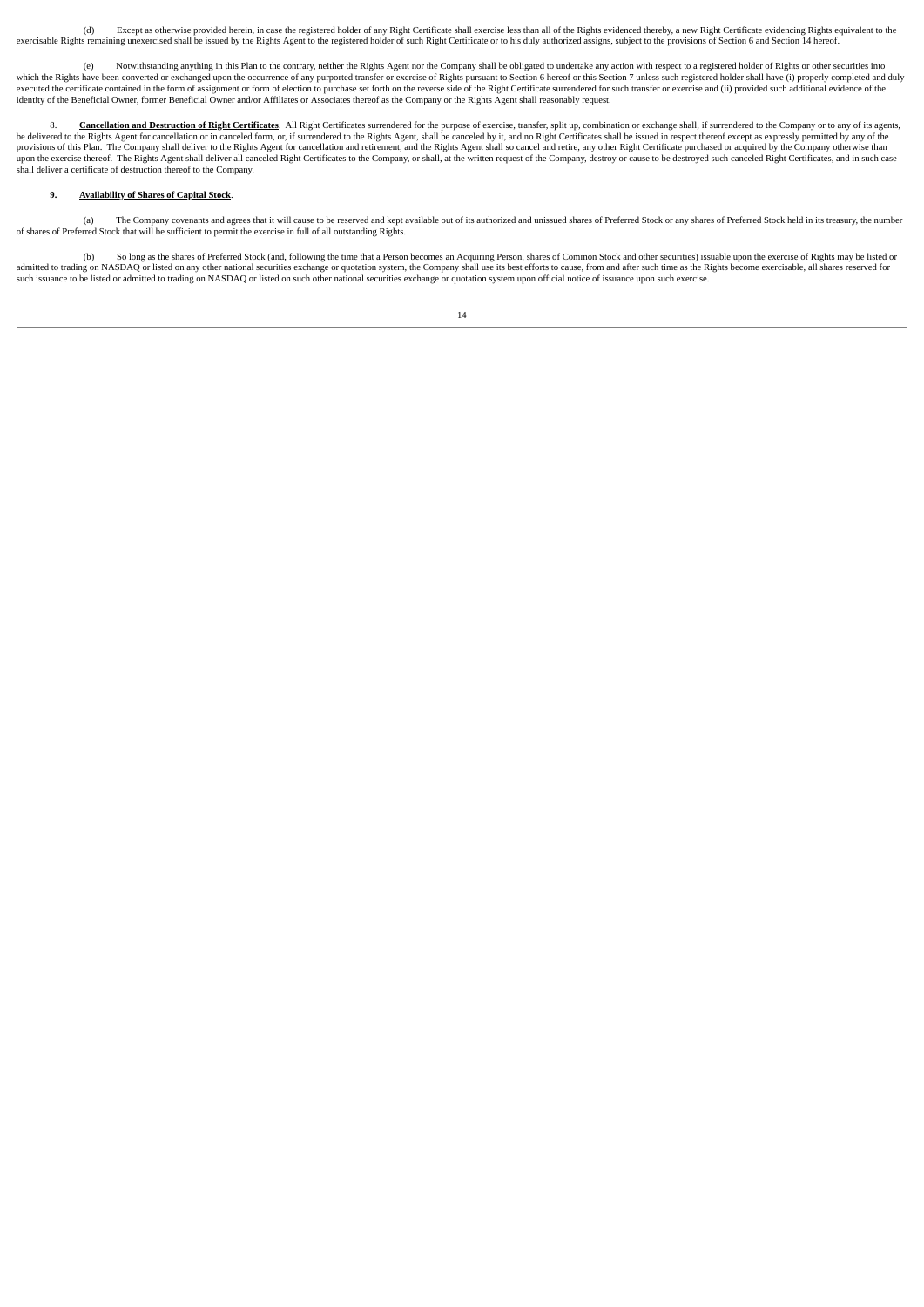(c) From and after such time as the Rights become exercisable, the Company shall use its best efforts, if then necessary, to permit the issuance of shares of Preferred Stock (and following the time that a Person first becomes an Acquiring Person, shares of Common Stock and other securities) upon the exercise of Rights, to register and qualify such shares of Preferred Stock (and following the time that a Person first becomes an Acquiring shares of Common Stock and other securities) under the Securities Act and any applicable state securities or "Blue Sky" laws (to the extent exemptions therefrom are not available), cause such registration statement and qua become effective as soon as possible after such filing and keep such registration and qualifications effective until the earlier of (x) the date as of which the Rights are no longer exercisable for such securities and (y) Date. The Company may temporarily suspend, for a period of time not to exceed ninety (90) days, the exercisability of the Rights in order to prepare and file a registration statement under the Securities Act and permit it effective. Upon any such suspension, the Company shall issue a public announcement stating that the exercisability of the Rights has been temporarily suspended, as well as a public announcement at such time as the suspensi the contrary, the Rights shall not be exercisable in any jurisdiction unless the requisite qualification or exemption in such jurisdiction shall have been obtained and until a registration statement under the Securities Ac have been declared effective.

(d) The Company covenants and agrees that it will take all such action as may be necessary to ensure that all shares of Preferred Stock (and following the time that a Person first becomes an Acquiring Person, shares of Common Stock and other securities) delivered upon exercise of Rights (subject to payment of the Purchase Price) or delivered pursuant to an exchange for Common Stock under Section 24, shall, at the time of delivery of t

(e) The Company further covenants and agrees that it will pay when due and payable any and all taxes and charges which may be payable in respect of the issuance or delivery of the Right Certificates or of any shares of Preferred Stock (or shares of Common Stock and other securities) upon the exercise of Rights. The Company shall not, however, be required to pay any transfer tax or charge which may be payable in respect of any t holder of the Right Certificate evidencing Rights surrendered for exercise or to issue or deliver any certificates or depositary receipts for Preferred Stock (or shares of Common Stock and other securities) upon the exerci until any such tax or charge shall have been paid (any such tax or charge being payable by that holder of such Right Certificate at the time of surrender) or until it has been established to the Company's or the Rights Age that no such tax or charge is due.

10. **Capital Stock Record Date**. Each Person in whose name any certificate for Preferred Stock (or Common Stock or other securities, as the case may be) is issued (or in whose name shares thereof are registered in book-<br>en registered in book-entry form), and such certificate shall be dated (or the registration in book-entry form shall be dated), the date upon which the Right Certificate evidencing such Rights was duly surrendered and payment Price (and any applicable taxes or charges) was made or, if issued pursuant to Section 24, the date upon which the Company issues such certificate or effects such registration in book-entry form in exchange for the Rights; however, that if the applicable transfer books of the Company are closed on such date, such Person shall be deemed to have become the record holder of such shares on, and such certificate shall be dated (or the registratio form shall be dated), the next succeeding Business Day on which such transfer books are open. Before the exercise of the Rights evidenced thereby (or an exchange pursuant to Section 24), the holder of a Right Certificate s be entitled to receive any notice of any proceedings of the Company, except as provided herein.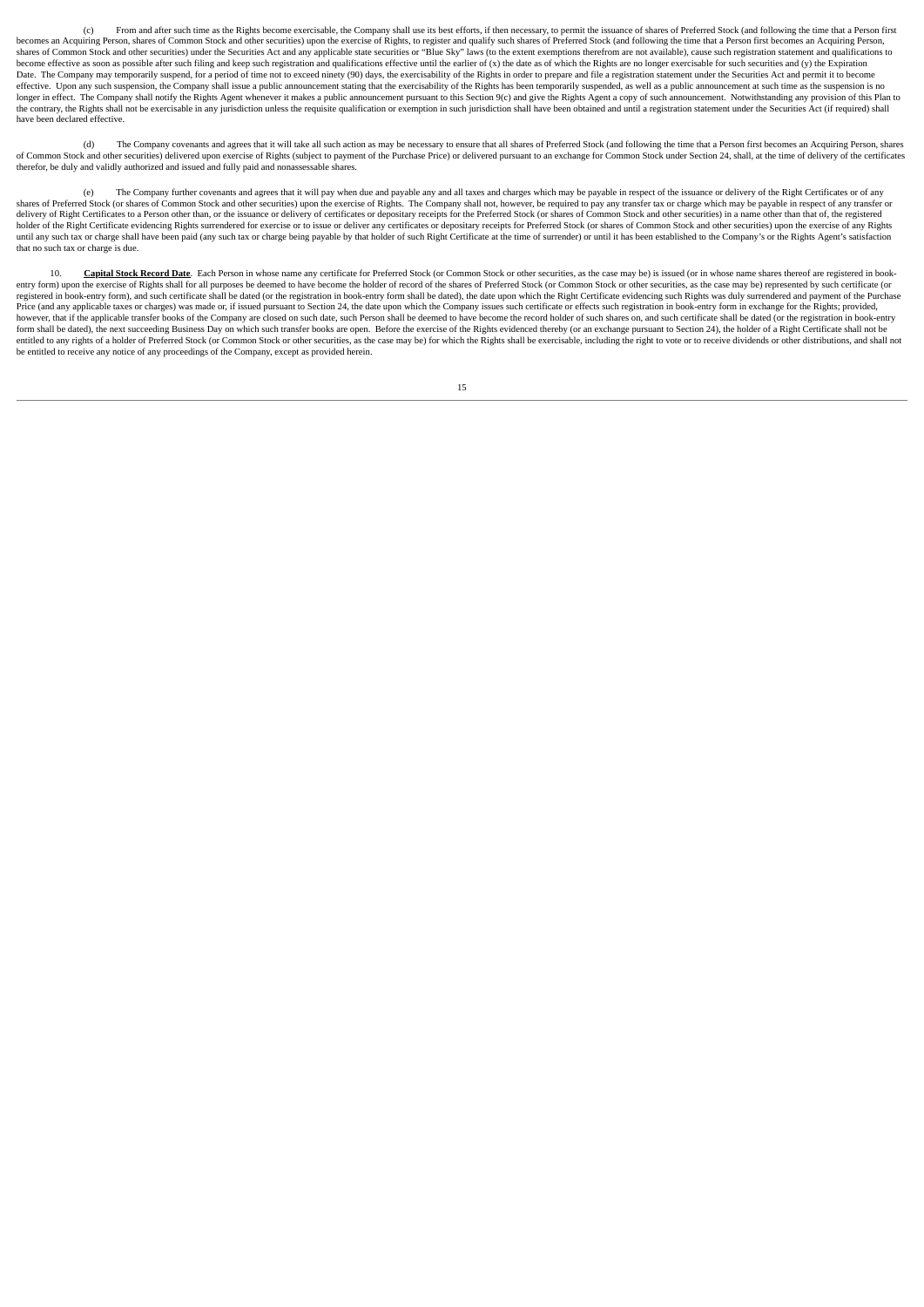Adjustment of Purchase Price, Number and Kind of Shares and Number of Rights. The Purchase Price, the number of shares of Preferred Stock or other securities or property purchasable upon exercise of each Right and the number of Rights outstanding are subject to adjustment from time to time as provided in this Section 11.

In the event the Company shall at any time after the date of this Plan (A) declare a dividend on the Preferred Stock payable in shares of Preferred Stock, (B) subdivide the outstanding shares of Preferred Stock, (C) combine the outstanding shares of Preferred Stock into a smaller number of shares of Preferred Stock or (D) issue any shares of is capital stock in a reclassification of the Preferred Stock (including reclassification in connection with a consolidation or merger in which the Company is the continuing or surviving corporation), except as otherwise provided in this Section 11(a), the Purchase Price in effect at the time o for such dividend or of the effective date of such subdivision, combination or reclassification, as the case may be, and the number and kind of shares of capital stock issuable on such date, shall be proportionately adjust of any Right exercised after such time shall be entitled to receive the aggregate number and kind of shares of capital stock which, if such Right had been exercised immediately before such date and at a time when the Prefe transfer books of the Company were open, the holder would have owned upon such exercise and been entitled to receive by virtue of such dividend, subdivision, combination or reclassification.

(ii) Subject to Section 24 of this Plan, and except as otherwise provided in this Section 11(a)(ii) and Section 11(a)(iii), in the event that any Person becomes an Acquiring Person, each holder of a Right shall thereafter have the right to receive, upon exercise thereof at a price equal to the then-current Purchase Price, in accordance with the terms of this Plan and in lieu of shares of Preferred Stock, such number of shares of the option of the Company, such number of one-hundredths of a share of Preferred Stock) as shall equal the result obtained by multiplying (x) the then-current Purchase Price, by (y) the number of one-hundredths of a share Stock for which a Right is then exercisable and dividing the product of (x) and (y) by (z) 50% of the then-current per share market price of the Common Stock (determined pursuant to Section 11(d) hereof) on the date of the this Section 11 hereof. Notwithstanding anything in this Plan to the contrary, however, from and after the time (the "<u>Invalidation Time</u>") when any Person first becomes an Acquiring Person, any Rights that are Beneficiall Acquiring Person (or any such Affiliate or Associate) who became a transferee before or concurrently with the Invalidation Time pursuant to either (I) a transfer from the Acquiring Person to holders of its equity securitie with whom it has any continuing agreement arrangement or understanding regarding the transferred Rights or (II) a transfer that the Board has determined is part of a plan, arrangement or understanding which has the purpose and the provisions of this paragraph, and subsequent transferees of such Persons, shall be void without any further action, and any holder of such Rights shall thereafter have no rights whatsoever with respect to such Righ provision of this Plan. The Company shall use all reasonable efforts to ensure that the provisions of this Section 11(a)(ii) are complied with, but shall have no liability to any holder of Right Certificates or other Perso Section 6 hereof that represents Rights that are or have become void pursuant to the provisions of this paragraph, and any Right Certificate delivered to the Rights Agent that represents Rights that are or have become void writing on or prior to the Business Day next following. Until such notice is received by the Rights Agent, the Rights Agent may presume conclusively for all purposes that the Invalidation Time has not occurred.

|  | × |  |
|--|---|--|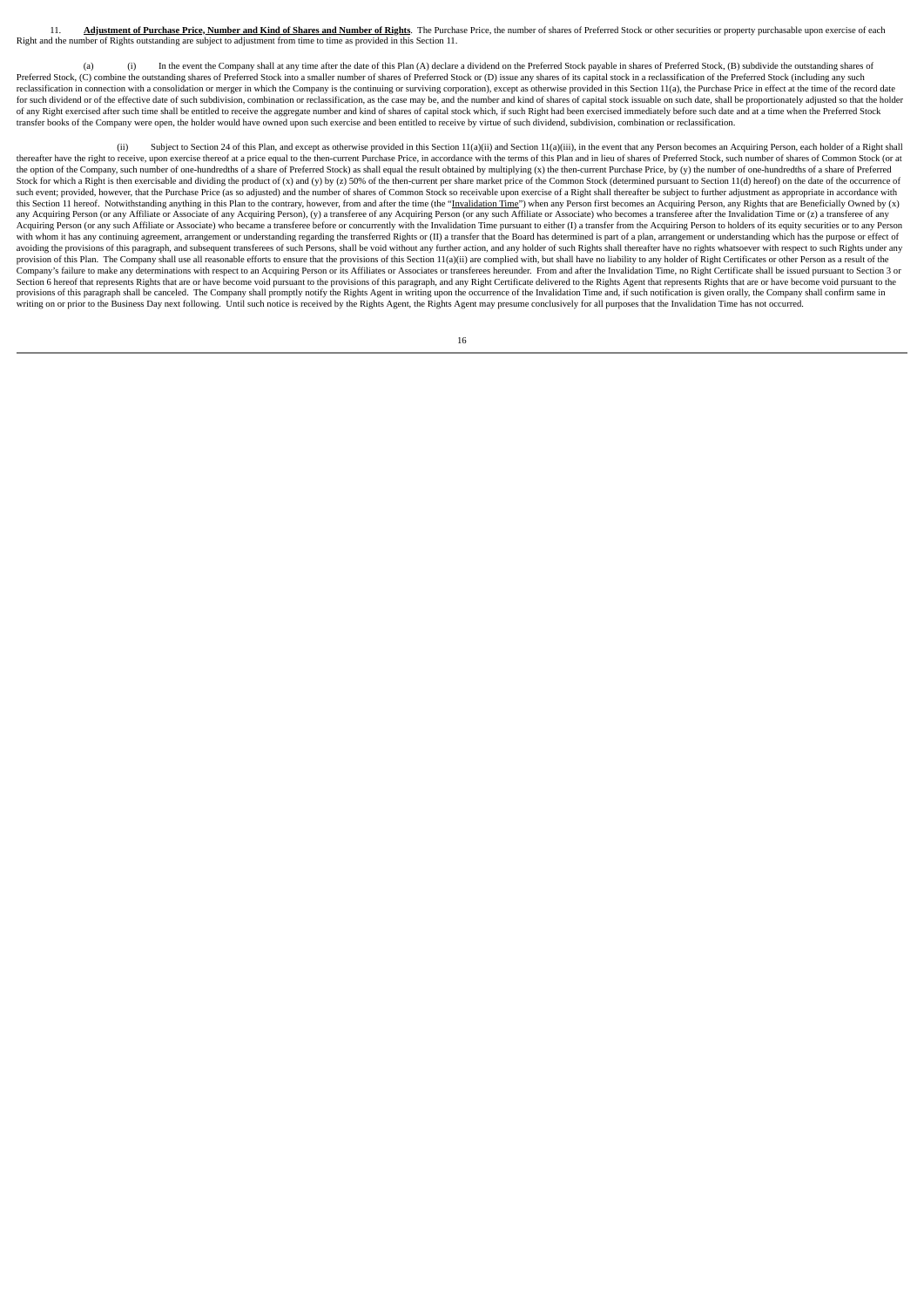(iii) The Company may at its option (or, if required to comply with its Certificate of Incorporation, shall) substitute for a share of Common Stock issuable upon the exercise of Rights in accordance with the foregoing subparagraph (ii) such number or fraction of shares of Preferred Stock (or, if required to comply with its Certificate of Incorporation, equivalent shares of its capital stock) having an aggregate current market accordance with the foregoing subparagraph (ii), the Board shall, with respect to such deficiency, to the extent permitted by applicable law and any material agreements then in effect to which the Company is a party, (A) d one-hundredths of a share of Preferred Stock for which a Right was exercisable immediately before the time that the Acquiring Person became such (such excess, the "Spread"), and (B) with respect to each Right (other than R have become void pursuant to Section 11(a)(ii)), make adequate provision to substitute for the shares of Common Stock issuable in accordance with subparagraph (ii) upon exercise of the Right and payment of the applicable P Price, (1) cash, (2) a reduction in such Purchase Price, (3) shares of Preferred Stock or other equity securities of the Company (including shares or fractions of shares of preferred stock which, by virtue of having divide liquidation rights substantially comparable to those of the shares of Common Stock, are deemed in good faith by the Board to have substantially the same value as the shares of Common Stock (such shares of preferred stock a fractions of shares of preferred stock are hereinafter referred to as "Common Stock Equivalents")), (4) debt securities of the Company, (5) other assets, or (6) any combination of the foregoing, having a value which, when value of the shares of Common Stock actually issued upon exercise of such Right, shall have an aggregate value equal to the Current Value (less the amount of any reduction in such Purchase Price), where such aggregate valu clause (B) above within thirty (30) days following the date that the Acquiring Person became such (the "Section 11(a)(ii) Trigger Date"), then the Company shall be obligated to deliver, to the extent permitted by applicabl material agreements then in effect to which the Company is a party, upon the surrender for exercise of a Right and without requiring payment of such Purchase Price, shares of Common Stock (to the extent available), and the Board shall determine in good faith that it is likely that sufficient additional shares of Common Stock could be authorized for issuance upon exercise in full of the Rights, then, if the Board elects, such thirty (30) day extended to the extent necessary, but not more than ninety (90) days after the Section 11(a)(ii) Trigger Date, in order that the Company may seek stockholder approval for the authorization of such additional shares (such t period, as it may be extended, is hereinafter called the "<u>Substitution Period</u>"). To the extent that the Company determines that some action need be taken pursuant to the second and/or third sentence of this Section 11(a) expiration of the Substitution Period in order to seek any authorization of additional shares and/or to decide the appropriate form of distribution to be made pursuant to such second sentence and to determine the value the of any such suspension, the Company shall issue a public announcement stating that the exercisability of the Rights has been temporarily suspended, as well as a public announcement at such time as the suspension is no lon effect. For purposes of this Section 11(a)(iii), the value of the shares of Common Stock shall be the current per share market price (as determined pursuant to Section 11(d)(i)) on the Section 11(a)(ii) Trigger Date and th fractional value of any "Common Stock Equivalent" shall be deemed to equal the current per share market price of the Common Stock on such date. The Board may, but shall not be required to, establish procedures to allocate receive shares of Common Stock upon the exercise of the Rights among holders of Rights pursuant to this Section 11(a)(iii).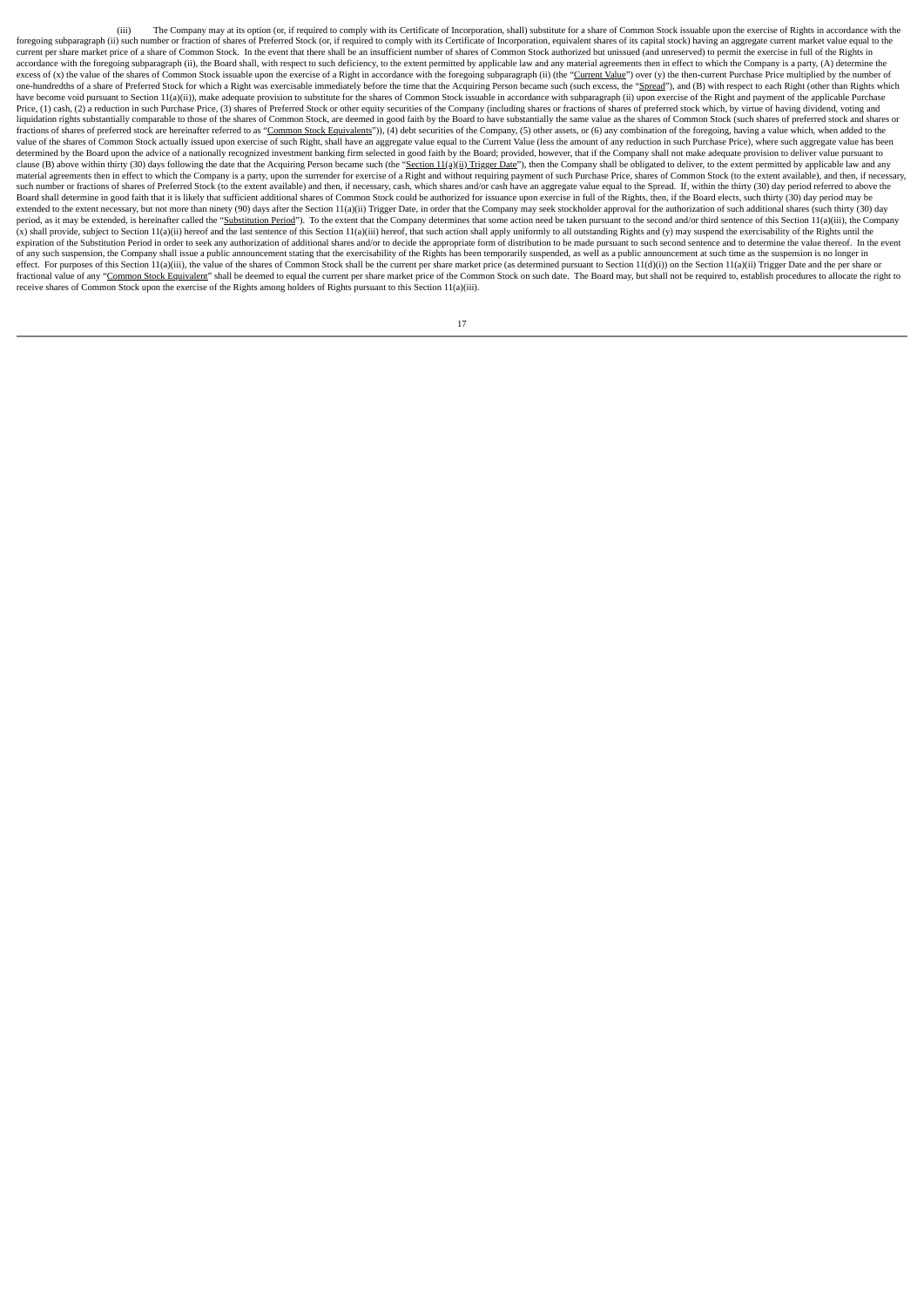(b) In case the Company shall fix a record date for the issuance of rights, options or warrants to all holders of Preferred Stock entitling them (for a period expiring within 45 calendar days after such record date) to subscribe for or purchase Preferred Stock (or shares having similar rights, privileges and preferences as the Preferred Stock ("<u>Equivalent Preferred Shares</u>")) or securities convertible into Preferred Stock or Equivalent price of the Preferred Stock (determined pursuant to Section 11(d) hereof) on such record date, the Purchase Price to be in effect after such record date shall be determined by multiplying the Purchase Price in effect imme such record date by a fraction, the numerator of which shall be the number of shares of Preferred Stock and Equivalent Preferred Shares outstanding on such record date plus the number of shares of Preferred Stock and Equiv Preferred Shares which the aggregate offering price of the total number of such shares so to be offered (and/or the aggregate initial conversion price of the convertible securities so to be offered) would purchase at such be offered for subscription or purchase (or into which the convertible securities so to be offered are initially convertible); provided, however, that in no event shall the consideration to be paid upon the exercise of one consideration shall be as determined in good faith by the Board, whose determination shall be described in a statement filed with the Rights Agent and which shall be binding on the Rights Agent. Shares of Preferred Stock a Preferred Shares owned by or held for the account of the Company shall not be deemed outstanding for the purpose of any such computation. Such adjustment shall be made successively whenever such a record date is fixed; and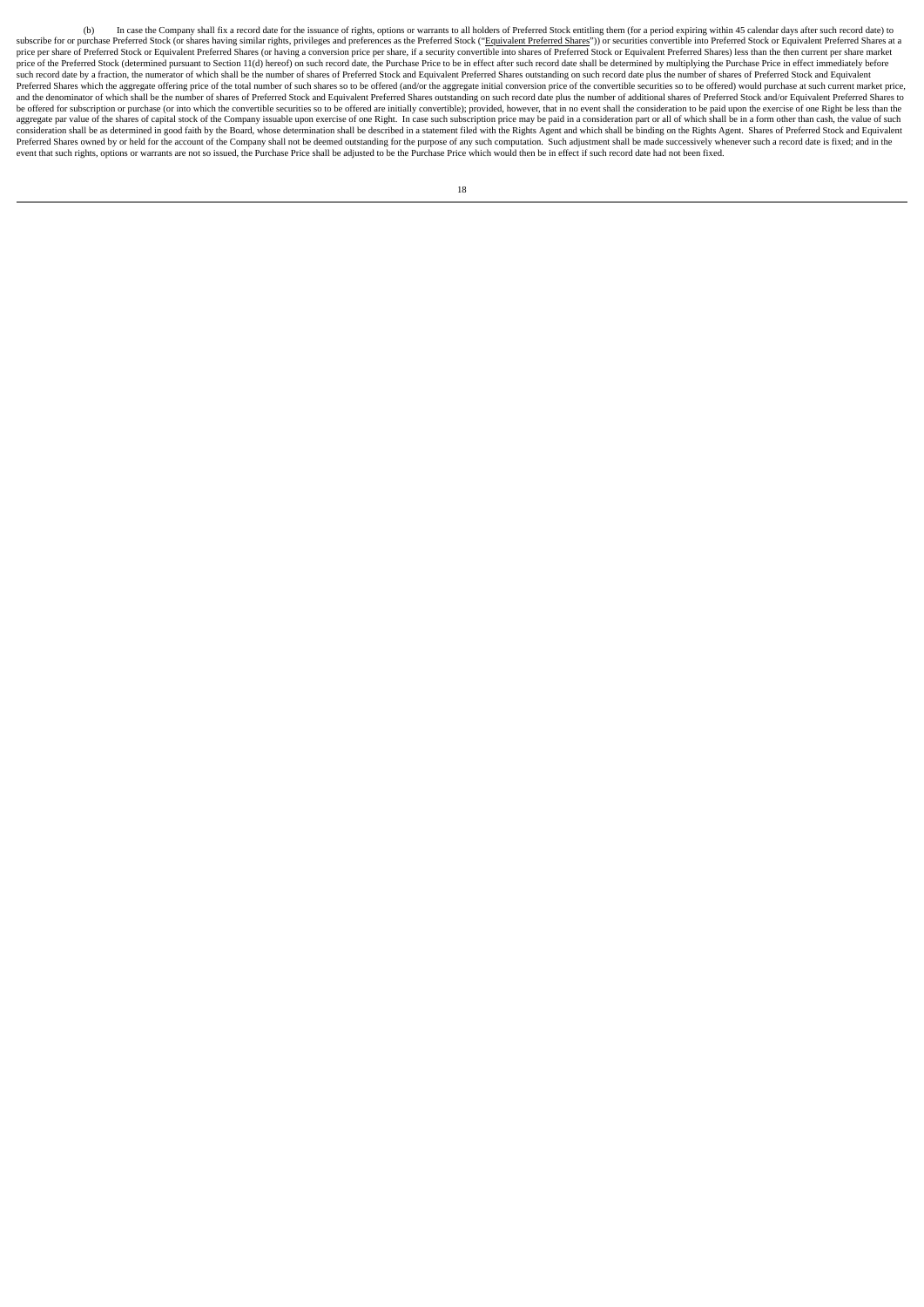(c) In case the Company shall fix a record date for the making of a distribution to all holders of the Preferred Stock (including any such distribution made in connection with a consolidation or merger in which the Company is the continuing or surviving corporation) of evidences of indebtedness or assets (other than a regular quarterly cash dividend or a dividend payable in Preferred Stock) or subscription rights or warrants (excludi current per share market price of the Preferred Stock (determined pursuant to Section 11(d) hereof) on such record date, less the fair market value (as determined in good faith by the Board whose determination shall be des Stock, and the denominator of which shall be such current per share market price of the Preferred Stock; provided, however, that in no event shall the consideration to be paid upon the exercise of one Right be less than th Purchase Price shall again be adjusted to be the Purchase Price that would then be in effect if such record date had not been fixed.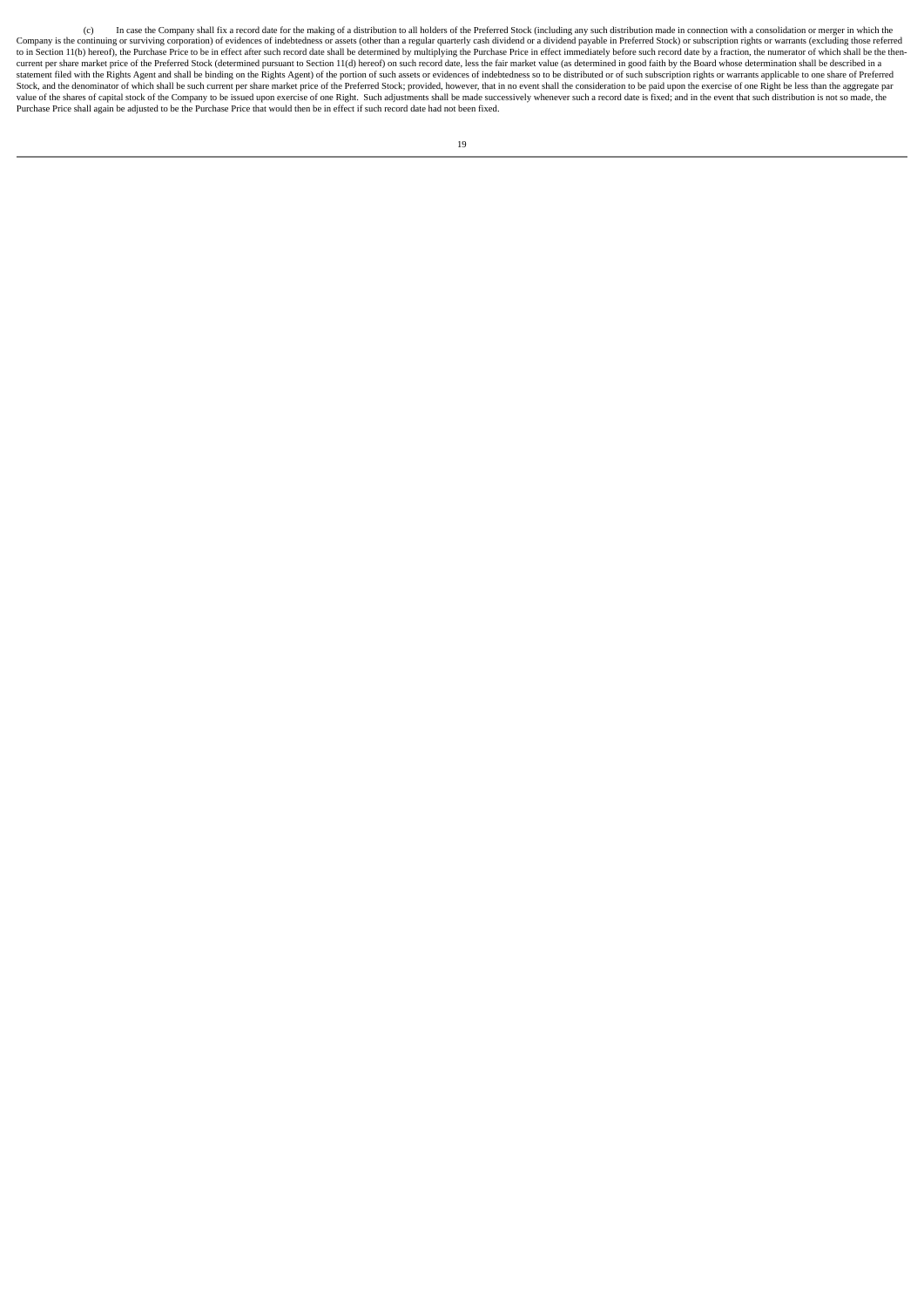(d) Except as otherwise provided herein, for the purpose of any computation hereunder, the "current per share market price" of any security (a "Security" for the purpose of this Section 11(d)(i)) on any date shall be deemed to be the average of the daily closing prices per share of such Security for the 30 consecutive Trading Days (as such term is hereinafter defined) immediately before, but not including, such date; prov in shares of such Security or securities convertible into such shares, or (B) any subdivision, combination or reclassification of such Security, and before the expiration of 30 Trading Days after the ex-dividend date for s Marinola or the record date for such subdivision, combination or reclassification, then, and in each such case, the current per share market price shall be appropriately adjusted to reflect the current market price per sha such Security. The closing price for each day shall be the last sale price, regular way, or, in case no such sale takes place on such day, the average of the closing bid and asked prices, regular way, in either case as rep NASDAQ, as reported in the principal consolidated transaction reporting system with respect to securities listed on the principal national securities exchange on which the Security is listed or admitted to trading or, if t listed or admitted to trading on any national securities exchange the last quoted price or if on such date the Security is not so quoted or reported the average of the high and low asked prices in the over-the-counter mark and y system then in use, or, if not so quoted, the average of the closing bid and asked prices as furnished by a professional market making a market in the Security selected by the Board. The term "Trading Day" shall mean which the principal national securities exchange on which the Security is listed or admitted to trading is open for the transaction of business or, if the Security is not listed or admitted to trading on any national secur

(ii) For the purpose of any computation hereunder, if the Preferred Stock is publicly traded, the "current per share market price" of the Preferred Stock shall be determined in accordance with the method set forth in Section 11(d)(i). If the Preferred Stock is not publicly traded but the Common Stock is publicly traded, the "current per share market price" of the Preferred Stock shall be conclusively deemed to be the current p neither the Common Stock nor the Preferred Stock is publicly traded, "current per share market price" shall mean the fair value per share as determined in good faith by the Board, whose determination shall be described in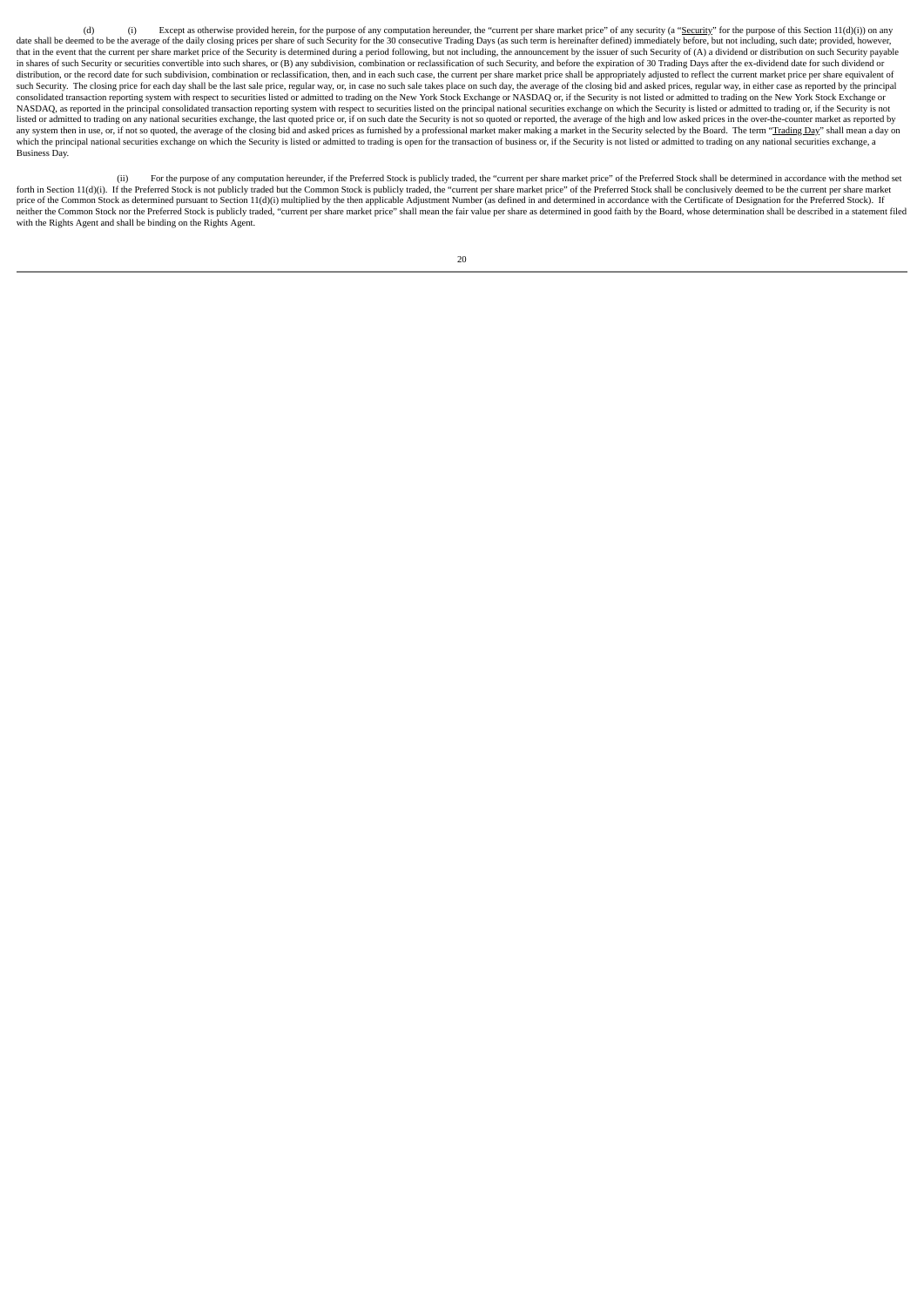(e) No adjustment in the Purchase Price shall be required unless such adjustment would require an increase or decrease of at least 1% in the Purchase Price; provided, however, that any adjustments not required to be made by reason of this Section 11(e) shall be carried forward and taken into account in any subsequent adjustment. All calculations under this Section 11 shall be made to the nearest cent or to the nearest one one-hundredt Preferred Stock or share of Common Stock or other share or security as the case may be. Notwithstanding the first sentence of this Section 11(e), any adjustment required by this Section 11 shall be made no later than the e years from the date of the transaction which requires such adjustment or (ii) the Expiration Date. If as a result of an adjustment made pursuant to Section 11(a) hereof, the holder of any Right thereafter exercised shall b y can see the see the see the company other than the Prefered Stock, thereafter the Purchase Price and the number of such other shares so receivable upon exercise of a Right shall be subject to adjustment from time to time a manner and on terms as nearly equivalent as practicable to the provisions with respect to the Preferred Stock contained in Sections 11(a), 11(b), 11(c), 11(e), 11(h), 11(i) and 11(m) and the provisions of Sections 7, 9,

(f) All Rights originally issued by the Company subsequent to any adjustment made to the Purchase Price hereunder shall evidence the right to purchase, at the adjusted Purchase Price, the number of one onehundredths of a share of Preferred Stock purchasable from time to time hereunder upon exercise of the Rights, all subject to further adjustment as provided herein.

(g) Unless the Company shall have exercised its election as provided in Section 11(i), upon each adjustment of the Purchase Price as a result of the calculations made in Sections 11(b) and 11(c), each Right outstanding immediately before the making of such adjustment shall thereafter evidence the right to purchase, at the adjusted Purchase Price, that number of one one-hundredths of a share of Preferred Stock (calculated to t hundredth of a share of Preferred Stock) obtained by (i) multiplying (x) the number of one-hundredths of a share of Preferred Stock purchasable upon the exercise of a Right immediately before such adjustment by (y) the Pur effect immediately before such adjustment of the Purchase Price and (ii) dividing the product so obtained by the Purchase Price in effect immediately after such adjustment of the Purchase Price.

The Company may elect on or after the date of any adjustment of the Purchase Price or any adjustment made to the number of shares of Preferred Stock for which a Right may be exercised pursuant to Section  $11(a)(i)$ ,  $11(b)$  or  $11(c)$  hereof to adjust the number of Rights, in substitution for any adjustment in the number of one one-hundredths of a share of Preferred Stock purchasable upon the exercise of a Right. Each of the after such adjustment of the number of Rights shall be exercisable for the number of one one-hundredths of a share of Preferred Stock for which a Right was exercisable immediately before such adjustment. Each Right held of before such adjustment of the number of Rights shall become that number of Rights (calculated to the nearest one-hundredth) obtained by dividing the Purchase Price in effect immediately before adjustment of the Purchase Pr Purchase Price in effect immediately after adjustment of the Purchase Price. The Company shall make a public announcement (with prompt written notice thereof to the Rights Agent) of its election to adjust the number of Rig indicating the record date for the adjustment, and, if known at the time, the amount of the adjustment to be made. This record date may be the date on which the Purchase Price is adjusted or any day thereafter, but, if the nomply as practicable, cause to be distributed to holders of record of Right Certificates on such record date Right Certificates evidencing, subject to Section 14 hereof, the additional Rights to which such holders shall b result of such adjustment, or, at the option of the Company, shall cause to be distributed to such holders of record in substitution and replacement for the Right Certificates held by such holders before the date of adjust surrender thereof, if required by the Company, new Right Certificates evidencing all the Rights to which such holders shall be entitled as a result of such adjustment. Right Certificates so to be distributed shall be issue countersigned in the manner provided for herein and shall be registered in the names of the holders of record of Right Certificates on the record date specified in the public announcement.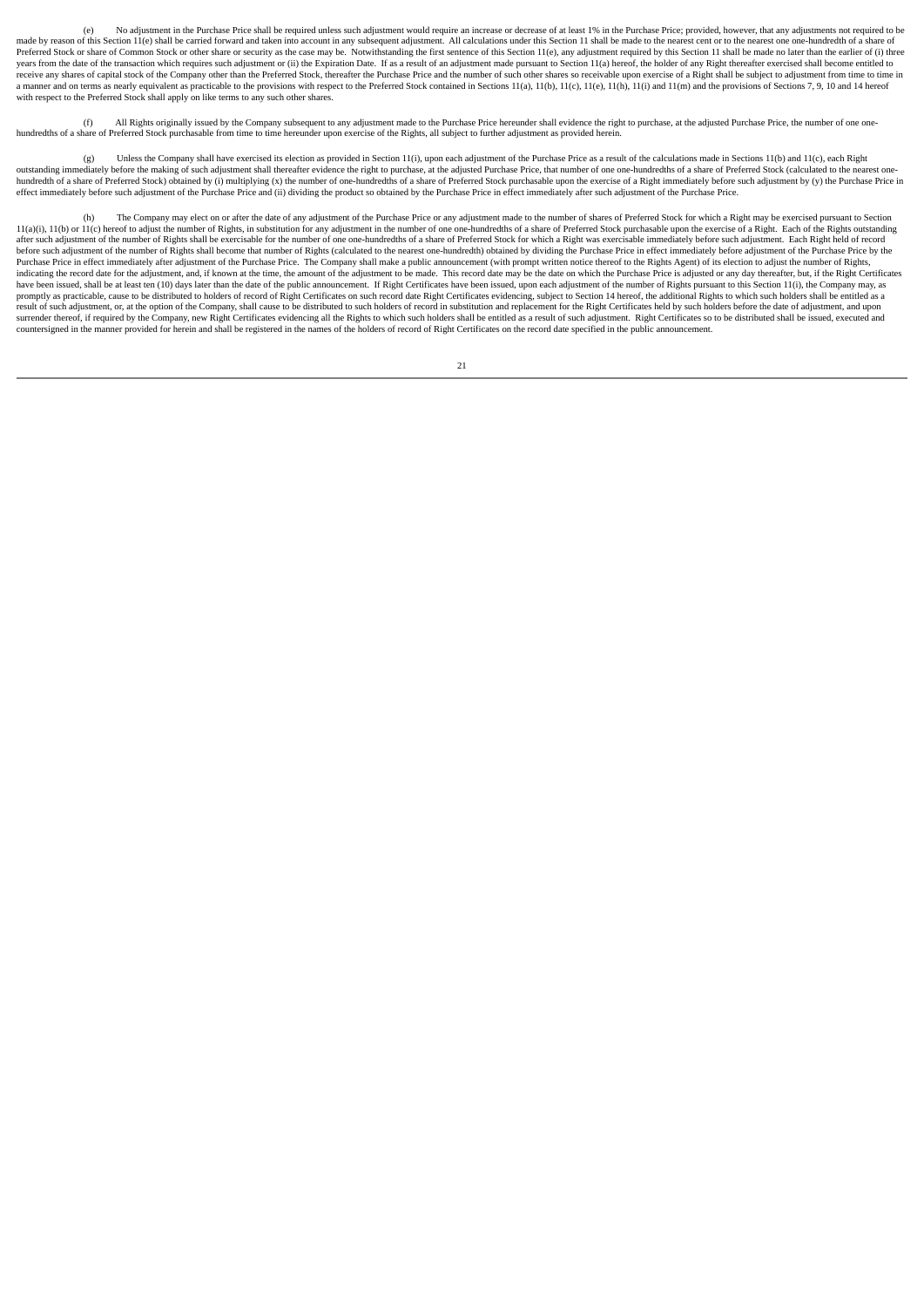(i) Irrespective of any adjustment or change in the Purchase Price or the number of one one-hundredths of a share of Preferred Stock issuable upon the exercise of the Rights, the Right Certificates theretofore and thereafter issued may continue to express the Purchase Price and the number of one-hundredths of a share of Preferred Stock which were expressed in the initial Right Certificates issued hereunder without effect on the Purc payable to exercise a Right or the number of one one-hundredths of a share of Preferred Stock issuable upon the exercise of a Right as provided herein.

(j) Before taking any action that would cause an adjustment reducing the Purchase Price below the then par value, if any, of the shares of Preferred Stock or other shares of capital stock issuable upon exercise of the Rights, the Company shall take any corporate action which may, in the opinion of its counsel, be necessary in order that the Company may validly and legally issue fully paid and nonassessable shares of Preferred Stock or o at such adjusted Purchase Price.

(k) In any case in which this Section 11 shall require that an adjustment in the Purchase Price be made effective as of a record date for a specified event, the Company may elect to defer (with prompt written notice produc however, that the Company shall deliver to such holder a due bill or other appropriate instrument evidencing such holder's right to receive such additional shares upon the occurrence of the event requiring such adjustment.

(l) Notwithstanding anything in this Section 11 to the contrary, the Company shall be entitled to make such adjustments in the Purchase Price, in addition to those adjustments expressly required by this Section 11, as and to the extent that the Board in its sole discretion shall determine to be advisable in order that any consolidation or subdivision of the Preferred Stock, issuance wholly for cash of any shares of Preferred Stock at le options or warrants referred to hereinabove in Section 11(b), hereafter made by the Company to holders of its Preferred Stock shall not be taxable to such stockholders.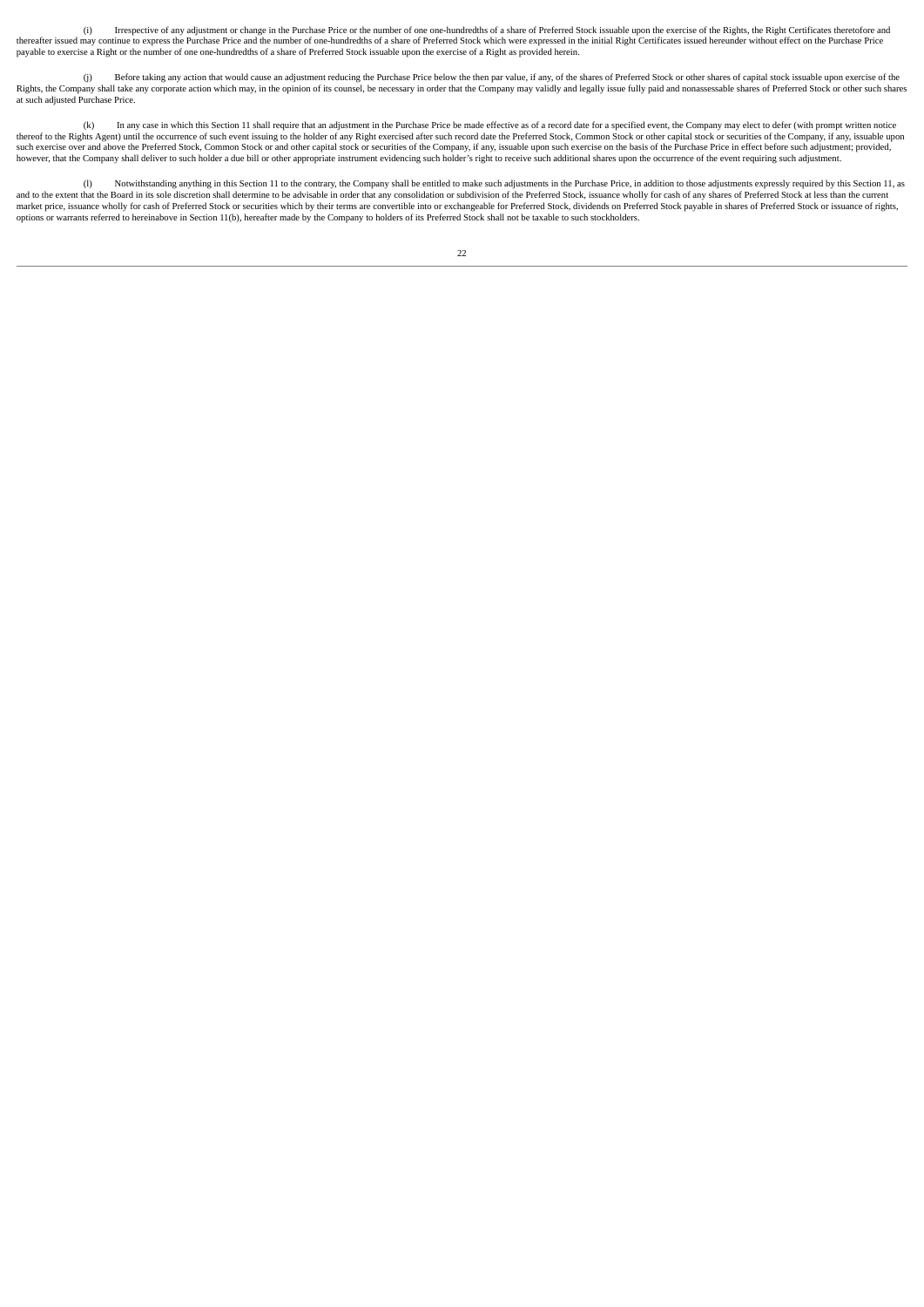(m) Notwithstanding anything in this Plan to the contrary, in the event that at any time after the date of this Plan and before the Distribution Date, the Company shall (i) declare and pay any dividend on the Common Stock payable in Common Stock, or (ii) effect a subdivision, combination or consolidation of the Common Stock (by reclassification or otherwise than by payment of a dividend payable in Common Stock) into a greater or lesse shares of Common Stock, then, in any such case, the number of Rights associated with each share of Common Stock then outstanding, or issued or delivered thereafter, shall be proportionately adjusted so that the number of R thereafter associated with each share of Common Stock following any such event shall equal the result obtained by multiplying the number of Rights associated with each share of Common Stock immediately before such event by a fraction the numerator of which shall be the total number of shares of Common Stock outstanding immediately before the occurrence of the event and the denominator of which shall be the total number of shares of Common Stoc outstanding immediately following the occurrence of such event.

(n) The Company agrees that, after the earlier of the Distribution Date or the Stock Acquisition Date, it will not, except as permitted by Section 23, 24 or 27 hereof, take (or permit any Subsidiary to take) any action if at the time such action is taken it is reasonably foreseeable that such action will diminish substantially or eliminate the benefits intended to be afforded by the Rights.

(o) In the event that the Rights become exercisable, the Board in its sole discretion may permit the Rights, subject to Section 7(e), to be exercised for 50% of the shares of Common Stock (or other securities, cash or secu Purchase Price ("Cashless Exercise"). Rights exercised under this Section 11(o) shall be deemed to have been exercised in full and shall be canceled.

12. **Certificate of Adjusted Purchase Price or Number of Shares**. Whenever an adjustment is made as provided in Section 11 hereof, the Company shall promptly (a) prepare a certificate setting forth such adjustment, and a brief statement of the facts accounting for such adjustment, (b) file with the Rights Agent and with each transfer agent for the Common Stock or the Preferred Stock a copy of such certificate and (c) mail a brief summary fully protected in relying on any such certificate and on any adjustment or statement therein contained and shall have no duty or liability with respect to, and shall not be deemed to have knowledge of any such adjustment

13. **[Reserved]**.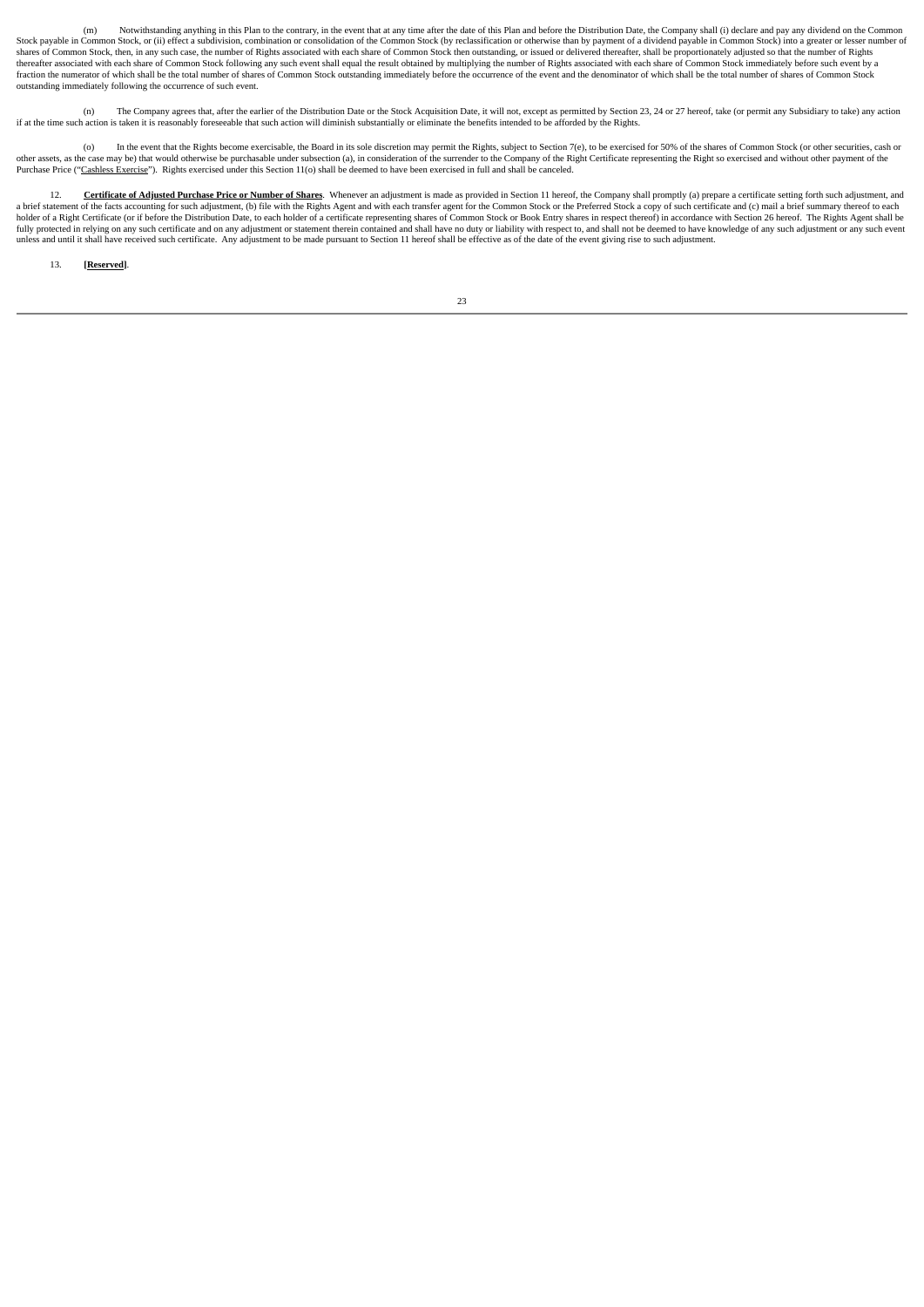#### 14. **Fractional Rights and Fractional Shares**.

(a) The Company shall not be required to issue fractions of Rights (except before the Distribution Date in accordance with Section 11(m) hereof) or to distribute Right Certificates which evidence fractional Rights. In lieu of such fractional Rights, there shall be paid to the registered holders of the Right Certificates with regard to which such fractional Rights would otherwise be issuable, an amount in cash equal to the sam Current market value of a whole Right. For the purposes of this Section 14(a), the current market value of a whole Right shall be the closing price of the Rights for the Trading Day immediately before the date on which suc Rights would have been otherwise issuable. The closing price for any day shall be the last sale price, regular way, or, in case no such sale takes place on such day, the average of the closing bid and asked prices, regular York Stock Exchange or NASDAQ, as reported in the principal consolidated transaction reporting system with respect to securities listed on the principal national securities exchange on which the Rights are listed or admitt if the Rights are not listed or admitted to trading on any national securities exchange, the last quoted price or, if not so quoted, the average of the high bid and low asked prices in the over-the-counter market, as repor in use or, if on any such date the Rights are not so quoted, the average of the closing bid and asked prices as furnished by a professional market makier making a market in the Rights selected by the Board. If on any such

(b) The Company shall not be required to issue fractions of Preferred Stock (other than fractions which are integral multiples of one one-hundredth of a share of Preferred Stock) or to distribute certificates which evidence fractional shares of Preferred Stock (other than fractions which are integral multiples of one one-hundredth of a share of Preferred Stock) upon the exercise or exchange of Rights. Interests in fractions of Prefer provided that such agreement shall provide that the holders of such depositary receipts shall have all the rights, privileges and preferences to which they are entitled as beneficial owners (for the purposes of this Sectio one-hundredth of a share of Preferred Stock, the Company shall pay to the registered holders of Right Certificates at the time such Rights are exercised for shares of Preferred Stock as herein provided an amount in cash eq pursuant to Section 11(d)(ii) hereof) for the Trading Day immediately before the date of such exercise.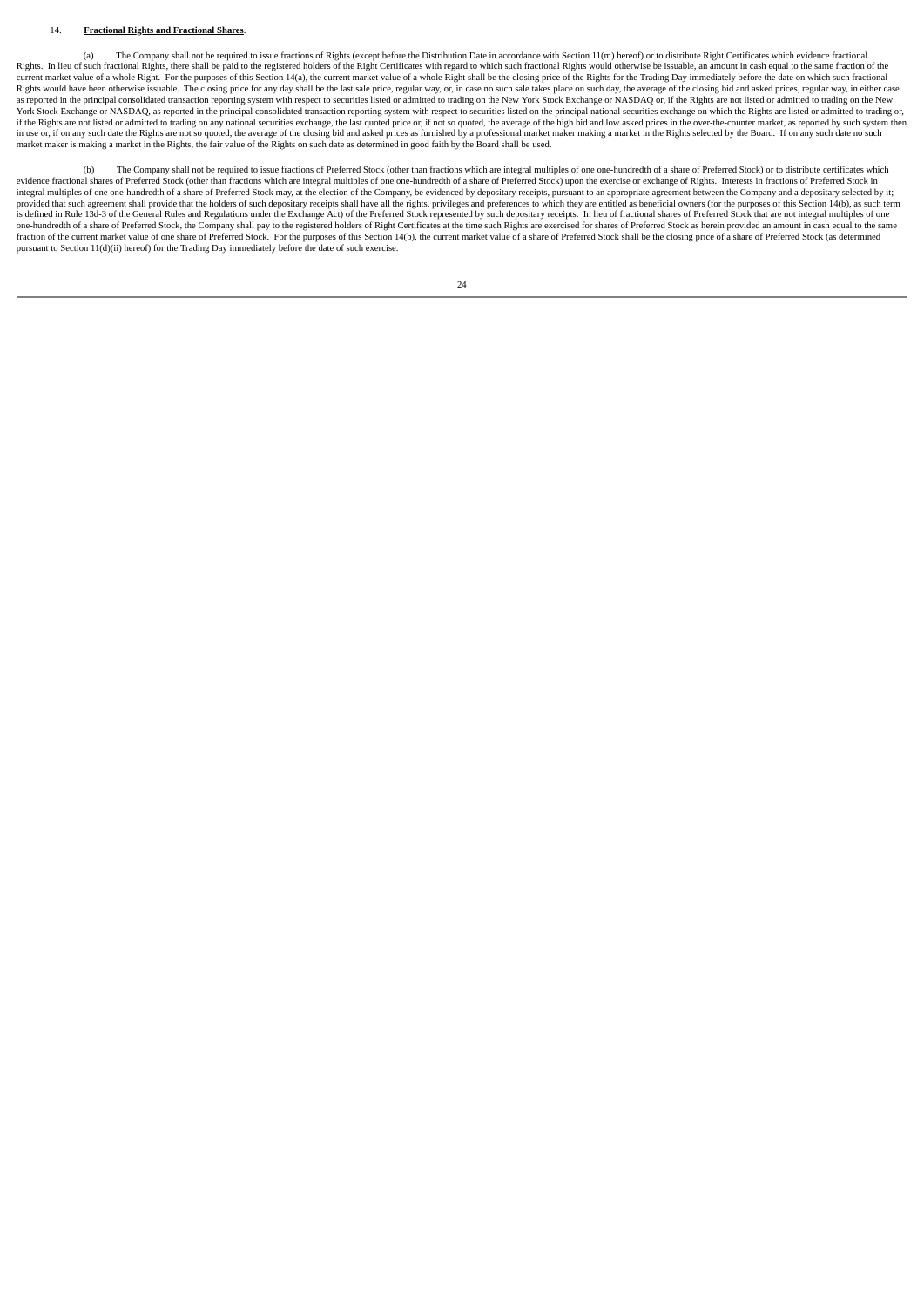(c) The Company shall not be required to issue fractions of shares of Common Stock or to distribute certificates which evidence fractional shares of Common Stock upon the exercise or exchange of Rights. In lieu of such fractional shares of Common Stock, the Company shall pay to the registered holders of the Right Certificates at the time such Rights are exercised or exchanged for shares of Common Stock as herein provided an amoun equal to the same fraction of the current market value of a whole share of Common Stock (as determined in accordance with Section 11(d)(i) hereof), for the Trading Day immediately before the date of such exercise or exchan

(d) The holder of a Right by the acceptance of the Right expressly waives his right to receive any fractional Rights or any fractional shares upon exercise or exchange of a Right (except as provided above).

e) Whenever a payment for fractional Rights or fractional shares is to be made by the Rights Agent, the Company shall (i) promptly prepare and deliver to the Rights Agent a certificate setting forth in reasonable (e) Whene Agent shall be fully protected in relying upon such a certificate and shall have no duty with respect to, and shall not be deemed to have knowledge of any payment for fractional Rights or fractional shares under any Sectio relating to the payment of fractional Rights or fractional shares unless and until the Rights Agent shall have received such a certificate and sufficient monies.

15. Rights of Action. All rights of action in respect of this Plan, excepting the rights of action given to the Rights Agent under Section 18 and Section 20 hereof, are vested in the respective registered holders of the Ri Certificates (and, before the Distribution Date, the registered holders of the Common Stock); and any registered holder of any Right Certificate (or, before the Distribution Date, of the Common Stock), without the consent proceeding against the Company to enforce, or otherwise act in respect of, such holder's right to exercise the Rights evidenced by such Right Certificate (or, before the Distribution Date, such Common Stock) in the manner of this Plan and will be entitled to specific performance of the obligations under, and injunctive relief against actual or threatened violations of, the obligations of any Person subject to this Plan.

16. **Agreement of Right Holders**. Every holder of a Right, by accepting the same, consents and agrees with the Company and the Rights Agent and with every other holder of a Right that:

(a) before the Distribution Date, the Rights will not be evidenced by a Right Certificate and will be transferable only in connection with the transfer of the Common Stock;

(b) after the Distribution Date, the Right Certificates are transferable only on the registry books of the Rights Agent if surrendered at the office or agency of the Rights Agent designated for such purpose, duly endorsed or accompanied by a proper instrument of transfer, and such additional evidence of the identity of the Beneficial Owner, former Beneficial Owner and/or Affiliates or Associates thereof as the Company or the Rights reasonably request;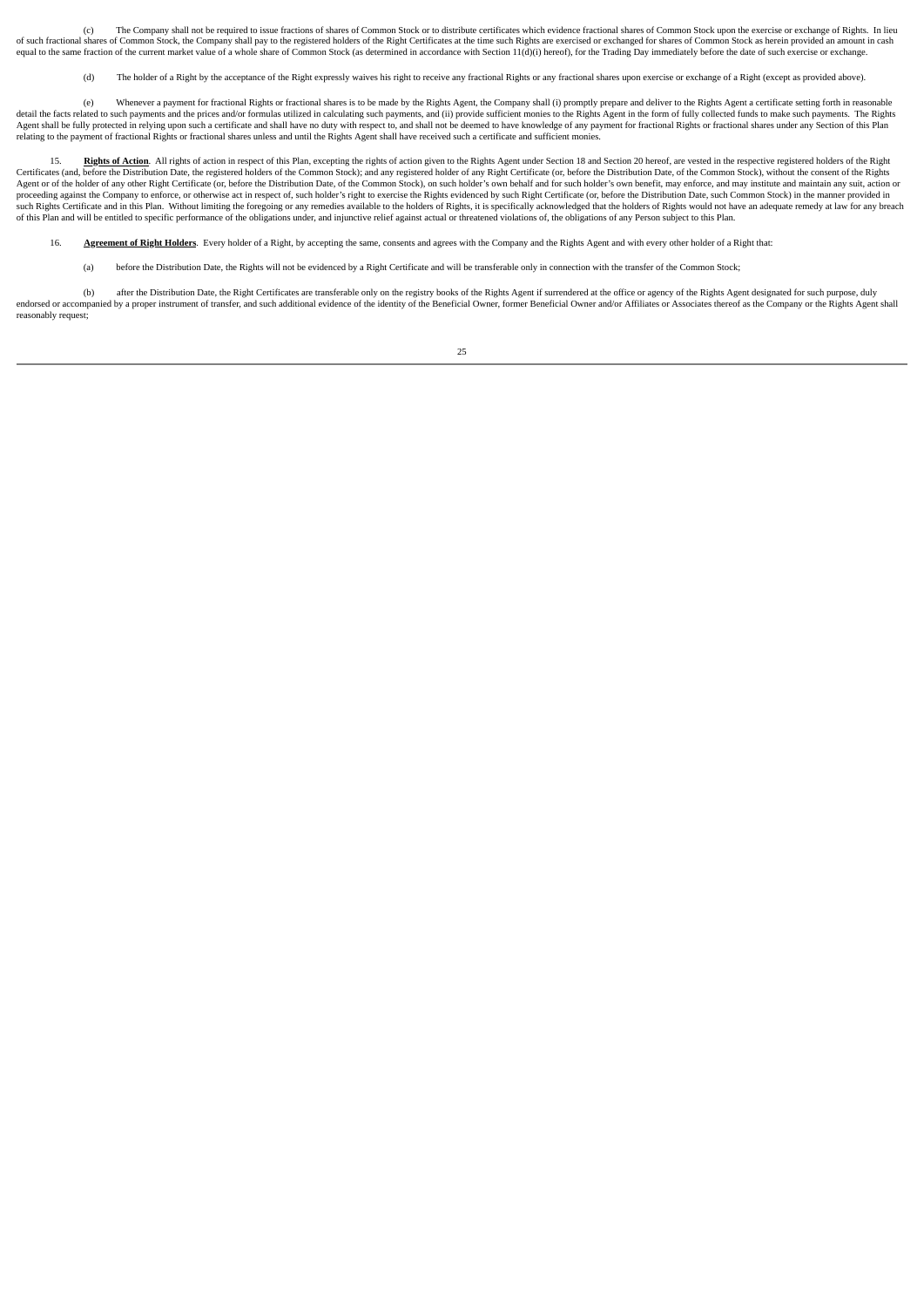(c) the Company and the Rights Agent may deem and treat the Person in whose name the Right Certificate (or, before the Distribution Date, the Common Stock certificate (or Book Entry shares in respect of Common Stock) is registered as the absolute owner thereof and of the Rights evidenced thereby (notwithstanding any notations of ownership or writing on the Right Certificates or the Common Stock certificate (or notices pro book Entry shares of Common Stock) made by anyone other than the Company or the Rights Agent) for all purposes whatsoever, and neither the Company nor the Rights Agent, subject to the penultimate sentence of Section 11(a)(ii), shall be affected by any notice to the contrary; and

(d) notwithstanding anything in this Plan to the contrary, neither the Company nor the Rights Agent shall have any liability to any holder of a Right or other Person as a result of its inability to perform any of its obligations under this Plan by reason of any preliminary or permanent injunction or other order, judgment, decree or ruling (whether interlocutory or final) issued by a court or by a governmental, regulatory, self-regulato must use its reasonable best efforts to have any such injunction, order, judgment, decree or ruling lifted or otherwise overturned as soon as possible.

17. Right Certificate Holder Not Deemed a Stockholder. No holder, as such, of any Right Certificate shall be entitled to vote, receive dividends or be deemed for any purpose the holder of the Preferred Stock or any other securities of the Company which may at any time be issuable on the exercise or exchange of the Rights represented thereby, nor shall anything contained herein or in any Right Certificate be construed to confer upon the hol action, or to receive notice of meetings or other actions affecting stockholders (except as provided in this Plan), or to receive dividends or subscription rights, or otherwise, until the Rights evidenced by such Right Cer been exercised or exchanged in accordance with the provisions hereof.

## 18. **Concerning the Rights Agent**.

(a) The Company agrees to pay to the Rights Agent reasonable compensation for all services rendered by it hereunder and, from time to time, on demand of the Rights Agent, its reasonable expenses and counsel fees and other disbursements incurred in the preparation, delivery, administration, execution and amendment of this Plan and the exercise and performance of its duties hereunder. The Company also agrees to indemnify the Rights action taken, suffered or omitted by the Rights Agent in connection with the acceptance, administration and execution of this Plan or the exercise and performance of its duties hereunder, including, without limitation, the the termination of this Plan and the resignation or removal of the Rights Agent. The costs and expenses incurred in enforcing this right of indemnification shall be paid by the Company.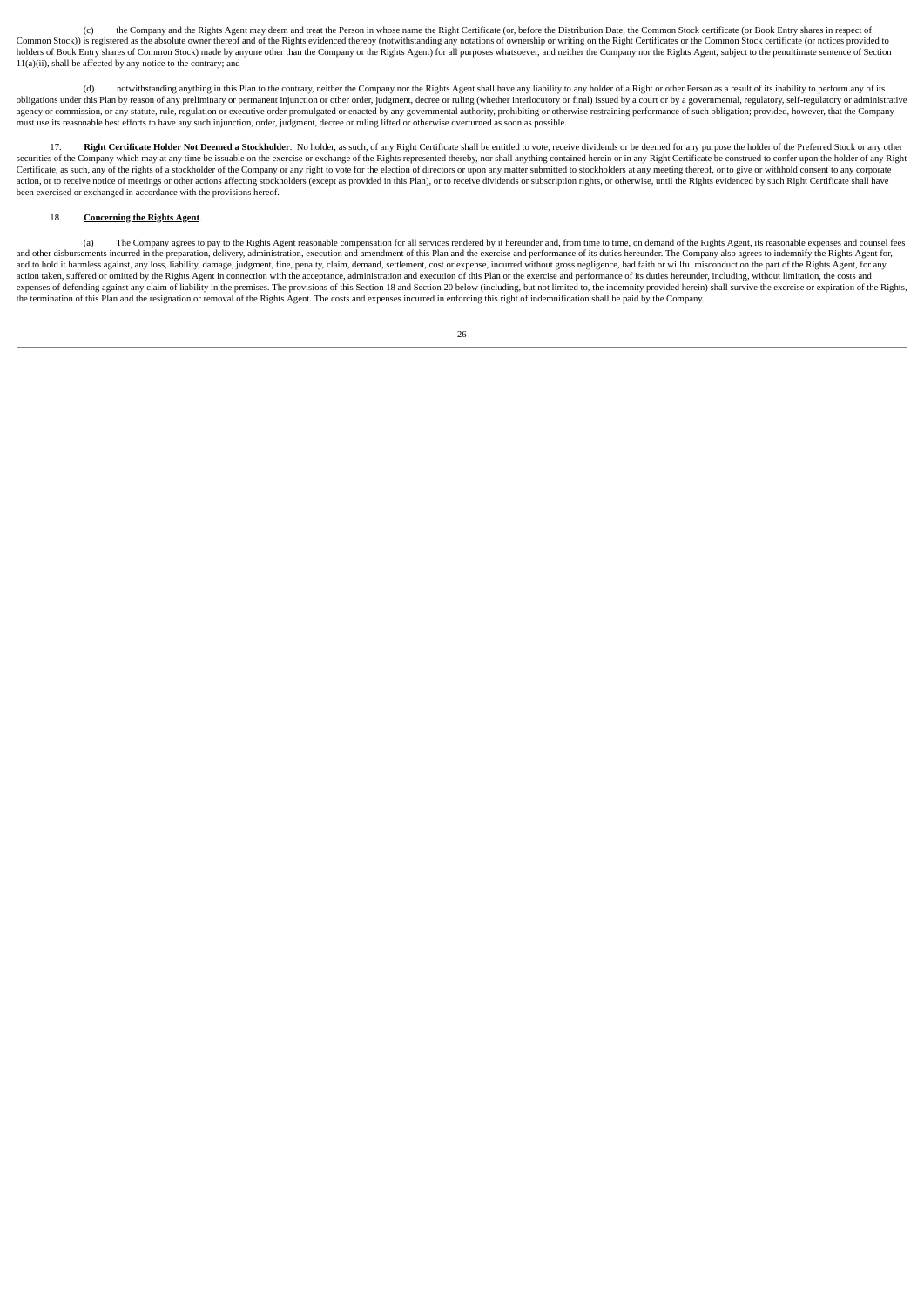(b) The Rights Agent shall be protected and shall incur no liability for, or in respect of any action taken, suffered or omitted by it in connection with, the acceptance and administration of this Plan in reliance upon any Right Certificate or certificate for the Preferred Stock or Common Stock or for other securities of the Company, instrument of assignment or transfer, power of attorney, endorsement, affidavit, letter, notice, directio in Section 20 hereof. The Rights Agent shall not be deemed to have any duty or notice unless and until the Company has provided the Rights Agent with actual written notice. Anything in this Plan to the contrary notwithstan of such loss or damage. Any liability of the Rights Agent under this Plan shall be limited to the amount of fees paid by the Company to the Rights Agent.

## 19. **Merger or Consolidation or Change of Name of Rights Agent**.

(a) Any Person into which the Rights Agent or any successor Rights Agent may be merged or with which it may be consolidated, or any Person resulting from any merger or consolidation to which the Rights Agent or any successor Rights Agent shall be a party, or any Person succeeding to the shareholder services or corporate trust business of the Rights Agent or any successor Rights Agent, shall be the successor to the Rights Agent countersignature of the predecessor Rights Agent and deliver such Right Certificates so countersigned; and in case at that time any of the Right Certificates shall not have been countersigned, any successor Rights Agent ma such Right Certificates the information of the predecessor Rights Agent or in the name of the successor Rights Agent; and in all such cases such Right Certificates shall have the full force provided in the Right Certificat Plan.

(b) In case at any time the name of the Rights Agent shall be changed and at such time any of the Right Certificates shall have been countersigned but not delivered, the Rights Agent may adopt the countersignature under its prior name and deliver Right Certificates so countersigned; and in case at that time any of the Right Certificates shall not have been countersigned, the Rights Agent may countersign such Right Certificates eithe

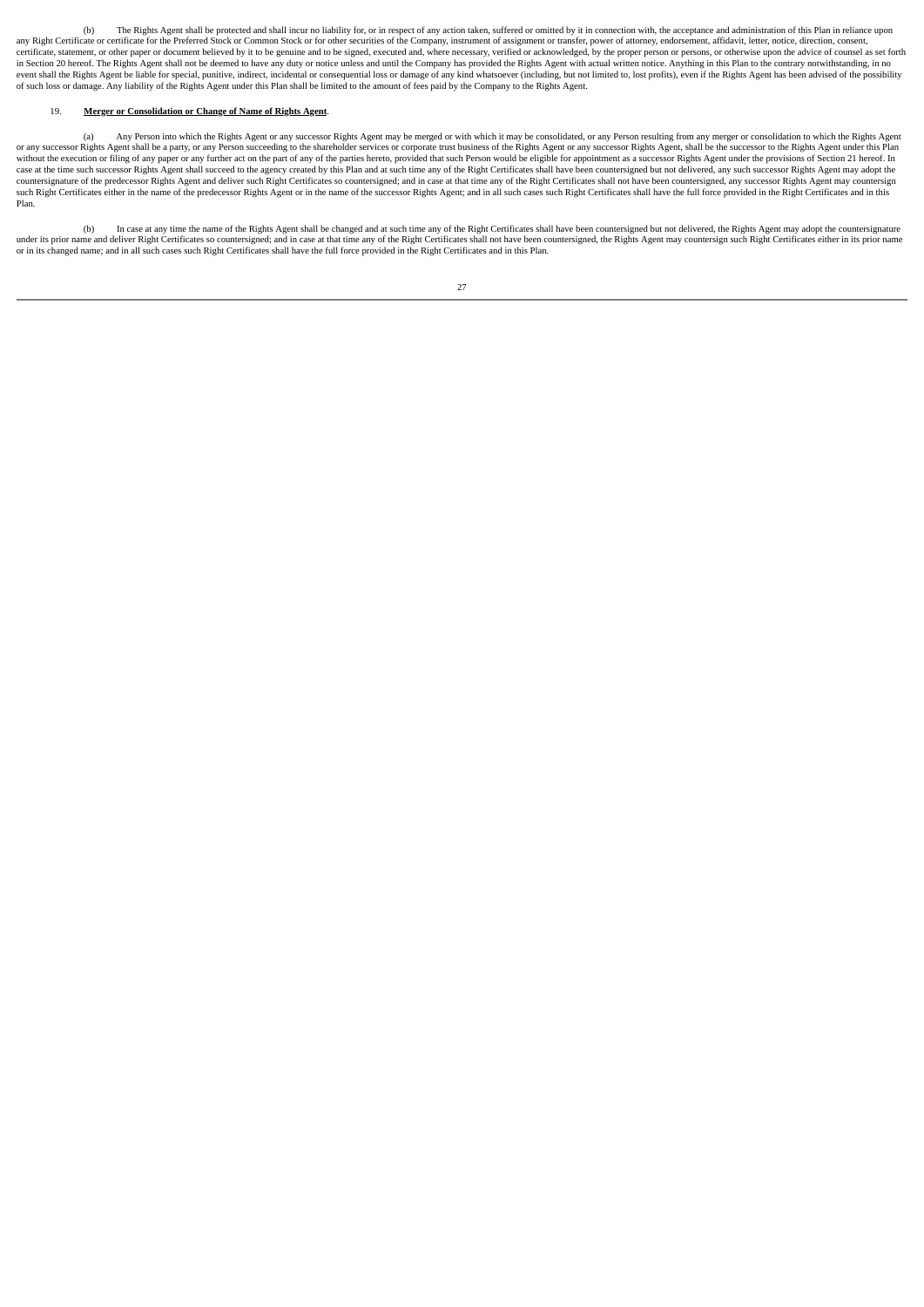20. Duties of Rights Agent. The Rights Agent undertakes the duties and obligations expressly imposed by this Plan (and no implied duties or obligations shall be read against the Rights Agent) upon the following terms and c

(a) The Rights Agent may consult with legal counsel (who may be legal counsel for the Company and/or the Board and/or an employee of the Rights Agent), and the advice or opinion of such counsel shall be full and complete authorization and protection to the Rights Agent and the Rights Agent shall incur no liability for or in respect of any action taken, suffered, or omitted to be taken by it in accordance with such advice or op

(b) Whenever in the performance of its duties under this Plan the Rights Agent shall deem it necessary or desirable that any fact or matter be proved or established by the Company prior to taking or suffering (or omitting to take) any action hereunder, such fact or matter (including, without limitation, the identity of any Acquiring Person and the determination of the current per share market price of any security) may be deemed to proved and established by a certificate signed by any one of the Chairman of the Board, the Chief Executive Officer, the President, the Chief Financial Officer, any Executive Vice President, the Treasurer or the Secretary (each, an "Authorized Officer")and delivered to the Rights Agent; and such certificate shall be full and complete authorization and protection to the Rights Agent and the Rights Agent shall incur no liability for or in res taken, suffered omitted in good faith by it under the provisions of this Plan in reliance upon such certificate.

(c) The Rights Agent shall be liable hereunder to the Company and any other Person only for its own gross negligence, bad faith or willful misconduct.

(d) The Rights Agent shall not be liable for or by reason of any of the statements of fact or recitals contained in this Plan or in the Right Certificates (except its countersignature thereof) or be required to verify the same, but all such statements and recitals are and shall be deemed to have been made by the Company only.

(e) The Rights Agent shall not have any liability nor be under any responsibility in respect of the validity of this Plan or the execution and delivery hereof (except the due execution hereof by the Rights Agent) or in respect of the validity or execution of any Right Certificate (except its countersignature thereof); nor shall it be responsible for any breach by the Company of any covenant or condition contained in this Plan or in any R amount thereof) provided for in Sections 3, 11, 23 or 24 hereof, or the ascertaining of the existence of facts that would require any such change or adjustment (except with respect to the exercise of Rights evidenced by Ri Stock to be issued pursuant to this Plan or any Right Certificate or as to whether any Preferred Stock will, when issued, be validly authorized and issued, fully paid and nonassessable.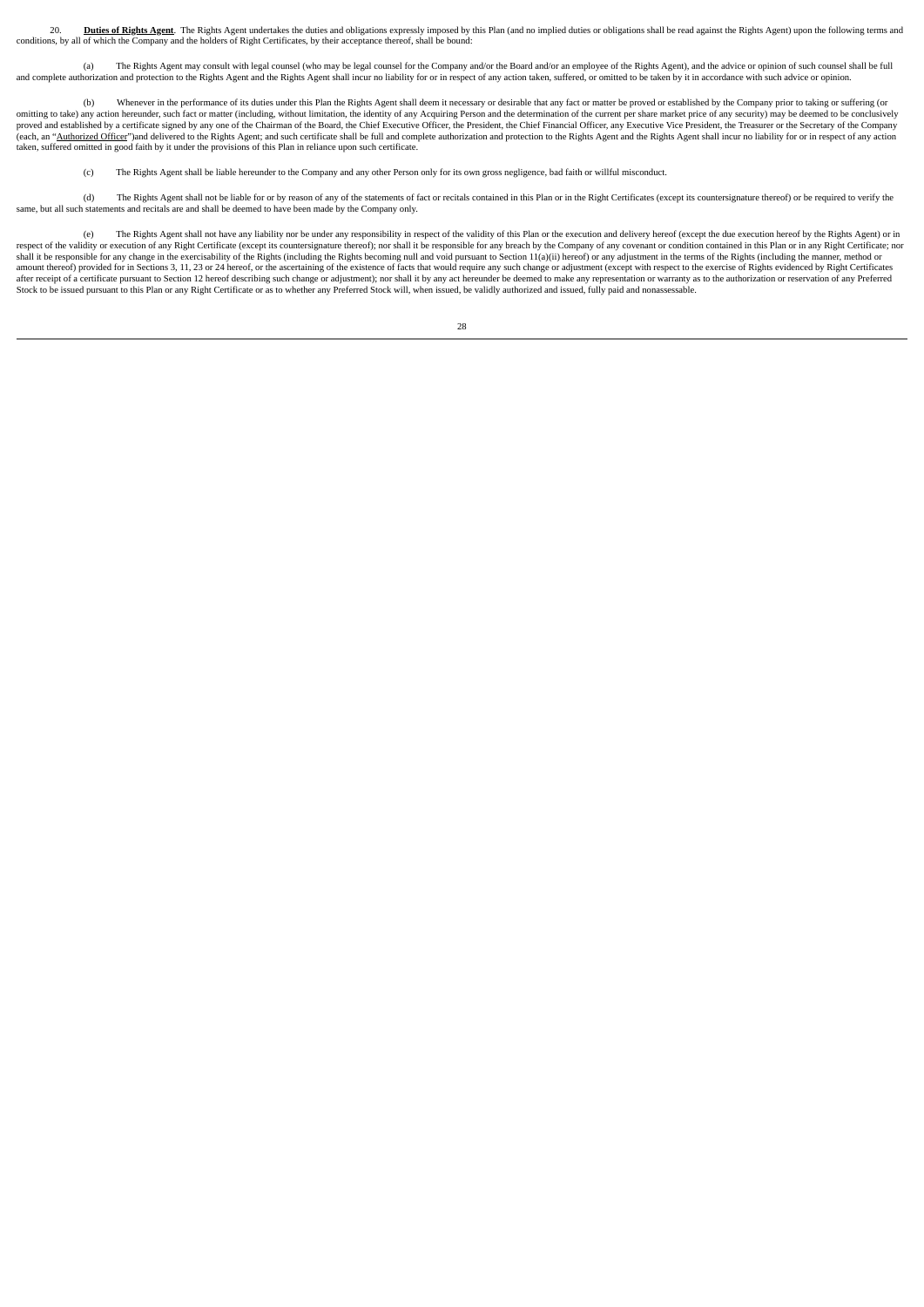(f) The Company agrees that it will perform, execute, acknowledge and deliver or cause to be performed, executed, acknowledged and delivered all such further and other acts, instruments and assurances as may reasonably be required by the Rights Agent for the carrying out or performing by the Rights Agent of the provisions of this Plan.

(g) The Rights Agent is hereby authorized and directed to accept advice or instructions with respect to the performance of its duties hereunder from any one of the Authorized Officers of the Company, and to apply to such Authorized Officers for advice or instructions in connection with its duties, and such advice or instructions shall be full authorization and protection to the Rights Agent and the Rights Agent shall incur no liabilit and a reference of omitted by it in good faith in accordance with the advice or instructions of any such Authorized Officer or for any delay in acting while waiting for those instructions. Any application by the Rights Age written instructions from the Company may, at the option of the Rights Agent, set forth in writing any action proposed to be taken or omitted by the Rights Agent with respect to its duties or obligations under this Plan an and/or after which such action shall be taken or omitted and the Rights Agent shall not be liable for any action taken, suffered or omitted in accordance with a proposal included in any such application on or after the dat (which date shall not be less than three Business Days after the date indicated in such application unless any such Authorized Officer shall have consented in writing to an earlier date) unless, prior to taking, suffering action, the Rights Agent has received written instructions in response to such application specifying the action to be taken, suffered, or omitted.

(h) The Rights Agent and any stockholder, affiliate, director, officer or employee of the Rights Agent may buy, sell or deal in any of the Rights or other securities of the Company or become pecuniarily interested in any transaction in which the Company may be interested, or contract with or lend money to the Company or otherwise act as fully and freely as though it were not a Rights Agent under this Plan. Nothing herein shall preclude Agent from acting in any other capacity for the Company or for any other Person.

(i) The Rights Agent may execute and exercise any of the rights or powers hereby vested in it or perform any duty hereunder either itself or by or through its attorneys or agents, and the Rights Agent shall not be answerable or anisomation environment of the Company resulting from any such act, default, neglect or misconduct of any such actomeys or agents or for any loss to the Company resulting from any such act, default, neglect o or bad faith.

(i) No provision of this Plan shall require the Rights Agent to expend or risk its own funds or otherwise incur any financial liability in the performance of any of its duties hereunder or in the exercise of its rights if believes that repayment of such funds or adequate indemnification against such risk or liability is not assured to it.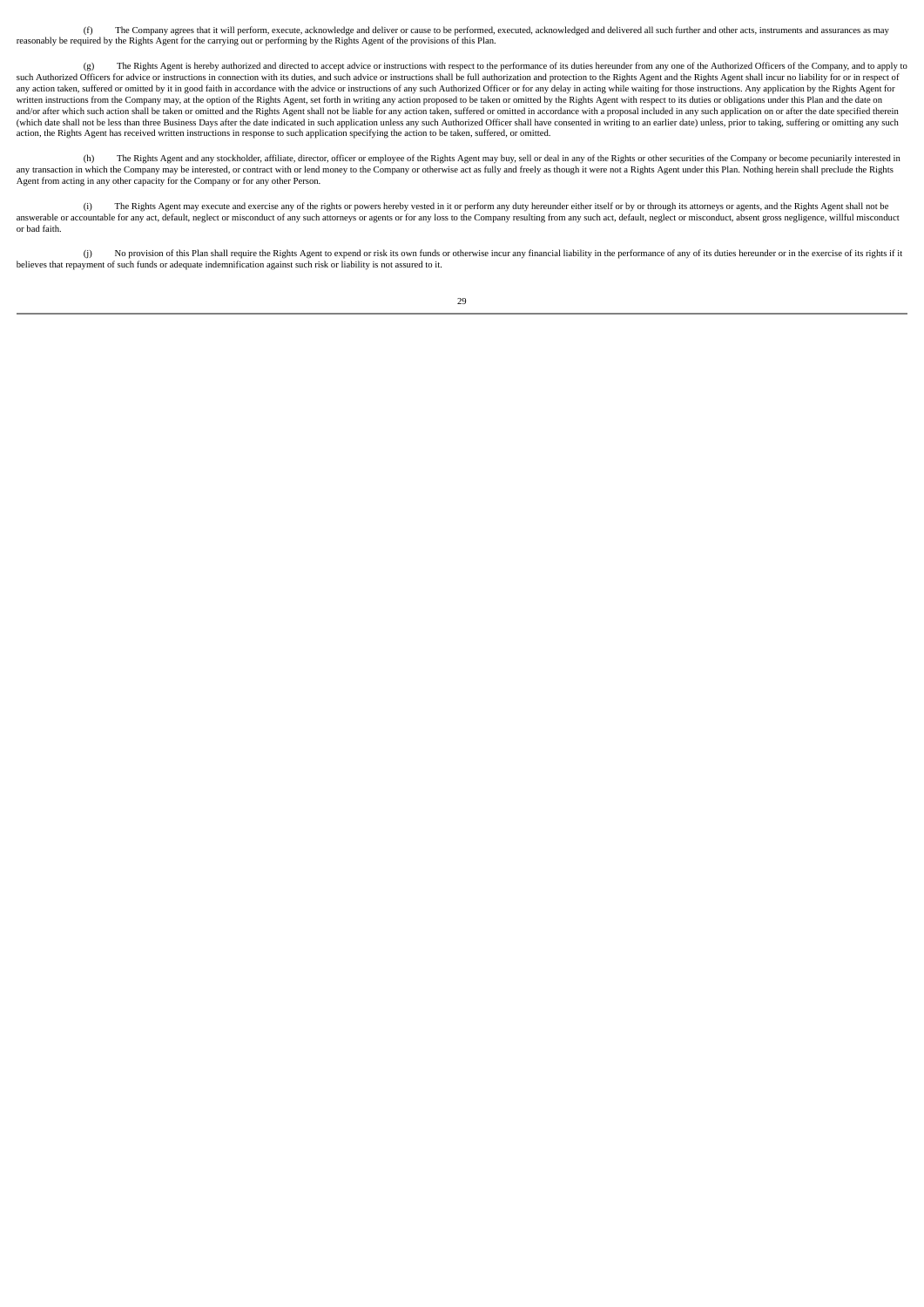(k) If, with respect to any Right Certificate surrendered to the Rights Agent for exercise or transfer, the certificate attached to the form of assignment or form of election to purchase, as the case may be, has not been executed, the Rights Agent shall not take any further action with respect to such requested exercise of transfer without first consulting with the Company

Change of Rights Agent. The Rights Agent or any successor Rights Agent may resign and be discharged from its duties under this Plan upon thirty (30) days' notice in writing mailed to the Company and, in the event that the Rights Agent or one of its affiliates is not also the transfer agent for the Company, to each transfer agent for the Common Stock or Preferred Stock by registered or certified mail. In the event the transfer agent between the Company and the Rights Agent terminates, the Rights Agent will be deemed to have resigned automatically and be discharged from its duties under this Plan as of the effective date of such termination, and the Co be responsible for sending any required notice. The Company may remove the Rights Agent or any successor Rights Agent upon thirty (30) days' notice in writing, mailed to the Rights Agent or successor Rights Agent, as the c incapable of acting, the Company shall appoint a successor to the Rights Agent. If the Company shall fail to make such appointment within a period of 30 days after giving notice of such removal or after it has been notifie such resignation or incapacity by the resigning or incapacitated Rights Agent or by the holder of a Right Certificate (who shall, with such notice, submit his Right Certificate for inspection by the Company), then the regi and doing business under the laws of the United States or of any State of the United States which is authorized under such laws to conduct shareholder services business and is subject to supervision or examination by feder and the main and the measurement in the measurement of the control of the control of the control of the control of the control of the control of the control of the control of the control of the control of the property at t by it hereunder, and execute and deliver any further assurance, conveyance, act or deed necessary for the purpose. Not later than the effective date of any such appointment the Company shall file notice thereof in writing provided for in this Section 21, however, or any defect therein, shall not affect the legality or validity of the resignation or removal of the Rights Agent or the appointment of the successor Rights Agent, as the case may

22. **Issuance of New Right Certificates**. Notwithstanding any of the provisions of this Plan or of the Rights to the contrary, the Company may, at its option, issue new Right Certificates evidencing Rights in such forms as may be approved by its Board to reflect any adjustment or change in the Purchase Price and the number or kind or class of shares or other securities or property purchasable under the Right Certificates made in accordance w provisions of this Plan. In addition, in connection with the issuance or sale of Common Stock following the Distribution Date and before the Expiration Date, the Company may with respect to shares of Common Stock so issued in each case existing before the Distribution Date, issue Right Certificates representing the appropriate number of Rights in connection with such issuance or sale.

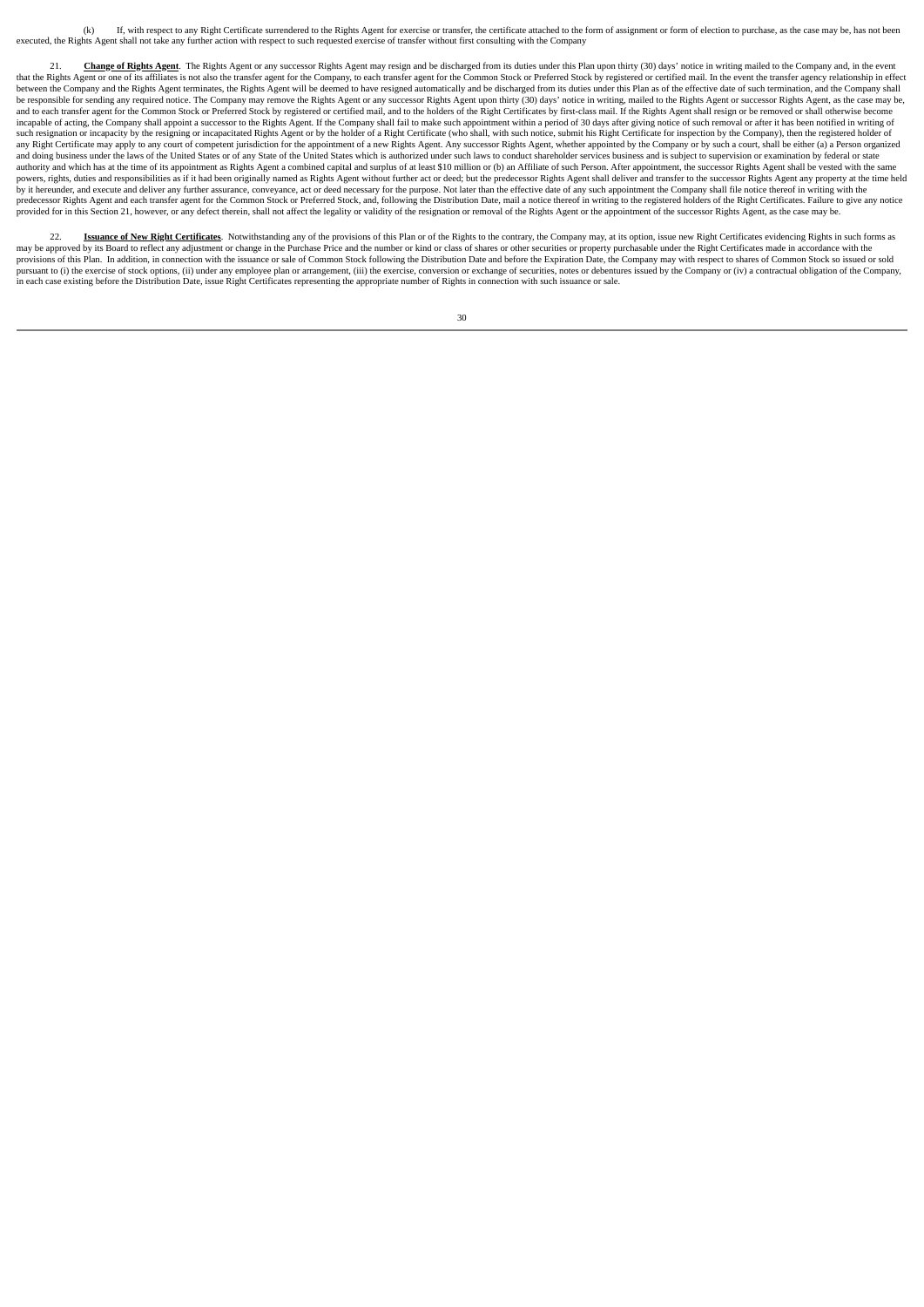## 23. **Redemption**.

(a) The Board may, at any time before such time as any Person first becomes an Acquiring Person, redeem all but not less than all the then outstanding Rights at a redemption price of \$0.001 per Right, appropriately adjusted to reflect any stock split, stock dividend or similar transaction occurring in respect of the Common Stock after the date hereof (the "Redemption Price"). The redemption of the Rights may be made effective at such and further provided that the aggregate Redemption Price payable to any holder of Rights upon the redemption of all Rights held by such Person shall in no event be less than \$0.01.

(b) Immediately upon the action of the Board ordering the redemption of the Rights pursuant to paragraph (a) of this Section 23 (or at such later time as the Board may establish for the effectiveness of such redemption), and without any further action and without any notice, the right to exercise the Rights will terminate and the only right thereafter of the holders of Rights shall be to receive the Redemption Price. The Compa then outstanding Rights at their last addresses as they appear upon the registry books of the Rights Agent or, before the Distribution Date, on the registry books of the transfer agent for the Common Stock. Any notice whic required by this Section 23(b) or any defect therein shall not affect the validity of the action taken by the Company.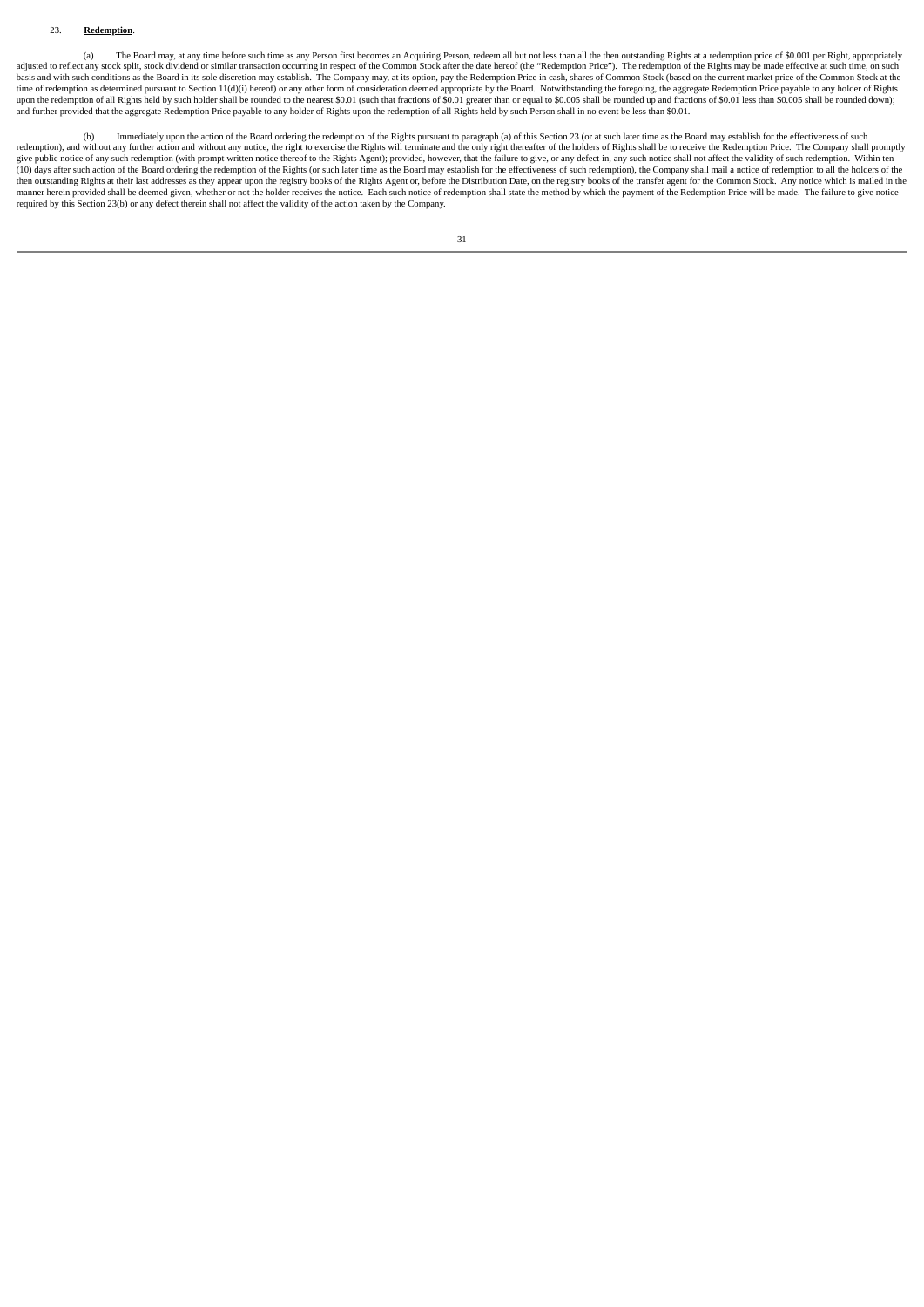(c) In the case of a redemption under Section 23(a) hereof, the Company may, at its option, discharge all of its obligations with respect to the Rights by (i) issuing a press release announcing the manner of redemption of the Rights and (ii) mailing payment of the Redemption Price to the registered holders of the Rights at their last addresses as they appear on the registry books of the Rights Agent or, before the Distribution Date, on t the transfer agent of the Common Stock, and upon such action, all outstanding Right Certificates shall be void without any further action by the Company.

# 24. **Exchange**.

(a) The Board may, at its option, at any time after any Person first becomes an Acquiring Person, exchange all or part of the then outstanding Rights (which shall not include Rights that have not become effective or that have become null and void pursuant to the provisions of Section 11(a)(ii) hereof ) for shares of Common Stock at an exchange ratio of one share of Common Stock (or one-hundredth of a share of Preferred Stock) per Right, appropriately adjusted to reflect any stock split, stock dividend or similar transaction occurring after the date hereof (such amount per Right being hereinafter referred to as the "Exchange Ratio"). Notwithstanding the fo shall not be empowered to effect such exchange at any time after an Acquiring Person becomes the Beneficial Owner of 50% or more of the outstanding shares of Common Stock. The exchange of the Rights by the Board may be made effective at such time, on such basis and with such conditions as the Board in its sole discretion may establish. Before effecting an exchange pursuant to this Section 24, the Board may direct the Company to enter into a T such form and with such terms as the Board shall then approve (the "Trust Agreement"). If the Board so directs, the Company shall enter into the Trust Agreement and shall issue to the trust created by such agreement (the " the shares of Common Stock issuable pursuant to the exchange, and all Persons entitled to receive shares pursuant to the exchange shall be entitled to receive such shares (and any dividends or distributions made thereon af

(b) Immediately upon the effectiveness of the action of the Board ordering the exchange of any Rights pursuant to paragraph (a) of this Section 24 and without any further action and without any notice, the right to exercise such Rights shall terminate and the only right thereafter of a holder of such Rights shall be to receive that number of shares of Common Stock equal to the number of such Rights held by such holder multiplied by t at their last addresses as they appear upon the registry books of the Rights Agent; provided, however, that the failure to give, or any defect in, such notice shall not affect the validity of such exchange. Any notice whic manner herein provided shall be deemed given, whether or not the holder receives the notice. Each such notice of exchange will state the method by which the exchange of the shares of Common Stock for Rights will be effecte provisions of Section 11(a)(ii) hereof) held by each holder of Rights.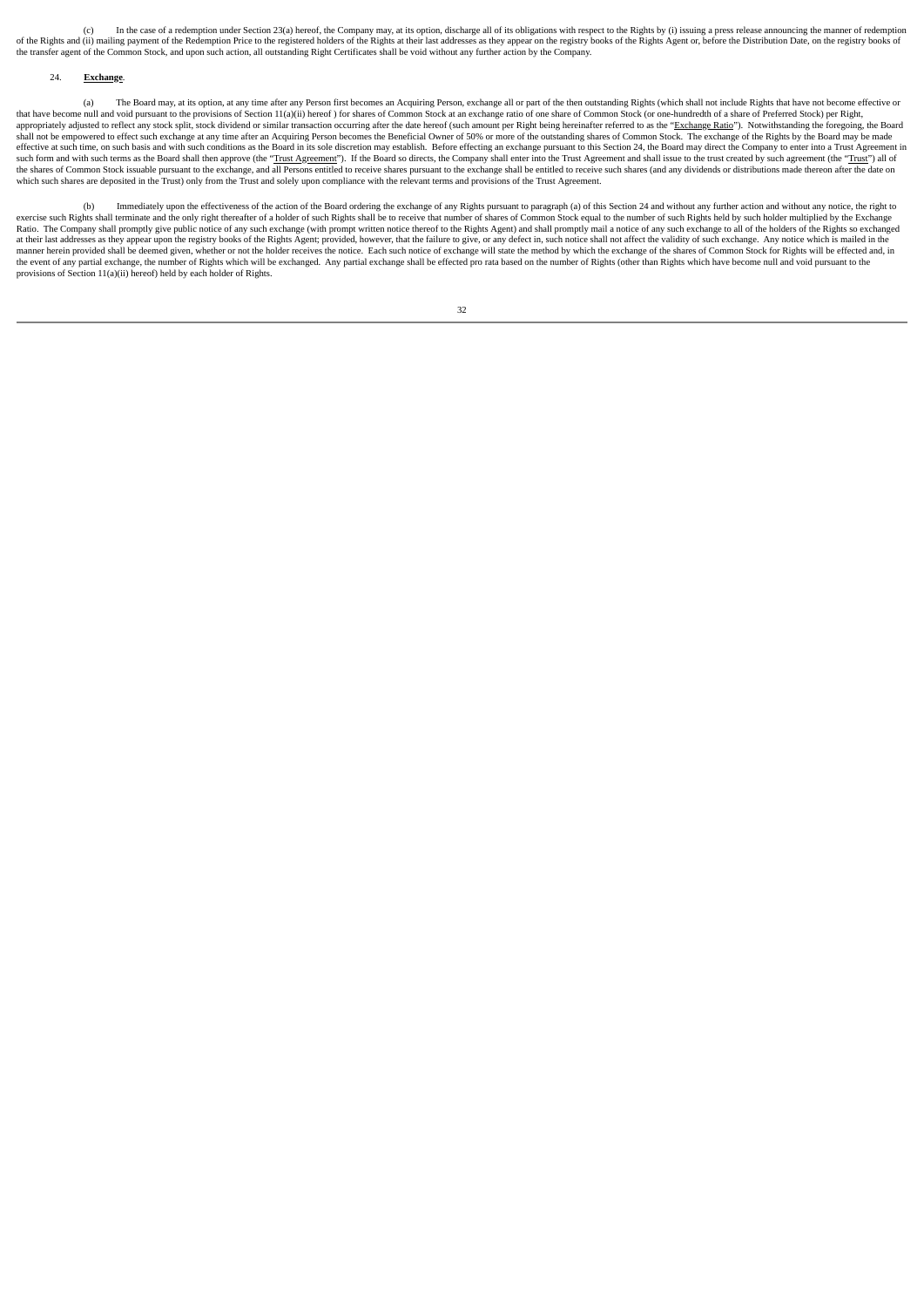(c) The Company may at its option substitute, and, in the event that there shall not be sufficient shares of Common Stock issued but not outstanding or authorized but unissued (and unreserved) to permit an exchange of Rights as contemplated in accordance with this Section 24 (or if the issuance of Common Stock in exchange for any Rights would not otherwise be permitted under the Certificate of Incorporation), the Company shall substi fraction thereof (or Equivalent Preferred Shares, as such term is defined in Section 11(b), or other equivalent shares of its capital stock) such that the current per share market price (determined pursuant to Section 11(d n account of the companion of the companion of the companion of the companion of the companion of the current per share market price of one share of Common Stock (determined pursuant to Section 11(d) hereof) of Preferred S as of the date of such exchange.

### 25. **Notice of Certain Events**.

(a) In case the Company shall at any time after the earlier of the Distribution Date or the Stock Acquisition Date propose (i) to pay any dividend payable in stock of any class to the holders of its Preferred Stock or to ( Preferred Stock), (iv) to effect the liquidation, dissolution or winding up of the Company, or (v) to declare or pay any dividend on the Common Stock payable in Common Stock, to effect a subdivision, combination or consoli Common Stock (by reclassification or otherwise than by payment of dividends in Common Stock), then, in each such case, the Company shall give to the Rights Agent and to each holder of a Right Certificate, in accordance wit 26 hereof, a notice of such proposed action, which shall specify the record date for the purposes of such stock dividend or distribution or offering of rights or warrants, or the date on which such liquidation, dissolution reclassification, subdivision, combination or consolidation is to take place and the date of participation therein by the holders of the Common Stock and/or Preferred Stock, if any such date is to be fixed, and such notice before the date of the taking of such proposed action or the date of participation therein by the holders of the Common Stock and/or Preferred Stock, whichever shall be the earlier.

(b) In the event that any Person becomes an Acquiring Person, then the Company shall as soon as practicable thereafter give to the Rights Agent and to each holder of a Right Certificate (or if occurring before the Distribu Section 11(a)(ii).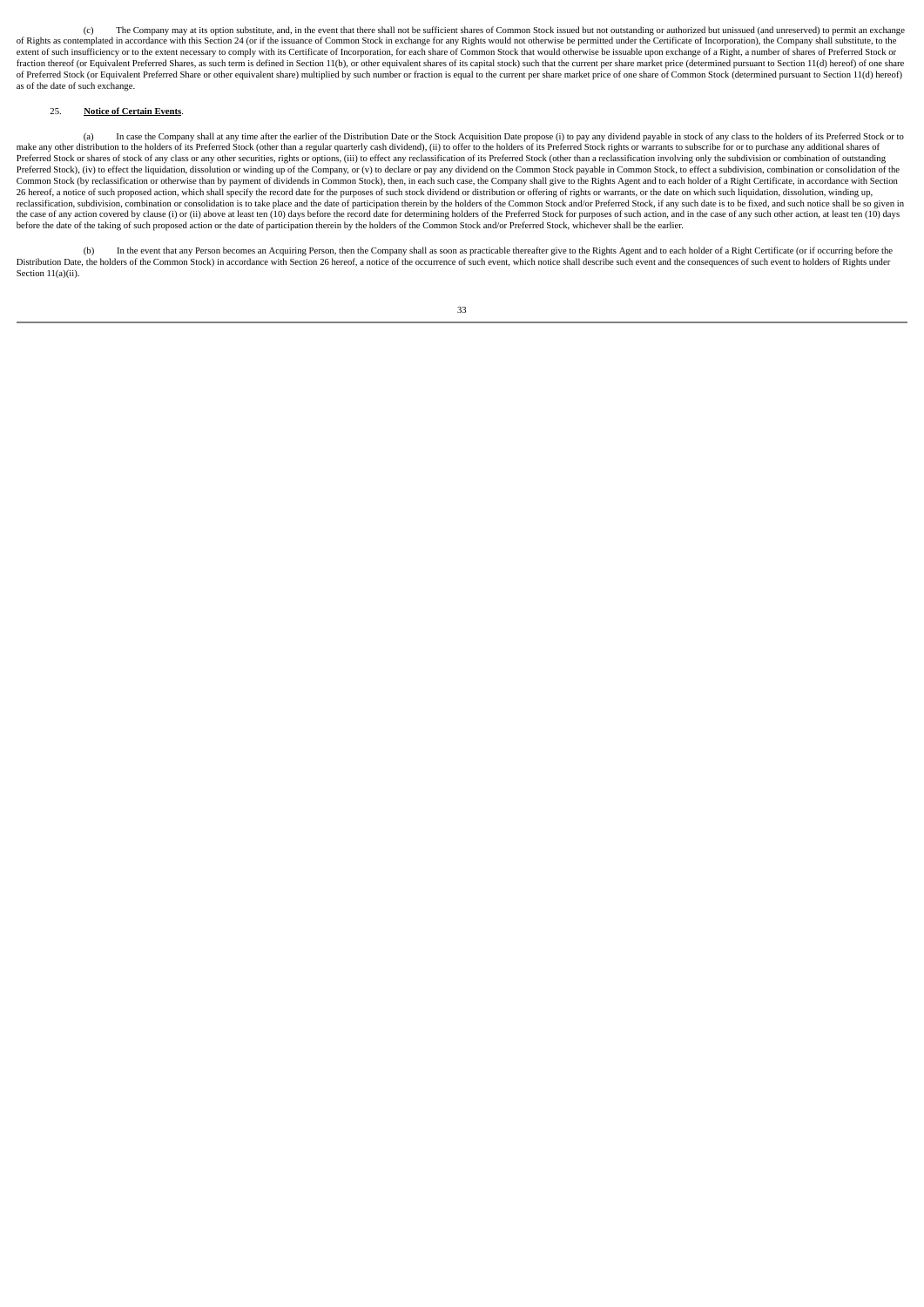(c) The failure to give notice required by this Section 25 or any defect therein shall not affect the validity of the action taken by the Company or the vote upon any such action.

26. **Notices.** Except as otherwise provided herein, notices or demands authorized by this Plan to be given or made by the Rights Agent or by the holder of any Right Certificate to or on the Company shall be sufficiently gi

AUTORYTEL INC. 18872 MacArthur Boulevard Irvine, CA 92612-1400 Attention: General Counsel

Subject to the provisions of Section 21 hereof, any notice or demand authorized by this Plan to be given or made by the Company or by the holder of any Right Certificate to or on the Rights Agent shall be sufficiently give by overnight delivery service or first-class mail, postage prepaid, addressed (until another address is filed in writing with the Company) as follows:

> COMPUTERSHARE TRUST COMPANY, N.A. 250 Royall Street Canton, MA 02021 Attention: Client Services

Notices or demands authorized by this Plan to be given or made by the Company or the Rights Agent to the holder of any Right Certificate (or if before the Distribution Date, to each holder of a certificate representing sha Stock or Book Entry shares in respect thereof) shall be sufficiently given or made if sent by first-class mail, postage prepaid, addressed to such holder at the address of such holder as shown on the registry books of the

27. Supplements and Amendments. Except as otherwise provided in this Section 27, for so long as the Rights are then redeemable, the Company may in its sole and absolute discretion, and the Rights Agent shall, if the Company so directs, supplement or amend any provision of this Plan in any respect without the approval of any holders of the Rights. At any time when the Rights are no longer redeemable, except as otherwise provided in thi necessary or desirable; provided, however, that no such supplement or amendment may adversely affect the interests of the holders of Rights as such (other than an Acquiring Person or an Affiliate or Associate of an Acquiri no such amendment may cause the Rights again to become redeemable or cause this Plan again to become amendable other than in accordance with this sentence. Notwithstanding anything contained in this Plan to the contrary, n supplement or amendment shall be made which decreases the Redemption Price. Upon the delivery of a certificate from an appropriate officer of the Company which states that the proposed supplement or amendment is in complia n and contract the distribution of the second contract of the second contract of the second contract of the second contract of the second contract of the state of the state of the state of the second contract of the second pursuant to this Section 27, time is of the essence.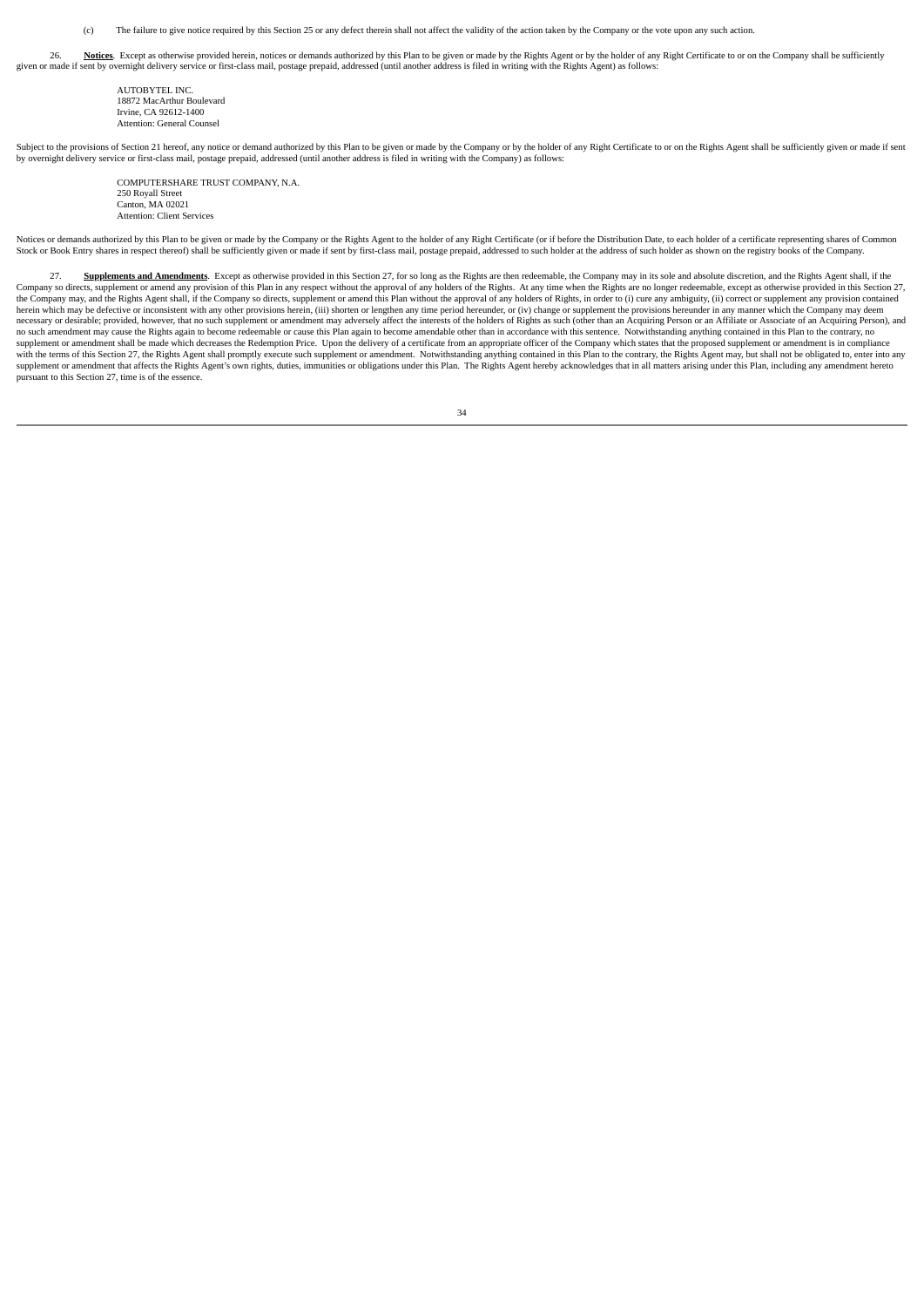28. Successors. All the covenants and provisions of this Plan by or for the benefit of the Company or the Rights Agent shall bind and inure to the benefit of their respective successors and assigns hereunder.

29. **Benefits of this Plan**. Nothing in this Plan shall be construed to give to any Person other than the Company, the Rights Agent and the registered holders of the Right Certificates (and, before the Distribution Date, t Distribution Date, the Common Stock).

30. Process to Seek Exemption. Any Person who desires to effect any acquisition of Common Stock that would, if consummated, result in such Person becoming an Acquiring Person, may, in accordance with this Section 30, request that the Board grant an exemption with respect to such acquisition under this Plan (the Person requesting such exemption, a "Requesting Person") so that such acquisition will be deemed to be an "Exempt Transact purposes of this Plan (an "<u>Exemption Request</u>"). An Exemption Request shall be in proper form and shall be delivered by fax and by registered mail, return receipt requested, to the Secretary of the Company at the principa Ownership of Common Stock, such that the Requesting Person would otherwise become an Acquiring Person, and the maximum number and percentage of shares of Common Stock that the Requesting Person proposes to acquire. The Board shall make a determination whether to grant an exemption in response to an Exemption Request as promptly as practicable (and, in any event, within ten (10) Business Days) after receipt thereof pursuant to registered that the failure of the Board to make a determination within such period shall be deemed to constitute the denial by the Board of the Exemption Request. The Board shall grant an exemption in response to an Exemption Reques Board determines in its sole discretion that the acquisition of Beneficial Ownership of Common Stock by the Requesting Person will not be likely to directly or indirectly limit the availability to the Company of the Tax Be otherwise in the best interests of the Company. Any exemption granted hereunder may be granted in whole or in part, and may be subject to limitations or conditions (including a requirement that the Requesting Person agree discretion to be necessary or desirable to provide for the protection of the Company's Tax Benefits or otherwise in the best interests of the Company. The Board shall not have any obligation, implied or otherwise, to grant with respect thereto.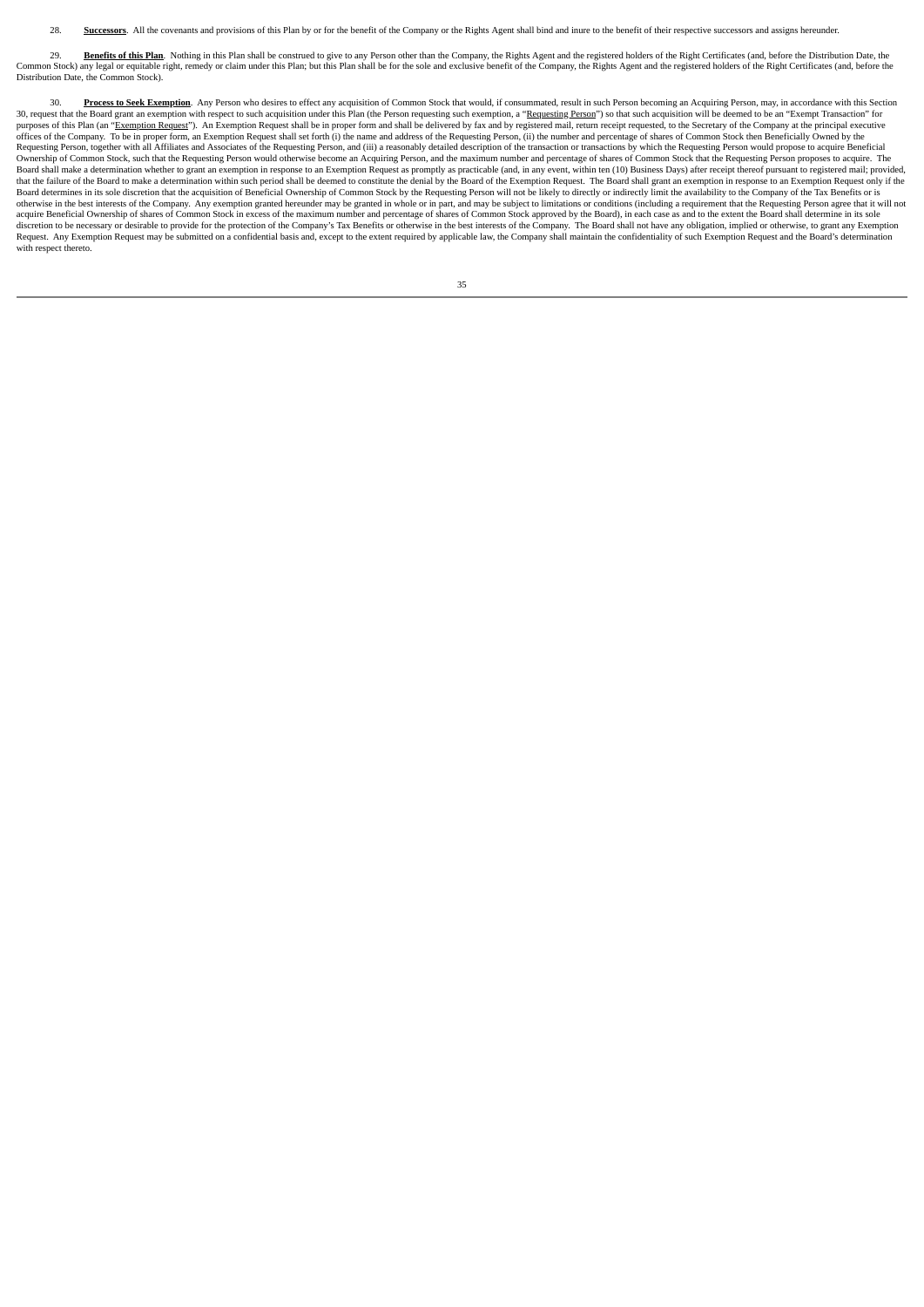31. Determinations and Actions by the Board of Directors. The Board shall have the exclusive power and authority to administer this Plan and to exercise the rights and powers specifically granted to the Board or to the Company, or as may be necessary or advisable in the administration of this Plan, including the right and power to (i) interpret the provisions of this Plan and (ii) make all determinations deemed necessary or advisable for final, conclusive and binding on the Company, the Rights Agent, the holders of the Rights, as such, and all other parties. The Rights Agent is entitled always to presume that the Board acted in good faith and shall be full incur to liability in reliance thereon. The Board may delegate all or any portion of its power and authority to administer this Plan and to exercise the rights and powers hereunder to a committee of and appointed by the Bo

Severability. If any term, provision, covenant or restriction of this Plan or applicable to this Plan is held by a court of competent jurisdiction or other authority to be invalid, null and void or unenforceable, the remai of the terms, provisions, covenants and restrictions of this Plan shall remain in full force and effect and shall in no way be affected, impaired or invalidated; and <u>provided, further</u>, that if any such excluded term, pro such term, provision, covenant or restriction is held by such court or authority to be invalid, null and void or unenforceable and the Board determines in its good faith judgment that severing the invalid language from thi following the date of such determination by the Board.

33. **Governing Law**. This Plan and each Right Certificate issued hereunder shall be deemed to be a contract made under the laws of the State of Delaware and for all purposes shall be governed by and construed in accordance with the laws of such State applicable to contracts to be made and performed entirely within such State.

34. Counterparts. This Plan may be executed in any number of counterparts and each of such counterparts shall for all purposes be deemed to be an original, and all such counterparts shall together constitute but one and th

35. **Descriptive Headings**. Descriptive headings of the several sections of this Plan are inserted for convenience only and shall not control or affect the meaning or construction of any of the provisions hereof.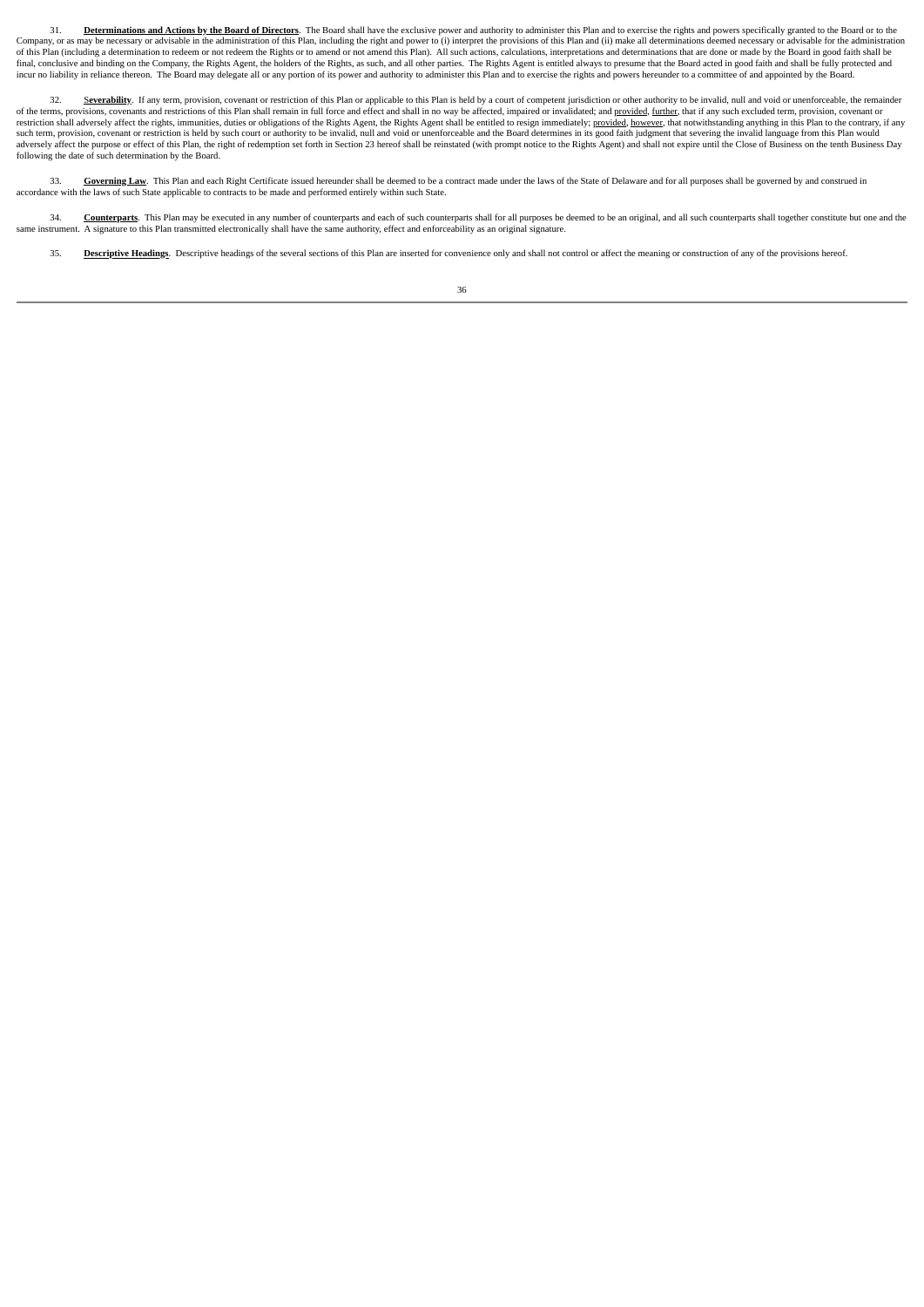36. **Force Majeure**. Notwithstanding anything to the contrary contained herein, the Rights Agent shall not be liable for any delays or failures in performance resulting from acts beyond its reasonable control, including ac difficulties, war or civil unrest.

37. **Interpretation**. In this Plan, unless a clear contrary intention appears:

(a) where not inconsistent with the context, words in the plural number include the singular number and vice versa;

(b) reference to any Person includes such Person's successors and assigns but, if applicable, only such successors and assigns permitted by this Plan;

(c) reference to any gender includes each other gender;

(d) reference to any agreement, document or instrument means such agreement, document or instrument as amended or modified and in effect from time to time in accordance with the terms thereof and includes all addenda, exhibits and schedules thereto;

(e) all references to Sections refer to the Sections of this Plan and all references to Exhibits refer to the Exhibits attached to this Plan, each of which is made a part of this Plan for all purposes;

(f) reference to any law means such law as amended, modified, codified, replaced or reenacted, in whole or in part, and in effect from time to time, including rules and regulations promulgated thereunder, and<br>reference to provision;

(g) "hereunder," "hereof," "hereof," and words of similar import shall be deemed references to this Plan as a whole and not to any particular Section or other provision hereof and, unless the context otherwise requires, re

(h) "including" (and with correlative meaning, "include") means including without limitation;

(i) "or" is used in the inclusive sense of "and/or";

(j) with respect to the determination of any period of time, "from" means "from and including" and "to" means "to but excluding"; and

(k) the terms "Dollars" and "\$" mean United States Dollars

## **[SIGNATURE PAGE FOLLOWS]**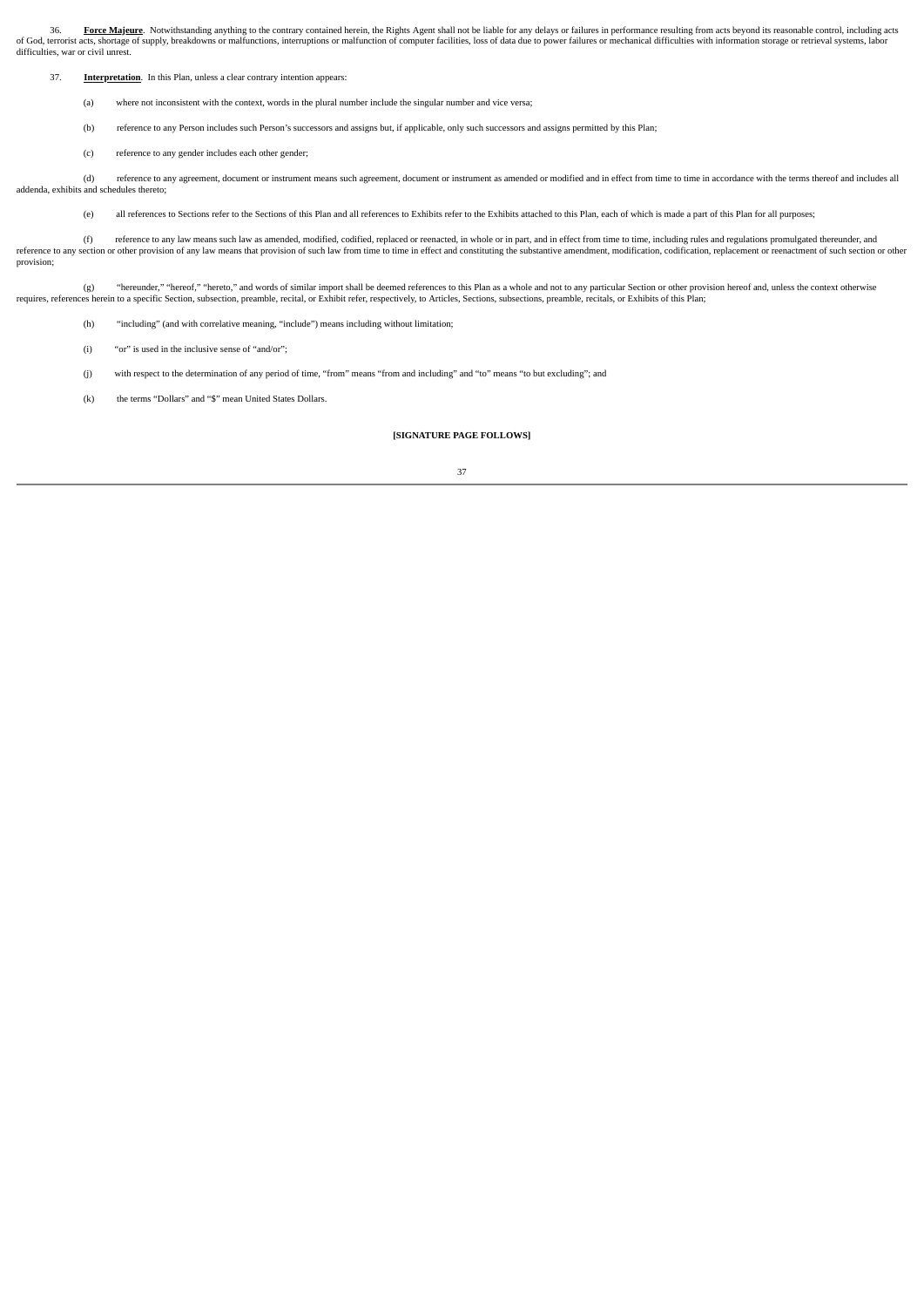IN WITNESS WHEREOF, the parties hereto have caused this Tax Benefit Preservation Plan to be duly executed as of the 26<sup>th</sup> day of May, 2010.

AUTOBYTEL INC.

By: <u>/s/ Glenn E. Fuller</u><br>Name: Glenn E. Fuller<br>Title: Executive Vice President, Chief Legal and<br>Administrative Officer and Secretary

COMPUTERSHARE TRUST COMPANY, N.A., as Rights Agent

By: <u>/s/ Dennis V. Moccia</u><br>
Name: Dennis V. Moccia<br>
T itle: Manager, Contract Administration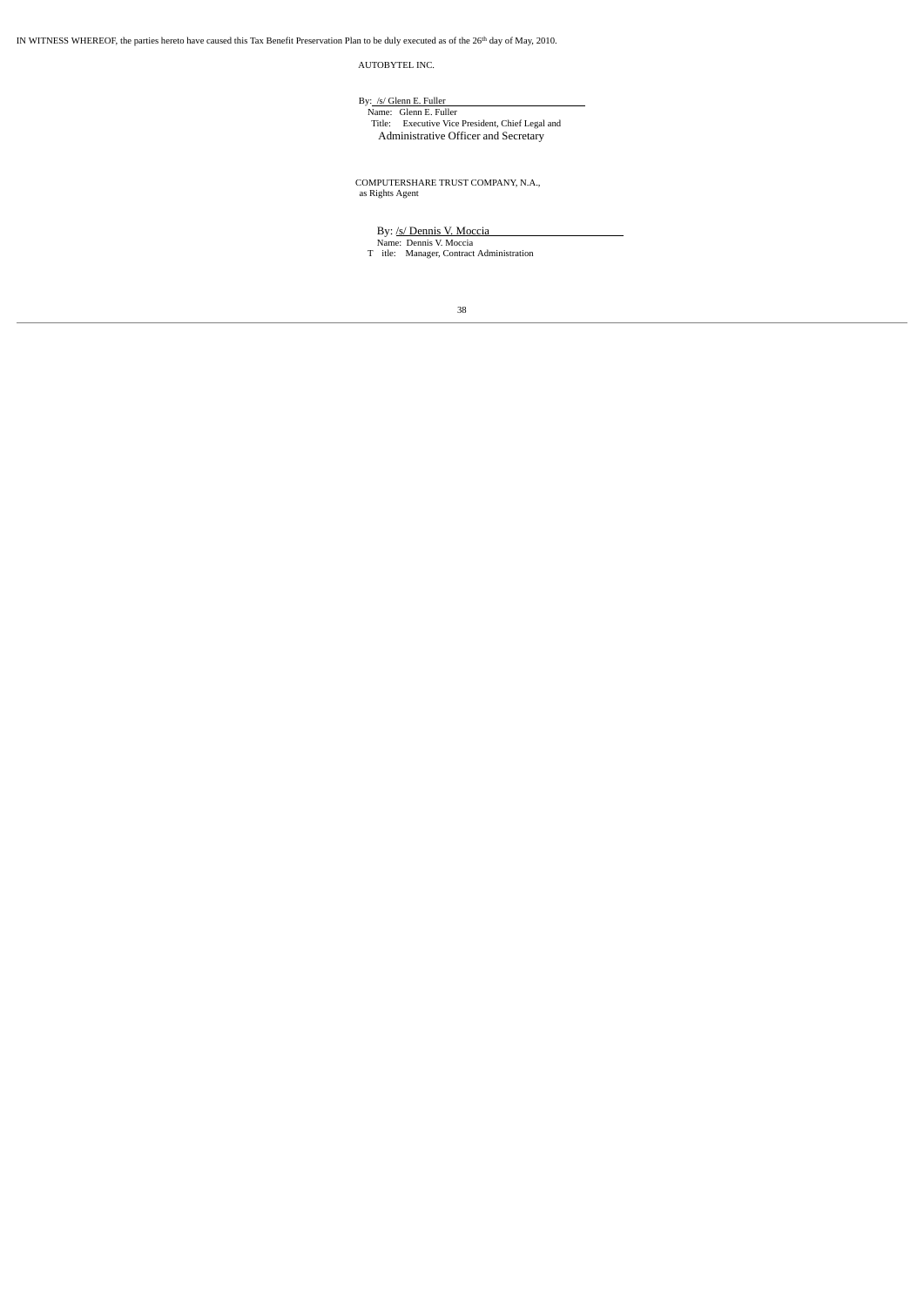NOT EXERCISABLE AFTER May 26, 2014 OR SUCH EARLIER DATE AS PROVIDED BY THE TAX BENEFIT PRESERVATION PLAN OR EARLIER IF REDEMPTION OR EXCHANGE OCCURS. THE RIGHTS ARE SUBJECT TO REDEMPTION AT \$0.001 PER RIGHT AND TO EXCHANGE ON THE TERMS SET FORTH IN THE TAX BENEFIT PRESERVATION PLAN. UNDER CERTAIN<br>CIRCUMSTANCES, AS SET FORTH IN THE TAX BENEFIT PRESERVATION PLAN, RIGHTS OWNED DEFINED IN THE TAX BENEFIT PRESERVATION PLAN) AND CERTAIN TRANSFEREES THEREOF WILL BECOME NULL AND VOID AND WILL NO LONGER BE TRANSFERABLE.

# **RIGHT CERTIFICATE**

### **AUTOBYTEL INC.**

This certifies that \_\_\_\_\_\_\_\_\_\_\_\_\_\_\_\_\_\_\_\_\_\_\_\_\_\_\_ or registered assigns, is the registered owner of the number of Rights set forth above, each of which entitles the owner thereof, subject to the terms, provisions and conditions of the Tax Benefit Preservation Plan, dated as of May 26, 2010, as the same may be amended from time to time (the "Plan"), between Autobytel Inc., a Delaware corporation (the "Company"), and Computershare Trust Company, N.A., as Righ designated for such purpose, or of its successor as Rights Agent, one one-hundredth of a fully paid non-assessable share of Series A Junior Participating Preferred Stock, par value \$0.001 per share (the "Preferred Stock"), herein and not otherwise defined shall have the meaning attributed to them in the Plan.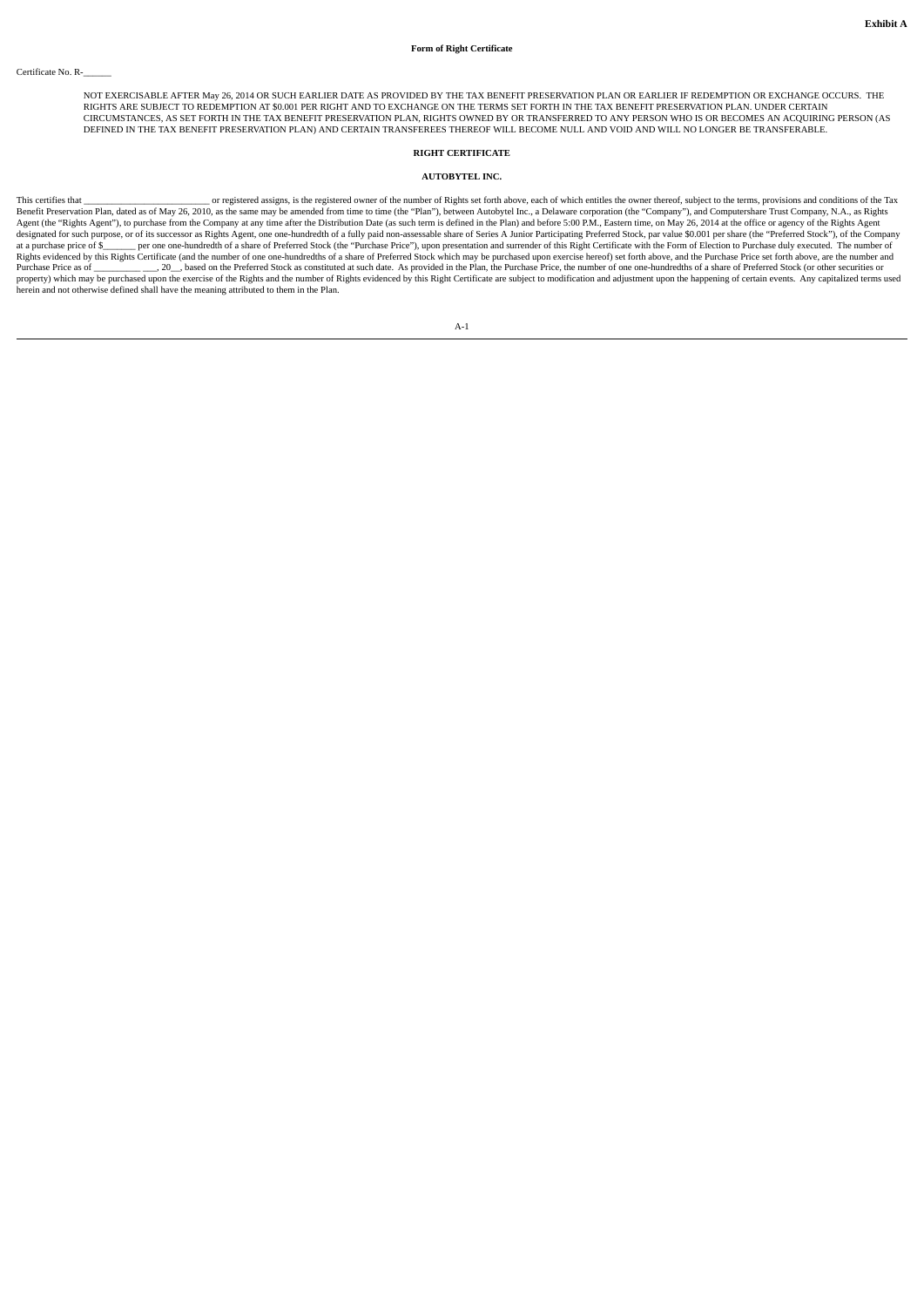Except as otherwise provided in the Plan, in the event that any person, entity or group becomes an Acquiring Person, if the Rights evidenced by this Right Certificate are Beneficially Owned by (i) an Acquiring Person or an an Acquiring Person, or an Affiliate or Associate of an Acquiring Person, such Rights shall become null and void and no holder hereof shall have any right with respect to such Rights.

As provided in the Rights Agreement, the Purchase Price and the number and kind of Preferred Stock or other securities that may be purchased upon the exercise of the Rights evidenced by this Right Certificate are subject t and adjustment upon the happening of certain events, including any person, entity or group becoming an Acquiring Person.

This Right Certificate is subject to all of the terms, provisions and conditions of the Plan, which terms, provisions and conditions are hereby incorporated herein by reference and made a part hereof and to which Plan refe made for a full description of the rights, limitations of rights, obligations, duties and immunities hereunder of the Rights Agent, the Company and the holders of the Right Certificates. Copies of the Plan are on file at t

This Right Certificate, with or without other Right Certificates, upon surrender at the office or agency of the Rights Agent designated for such purpose, may be exchanged for another Right Certificate or Right Certificates this Right Certificate shall be exercised in part, the holder shall be entitled to receive upon surrender hereof another Right Certificates or Right Certificates for the number of whole Rights not exercised. This may be ex

Subject to the provisions of the Plan, the Rights evidenced by this Certificate (i) may be redeemed by the Company at a redemption price of \$0.001 per Right or (ii) may be exchanged in whole or in part for shares of the Co Common Stock, par value \$0.001 per share, or shares of Preferred Stock.

No fractional shares of Common Stock or Preferred Stock will be issued upon the exercise or exchange of any Right or Rights evidenced hereby (other than fractions of Preferred Stock which are integral multiples of one onea share of Preferred Stock, which may, at the election of the Company, be evidenced by depositary receipts), but in lieu thereof a cash payment will be made, as provided in the Plan.

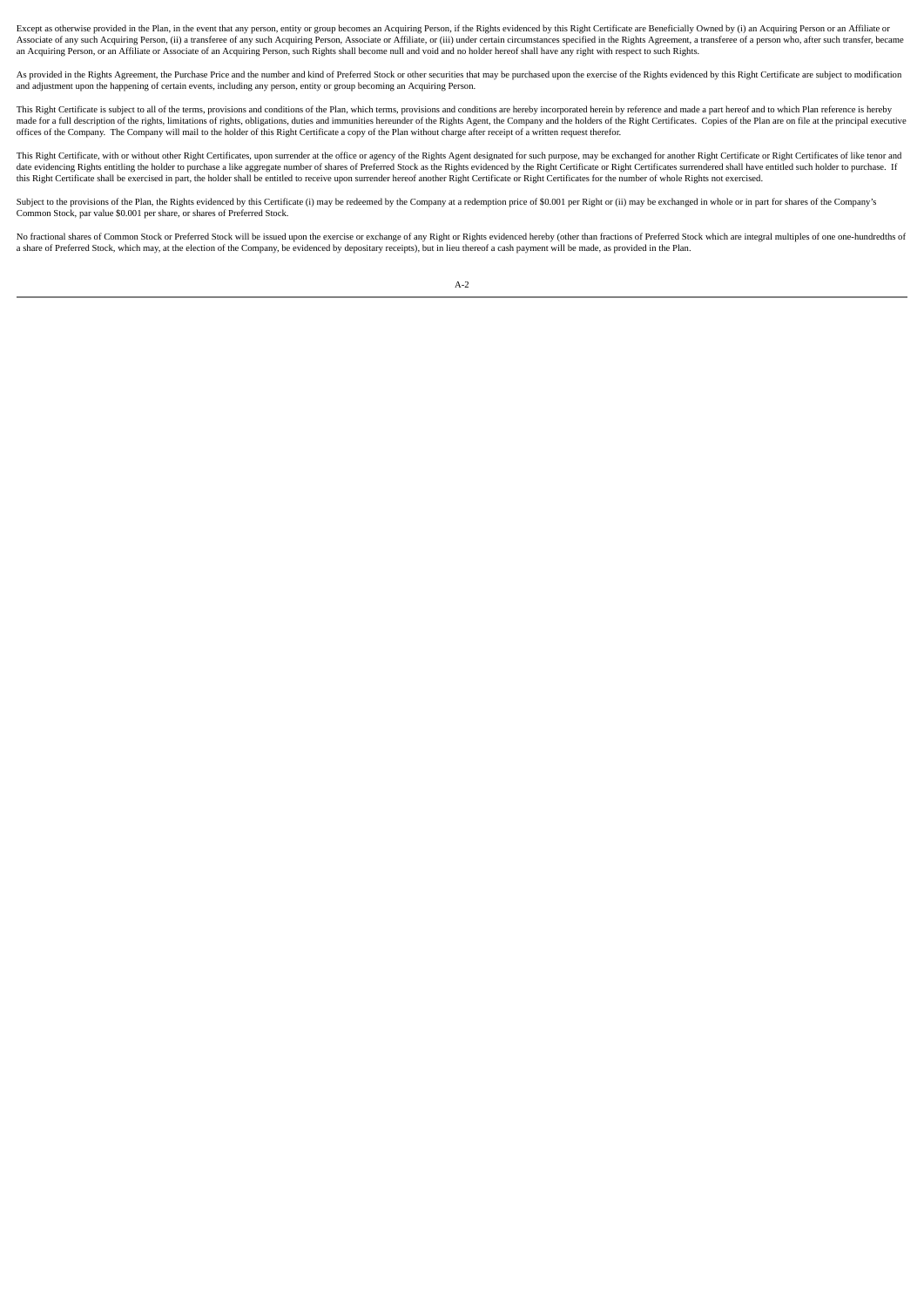No holder of this Right Certificate, as such, shall be entitled to vote or receive dividends or be deemed for any purpose the holder of the Preferred Stock or of any other securities of the Company which may at any time be

This Right Certificate shall not be valid or obligatory for any purpose until it shall have been countersigned by the Rights Agent.

WITNESS the facsimile signature of the proper officers of the Company and its corporate seal. Dated as of \_\_\_\_\_\_\_\_\_\_\_\_, 20\_\_.

AUTOBYTEL INC.

By: <u>Name</u>: Title:

ATTEST: Name:

Title:

Countersigned:

Name: Title:

COMPUTERSHARE TRUST COMPANY, N.A., as Rights Agent

By:

A-3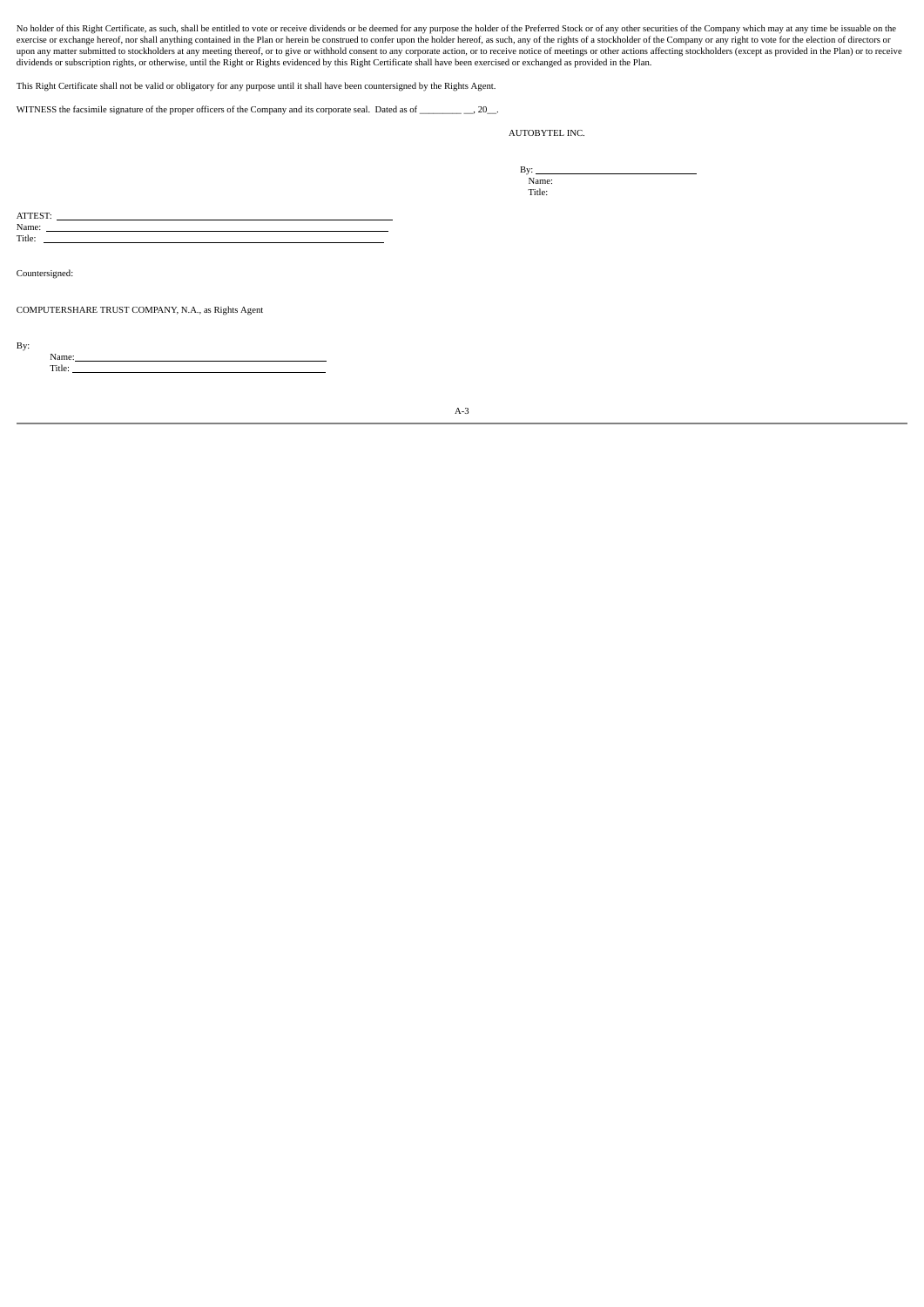**Form of Reverse Side of Right Certificate**

#### **FORM OF ASSIGNMENT**

# **(To be executed by the registered holder if such holder desires to transfer the Right Certificate)**

FOR VALUE RECEIVED

hereby sells, assigns and transfers unto

# **(Please print name and address of transferee)**

\_\_\_\_\_\_\_ Rights represented by this Right Certificate, together with all right, title and interest therein, and does hereby irrevocably constitute and appoint \_\_\_\_\_\_\_\_\_\_\_\_\_\_\_\_\_\_\_\_\_\_\_\_\_\_\_ Attorney, to transfer said Rights on the books of the within-named Company, with full power of substitution.

Dated:

Signature

Signature Guaranteed:

Signatures must be guaranteed by a bank, trust company, broker, dealer or other eligible institution participating in a recognized signature guarantee medallion program.

(To be completed)

The undersigned hereby certifies that the Rights evidenced by this Right Certificate are not beneficially owned by, were not acquired by the undersigned from, and are not being sold, assigned or transferred to an Acquiring

Signature

 $\overline{\phantom{a}}$  , and the contribution of the contribution of the contribution of the contribution of  $\overline{\phantom{a}}$ 

A-4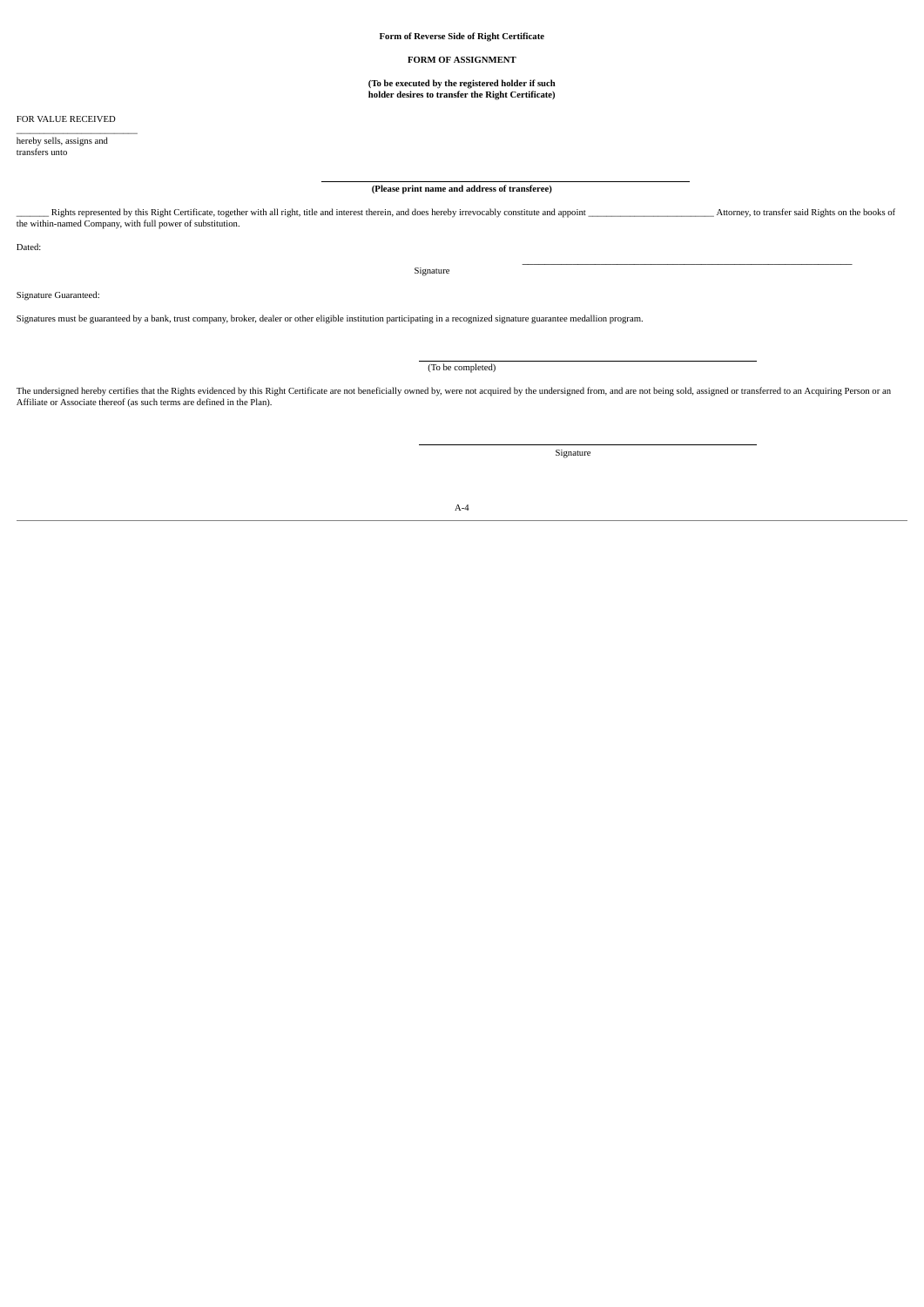## **FORM OF ELECTION TO PURCHASE**

# **(To be executed if holder desires to exercise Rights represented by Right Certificate)**

# TO AUTOBYTEL INC.:

The undersigned hereby irrevocably elects to exercise \_\_\_\_\_\_\_\_\_\_\_Rights represented by this Right Certificate to purchase the shares of Preferred Stock (or other securities or property) issuable upon the exercise of such R

(Please print name and address)

If such number of Rights shall not be all the Rights evidenced by this Right Certificate, a new Right Certificate for the balance remaining of such Rights shall be registered in the name of and delivered to:

Please insert social security

or other identifying number

(Please print name and address)

Dated:

Signature

(Signature must conform to holder specified on Right Certificate)

Signature Guaranteed:

Signature must be guaranteed by a bank, trust company, broker, dealer or other eligible institution participating in a recognized signature guarantee medallion program.

### A-5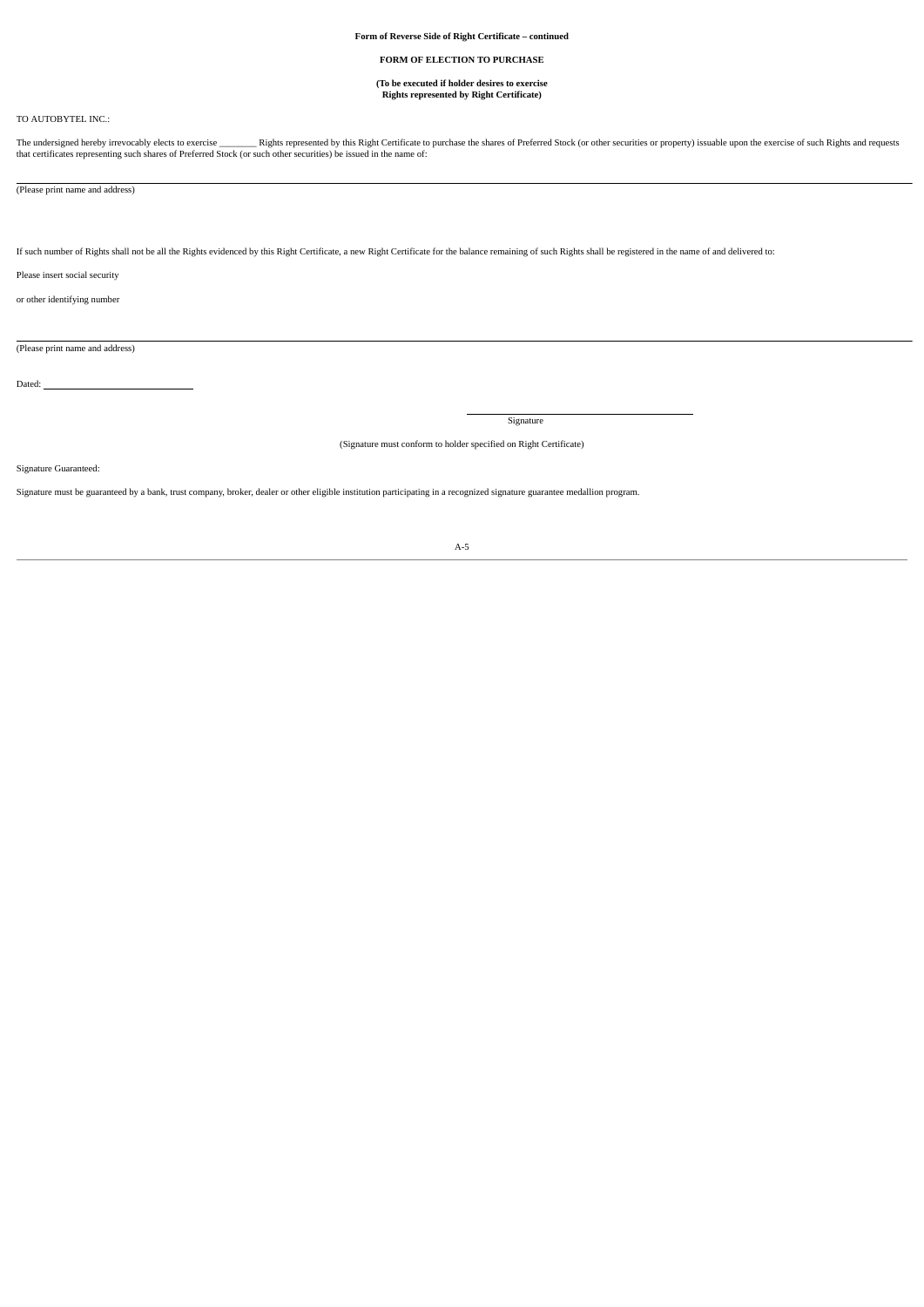(To be completed)

The undersigned hereby certifies that the Rights evidenced by this Right Certificate are not beneficially owned by, were not acquired by the undersigned from, and are not being sold, assigned or transferred to, an Acquirin

Signature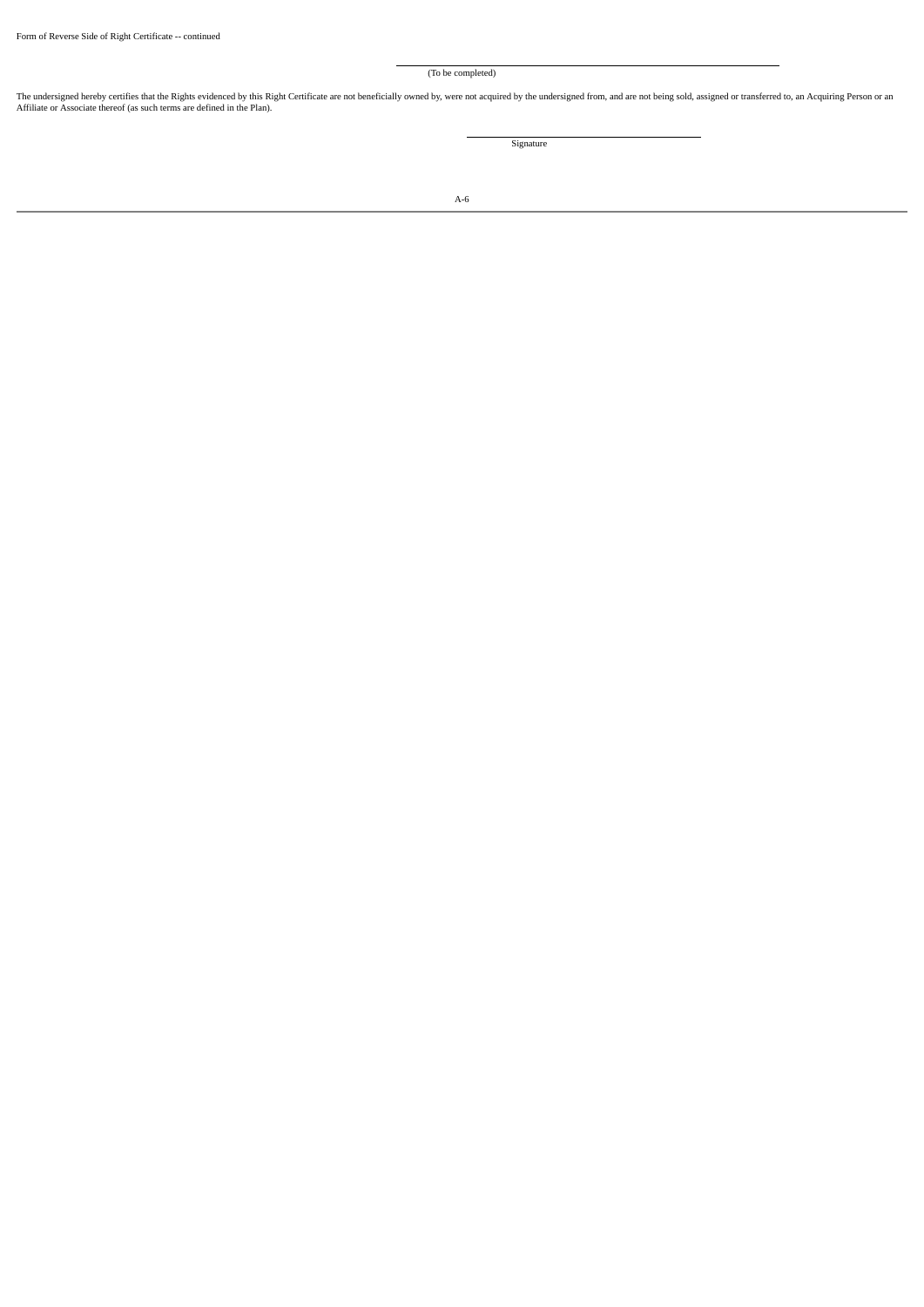**NOTICE**

The signature in the Form of Assignment or Form of Election to Purchase, as the case may be, must conform to the name as written upon the face of this Right Certificate in every particular, without alteration or enlargemen

In the event the certification set forth above in the Form of Assignment or the Form of Election to Purchase, as the case may be, is not completed, such Assignment or Election to Purchase will not be honored.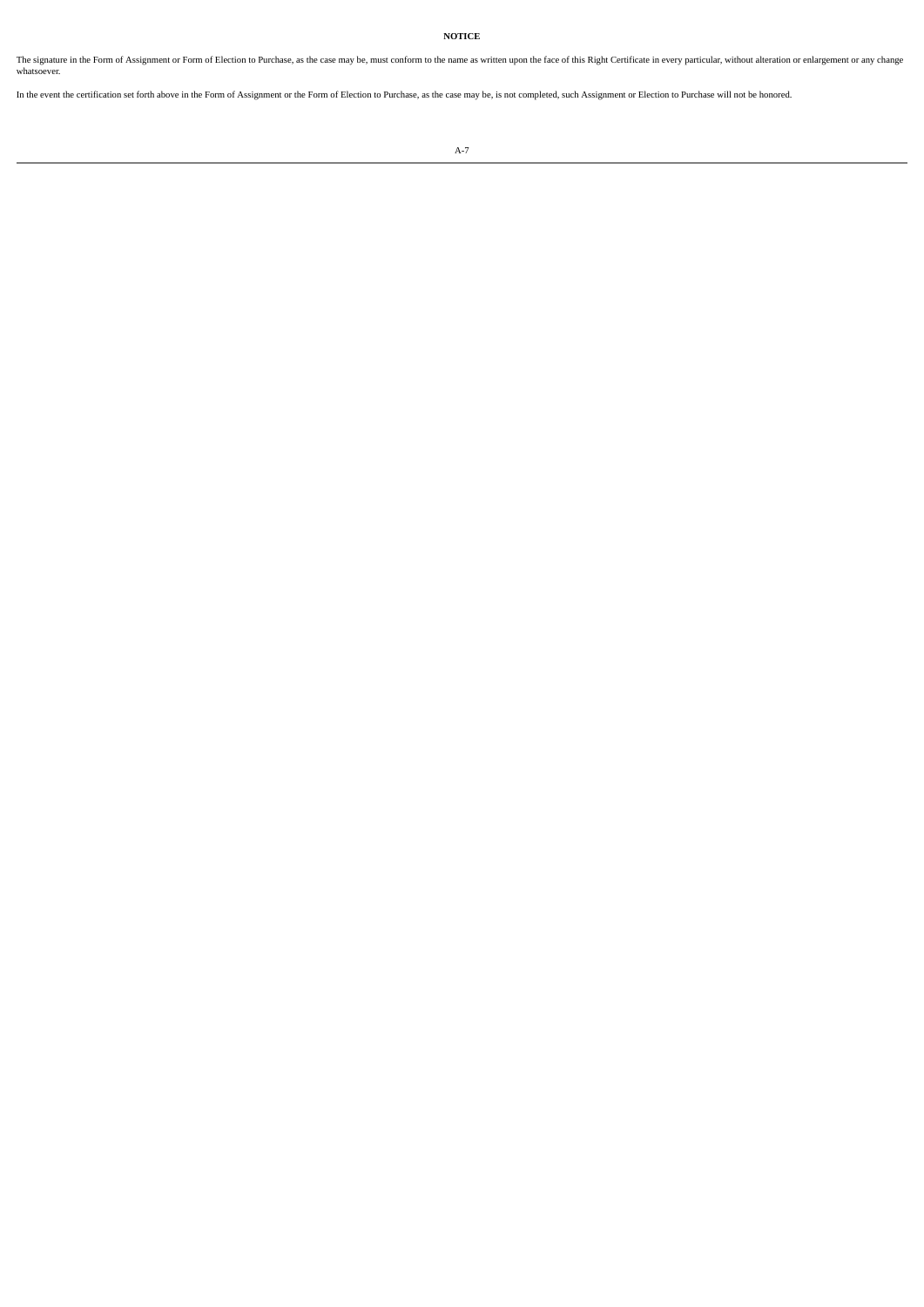UNDER CERTAIN CIRCUMSTANCES, AS SET FORTH IN THE TAX BENEFIT PRESERVATION PLAN, RIGHTS OWNED BY OR TRANSFERRED TO ANY PERSON WHO IS OR BECOMES AN ACQUIRING PERSON (AS DEFINED IN THE TAX BENEFIT PRESERVATION PLAN) AND CERTAIN TRANSFEREES THEREOF WILL BECOME NULL AND VOID AND WILL NO LONGER BE TRANSFERABLE.

#### SUMMARY OF RIGHTS TO PURCHASE SHARES OF PREFERRED STOCK OF AUTOBYTEL INC.

On May 26, 2010, the Board of Directors of Autobytel Inc. (the "Company") declared a dividend of one preferred share purchase right (a "Right") for each outstanding share of Common Stock, par value \$0.001 per share (the "C Participating Preferred Stock, par value \$0.001 per share, of the Company (the "Preferred Stock") at a price of \$8.00 per one one-hundredth of a share of Preferred Stock (the "Purchase Price"), subject to adjustment. The d Agent (the "Rights Agent").

The Plan is designed to help protect the Company's tax net operating loss carryforwards. The Plan is intended to act as a deterrent to any person or group from becoming or obtaining the right to become a "5-percent shareho without the approval of the Board of Directors. The Rights may cause substantial dilution to a person or group that attempts to acquire a certain percentage of shares in the Company on terms not approved by the Board of<br>Di Rights, as discussed more fully below.

Until the earlier to occur of (i) ten (10) business days following a public announcement that a person or group of affiliated persons (with certain exceptions, an "Acquiring Person") has acquired beneficial ownership of 4. the shares of Common Stock then outstanding or (ii) ten (10) business days (or such later date as may be determined by action of the Board of Directors before such time as any person or group of affiliated persons becomes earlier of such dates being called the "Distribution Date"), the Rights will be evidenced, with respect to any of the Common Stock certificates (or book entry shares in respect of the Common Stock) outstanding as of the Re by such Common Stock certificate (or such book entry shares).

B-1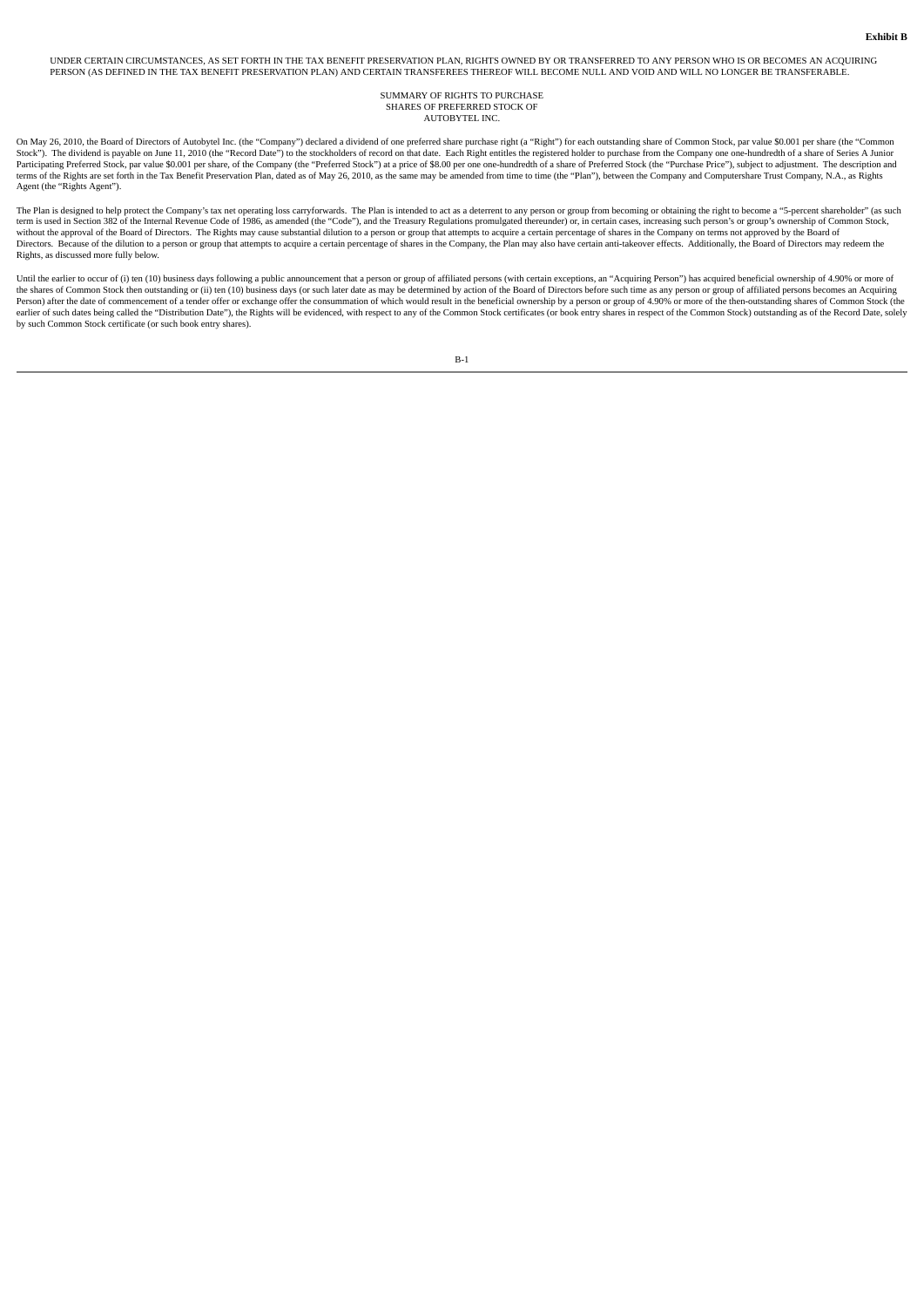The Plan provides that, until the Distribution Date (or earlier redemption or expiration of the Rights), the Rights will be transferred with and only with the Common Stock. Until the Distribution Date (or earlier redemptio the Rights), new Common Stock certificates (or book entry shares in respect of the Common Stock) issued after the Record Date upon transfer or new issuances of Common Stock, as applicable, will contain a notation incorpora Plan by reference and, with respect to any uncertificated book entry shares issued after the Record Date, proper notice will be provided that incorporates the Plan by reference. Until the Distribution Date (or earlier rede notice, in the case of Book Entry shares), notice or a copy of this Summary of Rights, will also constitute the transfer of the Rights associated with the shares of Common Stock represented by such certificate or book entr case may be. As soon as practicable following the Distribution Date, separate certificates evidencing the Rights ("Right Certificates") will be mailed to (or credited to the account of) holders of record of the Common Stoc of business on the Distribution Date and such separate Right Certificates alone will evidence the Rights.

The Rights are not exercisable until the Distribution Date. The Rights will expire upon the earliest of the close of business on May 26, 2014 (unless that date is advanced or extended) the time at which the Rights are rede 2013 annual methods of the Company's 2011 annual meeting of stockholders occurs if stockholder approval of the Plan has not been received at such meeting, the repeal of Section 382 of the Code<br>exchanged under the Plan, the or any successor statute if the Board determines that the Plan is no longer necessary for the preservation of the Company's tax benefits, the beginning of a taxable year of the Company to which the Board determines that no

The Purchase Price payable, and the number of shares of Preferred Stock or other securities or property issuable, upon exercise of the Rights are subject to adjustment from time to time to prevent dilution (i) in the event into Preferred Stock with a conversion price, less than the then-current market price of the Preferred Stock or (iii) upon the distribution to holders of the Preferred Stock of evidences of indebtedness or assets (excludin cash dividends or dividends payable in Preferred Stock) or of subscription rights or warrants (other than those referred to above).

The Rights are also subject to adjustment in the event of a stock dividend on the Common Stock payable in shares of Common Stock, or subdivisions, consolidations or combinations of the Common Stock occurring, in any such c before the Distribution Date.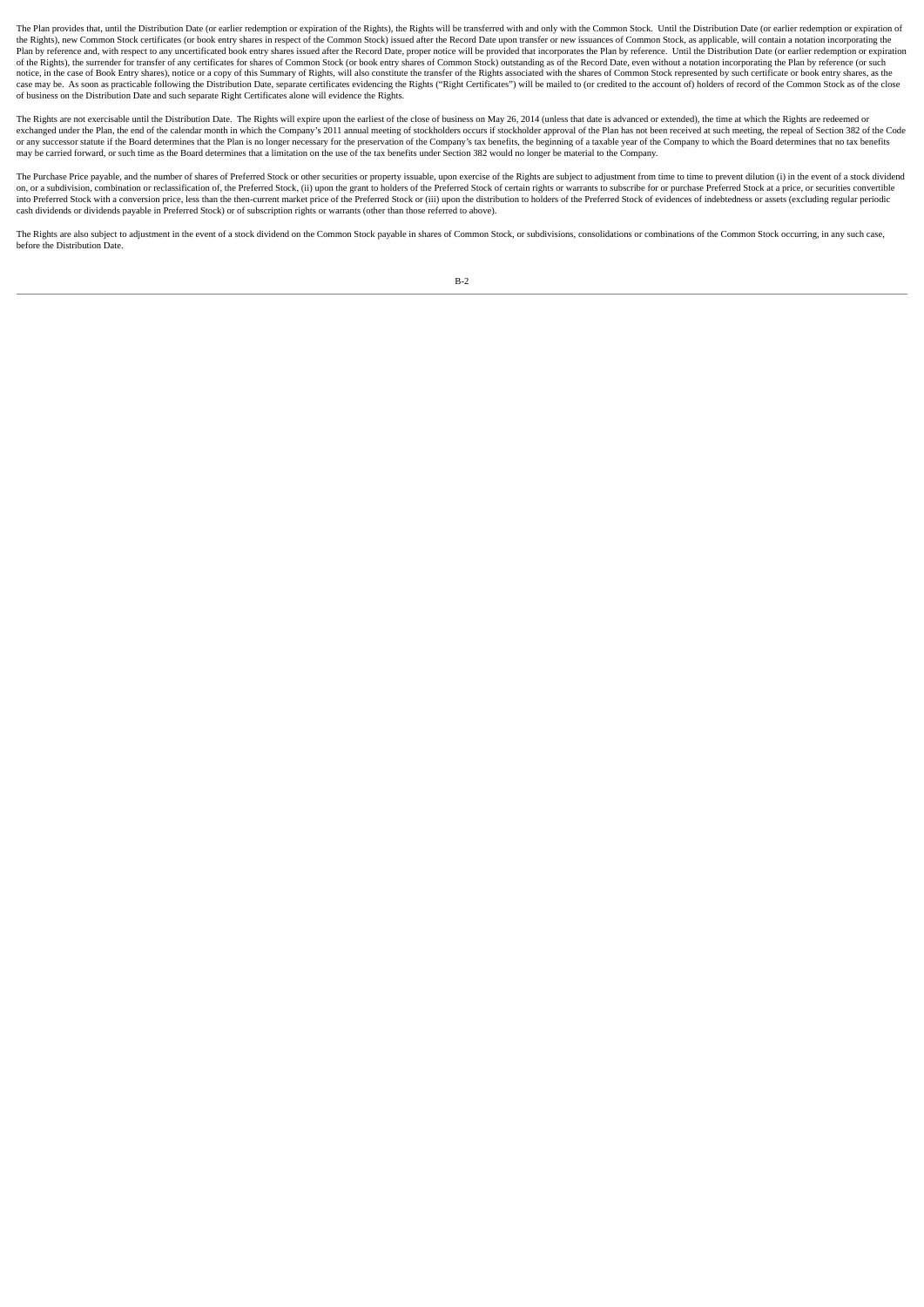Shares of Preferred Stock purchasable upon exercise of the Rights will not be redeemable. Each share of Preferred Stock will be entitled, when, as and if declared out of lawfully available funds, to a minimum preferential dividend payment of \$1.00 per share or an amount equal to 100 times the dividend declared per share of Common Stock. In the event of liquidation, dissolution or winding up of the Company, the holders of the Preferred Stock entitled to a minimum preferential liquidation payment of the greater of \$1.00 per share but will be entitled to an amount equal to 100 times the payment made per share of Common Stock. Finally, in the event of any merger, protected by customary anti-dilution provisions. Shares of Preferred Stock shall rank junior to any other series of the Company's preferred stock.

Because of the nature of the Preferred Stock's dividend and liquidation rights, the value of the one one-hundredth interest in a share of Preferred Stock purchasable upon exercise of each Right should approximate the value Common Stock.

If any person or group of affiliated persons becomes an Acquiring Person, each holder of a Right, other than Rights beneficially owned by the Acquiring Person (which will thereupon become yoid), will thereafter have the ri upon exercise of a Right and payment of the Purchase Price, that number of shares of Common Stock having a market value of two times the Purchase Price.

If any person or group of affiliated persons becomes an Acquiring Person, the Board of Directors may permit, in its sole discretion, the Rights, other than Rights beneficially owned by the Acquiring Person (which will ther Note that the second of the state of Common Stock that would otherwise be purchasable upon the payment of the Purchase Price in consideration of the surrender to the Company of the exercised Rights and without other vicing payment of the Purchase Price.

At any time after any person or group becomes an Acquiring Person and before the acquisition by such person or group of 50% or more of the outstanding shares of Common Stock, the Board of Directors may exchange the Rights than Rights owned by such person or group which will have become void), in whole or in part, for shares of Common Stock or Preferred Stock (or a series of the Company's preferred stock having similar rights, preferences an per Right (subject to adjustment).

With certain exceptions, no adjustment in the Purchase Price will be required until cumulative adjustments require an adjustment of at least 1% in such Purchase Price. No fractional shares of Common Stock or Preferred Stoc issued (other than fractions which are integral multiples of one one-hundredth of a share of Preferred Stock, which may, at the election of the Company, be evidenced by depositary receipts), and in lieu thereof an adjustme

B-3